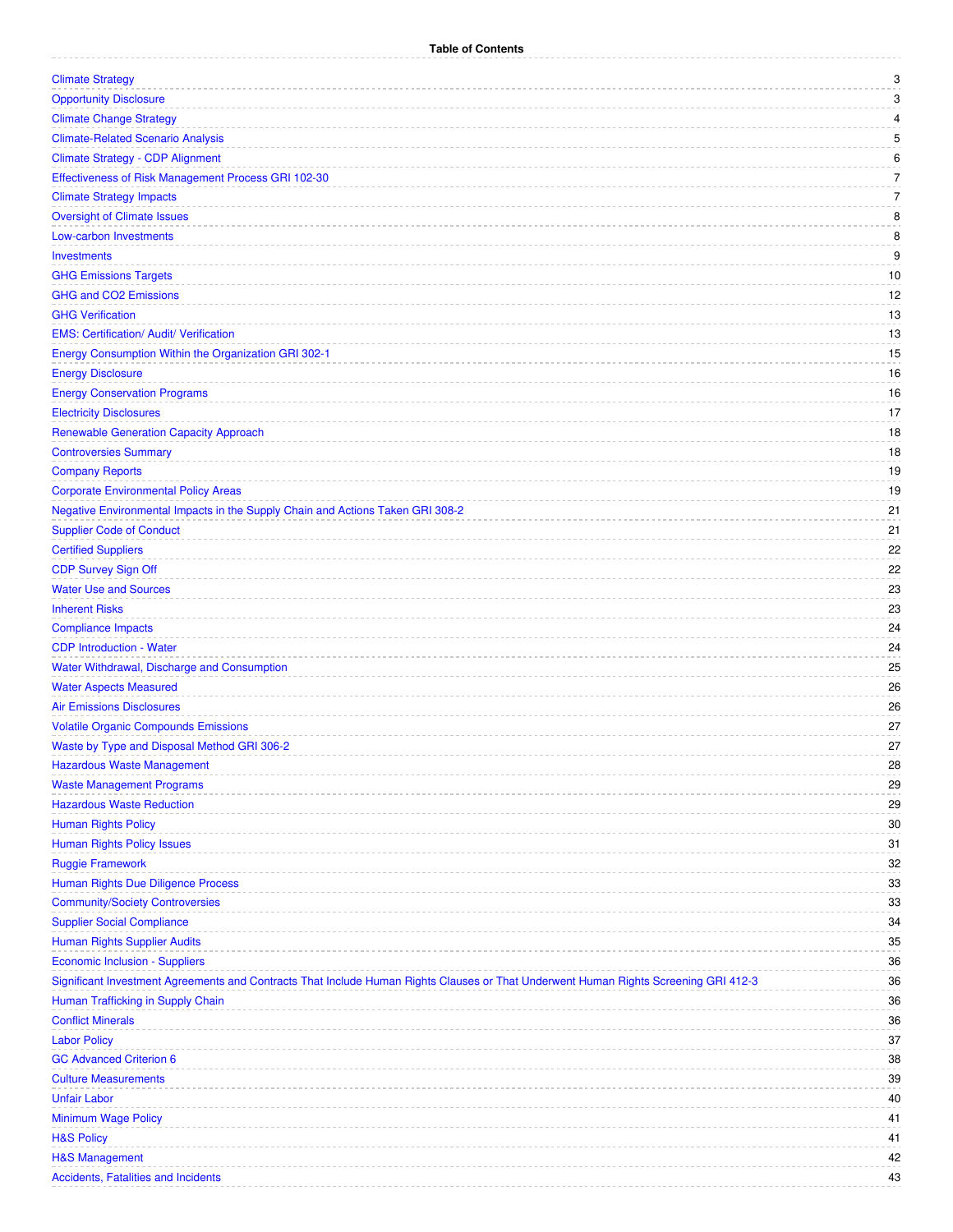| <b>OHS Training &amp; Education</b>                                                           | 44 |
|-----------------------------------------------------------------------------------------------|----|
| <b>H&amp;S Targets</b>                                                                        | 45 |
| <b>Women's Diversity</b>                                                                      | 45 |
| <b>Diversity Tracking</b>                                                                     | 46 |
| <b>Equal Opp Policy</b>                                                                       | 47 |
| Diversity of Governance Bodies and Employees GRI 405-1                                        | 48 |
| Composition of the Highest Governance Body and its Committees GRI 102-22                      | 49 |
| <b>Supply Chain Human Rights Policy</b>                                                       | 50 |
| <b>Training Information</b>                                                                   | 51 |
| <b>Customer Satisfaction Measurement</b>                                                      | 52 |
| <b>Types of Audits</b>                                                                        | 53 |
| Incidents of Non-Compliance Concerning Product and Service Information and Labeling GRI 417-2 | 53 |
| <b>Fraud Litigation</b>                                                                       | 54 |
| <b>United Nations Global Compact</b>                                                          | 54 |
| <b>CSR Report</b>                                                                             | 54 |
| <b>CSR and Board Committee</b>                                                                | 55 |
| <b>Indep Committees</b>                                                                       | 55 |
| <b>Environmental Management System</b>                                                        | 56 |
| <b>Compensation Linkage</b>                                                                   | 57 |
| <b>Executive Compensation - Success Metrics and Vesting</b>                                   | 58 |
| <b>Code of Conduct</b>                                                                        | 59 |
| <b>Manager Training</b>                                                                       | 60 |
| <b>Whistleblowing Programs</b>                                                                | 61 |
| <b>Corruption Prevention</b>                                                                  | 61 |
| <b>Taxes Paid</b>                                                                             | 62 |
| Country-by-Country Reporting GRI 207-4                                                        | 63 |
| <b>Political Donations</b>                                                                    | 63 |
| Approach to Stakeholder Engagement GRI 102-43                                                 | 64 |
|                                                                                               |    |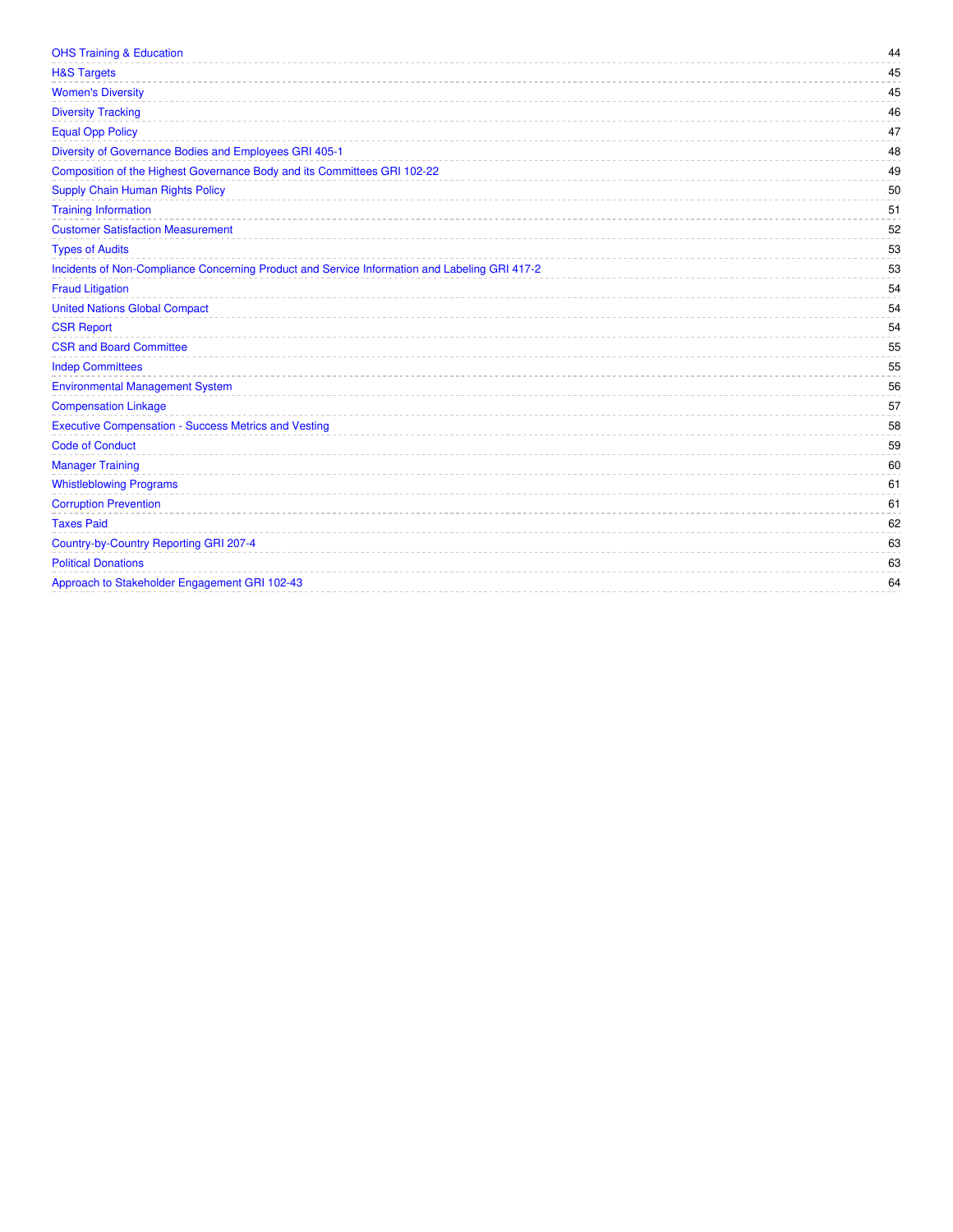## <span id="page-2-0"></span>**Climate Strategy**

ISS Env & Soc QualityScore Number: 21; 22; 24; 25; 26; 35; 37

Environmental / Emissions / Climate Strategy

Please provide information below regarding the components included in NorthWestern Energy 's policy and strategy for reducing/managing carbon emissions risk.

| Company has a policy/statement/strategy addressing its direct or indirect impacts on climate change:<br><b>Solution</b> For Montana<br>Environmental Policy | Yes and it is publicly available.<br>⊻<br>Link to disclosure:https://www.northwesterne<br>Yes, it is part of a wider environmental policy<br>П<br>Yes, but it is not publicly available<br>$\Box$<br>No, but we are currently developing a public policy<br>$\Box$<br>$\Box$<br>No                                                                                                                                                                                                                                                                                                                                                                                                    |
|-------------------------------------------------------------------------------------------------------------------------------------------------------------|---------------------------------------------------------------------------------------------------------------------------------------------------------------------------------------------------------------------------------------------------------------------------------------------------------------------------------------------------------------------------------------------------------------------------------------------------------------------------------------------------------------------------------------------------------------------------------------------------------------------------------------------------------------------------------------|
| Climate Change policy details:                                                                                                                              | Policy is at enterprise level<br>$\Box$<br>Policy is a global policy applying the same comprehensive standards to all company operations regardless of<br>$\Box$<br>geographic location<br>Policy includes discrete, actionable elements from which programs can be derived and/or progress measured<br>▽<br>$\Box$<br>Policy specifically references areas of challenge for the company and its industry<br>$\blacktriangledown$<br>Policy specifically mentions the Board of Directors as having responsibility for the climate change policy<br>Same policy standards for company apply to suppliers/vendors<br>$\Box$<br>Same policy standards for company apply to partners<br>П |
| Policy addresses:                                                                                                                                           | Green house gases<br>▽<br>Other emissions<br>П<br>$\Box$<br>Energy use/conservation<br>Water use/conservation<br>$\Box$<br>$\Box$<br>Suppliers/vendors<br>П<br>Partners                                                                                                                                                                                                                                                                                                                                                                                                                                                                                                               |
| 75%<br>% of operations covered by climate change policy:                                                                                                    |                                                                                                                                                                                                                                                                                                                                                                                                                                                                                                                                                                                                                                                                                       |
| Company has committed to long-term (> or = 5 years) goals or targets covering its direct or indirect impacts relating<br>to climate change:                 | Yes, and they are publicly available (please upload document/website)<br>◉<br>Yes, but they are not publicly available<br>O<br>О<br>No, but we are currently developing long-term goals<br>O<br>No                                                                                                                                                                                                                                                                                                                                                                                                                                                                                    |
| Company has committed to short-term (<5 years) goals or targets covering its direct or indirect impacts relating to<br>climate change:                      | Yes, and they are publicly available (please upload document/website)<br>O<br>О<br>Yes, but they are not publicly available<br>No, but we are currently developing short-term goals<br>О<br>O<br>No                                                                                                                                                                                                                                                                                                                                                                                                                                                                                   |
| Other commitments in policy:                                                                                                                                | Commitment to stakeholder involvement in the development of the climate change policy<br>$\Box$<br>П<br>Commitment to stakeholder involvement in the implementation of the climate change policy<br>$\Box$<br>Commitment to stakeholder involvement in the evaluation of effective outcomes of the policy's implementation<br>Commitment to auditing<br>П<br>П<br>Commitment to third-party auditing<br>Commitment to public reporting<br>П                                                                                                                                                                                                                                           |
| Company only has a mission/vision/values statement that includes reference to climate change without<br>L<br>providing specific detail.                     | Specify document / link:                                                                                                                                                                                                                                                                                                                                                                                                                                                                                                                                                                                                                                                              |
| Company discloses its views and position on the issue of climate change legislation<br>$\Box$<br>$\blacksquare$                                             | Specify document / link:                                                                                                                                                                                                                                                                                                                                                                                                                                                                                                                                                                                                                                                              |
| Boundaries (scope) of responsibility to avoid or minimize damage associated with climate change:                                                            |                                                                                                                                                                                                                                                                                                                                                                                                                                                                                                                                                                                                                                                                                       |
| ** Measures to increase transport efficiency<br>E                                                                                                           |                                                                                                                                                                                                                                                                                                                                                                                                                                                                                                                                                                                                                                                                                       |
| Not applicable. Please provide explanations in the comment box below.<br>O<br>Not known<br>О                                                                |                                                                                                                                                                                                                                                                                                                                                                                                                                                                                                                                                                                                                                                                                       |

## <span id="page-2-1"></span>**Opportunity Disclosure**

ISS Env & Soc QualityScore Number: 28

General Disclosures / Strategy / Opportunity Disclosure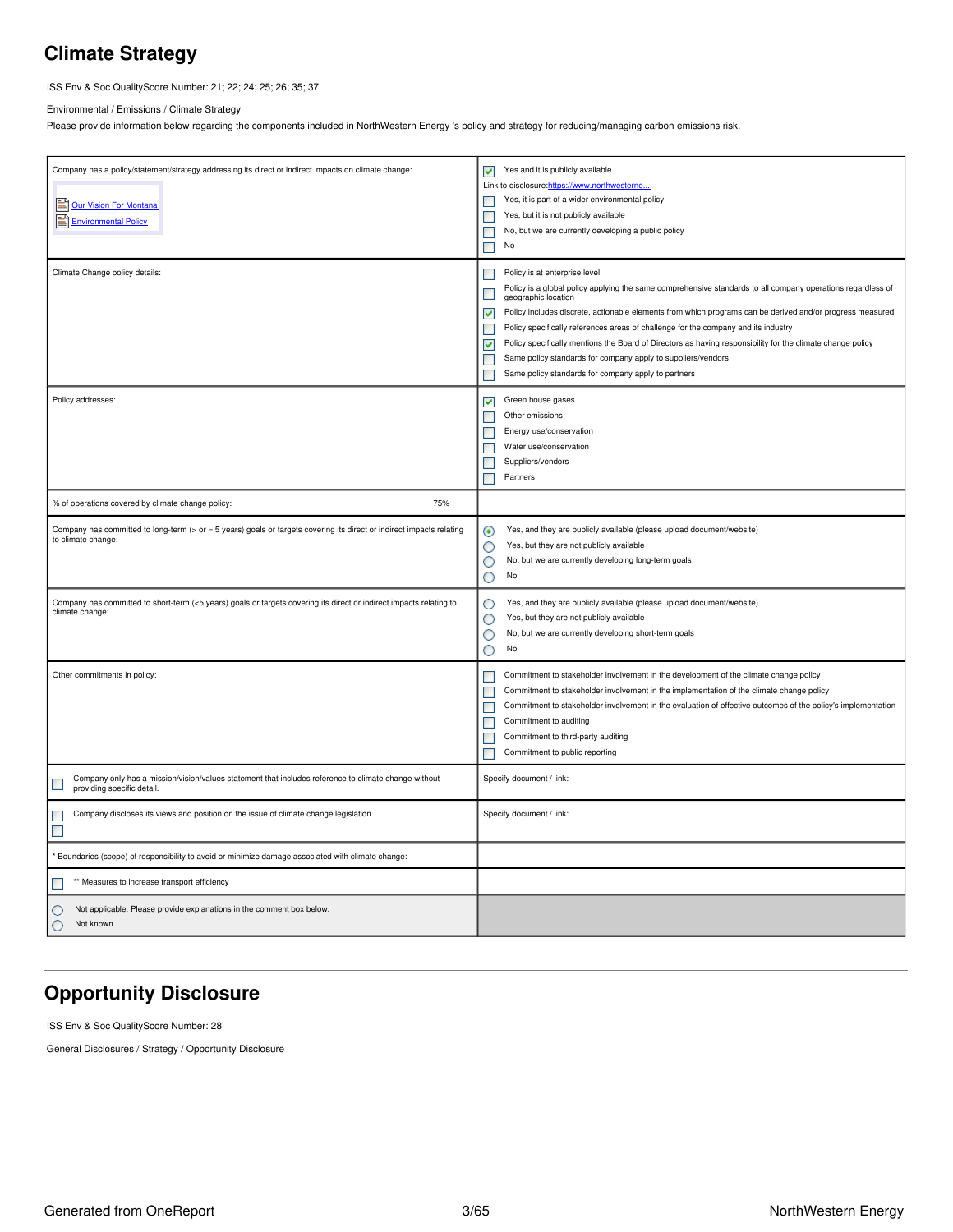| C2.4 Have<br>you identified<br>any climate-<br>related<br>opportunities<br>with the<br>potential to<br>have a<br>substantive<br>financial or<br>strategic<br>impact on<br>your<br>business?<br>No |                                                                                                                                                                                                                                                                                                                                                                                                                                                                                   |                     |                                                         |                                             |                                     |                 |            |                        |                                                         |                                            |                                                         |                                                         |                                       |                                                                                       |                                   |         |
|---------------------------------------------------------------------------------------------------------------------------------------------------------------------------------------------------|-----------------------------------------------------------------------------------------------------------------------------------------------------------------------------------------------------------------------------------------------------------------------------------------------------------------------------------------------------------------------------------------------------------------------------------------------------------------------------------|---------------------|---------------------------------------------------------|---------------------------------------------|-------------------------------------|-----------------|------------|------------------------|---------------------------------------------------------|--------------------------------------------|---------------------------------------------------------|---------------------------------------------------------|---------------------------------------|---------------------------------------------------------------------------------------|-----------------------------------|---------|
| C2.4a<br>Detailed<br>Opportunities<br>Identifier                                                                                                                                                  | Location in value<br>chain                                                                                                                                                                                                                                                                                                                                                                                                                                                        | Opportunity<br>type | Primary<br>climate-<br>related<br>opportunity<br>driver | Primary<br>potential<br>financial<br>impact | Company-<br>specific<br>description | Time<br>horizon | Likelihood | Magnitude<br>of impact | Able to<br>provide<br>potential<br>financial<br>impact? | Potential<br>financial<br>impact<br>figure | Potential<br>financial<br>impact<br>figure -<br>minimum | Potential<br>financial<br>impact<br>figure -<br>maximum | Explanation<br>of financial<br>impact | Strategy to<br>realize<br>opportunity<br>and<br>explanation<br>of cost<br>calculation | Cost to<br>realize<br>opportunity | Comment |
| Provide<br>"Opp1" to<br>"Opp100"                                                                                                                                                                  |                                                                                                                                                                                                                                                                                                                                                                                                                                                                                   |                     |                                                         |                                             |                                     |                 |            |                        |                                                         |                                            |                                                         |                                                         |                                       |                                                                                       |                                   |         |
| C2.4 <sub>b</sub><br>Reason for<br>No<br>Opportunities<br>Primary<br>reason                                                                                                                       | Please explain                                                                                                                                                                                                                                                                                                                                                                                                                                                                    |                     |                                                         |                                             |                                     |                 |            |                        |                                                         |                                            |                                                         |                                                         |                                       |                                                                                       |                                   |         |
| Not yet<br>evaluated                                                                                                                                                                              | NorthWestern Energy<br>is committed to<br>providing responsible,<br>sustainable energy to<br>meet our customer's<br>needs, while<br>protecting, and even<br>enhancing, the<br>natural environment.<br>We are vigilant in<br>monitoring the<br>impacts of our<br>operations on the<br>environment, in<br>complying with the<br>spirit, as well as the<br>letter of<br>environmental<br>requirements, and<br>managing responsibly<br>natural resources<br>under our<br>stewardship. |                     |                                                         |                                             |                                     |                 |            |                        |                                                         |                                            |                                                         |                                                         |                                       |                                                                                       |                                   |         |

References:

[Environmental](https://www.northwesternenergy.com/docs/default-source/documents/environment/environmental-commitment/environmental-policy-07012017.pdf) Policy

## <span id="page-3-0"></span>**Climate Change Strategy**

ISS Env & Soc QualityScore Number: 23

Economic / Economic Performance / Climate Change Strategy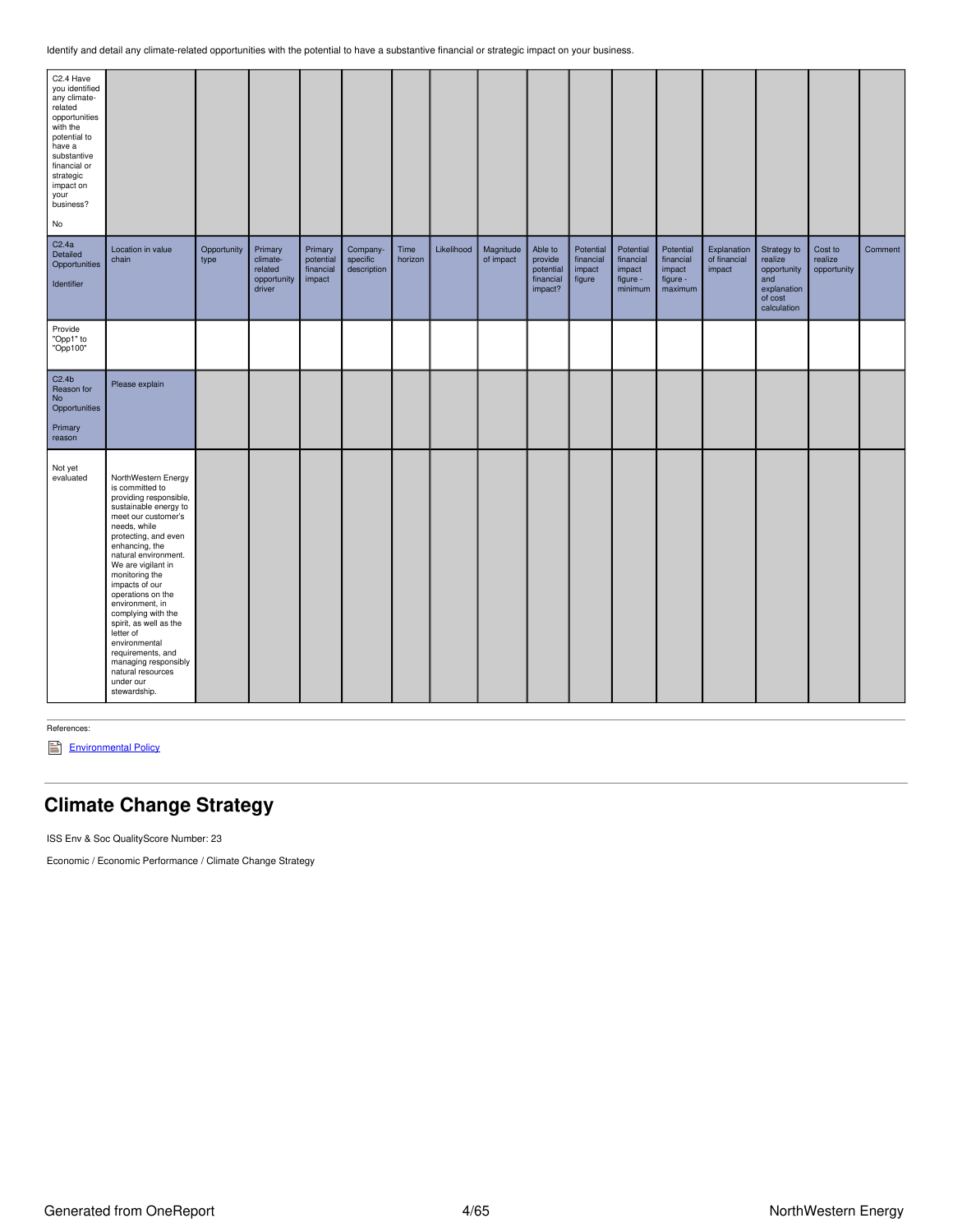The following option best describes the risk management procedures for NorthWestern Energy with regard to climate change risks and opportunities:

| Frequency of monitoring                                                                                                                                                                                                                                                                                                                                                  | How far in the future<br>risks are considered | Comments |
|--------------------------------------------------------------------------------------------------------------------------------------------------------------------------------------------------------------------------------------------------------------------------------------------------------------------------------------------------------------------------|-----------------------------------------------|----------|
|                                                                                                                                                                                                                                                                                                                                                                          |                                               |          |
| Details on your organization's process(es) for identifying and assessing climate-related risks                                                                                                                                                                                                                                                                           |                                               |          |
| Describe your process(es) for managing climate-related risks and opportunities:                                                                                                                                                                                                                                                                                          |                                               |          |
|                                                                                                                                                                                                                                                                                                                                                                          | Please explain                                |          |
| If no documented processes, main reason for not having a process:                                                                                                                                                                                                                                                                                                        |                                               |          |
| We are planning to introduce a risk identification, assessment, and management process in the next two years.                                                                                                                                                                                                                                                            |                                               |          |
| Please select one of the following options. (Required)                                                                                                                                                                                                                                                                                                                   |                                               |          |
| Integrated into multi-disciplinary company-wide risk management process (i.e. a documented process where climate change risks and opportunities are integrated into the company's centralized<br>enterprise risk management program covering all types / sources of risks and opportunities). Please provide supporting evidence by attaching up to five (5) references. |                                               |          |
| A specific climate change risk management process, i.e. a documented process which considers climate change risks and opportunities separate from other business risks and opportunities.<br>Please provide supporting evidence b                                                                                                                                        |                                               |          |
| There are no documented processes for assessing and managing risk and opportunities from climate change.                                                                                                                                                                                                                                                                 |                                               |          |
| Not applicable. Please provide explanations in the appropriate comment box below.                                                                                                                                                                                                                                                                                        |                                               |          |
| Not known                                                                                                                                                                                                                                                                                                                                                                |                                               |          |
|                                                                                                                                                                                                                                                                                                                                                                          |                                               |          |

#### Additional Comments

Our Audit Committee is primarily responsible for overseeing the company's risk management processes on behalf of the full Board by monitoring company processes for management's identification and control of key strategic, operational, financial, regulatory, compliance, and security risks. The Audit Committee receives reports from management at least quarterly regarding the company's assessment of risks. In addition, the Audit Committee reports regularly to the full Board, which also considers the company's risk profile. The Audit Committee and the full Board focus on the most<br>significant risks facing in compensation plans, the Governance Committee oversees risks in corporate governance and social responsibilities, and the Operations Committee addresses risks regarding environmental, health, security (cyber and physical), operational and safety matters. The Board oversees the company's risk management, and our CEO and executive Enterprise Risk Management Committee act to ensure that our enterprise risk management and business continuity programs (ERM) achieve their objectives. While management is responsible for the day-to-day risk management processes,<br>we have structured our ERM report responsibilities is the most effective approach for addressing the risks facing our company and that our Board leadership structure supports this approach.

References:

<sup>2021</sup> Proxy [Statement](https://www.northwesternenergy.com/docs/default-source/documents/proxy/2021-Proxy-Statement-Final.pdf) Page(s) 60

### <span id="page-4-0"></span>**Climate-Related Scenario Analysis**

ISS Env & Soc QualityScore Number: 36

General Disclosures / Strategy / Climate-Related Scenario Analysis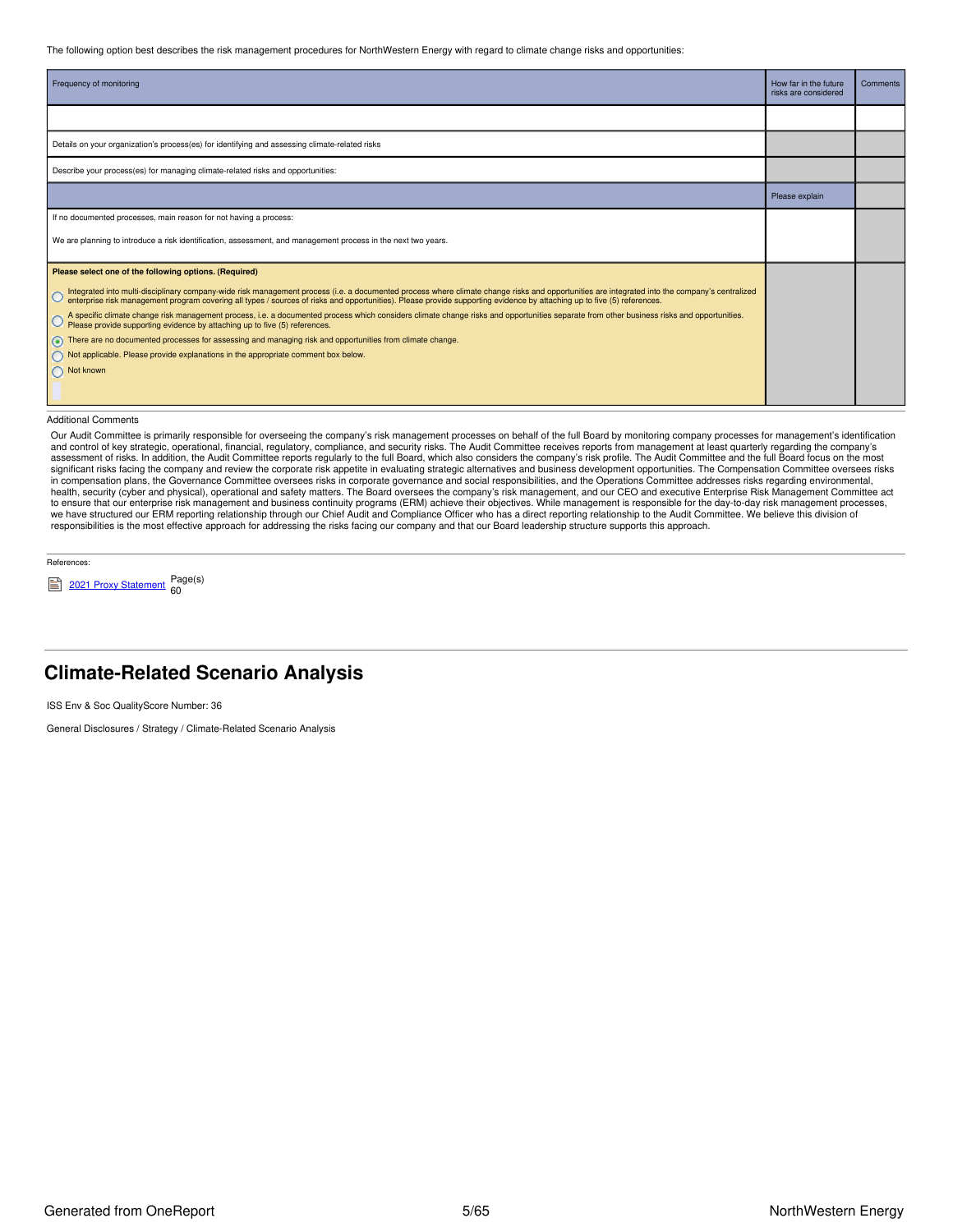| C3.1 Have climate-related risks and opportunities influenced your organization's strategy and/or financial planning?                                                                                                                                                                                                                                                                                                                                                                                                                                                                                                                                                                                                                                                                                                                                                                                                                                                                                                                                                                                                                                                                                                                                                                                                                                                                                                                                   | Details of scenario analysis                                                                                                       |
|--------------------------------------------------------------------------------------------------------------------------------------------------------------------------------------------------------------------------------------------------------------------------------------------------------------------------------------------------------------------------------------------------------------------------------------------------------------------------------------------------------------------------------------------------------------------------------------------------------------------------------------------------------------------------------------------------------------------------------------------------------------------------------------------------------------------------------------------------------------------------------------------------------------------------------------------------------------------------------------------------------------------------------------------------------------------------------------------------------------------------------------------------------------------------------------------------------------------------------------------------------------------------------------------------------------------------------------------------------------------------------------------------------------------------------------------------------|------------------------------------------------------------------------------------------------------------------------------------|
| $_{\odot}$<br>Yes, and we have developed a low-carbon transition plan                                                                                                                                                                                                                                                                                                                                                                                                                                                                                                                                                                                                                                                                                                                                                                                                                                                                                                                                                                                                                                                                                                                                                                                                                                                                                                                                                                                  |                                                                                                                                    |
| О<br>Yes                                                                                                                                                                                                                                                                                                                                                                                                                                                                                                                                                                                                                                                                                                                                                                                                                                                                                                                                                                                                                                                                                                                                                                                                                                                                                                                                                                                                                                               |                                                                                                                                    |
| О<br>No                                                                                                                                                                                                                                                                                                                                                                                                                                                                                                                                                                                                                                                                                                                                                                                                                                                                                                                                                                                                                                                                                                                                                                                                                                                                                                                                                                                                                                                |                                                                                                                                    |
| C3.1a Is your organization's low-carbon transition plan a scheduled resolution item at Annual General Meetings (AGMs)?                                                                                                                                                                                                                                                                                                                                                                                                                                                                                                                                                                                                                                                                                                                                                                                                                                                                                                                                                                                                                                                                                                                                                                                                                                                                                                                                 |                                                                                                                                    |
| No, and we do not intend it to become a scheduled resolution item within the next two years                                                                                                                                                                                                                                                                                                                                                                                                                                                                                                                                                                                                                                                                                                                                                                                                                                                                                                                                                                                                                                                                                                                                                                                                                                                                                                                                                            |                                                                                                                                    |
| C3.1b Does your organization intend to publish a low-carbon transition plan in the next two years?                                                                                                                                                                                                                                                                                                                                                                                                                                                                                                                                                                                                                                                                                                                                                                                                                                                                                                                                                                                                                                                                                                                                                                                                                                                                                                                                                     |                                                                                                                                    |
| Yes, in the next two years                                                                                                                                                                                                                                                                                                                                                                                                                                                                                                                                                                                                                                                                                                                                                                                                                                                                                                                                                                                                                                                                                                                                                                                                                                                                                                                                                                                                                             | NorthWestern's low-carbon transition plan for Montana has been published<br>and will continue to be refined over the coming years. |
| C3.1b* Intention to include the transition plan as a scheduled resolution item at Annual General Meetings (AGMs)                                                                                                                                                                                                                                                                                                                                                                                                                                                                                                                                                                                                                                                                                                                                                                                                                                                                                                                                                                                                                                                                                                                                                                                                                                                                                                                                       |                                                                                                                                    |
| No, we do not intend to include it as a scheduled AGM resolution item                                                                                                                                                                                                                                                                                                                                                                                                                                                                                                                                                                                                                                                                                                                                                                                                                                                                                                                                                                                                                                                                                                                                                                                                                                                                                                                                                                                  |                                                                                                                                    |
| C3.2 Does your organization use climate-related scenario analysis to inform its strategy?                                                                                                                                                                                                                                                                                                                                                                                                                                                                                                                                                                                                                                                                                                                                                                                                                                                                                                                                                                                                                                                                                                                                                                                                                                                                                                                                                              |                                                                                                                                    |
| No, but we anticipate using qualitative and/or quantitative analysis in the next two years                                                                                                                                                                                                                                                                                                                                                                                                                                                                                                                                                                                                                                                                                                                                                                                                                                                                                                                                                                                                                                                                                                                                                                                                                                                                                                                                                             |                                                                                                                                    |
| C3.2a Provide details of your organization's primary use of climate-related scenario analysis.                                                                                                                                                                                                                                                                                                                                                                                                                                                                                                                                                                                                                                                                                                                                                                                                                                                                                                                                                                                                                                                                                                                                                                                                                                                                                                                                                         |                                                                                                                                    |
| C3.2a Provide details of your organization's alternate use of climate-related scenario analysis.                                                                                                                                                                                                                                                                                                                                                                                                                                                                                                                                                                                                                                                                                                                                                                                                                                                                                                                                                                                                                                                                                                                                                                                                                                                                                                                                                       |                                                                                                                                    |
| C3.2b Why does your organization not use climate-related scenario analysis to inform its strategy?                                                                                                                                                                                                                                                                                                                                                                                                                                                                                                                                                                                                                                                                                                                                                                                                                                                                                                                                                                                                                                                                                                                                                                                                                                                                                                                                                     |                                                                                                                                    |
| NorthWestern Energy's policy is to provide cost-effective, reliable and stably priced energy while being good stewards of the natural resources and complying<br>with environmental regulations. We apply the following environmental principles in our day-to-day business:<br>1. Our business practices reflect a respect for, and a commitment to, sustainability and the long-term quality of the environment.<br>2. One of our priorities is being good stewards of natural and cultural resources at our hydroelectric projects.<br>3. We comply with the spirit as well as the letter of environmental laws and regulations.<br>4. Environmental issues and impacts are an integral part of our planning, operating and maintenance decisions.<br>5. We promote our customers' efforts to be energy efficient.<br>6. We support providing energy through non-carbon emitting and renewable resources when consistent with our statutory requirement to provide cost-<br>effective energy.<br>7. We strive to minimize the generation of wastes and promote the reuse and/or recycling of materials.<br>8. We seek to improve our environmental compliance and stewardship continuously.<br>9. We embrace a team culture where positive environmental stewardship and compliance are encouraged, mentored and rewarded.<br>10. Our contractors and consultants must comply with this policy when working for or representing NorthWestern Energy |                                                                                                                                    |
| Please select one of the following options. (Required)                                                                                                                                                                                                                                                                                                                                                                                                                                                                                                                                                                                                                                                                                                                                                                                                                                                                                                                                                                                                                                                                                                                                                                                                                                                                                                                                                                                                 |                                                                                                                                    |
| Yes, we use climate-related scenario analysis to inform our business strategy, and have completed the table above.                                                                                                                                                                                                                                                                                                                                                                                                                                                                                                                                                                                                                                                                                                                                                                                                                                                                                                                                                                                                                                                                                                                                                                                                                                                                                                                                     |                                                                                                                                    |
| No, but we anticipate doing so in the next two years.<br>$\odot$                                                                                                                                                                                                                                                                                                                                                                                                                                                                                                                                                                                                                                                                                                                                                                                                                                                                                                                                                                                                                                                                                                                                                                                                                                                                                                                                                                                       |                                                                                                                                    |
| No, and we do not anticipate doing so in the next two years.                                                                                                                                                                                                                                                                                                                                                                                                                                                                                                                                                                                                                                                                                                                                                                                                                                                                                                                                                                                                                                                                                                                                                                                                                                                                                                                                                                                           |                                                                                                                                    |
| Not applicable. Please provide explanations in the appropriate comment box.                                                                                                                                                                                                                                                                                                                                                                                                                                                                                                                                                                                                                                                                                                                                                                                                                                                                                                                                                                                                                                                                                                                                                                                                                                                                                                                                                                            |                                                                                                                                    |
| Not known.                                                                                                                                                                                                                                                                                                                                                                                                                                                                                                                                                                                                                                                                                                                                                                                                                                                                                                                                                                                                                                                                                                                                                                                                                                                                                                                                                                                                                                             |                                                                                                                                    |

## <span id="page-5-0"></span>**Climate Strategy - CDP Alignment**

ISS Env & Soc QualityScore Number: 108; 102; 109; 111; 45; 46; 48; 49; 222

Environmental / Other: Environmental / Climate Strategy - CDP Alignment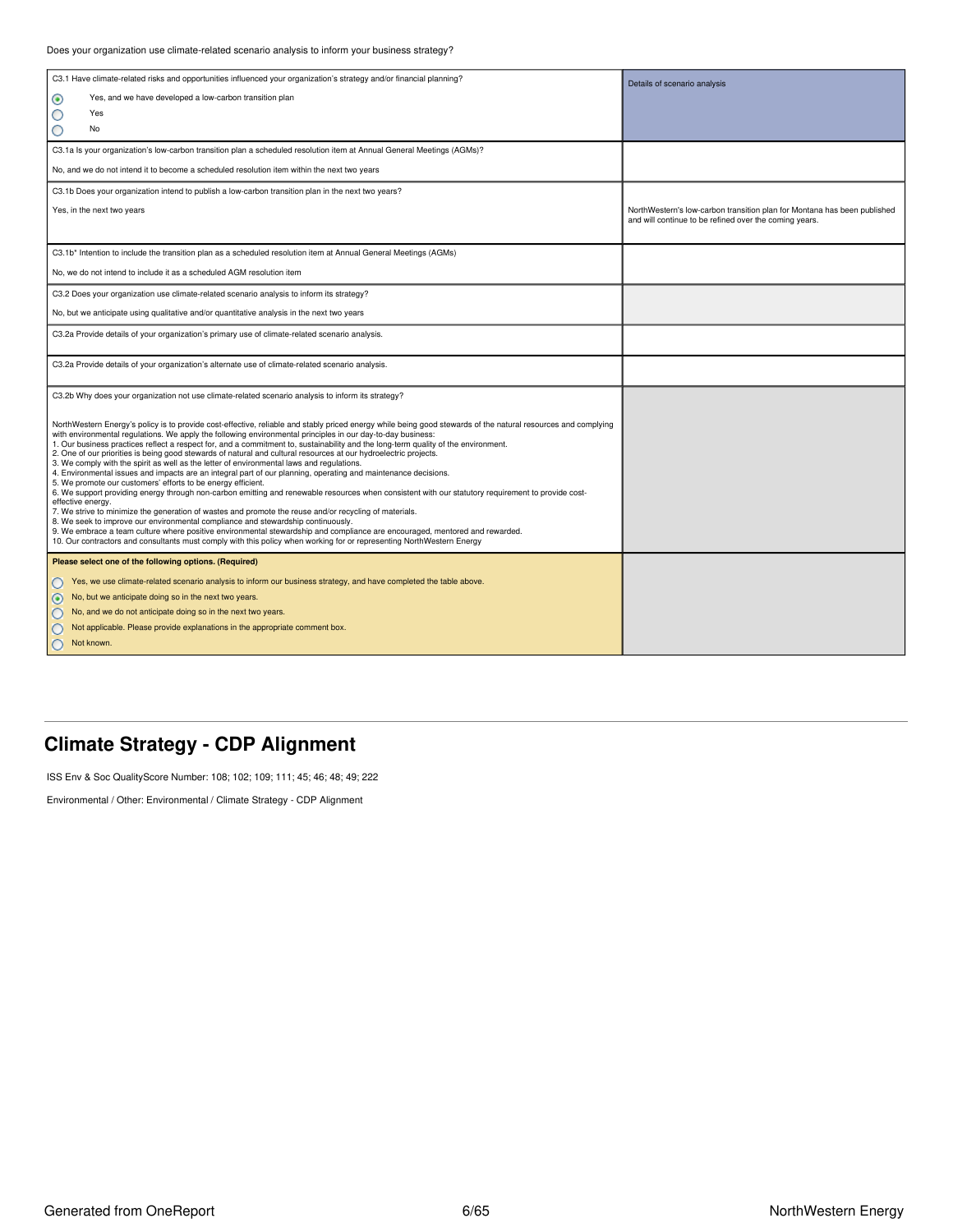NorthWestern Energy 's reporting on response to climate change and GHG emissions follows:

|                             | Your company's reporting on response to climate change and GHG emissions:                                                               |                                   |                                    |         |
|-----------------------------|-----------------------------------------------------------------------------------------------------------------------------------------|-----------------------------------|------------------------------------|---------|
| $\Box$                      | Reports to Carbon Disclosure Project (CDP) (attach this year's response)                                                                |                                   |                                    |         |
| ⊏                           | Makes CDP report publicly available                                                                                                     |                                   |                                    |         |
| Е                           | Climate Leader Partner                                                                                                                  |                                   |                                    |         |
| Г                           | Makes use of the GHG Reporting Protocol                                                                                                 |                                   |                                    |         |
|                             |                                                                                                                                         |                                   |                                    |         |
|                             |                                                                                                                                         |                                   |                                    |         |
|                             | The company's most recent Carbon Disclosure Performance Score falls within the following category:                                      |                                   |                                    |         |
|                             | Company is not currently rated by the Carbon Disclosure Project                                                                         |                                   |                                    |         |
| C <sub>12.4</sub>           |                                                                                                                                         | <b>Status</b>                     | Content elements                   | Comment |
|                             | Other published information about your organization's response to climate change and GHG emissions performance for this reporting year: |                                   |                                    |         |
| In voluntary communications |                                                                                                                                         |                                   |                                    |         |
|                             |                                                                                                                                         | Underway - previous year attached | Governance                         |         |
|                             |                                                                                                                                         |                                   | Strategy                           |         |
|                             | Key Stustainability Statistics Report                                                                                                   |                                   | Risks & Opportunities              |         |
|                             |                                                                                                                                         |                                   | Emissions figures<br>Other metrics |         |
|                             |                                                                                                                                         |                                   |                                    |         |
|                             |                                                                                                                                         |                                   | Other                              |         |
| $\odot$                     | Applicable. Please provide explanations in the appropriate comment box below.                                                           |                                   |                                    |         |
| Not known<br>O              |                                                                                                                                         |                                   |                                    |         |
|                             |                                                                                                                                         |                                   |                                    |         |

#### Additional Comments

NorthWestern does not currently disclose responses to climate change or greenhouse gas emissions through the Carbon Disclosure Project (CDP). However, NorthWestern does report and make publicly available Greenhouse Gas and other emissionstatistics.

- References:
- EEI/ESG [Sustainability](https://www.northwesternenergy.com/environment/our-environment) Document
- Key [Stustainability](https://www.northwesternenergy.com/docs/default-source/documents/esg/ESG-Sustainability-Statistics-Nov-2020.pdf) Statistics Report

### <span id="page-6-0"></span>**Effectiveness of Risk Management Process GRI 102-30**

ISS Env & Soc QualityScore Number: 106

General Disclosures / Governance / Effectiveness of Risk Management Process GRI 102-30 Highest governance body's role in reviewing the effectiveness of the organization's risk management processes for economic, environmental and social topics.

The audit committee of NorthWestern's board of directors oversees the company's entire risk management processes, including economic, environmental and social topics. The safety, environmental, technology and operations co certain social matters, such as diversity, equity, and inclusion, and well as numerous employee-related issues.

### <span id="page-6-1"></span>**Climate Strategy Impacts**

ISS Env & Soc QualityScore Number: 107

Environmental / Materials / Climate Strategy Impacts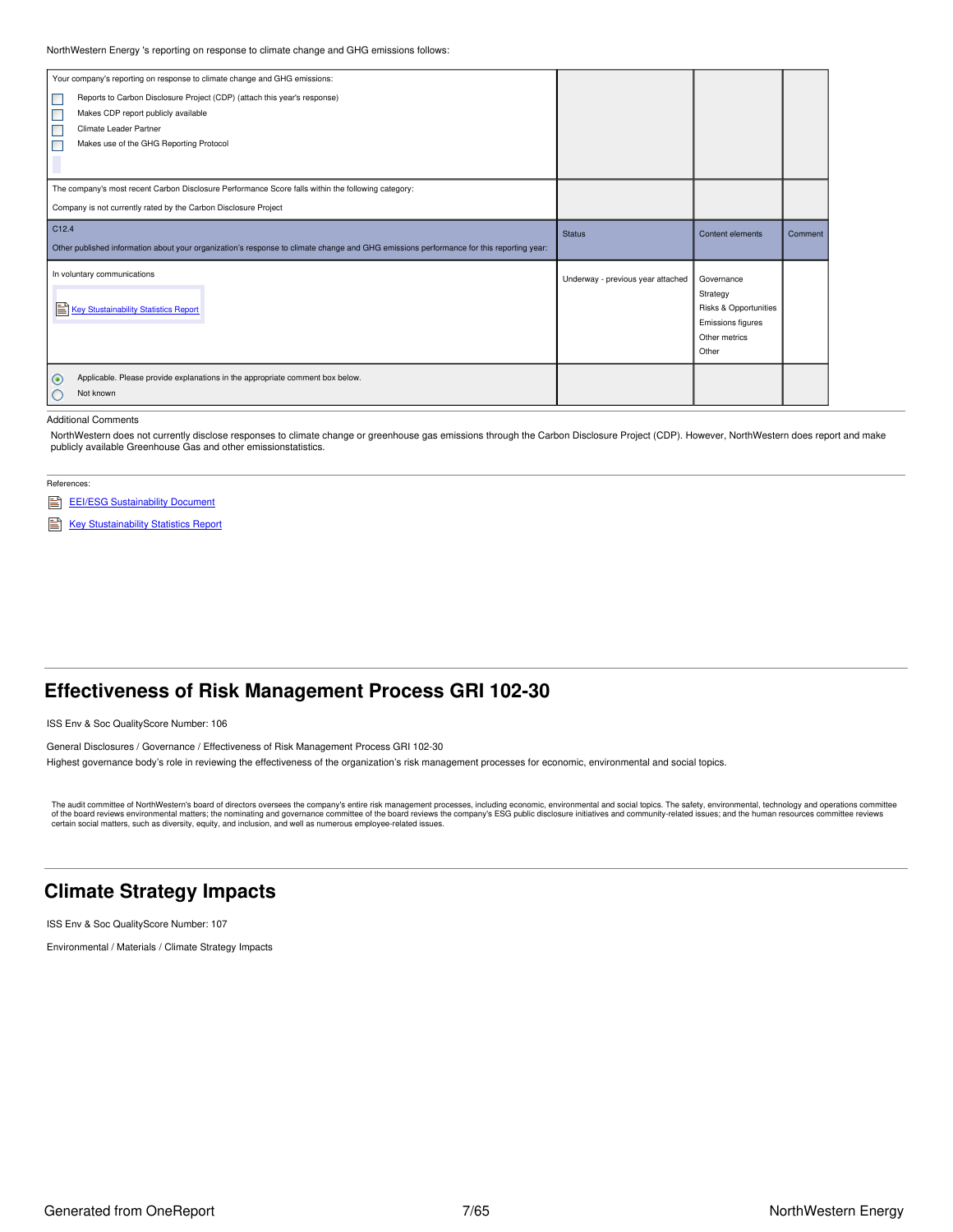Details related to emissions reduction initiatives that were active during the reporting year (including those in the planning and/or implementing phases) for NorthWestern Energy are as follows:

| C4.3 <sub>b</sub><br>Initiative category                                                                                                                                                                                                                                                                                                                                                                                       | Initiative<br>type | Estimated annual CO2e<br>savings (metric tonnes<br>CO <sub>2e</sub> ) | Scope | Voluntary/Mandatory         | Annual<br>monetary<br>savings (unit<br>currency) | [Lifetime]<br>Investment<br>required (unit<br>currency) | Payback<br>period<br>(PP)  | Estimated<br>lifetime of<br>the<br>initiative | Comment |
|--------------------------------------------------------------------------------------------------------------------------------------------------------------------------------------------------------------------------------------------------------------------------------------------------------------------------------------------------------------------------------------------------------------------------------|--------------------|-----------------------------------------------------------------------|-------|-----------------------------|--------------------------------------------------|---------------------------------------------------------|----------------------------|-----------------------------------------------|---------|
|                                                                                                                                                                                                                                                                                                                                                                                                                                |                    |                                                                       |       | Voluntary<br>С<br>Mandatory |                                                  |                                                         |                            |                                               |         |
| Summary of Impact<br><b>Reporting Currency:</b>                                                                                                                                                                                                                                                                                                                                                                                |                    | Total estimated annual<br>CO2e savings:                               |       |                             | <b>Total Annual</b><br>Monetary<br>Savings:      | <b>Annual Total</b><br>Invest. (Last<br>$FY)$ :         | Average<br># of<br>years): |                                               |         |
| Emissions reductions programs publicly disclosed:                                                                                                                                                                                                                                                                                                                                                                              |                    |                                                                       |       |                             |                                                  |                                                         |                            |                                               |         |
| Please select one of the following options. (Required)<br>Yes, we track this information and have completed at least the row above labeled<br>"Summary of Impact". You may provide supporting evidence by attaching up to five<br>$\circ$<br>(5) references.<br>We do not track this information or calculate these figures.<br>Not applicable. Please provide explanations in the appropriate comment box below.<br>Not known |                    |                                                                       |       |                             |                                                  |                                                         |                            |                                               |         |

## <span id="page-7-0"></span>**Oversight of Climate Issues**

ISS Env & Soc QualityScore Number: 105; 110

### Environmental / Other: Environmental / Oversight of Climate Issues

Provide details of board-level and below-board level oversight of climate issues within NorthWestern Energy .

| C1.2<br>Name of management position or committee                                                                                                                                                                                                                                                                                                                                                                                                                                                                                                                                                                                                                                                                                                                                                                                                                                                                                                                                                                                                                                                                                                                                   | <b>[Financial</b><br>Services<br>Onlyl<br>Reporting<br>line | Responsibility                                                                | <b>[Financial</b><br>Services Only]<br>Coverage of<br>responsibility | Frequency<br><b>of</b><br>reporting<br>to board |
|------------------------------------------------------------------------------------------------------------------------------------------------------------------------------------------------------------------------------------------------------------------------------------------------------------------------------------------------------------------------------------------------------------------------------------------------------------------------------------------------------------------------------------------------------------------------------------------------------------------------------------------------------------------------------------------------------------------------------------------------------------------------------------------------------------------------------------------------------------------------------------------------------------------------------------------------------------------------------------------------------------------------------------------------------------------------------------------------------------------------------------------------------------------------------------|-------------------------------------------------------------|-------------------------------------------------------------------------------|----------------------------------------------------------------------|-------------------------------------------------|
| Safety, Health, Environment and Quality committee                                                                                                                                                                                                                                                                                                                                                                                                                                                                                                                                                                                                                                                                                                                                                                                                                                                                                                                                                                                                                                                                                                                                  | Operations -<br>COO<br>reporting<br>line                    | Both assessing and<br>managing climate-<br>related risks and<br>opportunities | Risks and<br>opportunities<br>related to our<br>own operations       | Quarterly                                       |
| C1.2a<br>Describe where in the organizational structure this/these position(s) and/or committees lie, what their associated responsibilities are, and how climate-related<br>issues are monitored.<br>Our Board has delegated to our Safety, Environmental, Technology, and Operations Committee (Operations Committee) the following areas of oversight:<br>· Safety:<br>· Environmental compliance practices;<br>· Security (including physical and cyber security, and business continuity);<br>· Operations; and<br>· Innovation, including emerging or competing technologies and alternative energy resources.<br>Independence<br>Each member of our Operations Committee is independent.<br>Operations Committee Charter<br>The Operations Committee was created in early 2020 to allow the Board, through this committee, to devote more time to safety, environmental, technology, and<br>operations matters. The Operations Committee operates pursuant to a charter that is reviewed annually and was last amended in October 2020. The Charter is<br>available on our website at NorthWesternEnergy.com under Our Company / Investor Relations / Corporate Governance. |                                                             |                                                                               |                                                                      |                                                 |

References:

...

### 2021 Proxy [Statement](https://www.northwesternenergy.com/docs/default-source/documents/proxy/2021-Proxy-Statement-Final.pdf)

NorthWestern Corporation Safety, [Environmental,](https://www.northwesternenergy.com/docs/default-source/documents/corporategovernance/operationscommitteecharter.pdf) Technology, ₿

### <span id="page-7-1"></span>**Low-carbon Investments**

ISS Env & Soc QualityScore Number: 43

Environmental / Emissions / Low-carbon Investments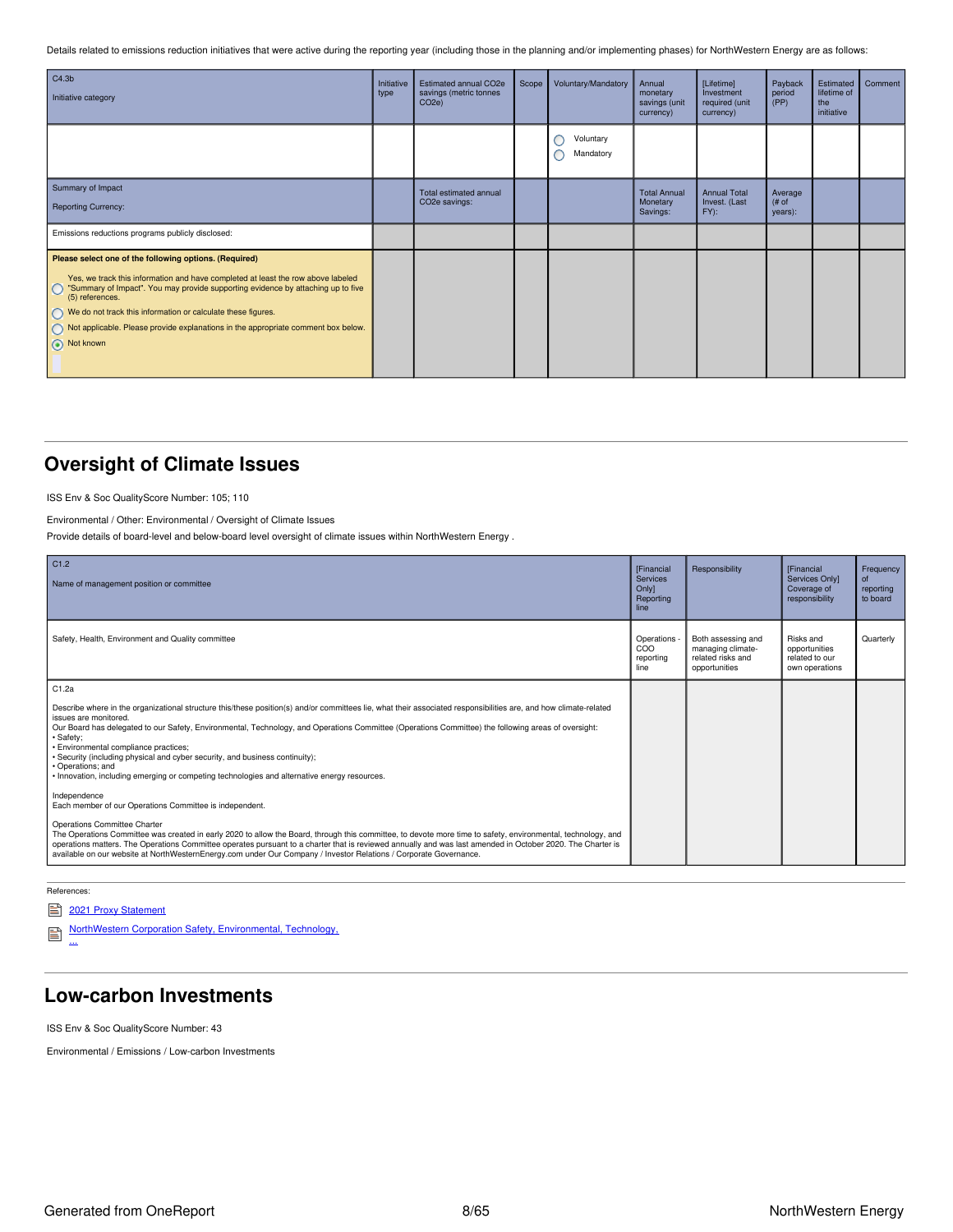Disclose investments in low-carbon research and development, equipment, products, and services.

| carbon products or services related to your sector activities?    | C-EU9.6 Does your organization invest in research and development (R&D) of low | Comment                              |                                  |                              |                                                                                                |
|-------------------------------------------------------------------|--------------------------------------------------------------------------------|--------------------------------------|----------------------------------|------------------------------|------------------------------------------------------------------------------------------------|
| $\odot$                                                           | Yes                                                                            |                                      |                                  |                              |                                                                                                |
| О                                                                 | No                                                                             |                                      |                                  |                              |                                                                                                |
| C-EU9.6a                                                          |                                                                                | Stage of development                 | Average % of total R&D           | R&D investment figure in the | Comment                                                                                        |
| Technology area                                                   |                                                                                | in the reporting year                | investment over the last 3 years | reporting year (optional)    |                                                                                                |
| Electric Utilities: Smart meters                                  |                                                                                | Large scale<br>commercial deployment | $41 - 60%$                       | $\mathbf 0$                  | Invested in 2018 and 2019 but not in 2020. Resumed<br>investment in 2021 to continue into 2022 |
| Electric Utilities: Smart grids                                   |                                                                                | Pilot demonstration                  | ≤20%                             |                              | Smart grid development and research in Yellowstone<br>National Park                            |
| Electric Utilities: Steam turbine and/or other component upgrades |                                                                                | Large scale<br>commercial deployment | 41-60%                           |                              | Hydro Turbine Upgrades                                                                         |
| Electric Utilities: Unable to disaggregate by technology area     |                                                                                | Applied research and<br>development  | $≤20%$                           |                              | Various Community Sustainability R&D projects -<br>solar, solar/battery, other                 |
| Electric Utilities: Energy storage                                |                                                                                | Small scale commercial<br>deployment | $≤20%$                           |                              | Small Scale Energy Storage Project in South Dakota<br>(Harrold - Blunt)                        |

### <span id="page-8-0"></span>**Investments**

ISS Env & Soc QualityScore Number: 59

General Disclosures / Governance / Investments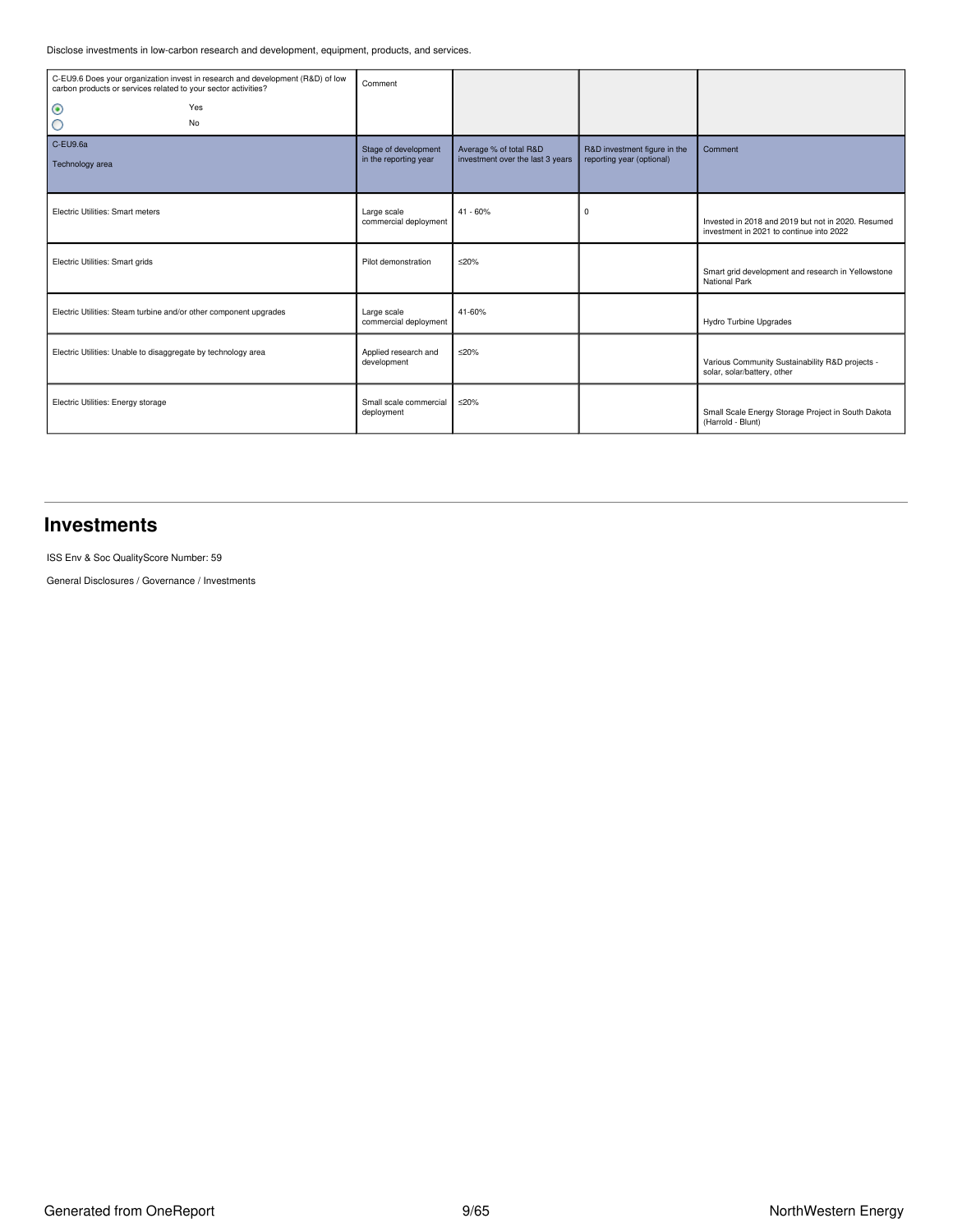Describe how your company incorporates extra-financial risks and/or opportunities in its investment process.

| Considering extra-financial aspects when investing in shares or corporate bonds<br>Considering extra-financial aspects when investing in government bonds<br>Considering extra-financial aspects when investing in property (e.g. land, buildings etc)<br>Considering extra-financial aspects in other investments<br>Policies publicly available |
|---------------------------------------------------------------------------------------------------------------------------------------------------------------------------------------------------------------------------------------------------------------------------------------------------------------------------------------------------|
| Please select one of the following options. (Required)                                                                                                                                                                                                                                                                                            |
| We consider extra-financial aspects, and have completed the table above.                                                                                                                                                                                                                                                                          |
| We do not consider extra-financial aspects.                                                                                                                                                                                                                                                                                                       |
| Not applicable. Please provide explanations in the comment box below.                                                                                                                                                                                                                                                                             |
| Not known.                                                                                                                                                                                                                                                                                                                                        |
| Details of Responsible Investment Program                                                                                                                                                                                                                                                                                                         |
| Managerial responsibility for responsible investment                                                                                                                                                                                                                                                                                              |
|                                                                                                                                                                                                                                                                                                                                                   |
|                                                                                                                                                                                                                                                                                                                                                   |
| Requirements for investment managers to integrate ESG issues into investment                                                                                                                                                                                                                                                                      |
| strategies                                                                                                                                                                                                                                                                                                                                        |
|                                                                                                                                                                                                                                                                                                                                                   |
|                                                                                                                                                                                                                                                                                                                                                   |
| Prior ESG risk assessment of investments                                                                                                                                                                                                                                                                                                          |
|                                                                                                                                                                                                                                                                                                                                                   |
| Continuous monitoring of ESG risks                                                                                                                                                                                                                                                                                                                |
|                                                                                                                                                                                                                                                                                                                                                   |
|                                                                                                                                                                                                                                                                                                                                                   |
| Active ownership                                                                                                                                                                                                                                                                                                                                  |
|                                                                                                                                                                                                                                                                                                                                                   |
|                                                                                                                                                                                                                                                                                                                                                   |
| Investment exclusions based on ESG factors                                                                                                                                                                                                                                                                                                        |
|                                                                                                                                                                                                                                                                                                                                                   |
|                                                                                                                                                                                                                                                                                                                                                   |
| Best-in-class investments based on ESG factors                                                                                                                                                                                                                                                                                                    |
|                                                                                                                                                                                                                                                                                                                                                   |
|                                                                                                                                                                                                                                                                                                                                                   |
| Other initiatives to promote responsible investment                                                                                                                                                                                                                                                                                               |
|                                                                                                                                                                                                                                                                                                                                                   |
|                                                                                                                                                                                                                                                                                                                                                   |
| Reporting on RI implementation and performance                                                                                                                                                                                                                                                                                                    |
|                                                                                                                                                                                                                                                                                                                                                   |
|                                                                                                                                                                                                                                                                                                                                                   |
| Objectives and targets related to responsible investment                                                                                                                                                                                                                                                                                          |
|                                                                                                                                                                                                                                                                                                                                                   |

Additional Comments

NorthWestern is not an investment company. It does not buy shares, corporate bonds, government bonds, other investments, etc.

## <span id="page-9-0"></span>**GHG Emissions Targets**

ISS Env & Soc QualityScore Number: 38; 39; 40; 42

### Environmental / Emissions / GHG Emissions Targets

Please indicate NorthWestern Energy 's corporate targets to reduce direct greenhouse gas emissions, in absolute emissions, relative emissions (emission intensity terms), or through renewable energy consumption and/or production targets. If you do not have a target please explain why not and forecast how your emissions will change over the next five years.

| Company has intensity target(s) |                                     |  |
|---------------------------------|-------------------------------------|--|
| <b>Standard Method</b>          | Absolute Targets   Relative Targets |  |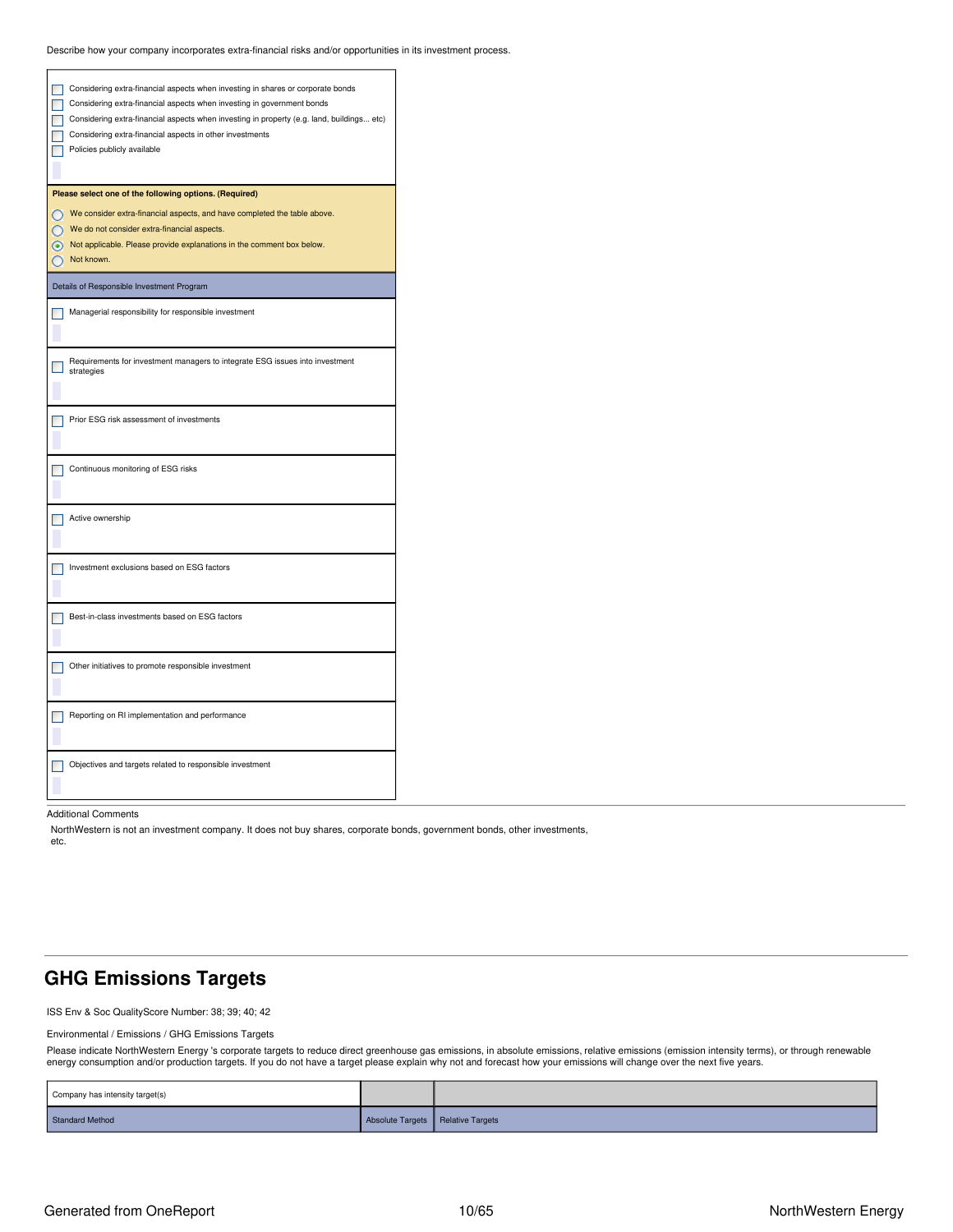| lb of CO2/MWh<br>Unit of data:                                                                                                                                                                                                                                                                                                                                                                                                                                                                                                 | Targets set<br>No absolute<br>O<br>targets set<br>Not known                                                                    | Targets set<br>$_{\odot}$<br>No relative targets set<br>O<br>O<br>Not known                                                                                                                                                     |                |
|--------------------------------------------------------------------------------------------------------------------------------------------------------------------------------------------------------------------------------------------------------------------------------------------------------------------------------------------------------------------------------------------------------------------------------------------------------------------------------------------------------------------------------|--------------------------------------------------------------------------------------------------------------------------------|---------------------------------------------------------------------------------------------------------------------------------------------------------------------------------------------------------------------------------|----------------|
|                                                                                                                                                                                                                                                                                                                                                                                                                                                                                                                                |                                                                                                                                |                                                                                                                                                                                                                                 |                |
| Is this a science-based target?                                                                                                                                                                                                                                                                                                                                                                                                                                                                                                |                                                                                                                                | No                                                                                                                                                                                                                              |                |
| Baseline year                                                                                                                                                                                                                                                                                                                                                                                                                                                                                                                  |                                                                                                                                | 2010                                                                                                                                                                                                                            |                |
| *Scope of the emissions for which the target is defined                                                                                                                                                                                                                                                                                                                                                                                                                                                                        | Scope 1<br>$\bigcirc$ Scope 2<br>Scope 1 and<br>O<br>2 combined<br>Scope 1 and<br>$\bigcirc$ 2, but<br>separately<br>Not known | Scope 1<br>◉<br>O<br>Scope 2<br>Scope 1 and 2 combined<br>O<br>Scope 1 and 2, but separately<br>O<br>О<br>Not known                                                                                                             |                |
| % emissions in Scope                                                                                                                                                                                                                                                                                                                                                                                                                                                                                                           |                                                                                                                                | 71                                                                                                                                                                                                                              | C <sub>Z</sub> |
| Emission of base line year in tons of CO2e                                                                                                                                                                                                                                                                                                                                                                                                                                                                                     | tCO <sub>2e</sub>                                                                                                              | tCO <sub>2e</sub>                                                                                                                                                                                                               | C8             |
| Value of intensity measure of base line year (note the definition of the intensity<br>measured):<br>1.01 metric tons/MWh                                                                                                                                                                                                                                                                                                                                                                                                       |                                                                                                                                | tCO <sub>2e</sub>                                                                                                                                                                                                               |                |
| Target year                                                                                                                                                                                                                                                                                                                                                                                                                                                                                                                    |                                                                                                                                | 2045                                                                                                                                                                                                                            |                |
| Reduction target as percentage of baseline value                                                                                                                                                                                                                                                                                                                                                                                                                                                                               |                                                                                                                                | 90                                                                                                                                                                                                                              |                |
| Target was set in year                                                                                                                                                                                                                                                                                                                                                                                                                                                                                                         |                                                                                                                                | 2019                                                                                                                                                                                                                            |                |
| % achieved (emission reductions)                                                                                                                                                                                                                                                                                                                                                                                                                                                                                               |                                                                                                                                | 55                                                                                                                                                                                                                              | C13            |
| Description of target(s):                                                                                                                                                                                                                                                                                                                                                                                                                                                                                                      |                                                                                                                                | NorthWestern has committed to further reducing the carbon intensity of our electric generation in Montana by 90%,<br>compared to 2010 levels, by 2045. See page 2 of the 2020 annual report under Environmental Sustainability. |                |
| You may provide supporting evidence by attaching up to five (5) references.                                                                                                                                                                                                                                                                                                                                                                                                                                                    |                                                                                                                                |                                                                                                                                                                                                                                 |                |
| <b>Alternative Method</b>                                                                                                                                                                                                                                                                                                                                                                                                                                                                                                      |                                                                                                                                |                                                                                                                                                                                                                                 |                |
| Target:                                                                                                                                                                                                                                                                                                                                                                                                                                                                                                                        |                                                                                                                                |                                                                                                                                                                                                                                 |                |
| <b>KPI Metric:</b>                                                                                                                                                                                                                                                                                                                                                                                                                                                                                                             | Numerator:                                                                                                                     | Denominator (for intensity targets only)                                                                                                                                                                                        |                |
| Baseline year:                                                                                                                                                                                                                                                                                                                                                                                                                                                                                                                 |                                                                                                                                |                                                                                                                                                                                                                                 |                |
| Target was set in year:                                                                                                                                                                                                                                                                                                                                                                                                                                                                                                        |                                                                                                                                |                                                                                                                                                                                                                                 |                |
| Target year:                                                                                                                                                                                                                                                                                                                                                                                                                                                                                                                   |                                                                                                                                |                                                                                                                                                                                                                                 |                |
| KPI in baseline year:                                                                                                                                                                                                                                                                                                                                                                                                                                                                                                          |                                                                                                                                |                                                                                                                                                                                                                                 |                |
| KPI in target year:                                                                                                                                                                                                                                                                                                                                                                                                                                                                                                            |                                                                                                                                |                                                                                                                                                                                                                                 |                |
| Is the target part of an overarching initiative? (please specify at far right)                                                                                                                                                                                                                                                                                                                                                                                                                                                 |                                                                                                                                |                                                                                                                                                                                                                                 |                |
| You may provide supporting evidence by attaching up to five (5) references.<br>E EL/ESG Sustainability Document<br>B<br><b>Key Stustainability Statistics Report</b><br>NorthWestern Corp. 2020 Annual ReportPage(s) 2                                                                                                                                                                                                                                                                                                         |                                                                                                                                |                                                                                                                                                                                                                                 |                |
| Reason for No Emissions Target<br>Primary reason                                                                                                                                                                                                                                                                                                                                                                                                                                                                               | Five-year<br>forecast                                                                                                          | Please explain                                                                                                                                                                                                                  |                |
|                                                                                                                                                                                                                                                                                                                                                                                                                                                                                                                                |                                                                                                                                |                                                                                                                                                                                                                                 |                |
| Please select one of the following options. (Required)<br>We have absolute and/or relative (intensity) emissions targets using the<br>Standard Method, and have completed the appropriate section of the table<br>above.<br>We have emissions targets based on an Alternative Method, and have<br>Q<br>completed the appropriate section of the table above.<br>◯ We do not set any targets for GHG emissions.<br>Not applicable. Please provide explanations in the appropriate comment box<br>$\circ$<br>below.<br>Not known |                                                                                                                                |                                                                                                                                                                                                                                 |                |

<span id="page-10-0"></span>**C7** This is a goal of our MT electricity supply portfolio which, in 2019, accounted for approximately 71% of the emissions associated with our supply portfolios in MT and SD.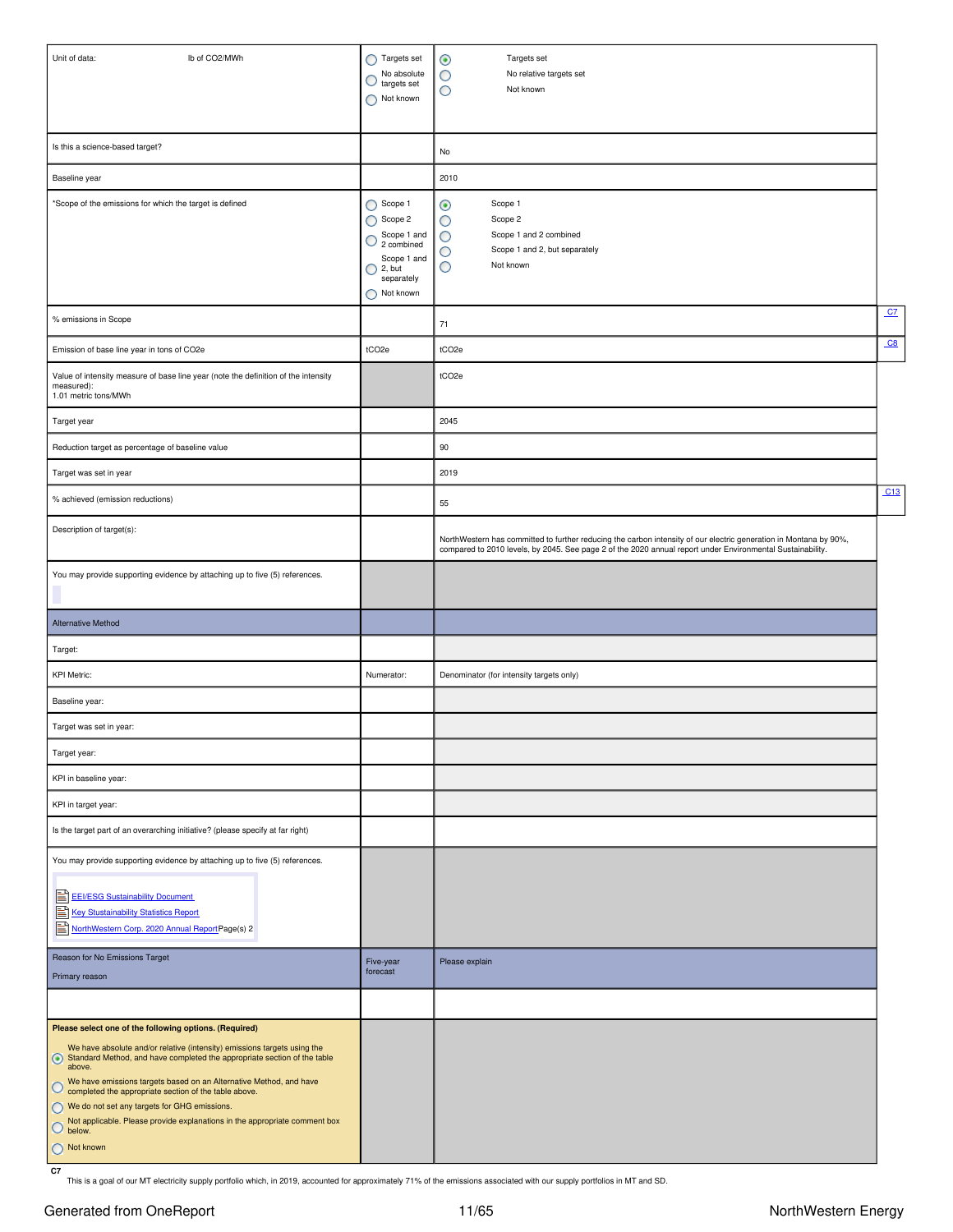<span id="page-11-1"></span>**C8**

NorthWestern's goal is based on intensity not total tons. The CO2e associated with our MT and SD portfolios can be found in the EEI/ESG sustainability document or the Key Sustainability Statistics report, both of which are NorthWestern's website. See reference below.

<span id="page-11-2"></span>**C13**

.<br>The 2010 Baseline intensity of the Montana owned and long-term contracted resources used to serve our Montana customers was 2237 lbs/MWh. In 2019, the intensity was 999 lbs/MWh which is about a 55% reduction.

### Additional Comments

NorthWestern's goal is based on intensity not total tons. The CO2e associated with our MT and SD portfolios can be found in the EEI/ESG sustainability document or the Key Sustainability Statistics report, both of which are posted on NorthWestern's website. See references .

It is important to note that on average 40% of the CO2 emissions associated with NorthWestern's MT electricity supply portfolio are associated with two Qualifying Facilities, one using petroleum coke as fuel and the other using waste coal as fuel, and NorthWestern is required by federal law to purchase the electricity from those two facilities. See line 7.3.1.2 on the "Montana" sheet of the referenced EEI/ESG Sustainability Excel document. These resources are required in NorthWestern's MT portfolio at least until the expiration of the associated contracts (one in 2024 and the other in 2028). NorthWestern cannot control the generation or emissions from these QF facilities.

|   | References:                                  |           |  |  |  |  |  |
|---|----------------------------------------------|-----------|--|--|--|--|--|
| B | <b>EEI/ESG Sustainability Document</b>       |           |  |  |  |  |  |
| B | <b>Key Stustainability Statistics Report</b> |           |  |  |  |  |  |
|   | NorthWestern Corp. 2020 Annual<br>Report     | Page(s) 2 |  |  |  |  |  |

### <span id="page-11-0"></span>**GHG and CO2 Emissions**

ISS Env & Soc QualityScore Number: 50; 51; 52; 53; 54; 55; 56; 57

Environmental / Emissions / GHG and CO2 Emissions

Disclosures on GHG and CO2 emissions in metric tons

| Totals in metric tons CO2                                                                                                              | 2020 | 2019 | 2018 | 2017 | <b>Public Disclosures</b>                                                                                                                                                                            | Disclosures at any level other than enterprise                                                                                                                                                                                                                                                                                                                                                                                                                                                             |
|----------------------------------------------------------------------------------------------------------------------------------------|------|------|------|------|------------------------------------------------------------------------------------------------------------------------------------------------------------------------------------------------------|------------------------------------------------------------------------------------------------------------------------------------------------------------------------------------------------------------------------------------------------------------------------------------------------------------------------------------------------------------------------------------------------------------------------------------------------------------------------------------------------------------|
| Direct CO2 emissions                                                                                                                   |      |      |      |      | The organization publicly<br>discloses its direct CO2<br>emissions report.<br><b>EEI/ESG</b><br><b>ELIZESU</b><br>Sustainability Page(s)<br>冒<br><b>Document</b><br>Key<br>Stustainability<br>Report | NorthWestern calculates the CO2 and CO2e emissions associated with the<br>energy supply portfolios in MT and SD, its natural gas T&D business and<br>also those associated with its fleet. The energy supply portfolio emissions<br>are published on NorthWestern's website and updated each year.<br>CO2 emissions associated with NorthWestern's electricity supply portfolios<br>and its natural gas business are included in the EEI/ESG and the AGA<br>ESG reports located on NorthWestern's website. |
| Indirect CO2 emissions                                                                                                                 |      |      |      |      | The organization does not<br>publicly disclose its indirect<br>CO2 emissions report.                                                                                                                 |                                                                                                                                                                                                                                                                                                                                                                                                                                                                                                            |
| Total CO2 emissions                                                                                                                    |      |      |      |      |                                                                                                                                                                                                      |                                                                                                                                                                                                                                                                                                                                                                                                                                                                                                            |
| Direct GHG emissions                                                                                                                   |      |      |      |      | <b>EEI/ESG</b><br><b>ELI/LSQ</b><br>Sustainability Page(s)<br>E<br><b>Document</b><br>Key<br>Stustainability<br>B<br><b>Statistics</b><br>Report                                                     | NorthWestern calculates the CO2 and CO2e emissions associated with the<br>energy supply portfolios in MT and SD, its natural gas T&D business and<br>also those associated with its fleet. The energy supply portfolio emissions<br>are published on NorthWestern's website and updated each year.<br>CO2 emissions associated with NorthWestern's electricity supply portfolios<br>and its natural gas business are included in the EEI/ESG and the AGA<br>ESG reports located on NorthWestern's website. |
| Indirect GHG emissions                                                                                                                 |      |      |      |      |                                                                                                                                                                                                      |                                                                                                                                                                                                                                                                                                                                                                                                                                                                                                            |
| Scope 2 GHG emissions                                                                                                                  |      |      |      |      | The organization does not<br>publicly disclose its Scope 2<br>GHG emissions report.                                                                                                                  |                                                                                                                                                                                                                                                                                                                                                                                                                                                                                                            |
| Scope 3 GHG emissions                                                                                                                  |      |      |      |      | The organization does not<br>publicly disclose its Scope 3<br>GHG emissions report.                                                                                                                  |                                                                                                                                                                                                                                                                                                                                                                                                                                                                                                            |
|                                                                                                                                        |      |      |      |      |                                                                                                                                                                                                      |                                                                                                                                                                                                                                                                                                                                                                                                                                                                                                            |
| The organization discloses on CO2 emissions for any operations located outside primary<br>domicile at any level other than enterprise: |      |      |      |      |                                                                                                                                                                                                      |                                                                                                                                                                                                                                                                                                                                                                                                                                                                                                            |
| The organization discloses on GHG emissions for any operations located outside primary<br>domicile at any level other than enterprise: |      |      |      |      |                                                                                                                                                                                                      |                                                                                                                                                                                                                                                                                                                                                                                                                                                                                                            |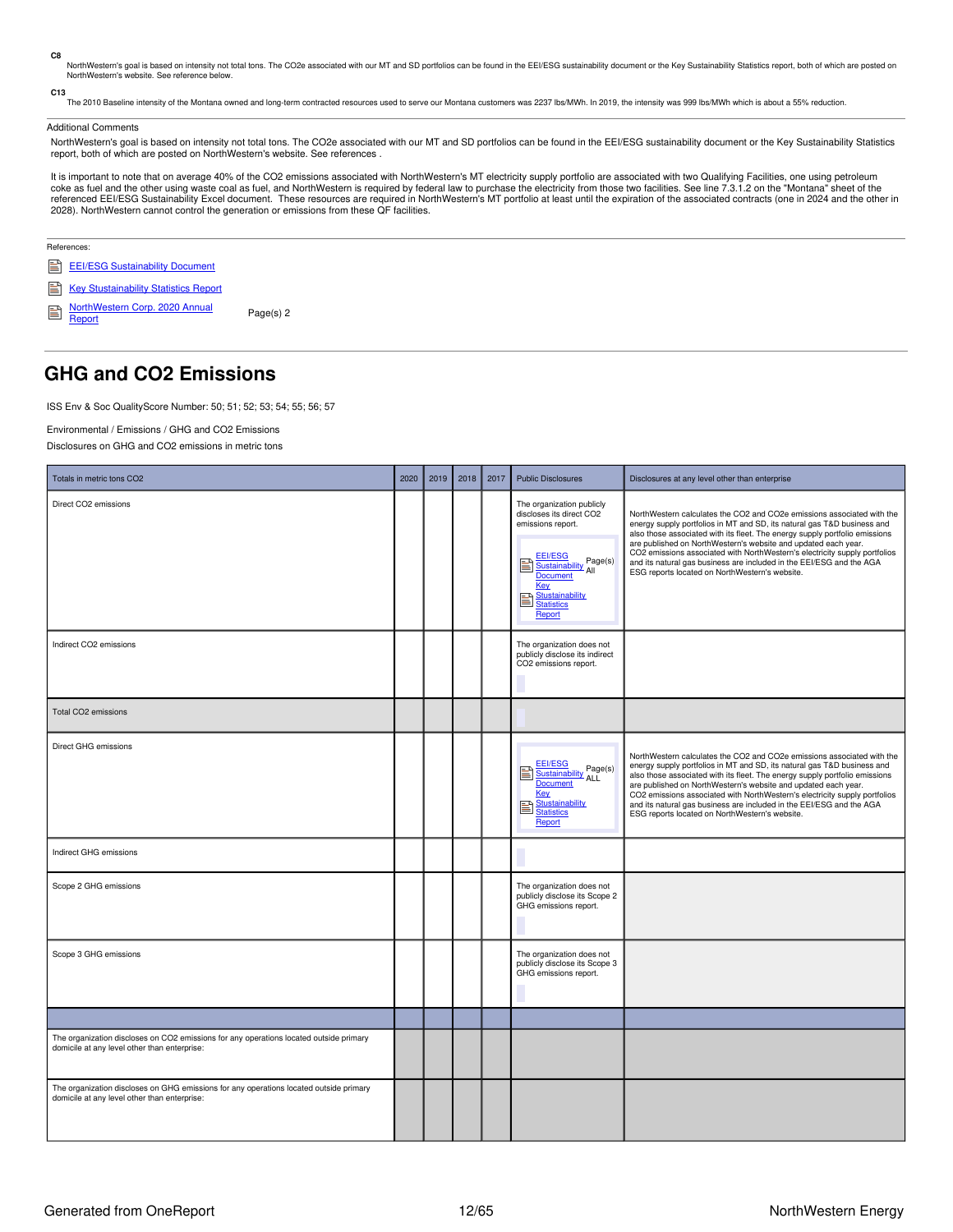| Targets relating to GHG emissions:<br>See page 2 of the 2020 annual report under Environmental Sustainability. NorthWestern has<br>committed to replace 30% of out light-duty vehicles, 20% of new medium/heavy duty vehicles,<br>30% of new bucket trucks, and 100% of new forklifts with electric alternatives by 2030.<br>NorthWestern has also committed to further reducing the carbon intensity of our electric<br>generation in Montana by 90%, compared to 2010 levels, by 2045. |  |  |  |
|------------------------------------------------------------------------------------------------------------------------------------------------------------------------------------------------------------------------------------------------------------------------------------------------------------------------------------------------------------------------------------------------------------------------------------------------------------------------------------------|--|--|--|
| Number of consecutive years of total GHG emissions data included in the most recent<br>5<br>report:                                                                                                                                                                                                                                                                                                                                                                                      |  |  |  |
| The organization discloses the percentage of scope 1 emissions covered under a regulatory<br>program<br>Yes, the organization discloses the percentage of emissions covered under emissions-<br>limiting regulations<br>Yes, the organization discloses the percentage of emissions covered under emissions-<br>reporting regulations                                                                                                                                                    |  |  |  |
| Not applicable. Please provide explanations in the comment box below.<br>Not known                                                                                                                                                                                                                                                                                                                                                                                                       |  |  |  |

Additional Comments

Scope 1 emissions-limiting and reporting regulations are not applicable to NorthWestern's service territory.<br>Documents referenced below include energy supply resources by type of resource and a breakdown of MWhrs of energy energy resources balanced with traditional energy sources that are necessary for us to deliver affordable and reliable electricity to our customers 24/7. In 2020, approximately 65 percent of our retail<br>needs originated fro

| References:                              |                |  |  |  |  |  |
|------------------------------------------|----------------|--|--|--|--|--|
| EEI/ESG Sustainability Document          | Page(s)<br>All |  |  |  |  |  |
| Key Stustainability Statistics Report    |                |  |  |  |  |  |
| NorthWestern Corp. 2020 Annual<br>Report | Page(s) 2      |  |  |  |  |  |

## <span id="page-12-0"></span>**GHG Verification**

ISS Env & Soc QualityScore Number: 58

Environmental / Emissions / GHG Verification

NorthWestern Energy 's GHG inventory verification.

| Scope                                                                              | Verification/Assurance Status |
|------------------------------------------------------------------------------------|-------------------------------|
| Scope 1                                                                            |                               |
| Scope 2 type                                                                       |                               |
| Scope 3                                                                            |                               |
| Not applicable. Please provide explanations in the comment box below.<br>Not known |                               |

Additional Comments

NorthWestern does not currently independently verify GHG emissions data.

## <span id="page-12-1"></span>**EMS: Certification/ Audit/ Verification**

ISS Env & Soc QualityScore Number: 7; 8; 12; 60

Environmental / Other: Environmental / EMS: Certification/ Audit/ Verification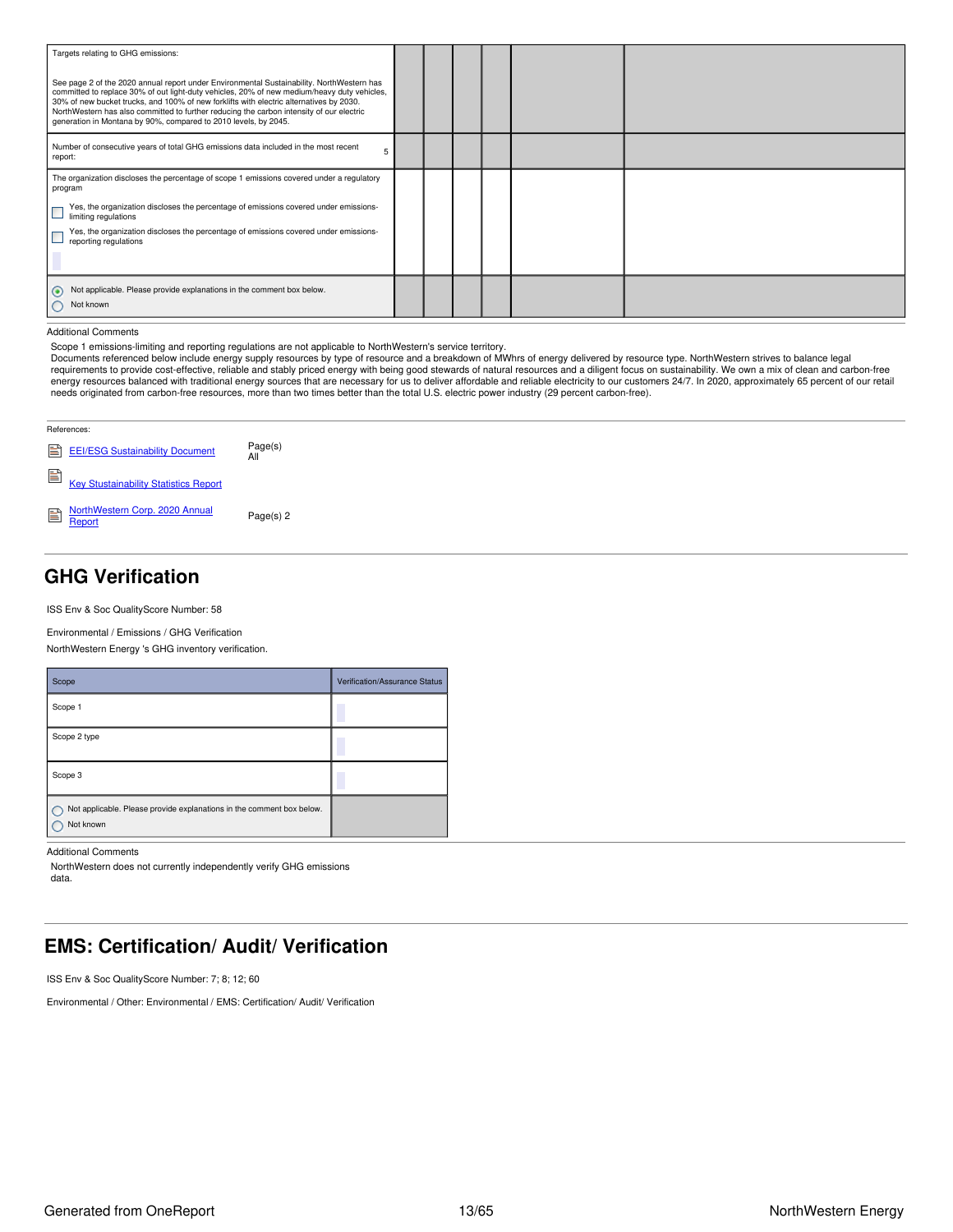The company's Environmental Management System (EMS) is certified/verified/audited or employs the following external management systems, by percentages as indicated in the table below.

| Name of Certification System                                                                                                                                                                                                                                                                        | Percent coverage<br>figures:          | Percent certified in current reporting year by:                                                                                                                                                            | Target certification by NEXT<br>reporting year |
|-----------------------------------------------------------------------------------------------------------------------------------------------------------------------------------------------------------------------------------------------------------------------------------------------------|---------------------------------------|------------------------------------------------------------------------------------------------------------------------------------------------------------------------------------------------------------|------------------------------------------------|
| All EMS Systems                                                                                                                                                                                                                                                                                     | %                                     | <b>Facilities/Sites</b><br>O<br>Turnover/Revenue<br>O<br>Production<br>O<br>Employees<br>О<br>Other<br>O                                                                                                   |                                                |
| *ISO 14001 certified<br>۰                                                                                                                                                                                                                                                                           | $\boldsymbol{\ast} \circ \! /_{\! 0}$ | *Entire company certified by third party or specialized companies<br>$\Box$<br>*Production facilities certified<br>*Administrative facilities certified<br>$\Box$<br>*Other facilities certified<br>$\Box$ |                                                |
| *ISO 14001 attested                                                                                                                                                                                                                                                                                 | $*$ %                                 | *Entire company attested<br>*Production facilities attested<br>*Administrative facilities attested<br>П<br>*Other facilities attested<br>$\Box$                                                            |                                                |
| EMAS (European Eco-management and Audit Schemes)                                                                                                                                                                                                                                                    | $\%$                                  | <b>Facilities/Sites</b><br>O<br>O<br>Turnover/Revenue<br>Production<br>O<br>Employees<br>O<br>O<br>Other                                                                                                   |                                                |
| *ISO 50001 certification                                                                                                                                                                                                                                                                            |                                       | *Details on ISO 50001 certification for the entire enterprise or at any<br>facilities:                                                                                                                     |                                                |
| *Other EMS system or international standard<br>$\mathcal{L}_{\mathcal{A}}$                                                                                                                                                                                                                          | $\%$                                  | Specify details of internal verification:                                                                                                                                                                  |                                                |
| Total coverage for international standards:                                                                                                                                                                                                                                                         | $\%$                                  |                                                                                                                                                                                                            |                                                |
|                                                                                                                                                                                                                                                                                                     |                                       |                                                                                                                                                                                                            |                                                |
| Percent coverage figures below are based on (e.g. % of operations, revenues, employees, etc.):<br>EMS is verified through international standards (e.g. ISO 14001, JIS Q 14001, EMAS<br>certification)                                                                                              | % coverage:                           | Use the paperclip icon to attach supporting documentation. Up to five (5)<br>references are allowed.<br>Specify details of certification:                                                                  |                                                |
| Internal verification/audit/certification by company's own specialists from headquarters                                                                                                                                                                                                            | % coverage:                           | Use the paperclip icon to attach supporting documentation. Up to five (5)<br>references are allowed.<br>Specify details of internal verification:                                                          |                                                |
| Third party verification/audit/certification by specialized companies.                                                                                                                                                                                                                              | % coverage:                           | Use the paperclip icon to attach supporting documentation. Up to five (5)<br>references are allowed.<br>Specify details of third party verification:                                                       |                                                |
| Total (should not exceed 100%)                                                                                                                                                                                                                                                                      | % coverage:                           |                                                                                                                                                                                                            |                                                |
|                                                                                                                                                                                                                                                                                                     |                                       |                                                                                                                                                                                                            |                                                |
| **Certified contractors:                                                                                                                                                                                                                                                                            | % coverage:                           | Specify details of contractor certification:                                                                                                                                                               |                                                |
| *Company states that its Environmental Management System is based on ISO 14001 but<br>$\mathcal{L}_{\mathcal{A}}$<br>not certified/attested to it.                                                                                                                                                  |                                       |                                                                                                                                                                                                            |                                                |
| Environmental management system is not verified/audited/certified                                                                                                                                                                                                                                   |                                       |                                                                                                                                                                                                            |                                                |
| Data publicly available:                                                                                                                                                                                                                                                                            |                                       |                                                                                                                                                                                                            |                                                |
| Please select one of the following options. (Required)                                                                                                                                                                                                                                              |                                       |                                                                                                                                                                                                            |                                                |
| Our Environmental Management System (EMS) is certified / audited / verified, and we have<br>ш<br>completed the table above.<br>$\sqrt{\phantom{a}}$ Not certified / audited / verified.<br>Not applicable. Please provide explanations in the appropriate comment box below.<br>▉<br>Not known<br>П |                                       |                                                                                                                                                                                                            |                                                |
|                                                                                                                                                                                                                                                                                                     |                                       |                                                                                                                                                                                                            |                                                |

Additional Comments

NorthWestern's Environmental Management System is structured after the Plan-Do-Check-Act (PDCA) principles of ISO 14001 but has not been independently

certified.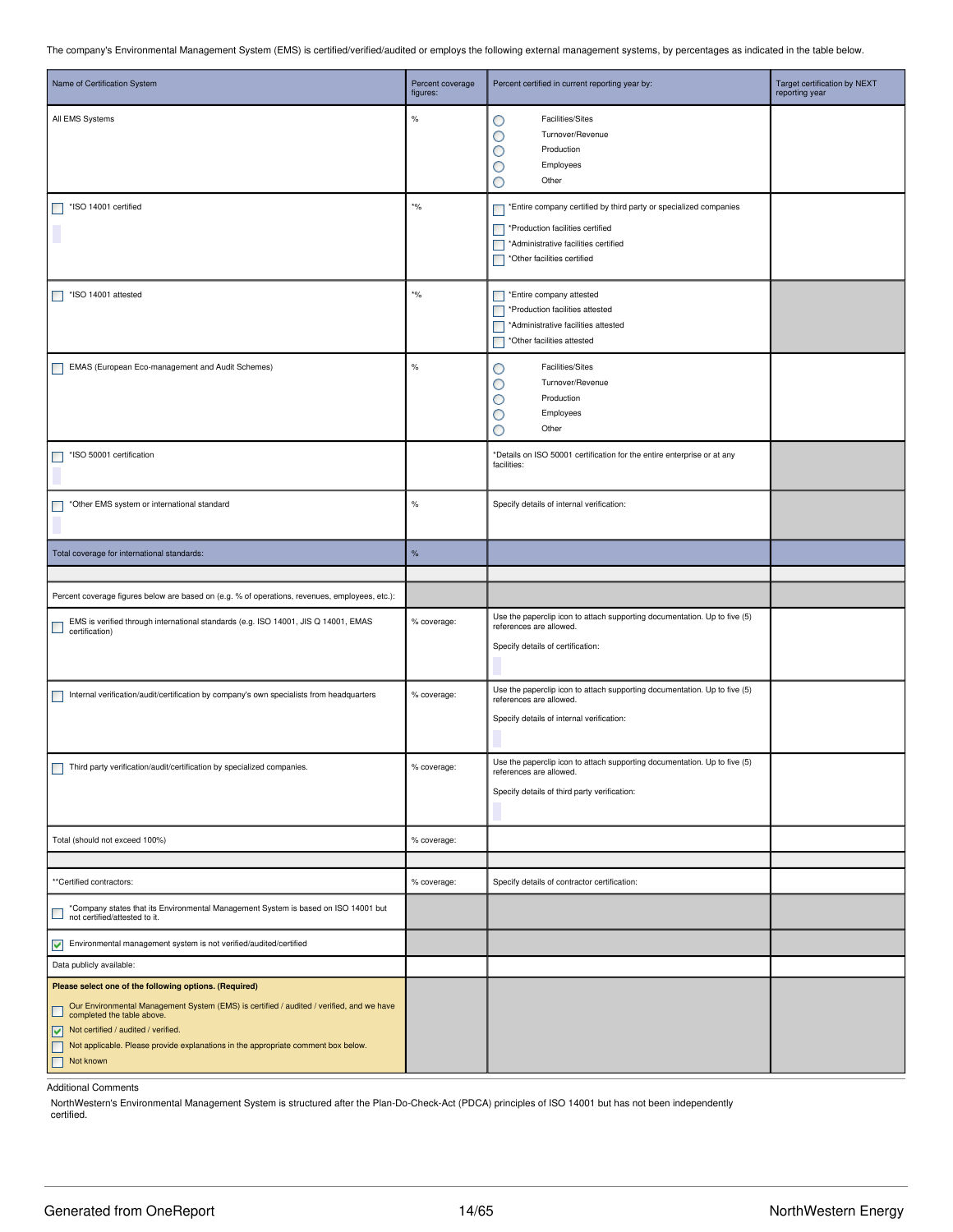## <span id="page-14-0"></span>**Energy Consumption Within the Organization GRI 302-1**

ISS Env & Soc QualityScore Number: 61

Environmental / Energy / Energy Consumption Within the Organization GRI 302-1

Total fuel consumption within the organization from non-renewable sources, in joules or multiples, and including fuel types used.

| Consumption by Fuel Type (Renewable)                                                           | Unit                 | 2020      | 2019      | 2018      | 2017      |                 |
|------------------------------------------------------------------------------------------------|----------------------|-----------|-----------|-----------|-----------|-----------------|
|                                                                                                |                      |           |           |           |           | C <sub>2</sub>  |
| Total consumption from renewable fuel sources:                                                 |                      |           |           |           |           | C19             |
| Consumption by Fuel Type (Non-renewable)                                                       |                      |           |           |           |           |                 |
|                                                                                                |                      |           |           |           |           | C <sub>21</sub> |
| Total consumption from non-renewable fuel sources:                                             |                      |           |           |           |           |                 |
| Energy consumed                                                                                |                      |           |           |           |           |                 |
| Electricity                                                                                    | Megawatt hours (MWh) | 20,391    | 21,860    | 21,724    | 20,968    |                 |
| Heating                                                                                        |                      |           |           |           |           |                 |
| Cooling                                                                                        |                      |           |           |           |           |                 |
| Steam                                                                                          |                      |           |           |           |           |                 |
| Total energy consumption                                                                       | Megawatt hours (MWh) | 20391     | 21860     | 21724     | 20968     |                 |
| <b>Energy Sold</b>                                                                             |                      |           |           |           |           | C53             |
| Electricity                                                                                    | Megawatt hours (MWh) | 8,595,738 | 9,114,678 | 8,733,831 | 8,924,244 |                 |
| Heating                                                                                        |                      |           |           |           |           |                 |
| Cooling                                                                                        |                      |           |           |           |           |                 |
| Steam                                                                                          |                      |           |           |           |           |                 |
|                                                                                                |                      |           |           |           |           |                 |
| Renewable Energy Certificates                                                                  | thousand MWh         | 911.983   | 1,165.41  | 948.411   | 862.98    |                 |
| Power Purchase Agreement                                                                       | MWh                  |           |           |           |           |                 |
| *Percentage of total operational spending on energy (most recent reporting year):              |                      |           |           |           |           |                 |
| More than 0% but less than or equal to 5%                                                      |                      |           |           |           |           |                 |
| *Our organization undertakes the following energy-related activities.                          |                      |           |           |           |           |                 |
| Consumption of fuel (excluding feedstocks)<br>⊽                                                |                      |           |           |           |           |                 |
| Consumption of purchased or acquired electricity<br>⊽                                          |                      |           |           |           |           |                 |
| Consumption of purchased or acquired heat<br>$\blacksquare$                                    |                      |           |           |           |           |                 |
| Consumption of purchased or acquired steam<br>Г                                                |                      |           |           |           |           |                 |
| Consumption of purchased or acquired cooling<br>г                                              |                      |           |           |           |           |                 |
| Generation of electricity, heat, steam or cooling<br>▽                                         |                      |           |           |           |           |                 |
| Standards, methodologies, and assumptions used:<br>See comments below and attached references. |                      |           |           |           |           |                 |
| Source of the conversion factors used:                                                         |                      |           |           |           |           |                 |
| Publicly disclose a breakout of the sources of the renewable energy used                       |                      |           |           |           |           |                 |
| Yes<br>Link to disclosure: See Key Sustainability Statistics Report                            |                      |           |           |           |           |                 |
|                                                                                                |                      |           |           |           |           |                 |
| Data publicly available:                                                                       |                      |           |           |           |           | C66             |
| Yes                                                                                            |                      |           |           |           |           |                 |

<span id="page-14-1"></span>**C2**

The electricity used by NorthWestern is the same mix of resources in our MT and SD portfolios.

<span id="page-14-2"></span>**C19** The electricity used by NorthWestern is the same mix of resources in our MT and SD portfolios.

<span id="page-14-3"></span>**C21**

The electricity used by NorthWestern is the same mix of resources in our MT and SD portfolios.

<span id="page-14-4"></span>**C53** See referenced documents.

<span id="page-14-5"></span>**C66**

Annual FERC Form 1 Reports

#### Additional Comments

Documents referenced below include energy supply resources by type of resource and a breakdown of MWhrs of energy delivered by resource type. NorthWestern strives to balance legal<br>requirements to provide cost-effective, re needs originated from carbon-free resources, more than two times better than the total U.S. electric power industry (31 percent carbon-free).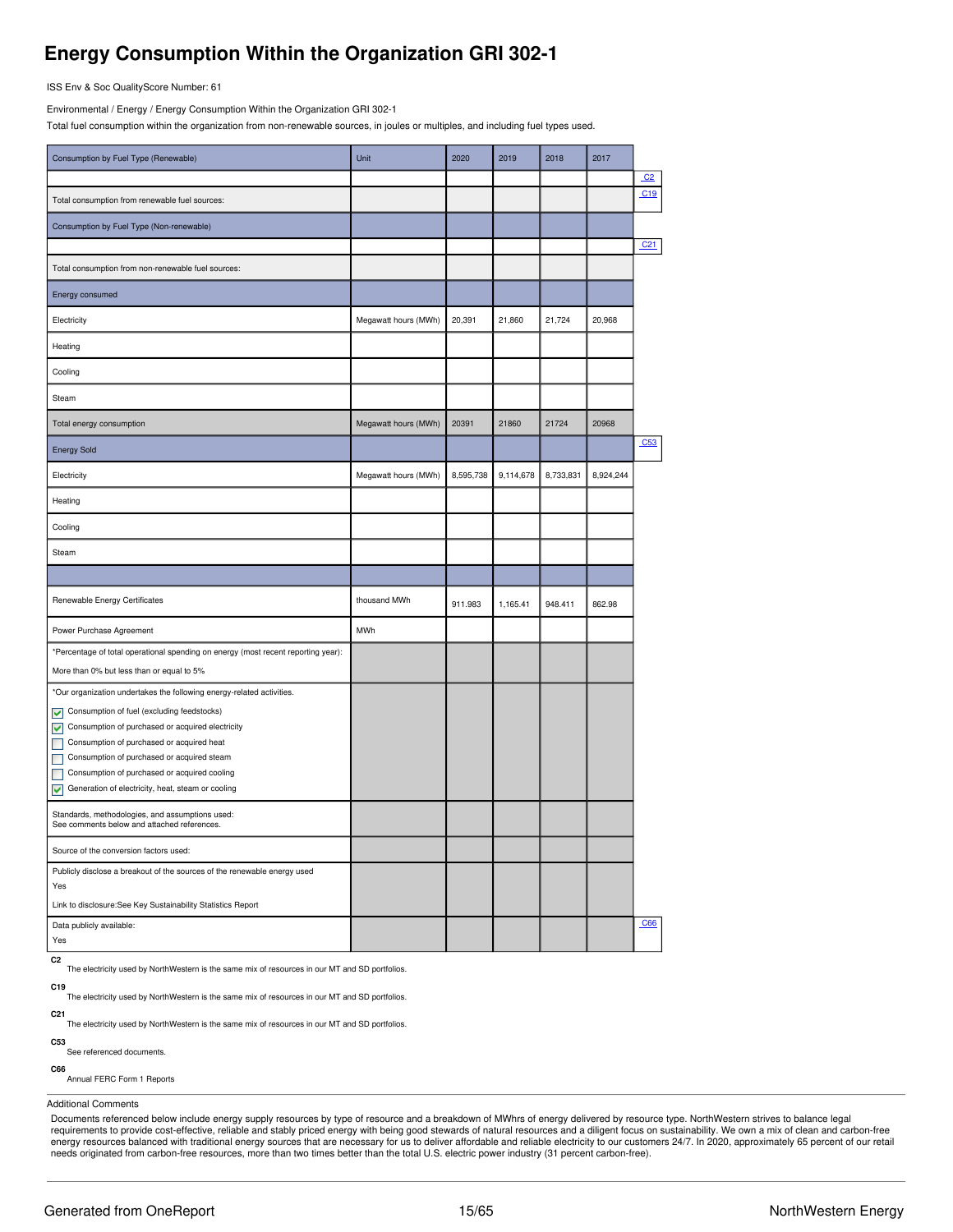**References** 

- Key [Stustainability](https://www.northwesternenergy.com/docs/default-source/documents/esg/ESG-Sustainability-Statistics-Nov-2020.pdf) Statistics Report
- [NORTHWESTERN](https://www.northwesternenergy.com/genPDF.aspx?id=14226) CORP 2020 10K Page(s) 8
- 2020 FERC [Financial](https://www.northwesternenergy.com/docs/default-source/documents/taxes/nwe-ff1-2020-final-as-filed.pdf) Report (FORM No.<br>1) Page(s) 401a

## <span id="page-15-0"></span>**Energy Disclosure**

ISS Env & Soc QualityScore Number: 62; 63; 64; 65; 66; 67; 68; 69; 70

Environmental / Energy / Energy Disclosure

Details regarding public disclosure of energy consumption at NorthWestern Energy follow:

|                    | Publicly disclosed information:                                                                                                                                       | Specify link(s) / documents(s)          |
|--------------------|-----------------------------------------------------------------------------------------------------------------------------------------------------------------------|-----------------------------------------|
| V                  | Total energy use                                                                                                                                                      | See Key Sustainability Statistic Report |
| $\Box$             | Normalized total energy use value                                                                                                                                     |                                         |
| $\Box$             | Energy use at any level other than enterprise                                                                                                                         |                                         |
| $\blacksquare$     | Percentage of energy used that is derived from renewable sources                                                                                                      |                                         |
| $\Box$             | Gross total of energy used that is derived from renewable sources                                                                                                     |                                         |
| $\Box$             | Total costs of energy consumption                                                                                                                                     |                                         |
| $\blacksquare$     | Percentage of energy used that is derived from non-renewable sources                                                                                                  |                                         |
| $\Box$             | Gross total of energy used that is derived from non-renewable sources                                                                                                 |                                         |
| $\blacksquare$     | Energy use for any of its operations located outside its primary domicile at any level other than enterprise                                                          |                                         |
| $\Box$             | Amount of energy used that is derived from non-renewable sources at any level other than enterprise                                                                   |                                         |
| $\Box$             | Amount of energy used that is derived from non-renewable sources for any of its operations located outside its primary domicile at any level other than<br>enterprise |                                         |
| $\Box$             | Amount of energy used that is derived from renewable sources at any level other than enterprise                                                                       |                                         |
| $\Box$             | Amount of energy used that is derived from renewable sources for any of its operations located outside its primary domicile at any level other than enterprise        |                                         |
| $\circ$<br>$\circ$ | Not applicable. Please provide explanations in the comment box below.<br>Not known                                                                                    |                                         |

Additional Comments

Documents referenced below include energy supply resources by type of resource and a breakdown of MWhs of energy delivered by resource type. NorthWestern strives to balance legal<br>requirements to provide cost-effective, rel

References:

Key [Stustainability](https://www.northwesternenergy.com/docs/default-source/documents/esg/ESG-Sustainability-Statistics-Nov-2020.pdf) Statistics Report

## <span id="page-15-1"></span>**Energy Conservation Programs**

ISS Env & Soc QualityScore Number: 71; 72; 73; 74; 75; 96; 97; 98; 99

Environmental / Energy / Energy Conservation Programs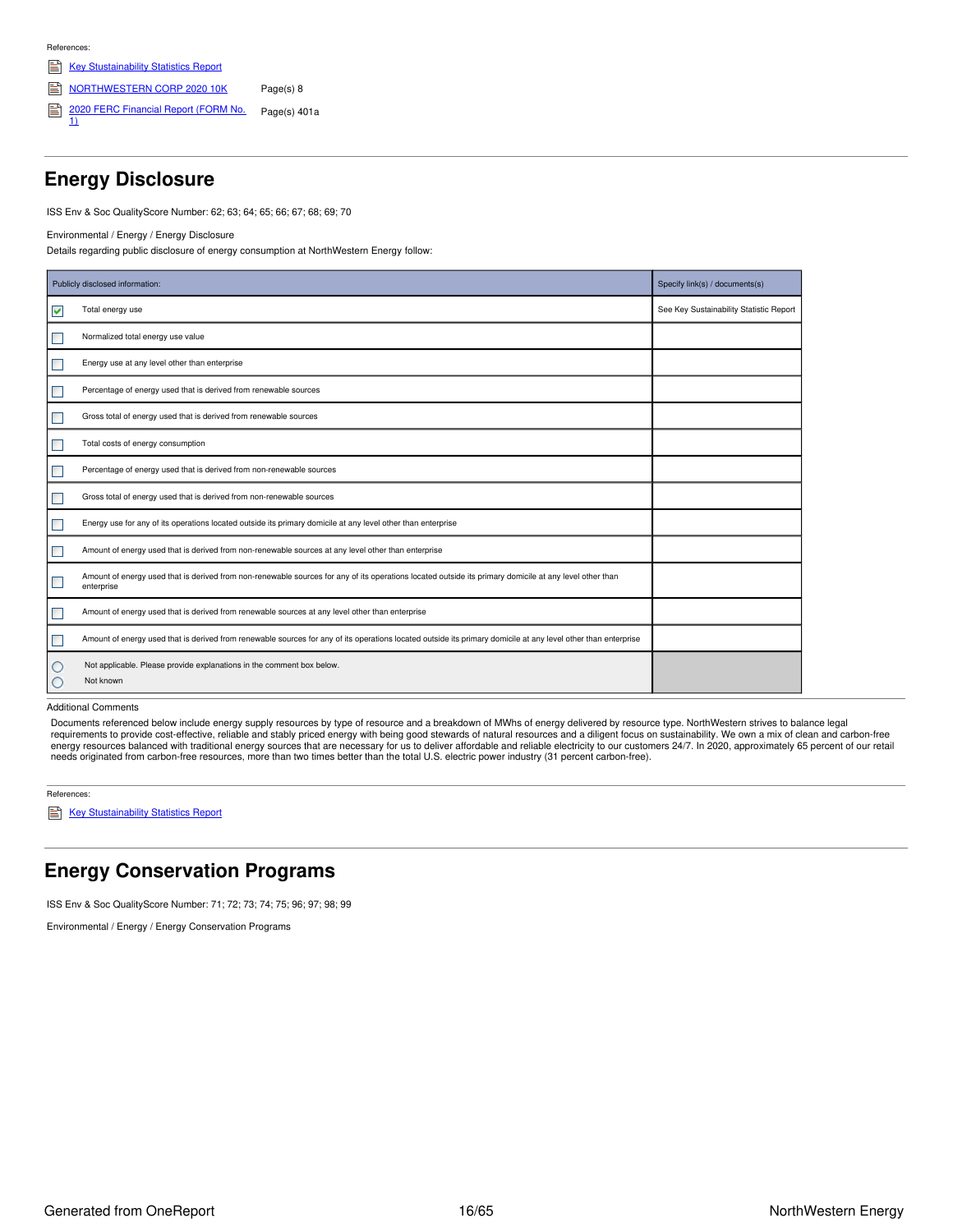| Publicly disclosed energy<br>conservation<br>efforts/programs:                           | NorthWestern Energy created the Efficiency Plus (E+) brand to signal ways that the consumer can reduce their use and seize the savings. Because we are a regulated utility, E+ program offerings vary<br>depending upon which state our customers live in. We created the Efficiency Plus (E+) brand to identify tools and information for our customers to better manage their overall energy costs and, where<br>applicable, obtain rebates or incentives to help offset the purchase and installation of qualifying measures.<br>Two major projects for conservation efforts include: 1) installing smart meters in Montana starting in 2021 after we installed smart meters in the majority of our South Dakota and Nebraska service territory.<br>2) We are also in the middle of an LED streetlight upgrade for all street lights, yard lights and several home owner's association lights in Montana in the coming years. |  |  |  |  |  |  |
|------------------------------------------------------------------------------------------|----------------------------------------------------------------------------------------------------------------------------------------------------------------------------------------------------------------------------------------------------------------------------------------------------------------------------------------------------------------------------------------------------------------------------------------------------------------------------------------------------------------------------------------------------------------------------------------------------------------------------------------------------------------------------------------------------------------------------------------------------------------------------------------------------------------------------------------------------------------------------------------------------------------------------------|--|--|--|--|--|--|
| Company publicly discloses:                                                              | Energy conservation resulting from such programs at any level other than enterprise<br>▿<br>Link to disclosure: https://www.northwesterne<br>The amount of total investment in energy conservation programs<br>⊽<br>Associated total savings or profits achieved as a result of energy conservation programs<br>Link to disclosure:https://www.northwesterne<br>The amount of investment in energy conservation programs at any level other than enterprise<br>The associated savings or profits achieved as a result of energy conservation programs for any level other than enterprise<br>Energy conservation results for any operations located outside the company's primary domicile at any level other than enterprise<br>Savings or profits resulting from such programs for any operations located outside the company's primary domicile at any level other than enterprise                                            |  |  |  |  |  |  |
| Not applicable. Please<br>provide explanations in<br>the comment box below.<br>Not known |                                                                                                                                                                                                                                                                                                                                                                                                                                                                                                                                                                                                                                                                                                                                                                                                                                                                                                                                  |  |  |  |  |  |  |

References:

Save [Energy](https://www.northwesternenergy.com/save-energy-money/save-energy-and-money) and Money

## <span id="page-16-0"></span>**Electricity Disclosures**

ISS Env & Soc QualityScore Number: 78; 79; 80; 82; 83; 84; 85; 86; 87; 88; 89; 91

Environmental / Energy / Electricity Disclosures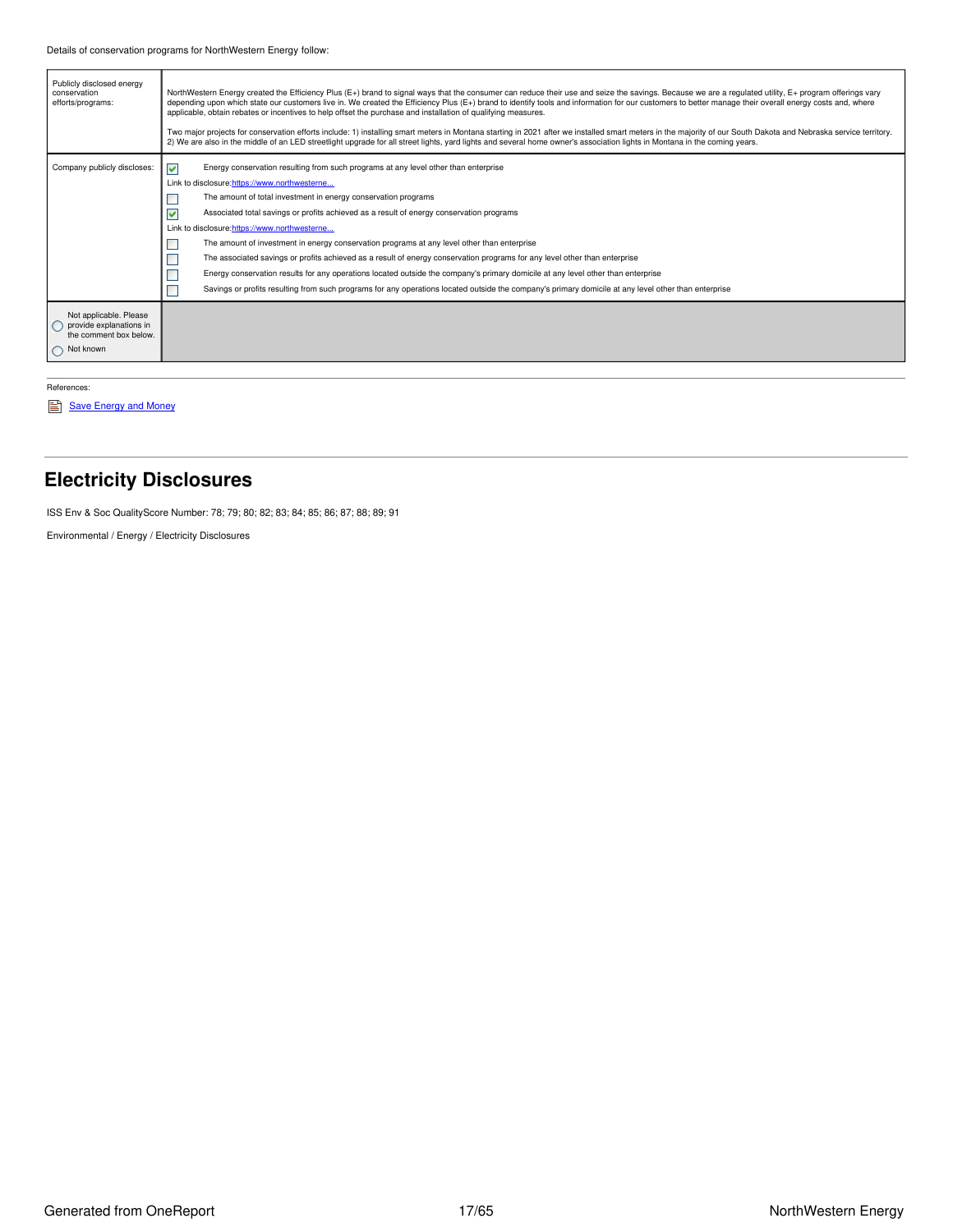Links and documents related to electricity that is purchased and used by NorthWestern Energy follow:

|        | Publicly disclosed information:                                                                                                                                             | Specify link(s)/documents(s) |
|--------|-----------------------------------------------------------------------------------------------------------------------------------------------------------------------------|------------------------------|
| ☑      | Total electrical power use                                                                                                                                                  | 20,391                       |
|        | Normalized total electrical power use value                                                                                                                                 |                              |
| ٠      | Electrical power use at any level other than enterprise                                                                                                                     |                              |
| ٠      | Percentage of electrical power used that is derived from non-renewable sources                                                                                              |                              |
|        | Percentage of electrical power used that is derived from renewable sources                                                                                                  |                              |
|        | Gross total of electrical power used that is derived from non-renewable sources                                                                                             |                              |
|        | Gross total of electrical power used that is derived from renewable sources                                                                                                 |                              |
|        | Breakout of the sources of the non-renewable electrical power used                                                                                                          |                              |
|        | Breakout of the sources of the renewable electrical power used                                                                                                              |                              |
|        | Total costs of electric power consumption                                                                                                                                   |                              |
| ٠      | Electrical power use for any of its operations located outside its primary domicile at any level other than enterprise                                                      |                              |
|        | Amount of electrical power used that is derived from non-renewable sources at any level other than enterprise                                                               |                              |
|        | Amount of electrical power used that is derived from non-renewable sources for any of its operations located outside the U.S. at any level other than enterprise            |                              |
| ш      | Amount of electrical power used that is derived from renewable sources at any level other than enterprise                                                                   |                              |
|        | Amount of electrical power used that is derived from renewable sources for any of its operations located outside its primary domicile at any level other than<br>enterprise |                              |
| U<br>C | Not applicable. Please provide explanations in the comment box below.<br>Not known                                                                                          |                              |

#### Additional Comments

Documents referenced below include energy supply resources by type of resource and a breakdown of MWhs of energy delivered by resource type. NorthWestern strives to balance legal requirements to provide cost-effective, reliable and stably priced energy with being good stewards of natural resources and a diligent focus on sustainability. We own a mix of clean and carbon-free energy resources balanced with traditional energy sources that are necessary for us to deliver affordable and reliable electricity to our customers 24/7. In 2020, approximately 65 percent of our retail needs originated from carbon-free resources, more than two times better than the total U.S. electric power industry (31 percent carbon-free).

References:

Key [Stustainability](https://www.northwesternenergy.com/docs/default-source/documents/esg/ESG-Sustainability-Statistics-Nov-2020.pdf) Statistics Report

### <span id="page-17-0"></span>**Renewable Generation Capacity Approach**

ISS Env & Soc QualityScore Number: 92; 93; 94; 95

#### Environmental / Energy / Renewable Generation Capacity Approach

Describe NorthWestern Energy 's approach to increasing generation capacity from renewable sources. Attach public references as necessary.

The selection of resources involves a complex analysis of customer and system needs in order to provide 24/7 reliable, least-cost electric service. Refer to the 2020 Supplement to the 2019 Electricity Supply Resource Procu (December 2020). This document addresses key resource planning issues including the development of a Resource Adequacy program for our region, application of Effective Load Carrying Capability (ELCC) as a measurement of th expected to grow unless the region invests in reliable capacity.

#### Additional Comments

NorthWestern strives to balance legal requirements to provide cost-effective, reliable and stably priced energy with being good stewards of natural resources and a diligent focus on sustainability. We own a mix of clean and carbon-free energy resources balanced with traditional energy sources that are necessary for us to deliver affordable and reliable electricity to our customers 24/7. Today, more than 60% of the energy produced by NorthWestern Energy for Montana comes from renewable and carbon-free sources, including hydro, wind and solar. Over the last decade, we have already reduced the carbon intensity of our energy generation in Montana by more than 50%. In the last five years alone, we have invested more than \$1 billion in clean energy projects, including hydro, wind and solar facilities. Information about our clean portfolio can be found on the "Our Company" page of our website at www.northwesternenergy.com.

References:

2020 [Supplement](https://www.northwesternenergy.com/docs/default-source/documents/defaultsupply/2020_supplement_to_2019_procurement_plan.pdf) to the 2019 Electric Supply Resource Procure...

### <span id="page-17-1"></span>**Controversies Summary**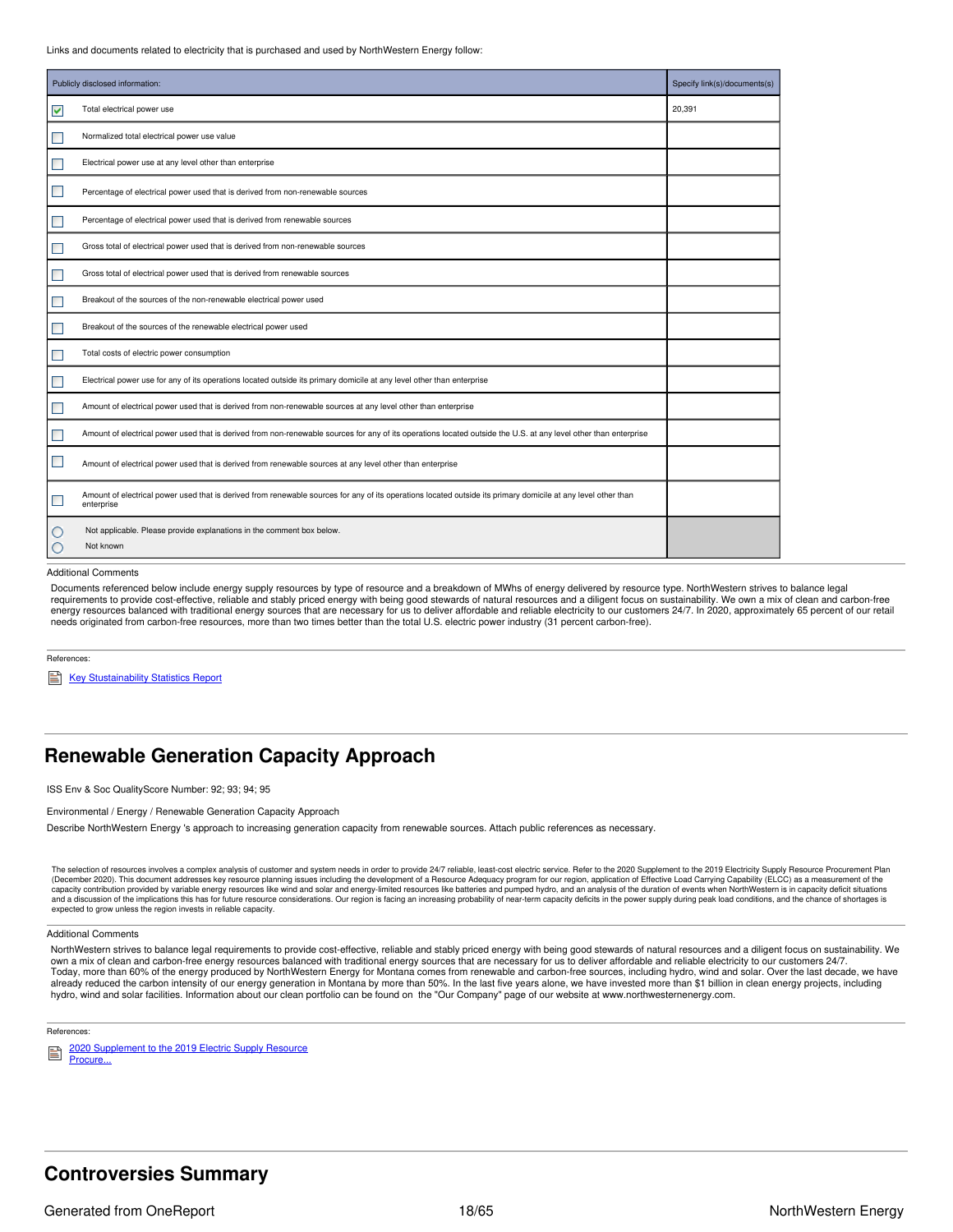#### ISS Env & Soc QualityScore Number: 295

#### Management Approach / Controversies Summary

Details regarding environmental, social, or governance controversies at NorthWestern Energy

| <b>Controversy Category</b>                                                        | <b>Last Updated</b> | <b>Status</b> | Headline | Source |
|------------------------------------------------------------------------------------|---------------------|---------------|----------|--------|
|                                                                                    |                     |               |          |        |
|                                                                                    |                     |               |          |        |
| Not applicable. Please provide explanations in the comment box below.<br>Not known |                     |               |          |        |

Additional Comments

As of May 3, 2021, NorthWestern Corporation is not aware of any pending or active environmental, social, or governance controversies. NorthWestern Corporation is subject to various other legal proceedings, governmental audits and claims that arise in the ordinary course of

business. These are disclosed in NorthWestern's most recent quarterly filing with the SEC.

### <span id="page-18-0"></span>**Company Reports**

ISS Env & Soc QualityScore Number: 19

#### General Disclosures / Strategy / Company Reports

Do you publish the following reports? If so, please upload. Include recent documentation which has not been previously provided.

| We publish these reports:                                             |
|-----------------------------------------------------------------------|
| Annual Report                                                         |
| <b>Financial Report</b>                                               |
| <b>Sustainability Report</b>                                          |
| <b>Environmental Report</b>                                           |
| Social/Ethical Report                                                 |
| <b>Other Reports</b>                                                  |
|                                                                       |
| Not applicable. Please provide explanations in the comment box below. |
| Not known                                                             |
|                                                                       |

#### Additional Comments

We live our values through a strong and binding commitment to safety in our work practices, excellence in service to our customers, treating everyone with respect, creating value for our stakeholders, conducting our business with the utmost integrity, community involvement, and environmental responsibility, each and every day As stewards of critical infrastructure, we have numerous publications that highlight our efforts.

|   | References:                                            |
|---|--------------------------------------------------------|
|   | <b>BRIGHT Magazine</b>                                 |
| Ë | Environmental Stewardship: Our Commitment in<br>Action |
|   | <b>Code of Conduct and Ethics</b>                      |
|   | <b>Community Report</b>                                |
|   | 2021 Proxy Statement                                   |

[NorthWestern](https://www.northwesternenergy.com/docs/default-source/documents/annual-report/2020-annual-report-10k-final.pdf) Corp. 2020 Annual Report

## <span id="page-18-1"></span>**Corporate Environmental Policy Areas**

ISS Env & Soc QualityScore Number: 1; 5

Environmental / Environmental Compliance / Corporate Environmental Policy Areas Details regarding the environmental policy of NorthWestern Energy , whether stand alone or integrated into a broader policy statement.

| Is the company's environmental management policy publicly available? |         |
|----------------------------------------------------------------------|---------|
| Link to publicly available policy:                                   |         |
| Environmental Policy                                                 |         |
| Policy commitments:                                                  | Comment |
| $\sqrt{\phantom{a}}$ Commitment to environmental protection          |         |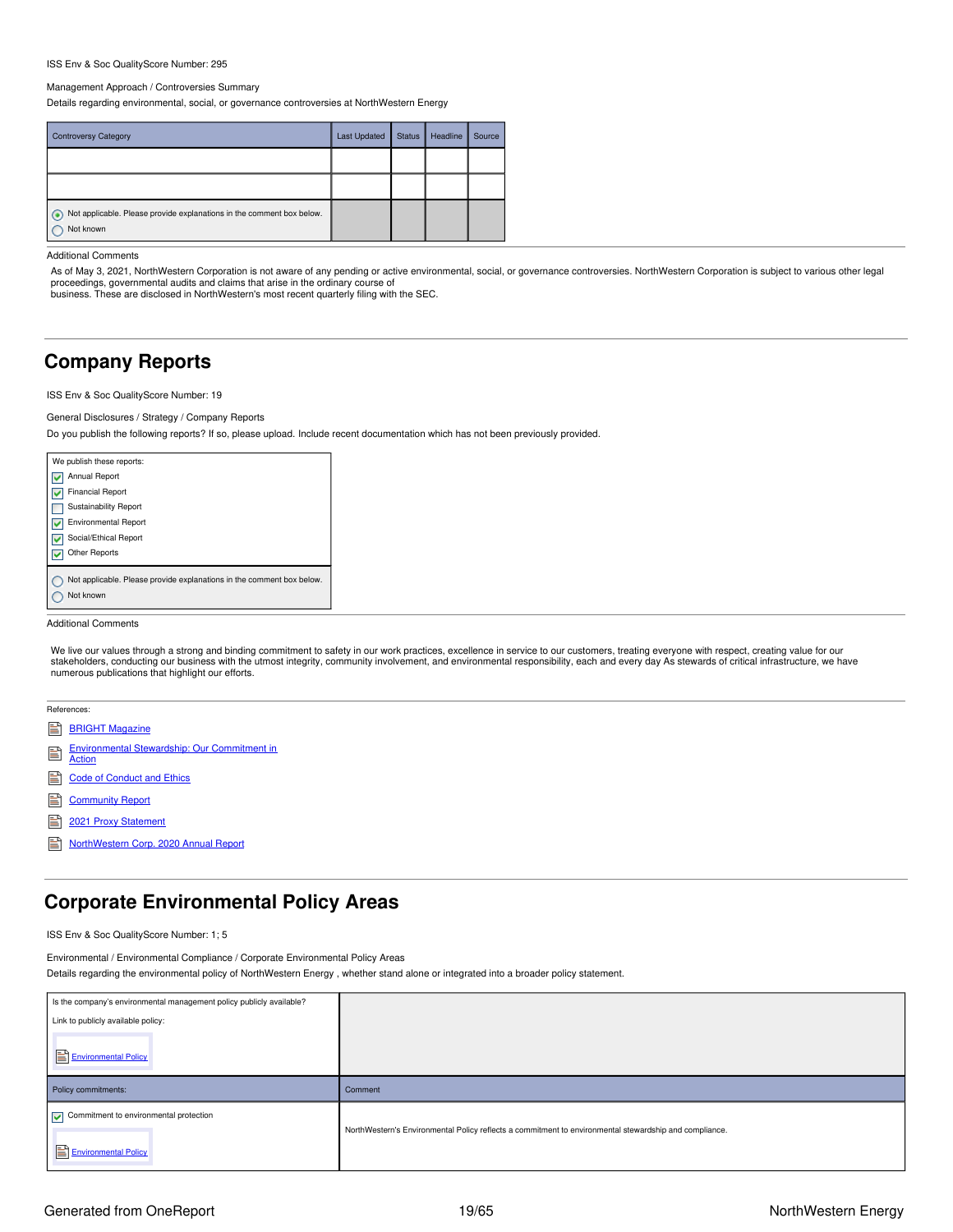| $\triangleright$ Commitment to create environmental awareness                                                                                                                                                                                                                                                                                                                                                                                                                                                                                                                                                                                                                                                                                                                                                                                                                                                                                                                                                                                                                                                                                                                                                                                                                                                   |                                      | Under the Training Provision of the Environmental Policy, all employees are provided environmental and stewardship awareness training.                                                                                                                                                               |
|-----------------------------------------------------------------------------------------------------------------------------------------------------------------------------------------------------------------------------------------------------------------------------------------------------------------------------------------------------------------------------------------------------------------------------------------------------------------------------------------------------------------------------------------------------------------------------------------------------------------------------------------------------------------------------------------------------------------------------------------------------------------------------------------------------------------------------------------------------------------------------------------------------------------------------------------------------------------------------------------------------------------------------------------------------------------------------------------------------------------------------------------------------------------------------------------------------------------------------------------------------------------------------------------------------------------|--------------------------------------|------------------------------------------------------------------------------------------------------------------------------------------------------------------------------------------------------------------------------------------------------------------------------------------------------|
| Commitment to implement an environmental management system                                                                                                                                                                                                                                                                                                                                                                                                                                                                                                                                                                                                                                                                                                                                                                                                                                                                                                                                                                                                                                                                                                                                                                                                                                                      |                                      | NorthWestern's commitment to its environmental management system is reflected in the Responsibilities Provision of the Environmental Policy. Further,<br>NorthWestern maintains an environmental management information system as a central repository of environmental data and compliance actions. |
| Commitment to use natural resources or energy more efficiently                                                                                                                                                                                                                                                                                                                                                                                                                                                                                                                                                                                                                                                                                                                                                                                                                                                                                                                                                                                                                                                                                                                                                                                                                                                  |                                      | The Provisions of the Environmental Policy describe NorthWestern's commitment to the efficient use of natural resources and energy.                                                                                                                                                                  |
| $\triangleright$ Commitment to reduce emissions, releases and waste                                                                                                                                                                                                                                                                                                                                                                                                                                                                                                                                                                                                                                                                                                                                                                                                                                                                                                                                                                                                                                                                                                                                                                                                                                             |                                      | The Provisions of the Environmental Policy describe NorthWestern's commitment to supporting non-carbon emitting energy sources for our customers and<br>minimizing waste.                                                                                                                            |
| Commitment to monitor the company's environmental performance<br>NorthWestern Corporation Safety, Environmental, Technology,                                                                                                                                                                                                                                                                                                                                                                                                                                                                                                                                                                                                                                                                                                                                                                                                                                                                                                                                                                                                                                                                                                                                                                                    |                                      | The Board of Directors monitors the company's environmental performance. In addition, the Environmental Policy stipulates that environmental incidents<br>will be tracked and reported.                                                                                                              |
| Commitment to report regularly on environmental issues<br>NorthWestern Corporation Safety, Environmental, Technology,                                                                                                                                                                                                                                                                                                                                                                                                                                                                                                                                                                                                                                                                                                                                                                                                                                                                                                                                                                                                                                                                                                                                                                                           |                                      | Quarterly environmental reports are provided to the NorthWestern Board. In addition, the Environmental Policy requires that environmental incidents be<br>reported and tracked in its centralized environmental management information system.                                                       |
| Commitment to consult with stakeholders on environmental issues<br>Missouri-Madison Protection, Mitigation and Enhancement Prog                                                                                                                                                                                                                                                                                                                                                                                                                                                                                                                                                                                                                                                                                                                                                                                                                                                                                                                                                                                                                                                                                                                                                                                 |                                      | Technical advisory committees have been established and provide input on fisheries, wildlife, and water quality protection, mitigation and enhancement<br>projects associated with our hydroelectric projects.                                                                                       |
| Approved by senior management or the board of directors                                                                                                                                                                                                                                                                                                                                                                                                                                                                                                                                                                                                                                                                                                                                                                                                                                                                                                                                                                                                                                                                                                                                                                                                                                                         |                                      | The Environmental Policy is approved by multiple layers of management including the President and CEO.                                                                                                                                                                                               |
| Policy details:                                                                                                                                                                                                                                                                                                                                                                                                                                                                                                                                                                                                                                                                                                                                                                                                                                                                                                                                                                                                                                                                                                                                                                                                                                                                                                 |                                      |                                                                                                                                                                                                                                                                                                      |
| $\triangleright$ Date first issued                                                                                                                                                                                                                                                                                                                                                                                                                                                                                                                                                                                                                                                                                                                                                                                                                                                                                                                                                                                                                                                                                                                                                                                                                                                                              | Please July<br>specify: 1,<br>2017   |                                                                                                                                                                                                                                                                                                      |
| $\triangleright$ Date last updated                                                                                                                                                                                                                                                                                                                                                                                                                                                                                                                                                                                                                                                                                                                                                                                                                                                                                                                                                                                                                                                                                                                                                                                                                                                                              | Please Jul1<br>specify: 1,<br>2017   |                                                                                                                                                                                                                                                                                                      |
| Part of another policy/code<br>Regularly updated/subject to periodic review<br>Thicludes discrete, actionable elements from which<br>programs can be derived and/or progress measured<br>Binding for all subsidiaries worldwide<br>Approved by the relevant board<br>†Board of Directors is specifically mentioned as having<br>responsibility for the environmental policy<br>$\sqrt{\phantom{a}}$ Publicly available<br>* Covers environmental impact of company's own<br>operations<br><sup>*</sup> Covers environmental impacts/risks of products & services<br>* Regular communication to executive management an/or<br>board of directors<br>*†Covers/ applies to suppliers and service providers (e.g.<br>$\overline{\phantom{a}}$ contractors)<br>*†Covers/applies to other key business partners (e.g. non-<br>managed operations, JV partners, etc.)<br>†Specifically references areas of challenge for the company<br>$\Box$ and its industry<br>Applies to ___ % of the company's operations<br>$\blacktriangleright$ † Policy is enterprise level<br>†Global policy applying the same comprehensive standards<br>Tuloual policy applying the call company of the all company operations regardless of geographic location<br>*Policy is in development and will be implemented in<br>$\Box$ months | Please<br>$specify:$ <sup>100%</sup> |                                                                                                                                                                                                                                                                                                      |
| Policy addresses:                                                                                                                                                                                                                                                                                                                                                                                                                                                                                                                                                                                                                                                                                                                                                                                                                                                                                                                                                                                                                                                                                                                                                                                                                                                                                               |                                      |                                                                                                                                                                                                                                                                                                      |
| $\sqrt{\phantom{a}}$ Greenhouse gases<br>Other emissions<br>$\triangleright$ Energy use/conservation<br>Water use/conservation<br>Policy provides commitments to:                                                                                                                                                                                                                                                                                                                                                                                                                                                                                                                                                                                                                                                                                                                                                                                                                                                                                                                                                                                                                                                                                                                                               |                                      |                                                                                                                                                                                                                                                                                                      |
|                                                                                                                                                                                                                                                                                                                                                                                                                                                                                                                                                                                                                                                                                                                                                                                                                                                                                                                                                                                                                                                                                                                                                                                                                                                                                                                 |                                      |                                                                                                                                                                                                                                                                                                      |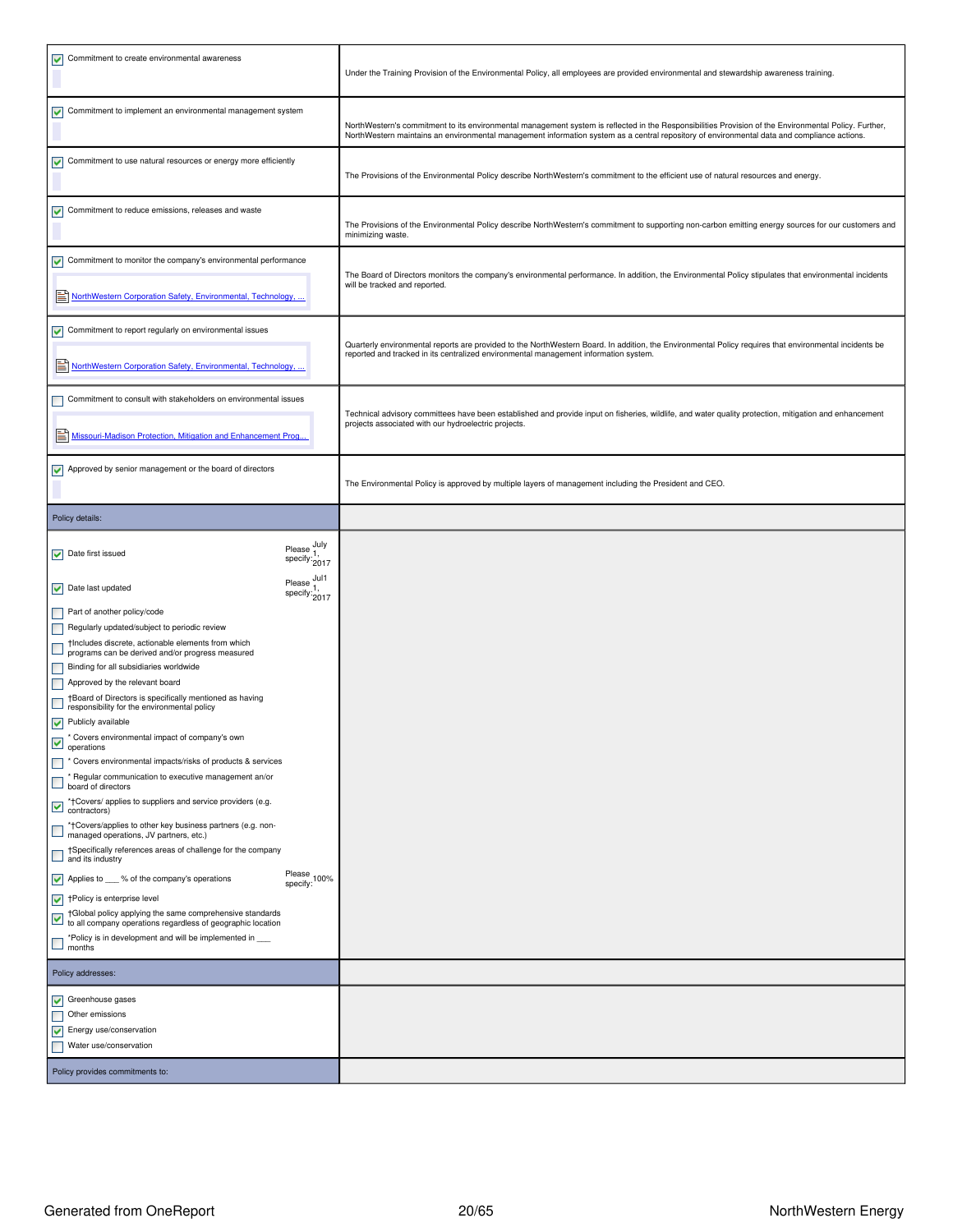| Stakeholder involvement in the implementation of the environmental policy |
|---------------------------------------------------------------------------|
|                                                                           |
|                                                                           |
|                                                                           |
|                                                                           |
|                                                                           |
|                                                                           |
|                                                                           |
|                                                                           |

#### Additional Comments

NorthWestern's Vision, Mission, and Value Statement is in its Code of Conduct and includes:

"Environment: We are committed to providing all customers with utility services that meet their current and future needs, while protecting and enhancing the quality of the environment. We will utilize our limited natural resources wisely and act responsibly to limit impacts on our air, water and land resources.

### References:

[Environmental](https://www.northwesternenergy.com/docs/default-source/documents/environment/environmental-commitment/environmental-policy-07012017.pdf) Policy

Code of [Conduct](https://www.northwesternenergy.com/docs/default-source/documents/corporategovernance/nwe_2021_code_lowres.pdf) and Ethics

## <span id="page-20-0"></span>**Negative Environmental Impacts in the Supply Chain and Actions Taken GRI 308-2**

ISS Env & Soc QualityScore Number: 6

Environmental / Supplier Environmental Assessment / Negative Environmental Impacts in the Supply Chain and Actions Taken GRI 308-2

Number of suppliers assessed for environmental impacts and the number identified as having significant actual and potential negative environmental impacts.

| Number of suppliers subject to environmental impact assessments:                                                                                                                 |
|----------------------------------------------------------------------------------------------------------------------------------------------------------------------------------|
| Number of suppliers identified as having significant actual and potential negative environmental impacts:                                                                        |
| Significant actual and potential negative environmental impacts identified in the supply chain:                                                                                  |
| Percentage of suppliers identified as having significant actual and potential negative environmental impacts with which improvements were agreed upon as a result of assessment: |
| Percentage of suppliers identified as having significant actual and potential negative environmental impacts with which relationships were terminated as a result of assessment: |
| Reason(s) for negative environmental impact terminations:                                                                                                                        |

### **Reason for Omission:** Unavailable

Steps being taken to obtain data and expected time frame for doing so:

### <span id="page-20-1"></span>**Supplier Code of Conduct**

ISS Env & Soc QualityScore Number: 366; 370

Social / Supplier Social Assessment / Supplier Code of Conduct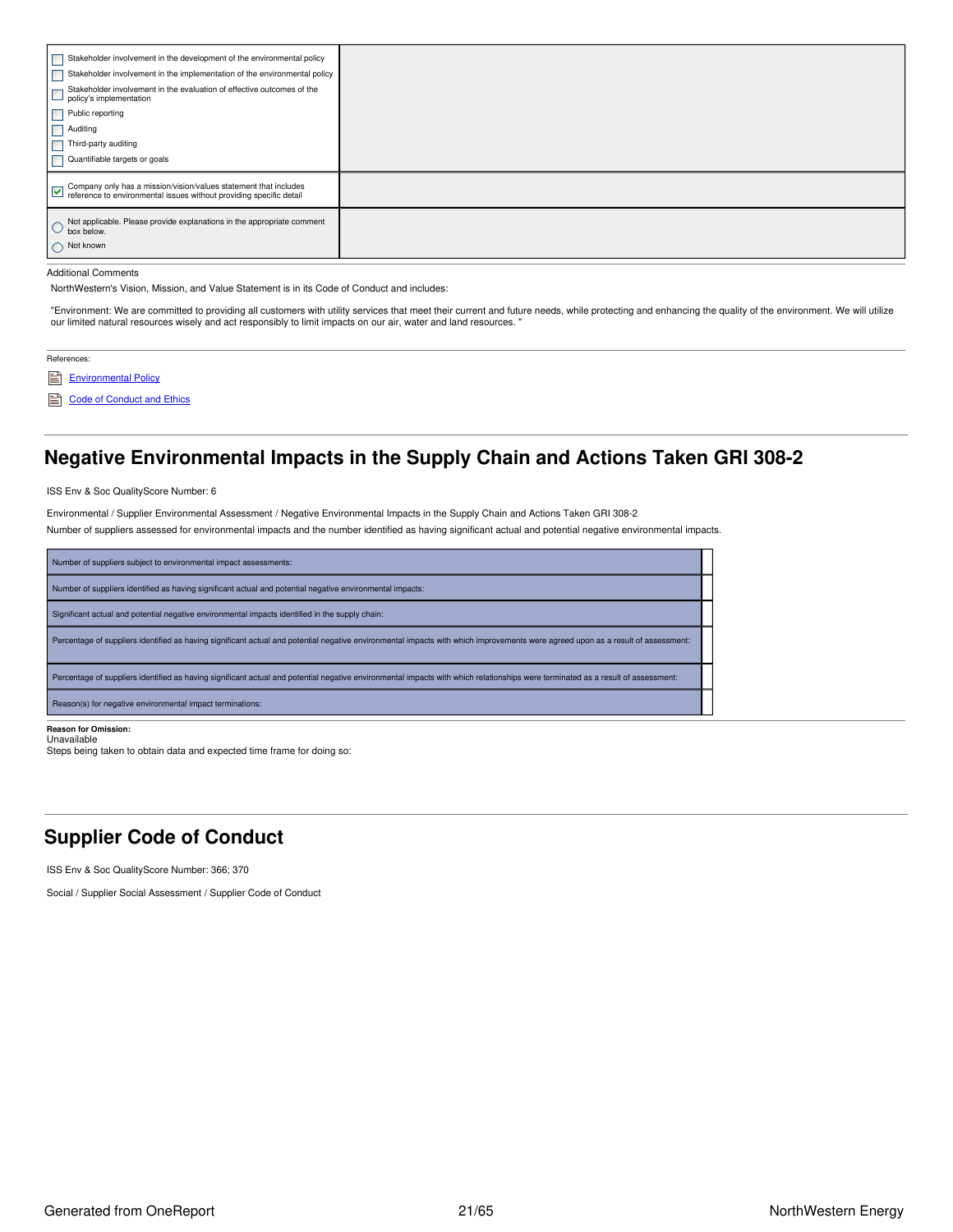Information on the company's supplier code of conduct and whether it is publicly available.

| Attach up to five (5) public URLs indicating where this information is available in your public reporting or corporate website. |
|---------------------------------------------------------------------------------------------------------------------------------|
| <b>Supplier Code of Conduct</b>                                                                                                 |
| ▽<br>Environmental standards for the suppliers' processes, products or services                                                 |
| Child labor<br>▽                                                                                                                |
| ☑<br>Fundamental human rights (e.g. labor rights, freedom of association, ILO conventions)                                      |
| ⊽<br>Working conditions (e.g. working hours, lay-off practices)                                                                 |
| ⊽<br>Remuneration                                                                                                               |
| ⊽<br>Occupational health and safety                                                                                             |
| M<br>Business ethics (e.g. corruption, anti-competitive practices)                                                              |
| Our suppliers should have a sustainable procurement policy in place for their own suppliers                                     |
| Please select one of the following options. (Required)                                                                          |
| Yes, our company has a Supplier Code of Conduct and it is publicly available. We have completed the table above.                |
| No, our company does not have a Supplier Code of Conduct OR this Code is not publicly available                                 |
| Not applicable. Please provide explanations in the appropriate comment box below.                                               |
| Not known                                                                                                                       |
|                                                                                                                                 |

#### References:

[Supplier](https://www.northwesternenergy.com/docs/default-source/documents/corporategovernance/suppliercodeofconduct_10-2020.pdf) Code of Conduct

### <span id="page-21-0"></span>**Certified Suppliers**

ISS Env & Soc QualityScore Number: 18

General Disclosures / Ethics and Integrity / Certified Suppliers

Please provide the number and percentage of your suppliers that are ISO 14001 certified or other, and upload supporting documentation.



#### Additional Comments

We encourage sound and prudent environmental, social and governance practices, and this Code applies to all Suppliers who support NorthWestern Energy, its partners and affiliates by delivering<br>services or products necessar

References:

[Supplier](https://www.northwesternenergy.com/docs/default-source/documents/corporategovernance/suppliercodeofconduct_10-2020.pdf) Code of Conduct

## <span id="page-21-1"></span>**CDP Survey Sign Off**

ISS Env & Soc QualityScore Number: 198

General Disclosures / Reporting Practice / CDP Survey Sign Off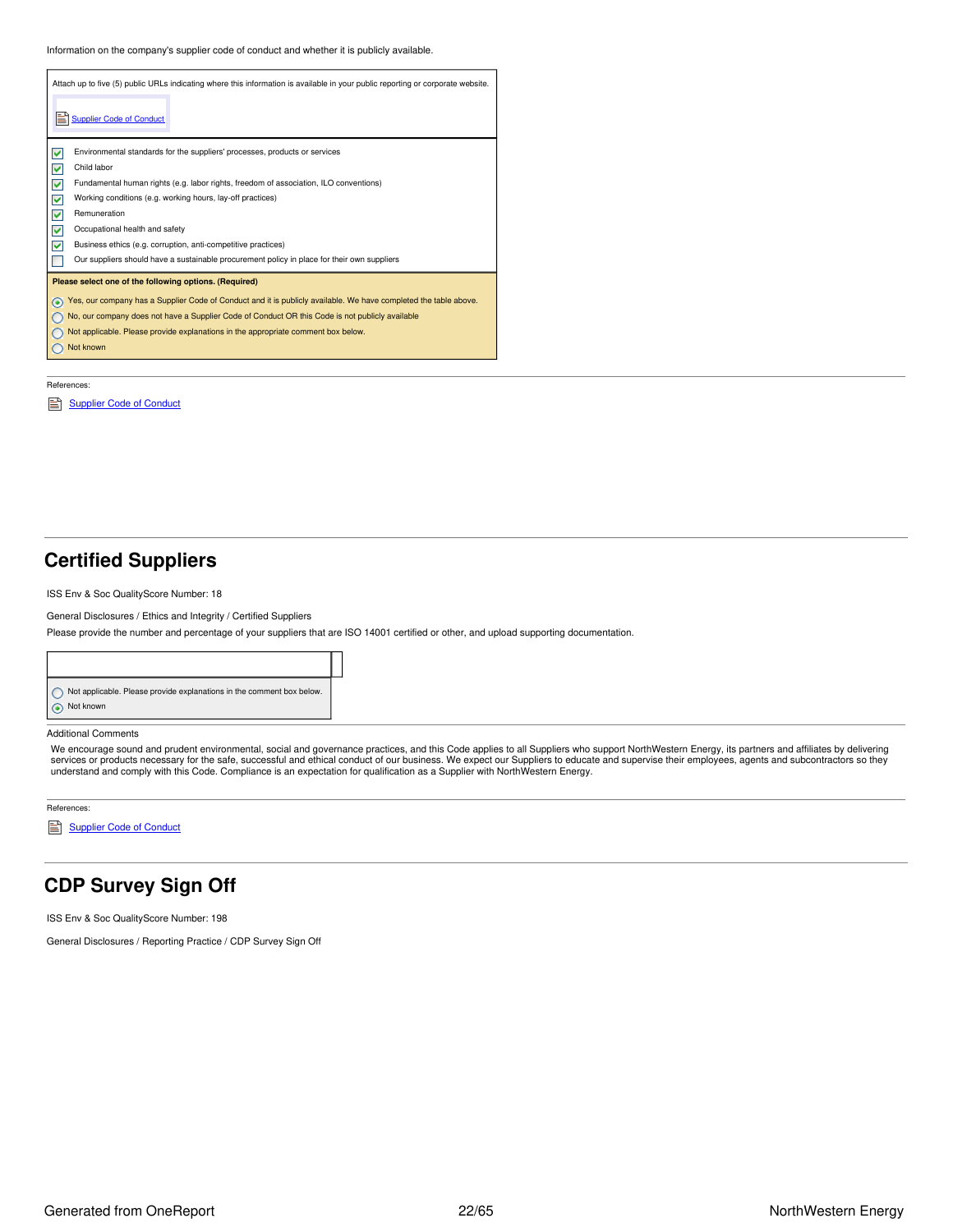Details on the person that has signed off (approved) the CDP Climate Change and Water responses.

| C <sub>15.1</sub>                                                                  |                                   |
|------------------------------------------------------------------------------------|-----------------------------------|
| <b>CDP Climate Change</b>                                                          |                                   |
| <b>Job Title</b>                                                                   | <b>Corresponding Job Category</b> |
|                                                                                    |                                   |
| W <sub>10.1</sub>                                                                  |                                   |
| CDP Water:                                                                         |                                   |
| <b>Job Title</b>                                                                   | <b>Corresponding Job Category</b> |
| Job Title                                                                          |                                   |
| W10.2                                                                              |                                   |
| Transfer of public data to the CEO Water Mandate's Water Action Hub:               |                                   |
| No                                                                                 |                                   |
| Not applicable. Please provide explanations in the comment box below.<br>Not known |                                   |

### <span id="page-22-0"></span>**Water Use and Sources**

ISS Env & Soc QualityScore Number: 203

Environment / Water & Wastewater Management / Water Use and Sources

(1) Total water withdrawn, (2) total water consumed, percentage of each in regions with High or Extremely High Baseline Water Stress

| Water usage in thousands of cubic meters                                                                       |                          |                         |
|----------------------------------------------------------------------------------------------------------------|--------------------------|-------------------------|
| Total water from all sources                                                                                   | 3897.96                  |                         |
| Significant sources of water                                                                                   | <b>Water Source</b>      | Percentage of total use |
|                                                                                                                | <b>Yellowstone River</b> | 66%                     |
| Total water consumed in operations in thousands of cubic meters                                                |                          |                         |
| Activities in areas with High or Extremely High Baseline Water Stress<br>None                                  |                          |                         |
| Percent of Total Water that is withdrawn in areas with High or Extremely High Baseline Water Stress            | 0                        |                         |
| Percent of Total Water consumed that is withdrawn from areas with High or Extremely High Baseline Water Stress | 0                        |                         |

Additional Comments

Water consumption at the thermal plants (coal and natural gas) is tracked and reported in the Key Sustainability Report. Water usage at the hydro facilities is non-consumptive. Risks associated with<br>weather dependent gener

References:

E 2020 [Supplement](https://www.northwesternenergy.com/docs/default-source/documents/defaultsupply/2020_supplement_to_2019_procurement_plan.pdf) to the 2019 Electric Supply Resource Procure...

Key [Stustainability](https://www.northwesternenergy.com/docs/default-source/documents/esg/ESG-Sustainability-Statistics-Nov-2020.pdf) Statistics Report

## <span id="page-22-1"></span>**Inherent Risks**

ISS Env & Soc QualityScore Number: 204; 205

Environmental / Water / Inherent Risks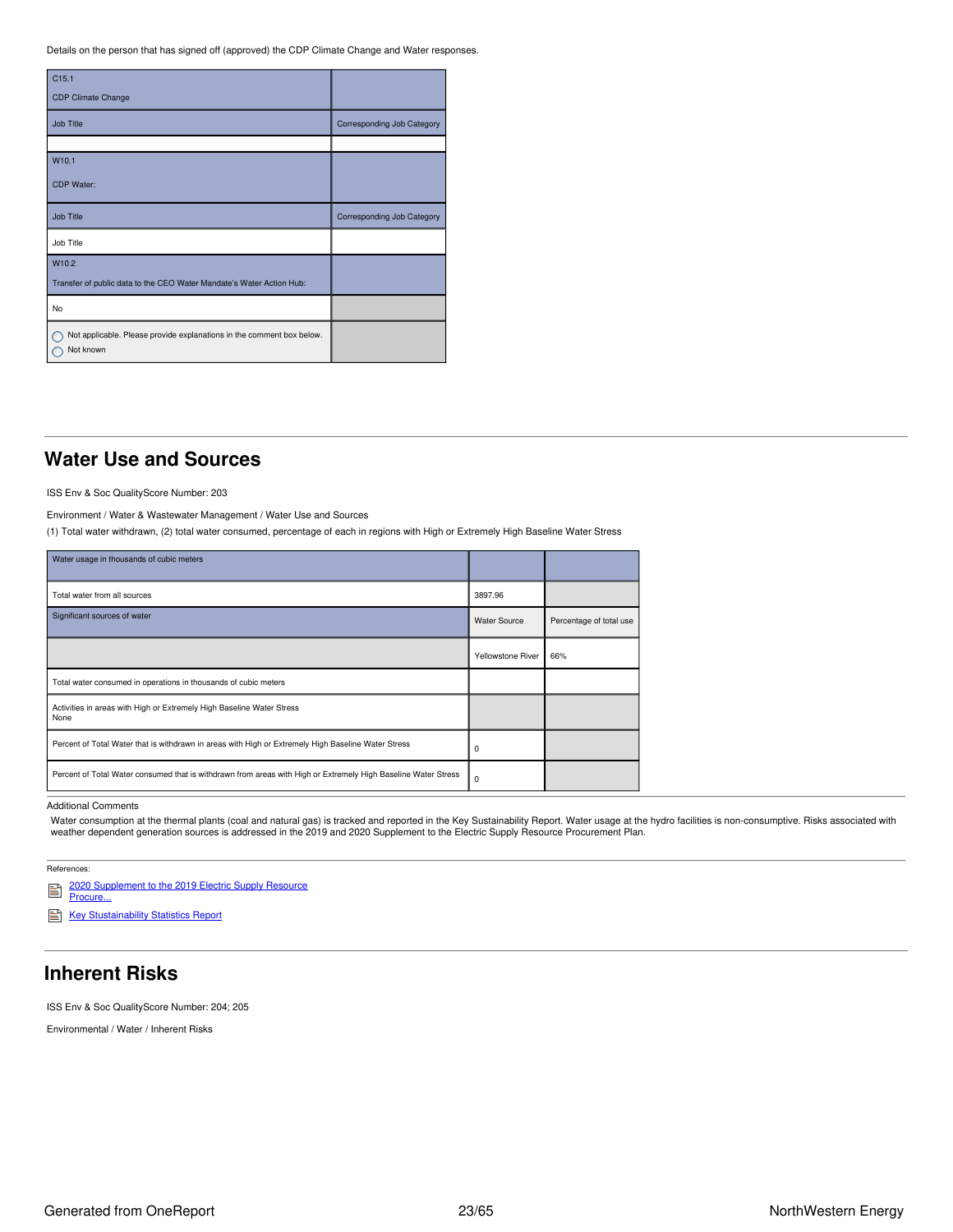A list of the inherent water risks that could generate a substantive change in business operations, revenue or expenditure, the potential impact to direct operations and the strategies to mitigate them.

| W4.2<br>Country                                                                                | River<br>Basin | Primary<br>risk<br>driver | Type of<br>potential<br>impact | Company-<br>specific<br>description | Timeframe | Magnitude<br>ot<br>potential<br>impact | Likelihood | Able to<br>provide<br>potential<br>impact<br>figure? | Potential<br>financial<br>impact<br>figure | Potential<br>financial<br>impact<br>figure -<br>minimum | Potential<br>financial<br>impact<br>figure -<br>maximum | Explanation<br>of potential<br>financial<br>impact | Primary<br>response<br>to risk | Description<br>l of<br>response | Cost of<br>response | Explanation<br>of cost of<br>response |
|------------------------------------------------------------------------------------------------|----------------|---------------------------|--------------------------------|-------------------------------------|-----------|----------------------------------------|------------|------------------------------------------------------|--------------------------------------------|---------------------------------------------------------|---------------------------------------------------------|----------------------------------------------------|--------------------------------|---------------------------------|---------------------|---------------------------------------|
|                                                                                                |                |                           |                                |                                     |           |                                        |            |                                                      |                                            |                                                         |                                                         |                                                    |                                |                                 |                     |                                       |
| Not applicable.<br>Please provide<br>explanations in the<br>comment box<br>below.<br>Not known |                |                           |                                |                                     |           |                                        |            |                                                      |                                            |                                                         |                                                         |                                                    |                                |                                 |                     |                                       |

## <span id="page-23-0"></span>**Compliance Impacts**

ISS Env & Soc QualityScore Number: 206

Environmental / Environmental Compliance / Compliance Impacts

For the current reporting year, describe any fines, enforcement orders, and/or other penalties for water-related regulatory violations.

| W2.2 Was your organization subject to any fines, enforcement orders,<br>and/or other penalties? |                    |                                  |                             |          |                                                         |
|-------------------------------------------------------------------------------------------------|--------------------|----------------------------------|-----------------------------|----------|---------------------------------------------------------|
| No                                                                                              |                    |                                  |                             |          |                                                         |
| W2.2a                                                                                           | Total value of     | % of total facilities/operations | Number of fines compared to | Comment  |                                                         |
| Total number of fines                                                                           | fines              | associated                       | previous year               |          |                                                         |
|                                                                                                 |                    |                                  |                             |          |                                                         |
| W2.2b                                                                                           | Financial value of | Country                          | River basin                 | Type of  | Description of penalty, incident, regulatory violation, |
| Type of penalty                                                                                 | penalty            |                                  |                             | incident | significance and resolution                             |
|                                                                                                 |                    |                                  |                             |          |                                                         |
|                                                                                                 |                    |                                  |                             |          |                                                         |

Additional Comments

Material environmental issues and legal proceedings are disclosed in the 10-  $\Omega$ .

References:

<u>[NorthWestern](https://www.northwesternenergy.com/genPDF.aspx?id=14756) Corp. Q1 2021 10-</u><br><u>Q</u>

## <span id="page-23-1"></span>**CDP Introduction - Water**

ISS Env & Soc QualityScore Number: 207

General Disclosures / Strategy / CDP Introduction - Water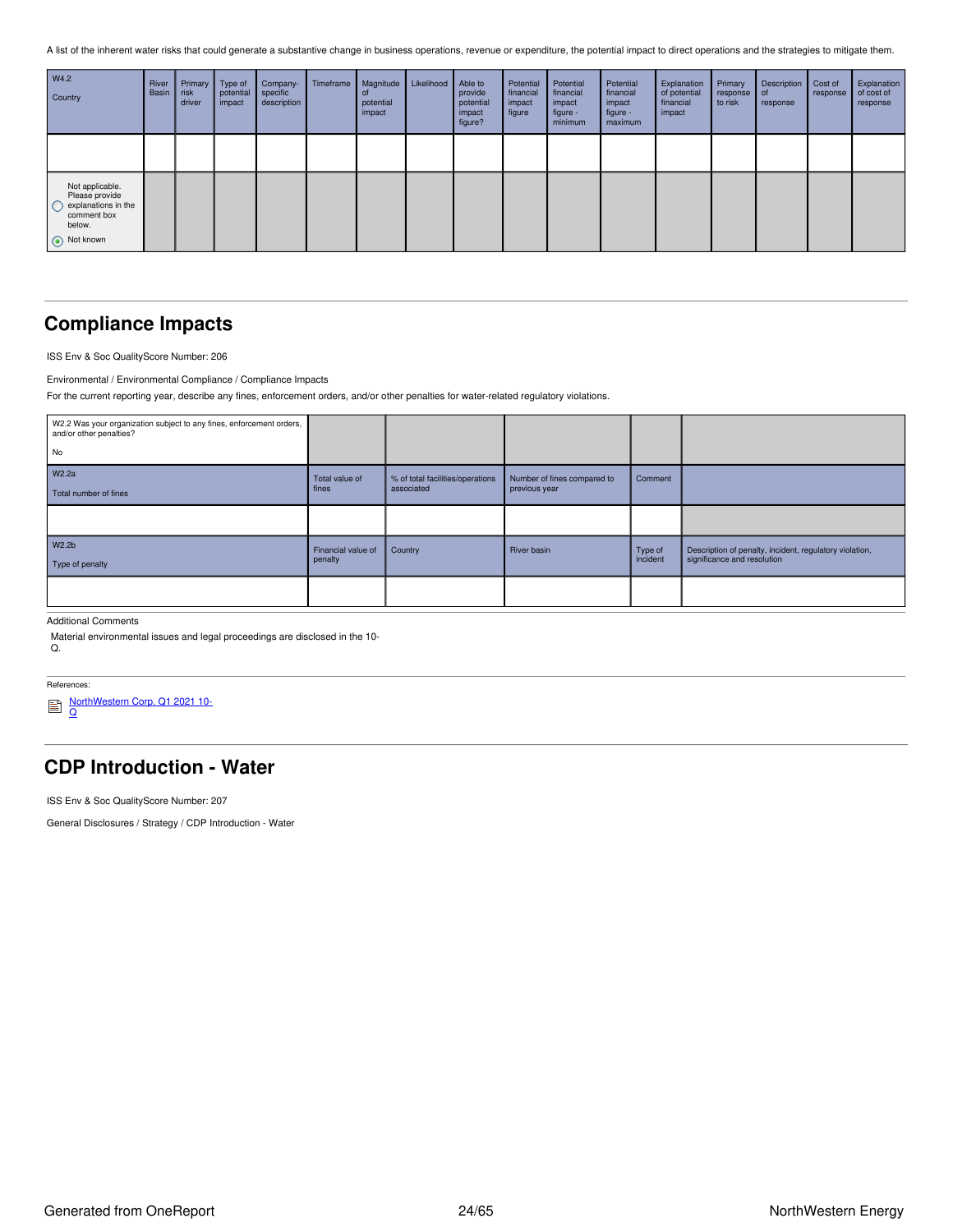|--|

| Give a general description of and introduction to your organization.<br>NorthWestern Corporation, doing business as NorthWestern Energy, provides electricity and/or natural gas to approximately 743,000 customers in Montana, South Dakota, Nebraska and Yellowstone National<br>Park. For a discussion of NorthWestern's business strategy, see Management's Discussion and Analysis of Financial Condition and Results of Operations in our Annual Report on Form 10-K for the year ended<br>December 31, 2020. We are working to deliver safe, reliable and innovative energy solutions that create value for customers, communities, employees and investors. This includes bridging our history as a<br>regulated utility safely providing low-cost and reliable service with our future as a globally-aware company offering a broader array of services performed by highly-adaptable and skilled employees. We seek to<br>deliver value to our customers by providing high reliability and customer service, and an environmentally sustainable generation mix at an affordable price. We are focused on delivering long-term shareholder<br>value through:<br>Infrastructure investment focused on a stronger and smarter grid to improve the customer experience, while enhancing grid reliability and safety. This includes automation in distribution and substations that<br>enables the use of changing technology.<br>Integrating supply resources that balance reliability, cost, capacity, and sustainability considerations with more predictable long-term commodity prices.<br>Continually improving our operating efficiency. Financial discipline is essential to earning our authorized return on invested capital and maintaining a strong balance sheet, stable cash flows, and quality credit<br>ratings.<br>We expect to pursue these investment opportunities and manage our business in a manner that allows us to be flexible in adjusting to changing economic conditions by adjusting the timing and scale of the<br>projects. |             |                  |                             |  |  |
|------------------------------------------------------------------------------------------------------------------------------------------------------------------------------------------------------------------------------------------------------------------------------------------------------------------------------------------------------------------------------------------------------------------------------------------------------------------------------------------------------------------------------------------------------------------------------------------------------------------------------------------------------------------------------------------------------------------------------------------------------------------------------------------------------------------------------------------------------------------------------------------------------------------------------------------------------------------------------------------------------------------------------------------------------------------------------------------------------------------------------------------------------------------------------------------------------------------------------------------------------------------------------------------------------------------------------------------------------------------------------------------------------------------------------------------------------------------------------------------------------------------------------------------------------------------------------------------------------------------------------------------------------------------------------------------------------------------------------------------------------------------------------------------------------------------------------------------------------------------------------------------------------------------------------------------------------------------------------------------------------------------------------------------------------------------|-------------|------------------|-----------------------------|--|--|
| W0.2 State the start and end date of the year for which you are reporting data.                                                                                                                                                                                                                                                                                                                                                                                                                                                                                                                                                                                                                                                                                                                                                                                                                                                                                                                                                                                                                                                                                                                                                                                                                                                                                                                                                                                                                                                                                                                                                                                                                                                                                                                                                                                                                                                                                                                                                                                  |             |                  |                             |  |  |
| From:                                                                                                                                                                                                                                                                                                                                                                                                                                                                                                                                                                                                                                                                                                                                                                                                                                                                                                                                                                                                                                                                                                                                                                                                                                                                                                                                                                                                                                                                                                                                                                                                                                                                                                                                                                                                                                                                                                                                                                                                                                                            | January 1   |                  |                             |  |  |
| To:                                                                                                                                                                                                                                                                                                                                                                                                                                                                                                                                                                                                                                                                                                                                                                                                                                                                                                                                                                                                                                                                                                                                                                                                                                                                                                                                                                                                                                                                                                                                                                                                                                                                                                                                                                                                                                                                                                                                                                                                                                                              | December 31 |                  |                             |  |  |
| W0.3                                                                                                                                                                                                                                                                                                                                                                                                                                                                                                                                                                                                                                                                                                                                                                                                                                                                                                                                                                                                                                                                                                                                                                                                                                                                                                                                                                                                                                                                                                                                                                                                                                                                                                                                                                                                                                                                                                                                                                                                                                                             |             |                  |                             |  |  |
| List of countries for which you will be supplying data.<br>United States of America                                                                                                                                                                                                                                                                                                                                                                                                                                                                                                                                                                                                                                                                                                                                                                                                                                                                                                                                                                                                                                                                                                                                                                                                                                                                                                                                                                                                                                                                                                                                                                                                                                                                                                                                                                                                                                                                                                                                                                              |             |                  |                             |  |  |
| W0.4                                                                                                                                                                                                                                                                                                                                                                                                                                                                                                                                                                                                                                                                                                                                                                                                                                                                                                                                                                                                                                                                                                                                                                                                                                                                                                                                                                                                                                                                                                                                                                                                                                                                                                                                                                                                                                                                                                                                                                                                                                                             |             |                  |                             |  |  |
| What is the currency used for all financial information disclosed throughout your response?                                                                                                                                                                                                                                                                                                                                                                                                                                                                                                                                                                                                                                                                                                                                                                                                                                                                                                                                                                                                                                                                                                                                                                                                                                                                                                                                                                                                                                                                                                                                                                                                                                                                                                                                                                                                                                                                                                                                                                      |             | <b>US Dollar</b> |                             |  |  |
| W0.5 Category that describes the reporting boundary for companies, entities or groups for which water impacts are reported.                                                                                                                                                                                                                                                                                                                                                                                                                                                                                                                                                                                                                                                                                                                                                                                                                                                                                                                                                                                                                                                                                                                                                                                                                                                                                                                                                                                                                                                                                                                                                                                                                                                                                                                                                                                                                                                                                                                                      |             |                  |                             |  |  |
| Companies, entities or groups over which financial control is exercised                                                                                                                                                                                                                                                                                                                                                                                                                                                                                                                                                                                                                                                                                                                                                                                                                                                                                                                                                                                                                                                                                                                                                                                                                                                                                                                                                                                                                                                                                                                                                                                                                                                                                                                                                                                                                                                                                                                                                                                          |             |                  |                             |  |  |
| W0.6 Within this boundary, are there any geographies, facilities, water aspects, or other exclusions from your disclosure?                                                                                                                                                                                                                                                                                                                                                                                                                                                                                                                                                                                                                                                                                                                                                                                                                                                                                                                                                                                                                                                                                                                                                                                                                                                                                                                                                                                                                                                                                                                                                                                                                                                                                                                                                                                                                                                                                                                                       |             |                  |                             |  |  |
| Yes                                                                                                                                                                                                                                                                                                                                                                                                                                                                                                                                                                                                                                                                                                                                                                                                                                                                                                                                                                                                                                                                                                                                                                                                                                                                                                                                                                                                                                                                                                                                                                                                                                                                                                                                                                                                                                                                                                                                                                                                                                                              |             |                  |                             |  |  |
| <b>W0.6a</b>                                                                                                                                                                                                                                                                                                                                                                                                                                                                                                                                                                                                                                                                                                                                                                                                                                                                                                                                                                                                                                                                                                                                                                                                                                                                                                                                                                                                                                                                                                                                                                                                                                                                                                                                                                                                                                                                                                                                                                                                                                                     |             |                  | <b>Explanation for this</b> |  |  |
| Geographies, facilities, water aspects, or other exclusions from our disclosure:                                                                                                                                                                                                                                                                                                                                                                                                                                                                                                                                                                                                                                                                                                                                                                                                                                                                                                                                                                                                                                                                                                                                                                                                                                                                                                                                                                                                                                                                                                                                                                                                                                                                                                                                                                                                                                                                                                                                                                                 |             |                  | exclusion:                  |  |  |
| Administrative offices and warehouse facilities are not included. All jointly owned generating facilities are included.                                                                                                                                                                                                                                                                                                                                                                                                                                                                                                                                                                                                                                                                                                                                                                                                                                                                                                                                                                                                                                                                                                                                                                                                                                                                                                                                                                                                                                                                                                                                                                                                                                                                                                                                                                                                                                                                                                                                          |             |                  |                             |  |  |
| O<br>Not applicable. Please provide explanations in the comment box below.<br>◉<br>Not known                                                                                                                                                                                                                                                                                                                                                                                                                                                                                                                                                                                                                                                                                                                                                                                                                                                                                                                                                                                                                                                                                                                                                                                                                                                                                                                                                                                                                                                                                                                                                                                                                                                                                                                                                                                                                                                                                                                                                                     |             |                  |                             |  |  |
|                                                                                                                                                                                                                                                                                                                                                                                                                                                                                                                                                                                                                                                                                                                                                                                                                                                                                                                                                                                                                                                                                                                                                                                                                                                                                                                                                                                                                                                                                                                                                                                                                                                                                                                                                                                                                                                                                                                                                                                                                                                                  |             |                  |                             |  |  |

## <span id="page-24-0"></span>**Water Withdrawal, Discharge and Consumption**

ISS Env & Soc QualityScore Number: 208; 210

Environmental / Water / Water Withdrawal, Discharge and Consumption

What are the total volumes of water withdrawn, discharged, and consumed across all your operations, and how do these volumes compare to the previous reporting year?

| W1.2b<br>Water<br>aspect | Volume<br>(megaliters/year) | Comparison<br>with<br>previous<br>reporting<br>year | Please explain                                                                                                                                                                                                                                                                                                                                                                                                                                                                                                                                                                                 |
|--------------------------|-----------------------------|-----------------------------------------------------|------------------------------------------------------------------------------------------------------------------------------------------------------------------------------------------------------------------------------------------------------------------------------------------------------------------------------------------------------------------------------------------------------------------------------------------------------------------------------------------------------------------------------------------------------------------------------------------------|
| Total<br>withdrawals     |                             | Lower                                               | These totals reflect 2020 water withdrawals for use by NorthWestern's natural gas plants and the portion of water withdrawals for use at the joint owned coal plants based on<br>NorthWestern's ownership percentage. Water usage at the thermal plants varies based on megawatts generated so while it would appear there is an improvement (a reduction in water<br>withdrawals), it could be the reduction is a result of fewer megawatts being generated at owned or jointly owned facilities that might be offset with market purchases that may or may not<br>require water withdrawals. |
| Total<br>discharges      |                             |                                                     | Most of the water withdrawn for use at the natural gas projects and the jointly owned coal projects is consumed in the generating processes or through evaporation. Only the Neal 4 Coal<br>Plant has a system that results in roughly the same amount of water withdrawn being discharged.                                                                                                                                                                                                                                                                                                    |
| Total<br>consumption     | 3897.96                     |                                                     | Consumption includes water used in the various processes as well as evaporation.                                                                                                                                                                                                                                                                                                                                                                                                                                                                                                               |

Additional Comments

Water consumption (usage) is tracked for the thermal generating stations (coal and natural gas) and reported in the Key Sustainability

Report.

References:

Key [Stustainability](https://www.northwesternenergy.com/docs/default-source/documents/esg/ESG-Sustainability-Statistics-Nov-2020.pdf) Statistics Report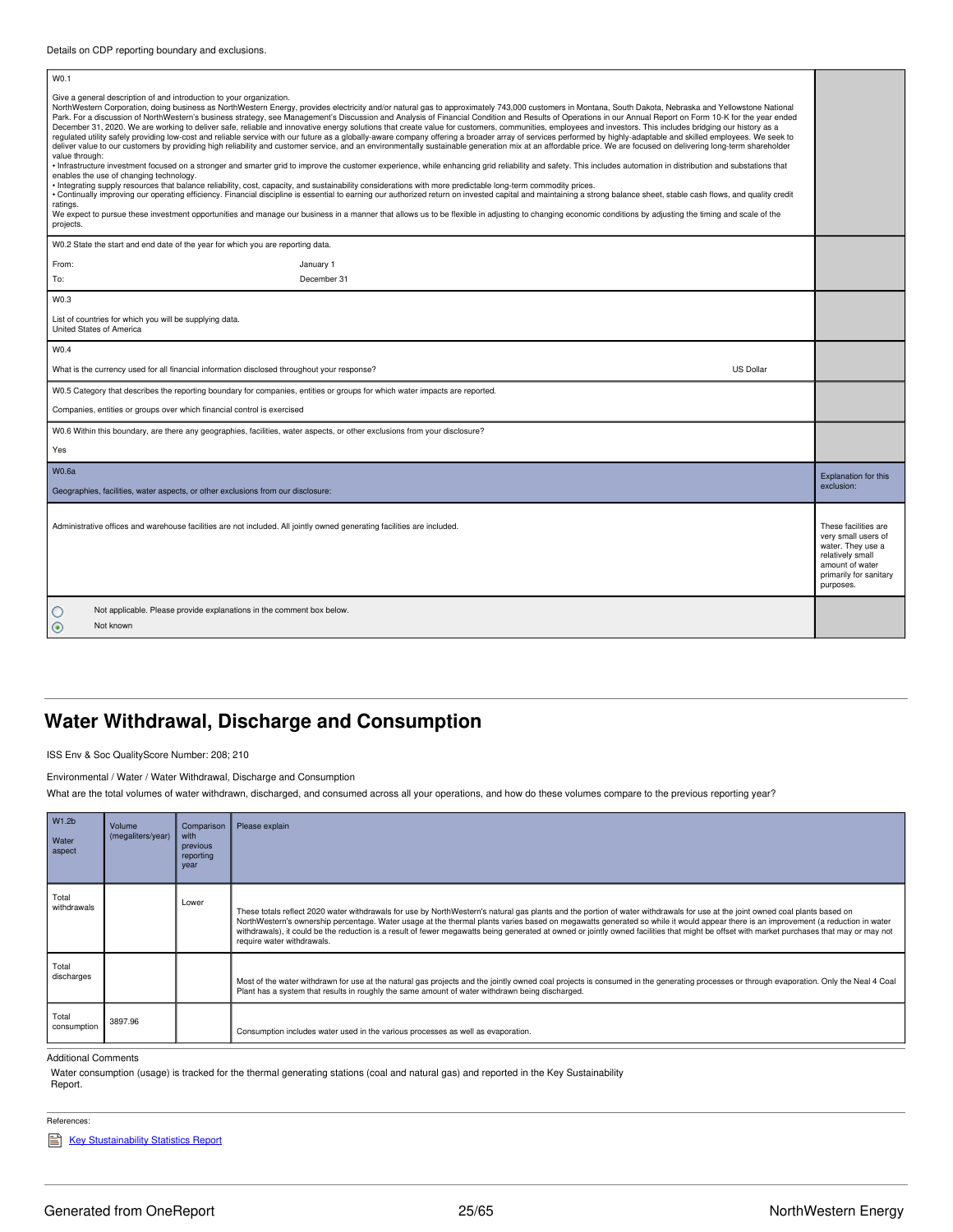## <span id="page-25-0"></span>**Water Aspects Measured**

ISS Env & Soc QualityScore Number: 209;212;213

#### Environmental / Water / Water Aspects Measured

Water aspects that are regularly measured and monitored and an explanation as to why or why not (for total operations).

| W1.2<br><b>Water Aspects</b>                                                                                           | $%$ of<br>sites/facilities/operations | Explanation                                                                                                                       |
|------------------------------------------------------------------------------------------------------------------------|---------------------------------------|-----------------------------------------------------------------------------------------------------------------------------------|
| Water withdrawals - total volumes                                                                                      |                                       |                                                                                                                                   |
| Water withdrawals - volume by sources                                                                                  |                                       |                                                                                                                                   |
| [METALS & MINING SECTOR ONLY] Entrained water associated with your metals & mining sector<br>activities - total volume |                                       |                                                                                                                                   |
| Water withdrawals quality                                                                                              |                                       |                                                                                                                                   |
| Water discharges - total volumes                                                                                       |                                       |                                                                                                                                   |
| Water discharges - volume by destination                                                                               |                                       |                                                                                                                                   |
| Water discharges - volume by treatment method                                                                          |                                       |                                                                                                                                   |
| Water discharge quality - standard effluent parameters                                                                 |                                       |                                                                                                                                   |
| Water discharge quality - temperature                                                                                  |                                       |                                                                                                                                   |
| Water consumption - total volume                                                                                       | 76-99%                                | Water consumption (net) is reported in the Key Sustainability Report for all of the thermal facilities<br>(coal and natural gas). |
| Water recycled/reused                                                                                                  |                                       |                                                                                                                                   |
| The provision of fully-functioning, safely managed WASH services to all workers                                        |                                       |                                                                                                                                   |
| Does a water recycling program exist?<br>No                                                                            |                                       |                                                                                                                                   |
| Total amount of recycled water used is publicly disclosed:                                                             |                                       |                                                                                                                                   |
| No                                                                                                                     |                                       |                                                                                                                                   |
| The percentage of total water use that is satisfied through the use of recycled water is publicly<br>disclosed:        |                                       |                                                                                                                                   |
| No                                                                                                                     |                                       |                                                                                                                                   |
| Not applicable. Please provide explanations in the comment box below.<br>$\circ$<br>$\odot$<br>Not known               |                                       |                                                                                                                                   |

### Additional Comments

NorthWestern collects and tracks water usage at the thermal plants annually. Results are published in the Key Sustainability Report. NorthWestern's primary water use is a non-consumptive use; using river water to generate electricity at its hydroelectric plants. Risks associated with weather dependent generation, including hydro, is addressed in the 2019 and 2020 Supplement to the Electricity Supply Resource Procurement Plan.

#### References:

2020 [Supplement](https://www.northwesternenergy.com/docs/default-source/documents/defaultsupply/2020_supplement_to_2019_procurement_plan.pdf) to the 2019 Electric Supply Resource Procure... ₿

Key [Stustainability](https://www.northwesternenergy.com/docs/default-source/documents/esg/ESG-Sustainability-Statistics-Nov-2020.pdf) Statistics Report

### <span id="page-25-1"></span>**Air Emissions Disclosures**

ISS Env & Soc QualityScore Number: 118; 119; 120; 121; 137

Environmental / Emissions / Air Emissions Disclosures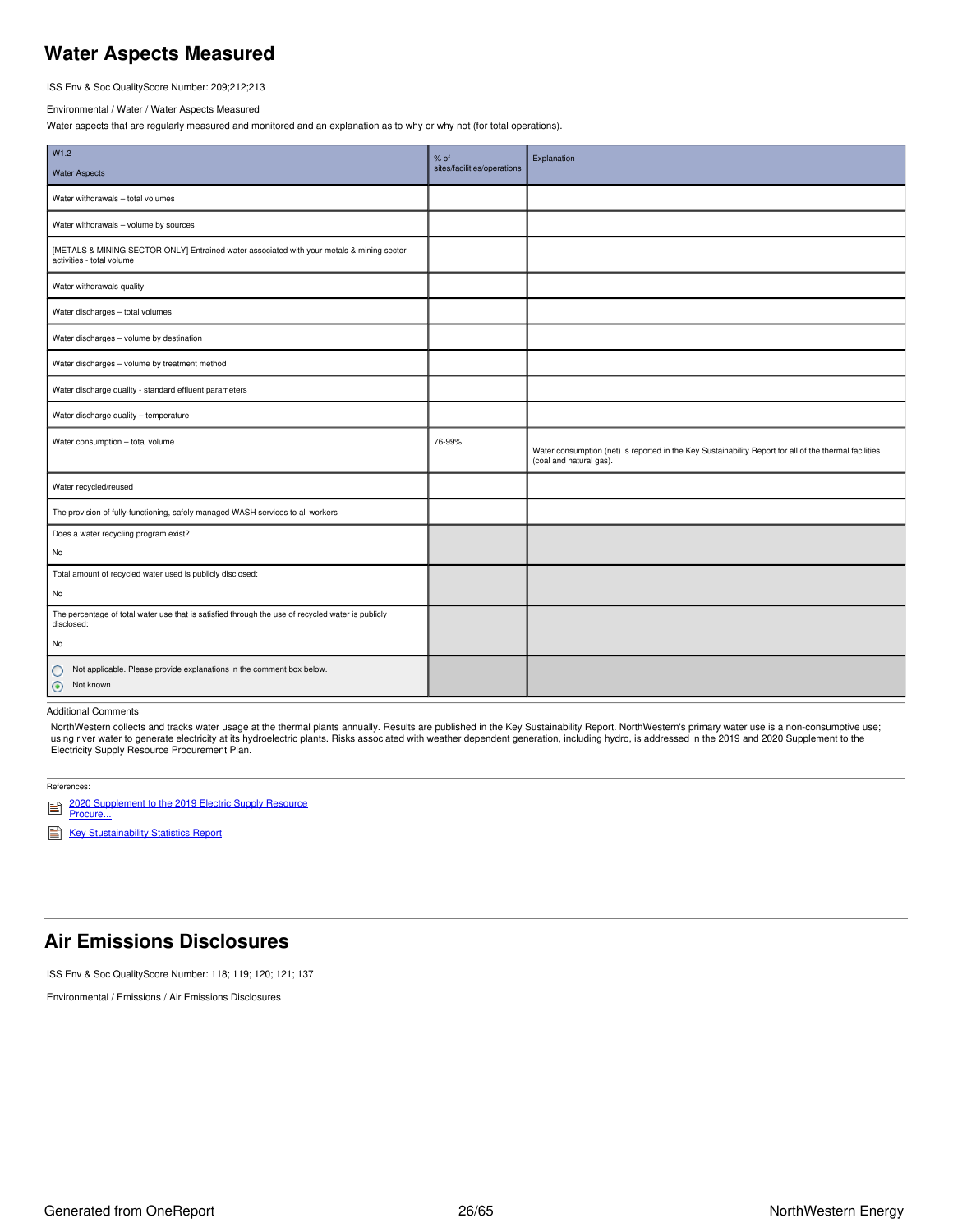Describe NorthWestern Energy disclosures about reducing NOx, SOx and other significant air emissions. Attach public references as necessary.

Describe disclosures about reducing NOx, SOx and other significant air emissions. Attach public references as necessary.

#### Additional Comments

NorthWestern is currently retiring older dual-fueled units and ULSD fired units and replacing them with new reciprocating internal combustion engines to provide capacity to SPP.

In 2019, NorthWestern released a Request for Proposals for a project involving the retirement of dual-fueled combustion turbine electric generating units at its Huron Generating Station with efficient and flexible, natural gas fired reciprocating internal combustion engines. The original equipment did not have any emissions controls equipment. The new units will have selective catalytic reduction to control NOx and oxidation catalysts for control of CO and VOCs. The units are also lean-burn engines which provide primary NOx control.

On June 18, 2021 NorthWestern released a Request for Proposals for a project involving the replacement of a diesel-fueled combustion turbine electric generating unit with more efficient and flexible natural gas fired reciprocating internal combustion engines. The existing combustion turbine does not have emissions controls and the new engines will have selective catalytic reduction to control NOX and oxidation catalysts for control of CO and VOCs. The units are also lean-burn engines which provide primary NOx control.

### <span id="page-26-0"></span>**Volatile Organic Compounds Emissions**

ISS Env & Soc QualityScore Number: 125

Environmental / Emissions / Volatile Organic Compounds Emissions

Direct Volatile Organic Compounds (VOC) emissions for the company's operations for which there is a reliable and auditable data acquisition and aggregation system.

| <b>Direct VOC emissions</b>                                                                                                                                                                                                                                                                                                                       | Unit              | <b>FY</b><br>2017 | <b>FY</b><br>2018 | <b>FY</b><br>2019 | <b>FY</b><br>2020 | What was your target for FY<br>2020? | C1 |
|---------------------------------------------------------------------------------------------------------------------------------------------------------------------------------------------------------------------------------------------------------------------------------------------------------------------------------------------------|-------------------|-------------------|-------------------|-------------------|-------------------|--------------------------------------|----|
| Direct VOC emissions                                                                                                                                                                                                                                                                                                                              | metric tons       |                   |                   |                   |                   |                                      |    |
| Data coverage (as % of denominator)                                                                                                                                                                                                                                                                                                               | percentage<br>of: | $\%$              | $\%$              | $\%$              | $\frac{9}{6}$     |                                      |    |
| Third-party verification<br>Our data has been third-party verified in the most recent financial year reported. Please provide supporting evidence                                                                                                                                                                                                 |                   |                   |                   |                   |                   |                                      |    |
| We report publicly on this information, but the data in the table above differs from our publicly reported figures.                                                                                                                                                                                                                               |                   |                   |                   |                   |                   |                                      |    |
| Please briefly explain if a merger, acquisition, divestment, etc. has temporarily caused a reduction in your ability to report optimal coverage<br>□<br>or caused your target to appear abnormal:                                                                                                                                                 |                   |                   |                   |                   |                   |                                      |    |
| П<br>We are not able to report this information in absolute terms, the information provided in the table above is normalized data.                                                                                                                                                                                                                |                   |                   |                   |                   |                   |                                      |    |
| Please select one of the following options. (Required)<br>We track Volatile Organic Compounds (VOC) emissions, and have completed the table above.<br>O<br>$\circ$<br>We do not track Volatile Organic Compounds (VOC) emissions<br>$\odot$<br>Not applicable. Please provide explanations in the appropriate comment box below<br>Not known<br>O |                   |                   |                   |                   |                   |                                      |    |
| C <sub>1</sub>                                                                                                                                                                                                                                                                                                                                    |                   |                   |                   |                   |                   |                                      |    |

<span id="page-26-2"></span>NorthWestern does not currently report, in a single location, emissions of total VOCs from its energy supply portfolios but is in the process of developing an emissions database for its portfolios which will be included in

Additional Comments

NorthWestern does not currently report, in a single location, emissions of total VOCs from its energy supply portfolios but is in the process of developing an emissions database for its portfolios which<br>will be included in

### <span id="page-26-1"></span>**Waste by Type and Disposal Method GRI 306-2**

ISS Env & Soc QualityScore Number: 159; 161; 162; 163; 164; 165; 166; 167

Environmental / Effluents and Waste / Waste by Type and Disposal Method GRI 306-2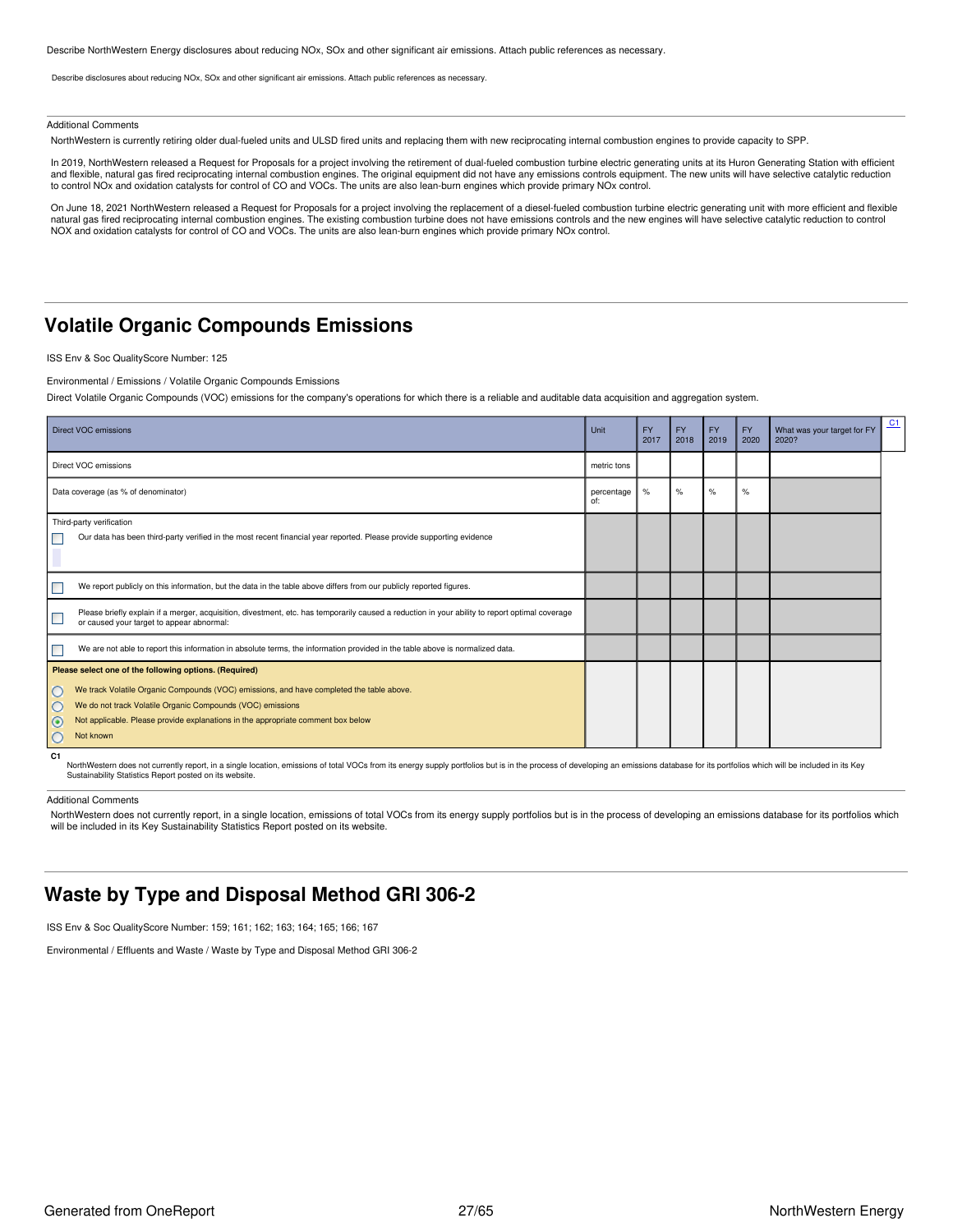| Method of disposal and weight (metric tons) of non-hazardous waste                                                                                                                                               | 2020   | 2019 | 2018 | 2017 |
|------------------------------------------------------------------------------------------------------------------------------------------------------------------------------------------------------------------|--------|------|------|------|
| Reuse:                                                                                                                                                                                                           |        |      |      |      |
| Recycling:                                                                                                                                                                                                       | 391.25 |      |      |      |
| Composting:                                                                                                                                                                                                      |        |      |      |      |
| Recovery (including energy recovery):                                                                                                                                                                            |        |      |      |      |
| Incineration (mass burn):                                                                                                                                                                                        |        |      |      |      |
| Deep well injection:                                                                                                                                                                                             |        |      |      |      |
| Landfill:                                                                                                                                                                                                        | 346.94 |      |      |      |
| On-site storage:                                                                                                                                                                                                 |        |      |      |      |
| Other:                                                                                                                                                                                                           |        |      |      |      |
| Total weight of non-hazardous waste disposed:                                                                                                                                                                    | 738.19 |      |      |      |
| Method of disposal and weight (metric tons) of hazardous waste                                                                                                                                                   |        |      |      |      |
| Reuse:                                                                                                                                                                                                           |        |      |      |      |
| Recycling:                                                                                                                                                                                                       | 24.61  |      |      |      |
| Composting:                                                                                                                                                                                                      |        |      |      |      |
| Recovery (including energy recovery):                                                                                                                                                                            |        |      |      |      |
| Incineration (mass burn):                                                                                                                                                                                        | 18.25  |      |      |      |
| Deep well injection:                                                                                                                                                                                             |        |      |      |      |
| Landfill:                                                                                                                                                                                                        |        |      |      |      |
| On-site storage:                                                                                                                                                                                                 |        |      |      |      |
| Other:                                                                                                                                                                                                           |        |      |      |      |
| Total weight of hazardous waste disposed:                                                                                                                                                                        | 42.86  |      |      |      |
| Total weight of non-hazardous and hazardous waste disposed:                                                                                                                                                      | 781.05 |      |      |      |
| Report how the waste disposal method has been determined:<br>1. Disposed of directly by the organization or otherwise directly confirmed Please provide details on method 1: Manifests or disposal documentation |        |      |      |      |

Additional Comments

NorthWestern put a process in place starting in 2020 to track and report in the Key Sustainability Statistics Report generation and disposal of hazardous waste and other waste for its owned facilities. The process will be ongoing.

References:

Key [Stustainability](https://www.northwesternenergy.com/docs/default-source/documents/esg/ESG-Sustainability-Statistics-Nov-2020.pdf) Statistics Report

## <span id="page-27-0"></span>**Hazardous Waste Management**

ISS Env & Soc QualityScore Number: 160

Environmental / Effluents and Waste / Hazardous Waste Management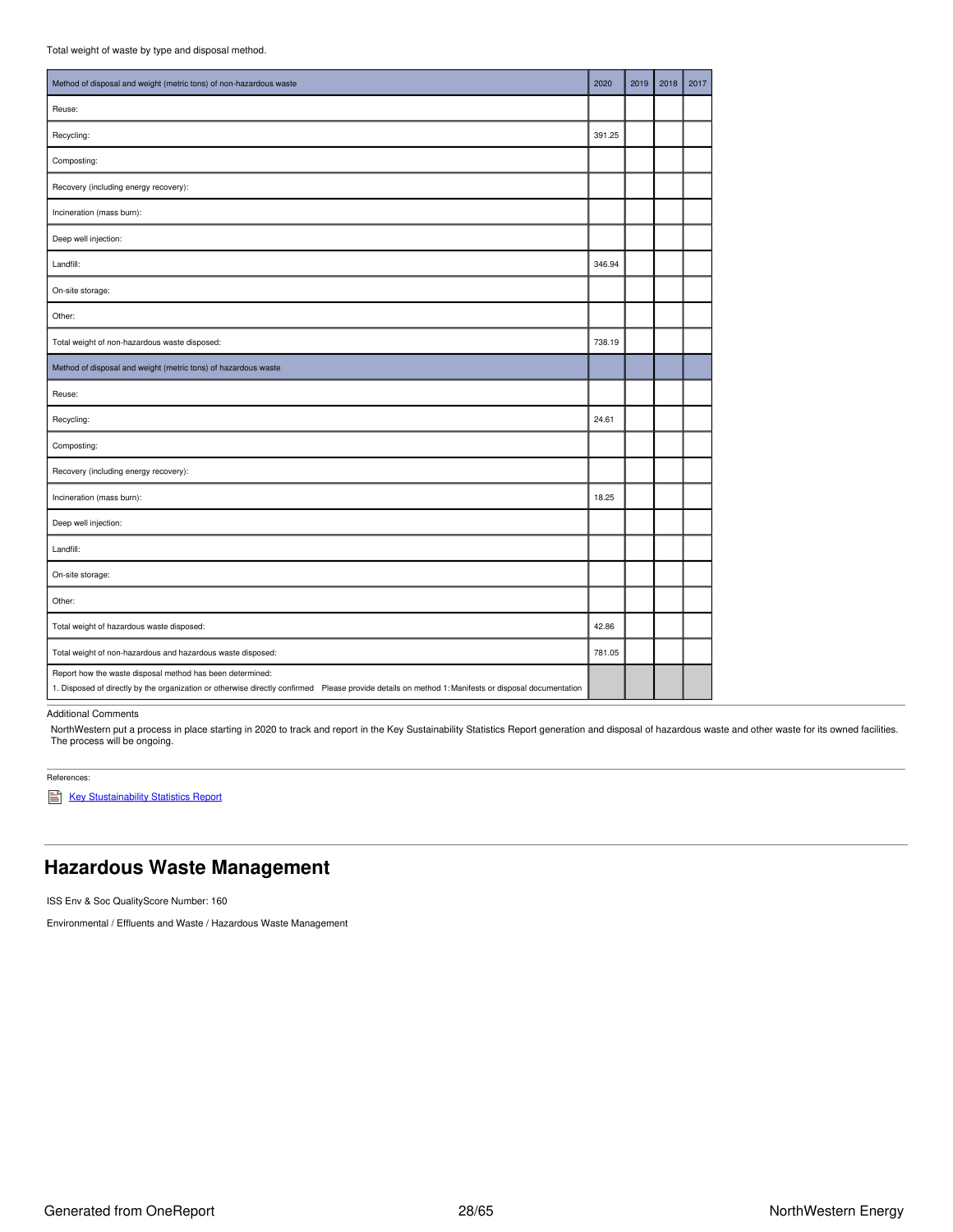Provide details of NorthWestern Energy 's hazardous waste management program.

| Program Attribute                                                                        | Comment                                                                                      |
|------------------------------------------------------------------------------------------|----------------------------------------------------------------------------------------------|
| Commitment to reduce hazardous waste<br>M<br>Eì<br><b>Environmental Policy Page(s) 2</b> | As stated in its Environmental Policy, NorthWestern strives to minimize generation of wastes |
| Initiatives to reduce hazardous waste                                                    |                                                                                              |
| Targets and deadlines                                                                    |                                                                                              |
| Monitoring and measurement<br>Ei<br><b>Key Stustainability Statistics Report</b>         | NorthWestern tracks hazardous waste generated and the amount recycled.                       |

#### Additional Comments

Hazardous waste generated at all of NorthWestern's owned facilities is tracked and reported in the Key Sustainability Statistics Report.

References:

Key [Stustainability](https://www.northwesternenergy.com/docs/default-source/documents/esg/ESG-Sustainability-Statistics-Nov-2020.pdf) Statistics Report

## <span id="page-28-0"></span>**Waste Management Programs**

ISS Env & Soc QualityScore Number: 168; 169; 170; 172; 174; 175; 176; 177; 178

Environmental / Emissions / Waste Management Programs

Details of waste management programs at NorthWestern Energy follow:

|                             | We publicly disclose:                                                                                                            |                    |                                                        |  |  |
|-----------------------------|----------------------------------------------------------------------------------------------------------------------------------|--------------------|--------------------------------------------------------|--|--|
| $\Box$                      | Waste management programs.                                                                                                       |                    |                                                        |  |  |
| $\blacktriangledown$        | Primary hazardous waste materials generated.                                                                                     | Please<br>specify: | See referenced Key Sustainability Statistics<br>Report |  |  |
| $\mathcal{L}_{\mathcal{A}}$ | Hazardous waste disposal program.                                                                                                |                    |                                                        |  |  |
| $\Box$                      | Hazardous waste generation at any level other than enterprise.                                                                   |                    |                                                        |  |  |
| $\Box$                      | Hazardous waste generation for any of its operations located outside its primary domicile at any level other than<br>enterprise. |                    |                                                        |  |  |
|                             |                                                                                                                                  |                    |                                                        |  |  |
|                             | Waste management programs exist for the following waste items:                                                                   |                    |                                                        |  |  |
|                             | Business waste.                                                                                                                  |                    |                                                        |  |  |
|                             | Production waste.                                                                                                                |                    |                                                        |  |  |
|                             | Packaging waste.                                                                                                                 |                    |                                                        |  |  |
|                             | Consumer product waste.                                                                                                          |                    |                                                        |  |  |
|                             | Chemical waste.                                                                                                                  |                    |                                                        |  |  |
|                             | Solid waste.                                                                                                                     |                    |                                                        |  |  |
| $\Box$<br>$\Box$<br>popo    | Other waste.                                                                                                                     |                    |                                                        |  |  |
| $\odot$                     | Not applicable. Please provide explanations in the comment box below.                                                            |                    |                                                        |  |  |

#### Additional Comments

NorthWestern's Safety, Health and Environmental Services Handbook includes information about managing solid waste, hazardous and non-hazardous waste, oil spills, PCB management, recycling used oil, and employee training among many other safety and environmental topics. This handbook is not currently disclosed publicly.

References:

Key [Stustainability](https://www.northwesternenergy.com/docs/default-source/documents/esg/ESG-Sustainability-Statistics-Nov-2020.pdf) Statistics Report

## <span id="page-28-1"></span>**Hazardous Waste Reduction**

ISS Env & Soc QualityScore Number: 181; 182; 183

Environmental / Emissions / Hazardous Waste Reduction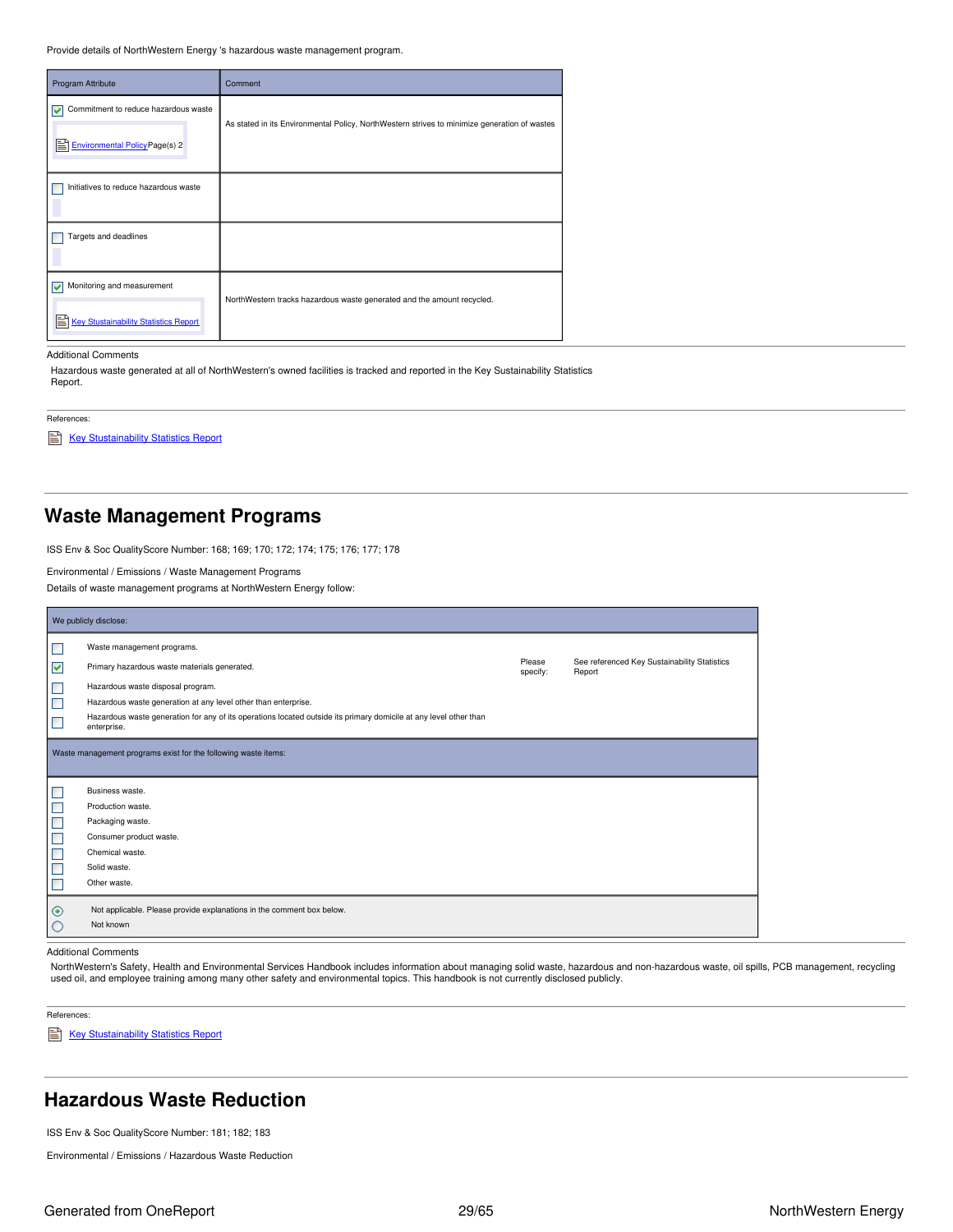Does NorthWestern Energy have targets and programs in place to reduce hazardous waste production or increase recycling of hazardous waste? Please complete the following and include explanations in Additional Comments.

|                                                                                    | Corporate-wide program with targets and measuring plan | Involves management incentives | Includes employee training |
|------------------------------------------------------------------------------------|--------------------------------------------------------|--------------------------------|----------------------------|
| Hazardous waste minimization programs                                              | yes<br>no                                              | yes<br>no                      | yes<br>no                  |
| Not applicable. Please provide explanations in the comment box below.<br>Not known |                                                        |                                |                            |

## <span id="page-29-0"></span>**Human Rights Policy**

ISS Env & Soc QualityScore Number: 282; 316; 329; 375; 376; 389

Social / Human Rights Assessment / Human Rights Policy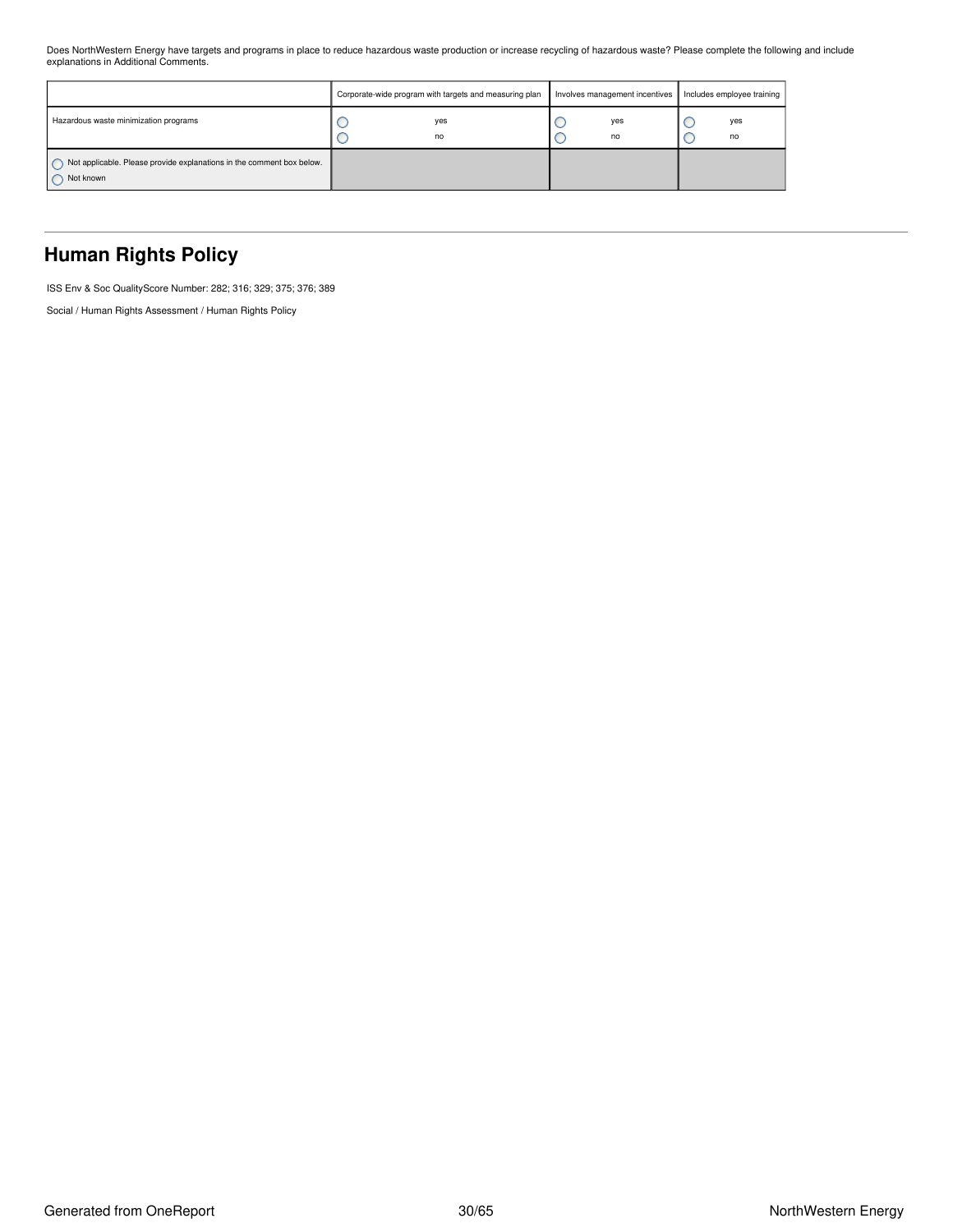Please provide NorthWestern Energy 's formal policy or code of conduct regarding human rights of internal stakeholders as it applies to NorthWestern Energy 's worldwide operations, including<br>operations in countries or regi 's human rights policy.

| Policy Information: |                                                                                                                                                                                                                                                                                                                                                                                                                                                                                                                                                                                                                                                   |
|---------------------|---------------------------------------------------------------------------------------------------------------------------------------------------------------------------------------------------------------------------------------------------------------------------------------------------------------------------------------------------------------------------------------------------------------------------------------------------------------------------------------------------------------------------------------------------------------------------------------------------------------------------------------------------|
| ⊻                   | *Discrete, actionable elements from which programs can be derived and/or progress measured                                                                                                                                                                                                                                                                                                                                                                                                                                                                                                                                                        |
| M                   | *The policy specifically applies to all company operations                                                                                                                                                                                                                                                                                                                                                                                                                                                                                                                                                                                        |
| ▉                   | *The policy exists at enterprise level                                                                                                                                                                                                                                                                                                                                                                                                                                                                                                                                                                                                            |
| Ξ                   | The policy addresses relevant company activities and significant impacts or issues identified                                                                                                                                                                                                                                                                                                                                                                                                                                                                                                                                                     |
| ▽                   | The policy is approved by the relevant board                                                                                                                                                                                                                                                                                                                                                                                                                                                                                                                                                                                                      |
| M                   | The policy is available throughout the company                                                                                                                                                                                                                                                                                                                                                                                                                                                                                                                                                                                                    |
| ⊽                   | The policy is regularly reviewed and updated                                                                                                                                                                                                                                                                                                                                                                                                                                                                                                                                                                                                      |
| ☑                   | The policy is publicly available                                                                                                                                                                                                                                                                                                                                                                                                                                                                                                                                                                                                                  |
|                     | Link(s) to disclosure:https://www.northwesterne                                                                                                                                                                                                                                                                                                                                                                                                                                                                                                                                                                                                   |
| ☑                   | *The policy supports and/or has clear reference to conformance with the Universal Declaration of Human Rights                                                                                                                                                                                                                                                                                                                                                                                                                                                                                                                                     |
| ▉                   | The policy covers sector-specific issues or issues mentioned in the UN Human Rights Norms for Business                                                                                                                                                                                                                                                                                                                                                                                                                                                                                                                                            |
| $\blacksquare$      | There is a human rights policy for security forces                                                                                                                                                                                                                                                                                                                                                                                                                                                                                                                                                                                                |
| ▉                   | *Company discloses the number of personnel involved in the implementation of the company's human rights policy                                                                                                                                                                                                                                                                                                                                                                                                                                                                                                                                    |
| ☑                   | *A department or staff is dedicated to the implementation of the company's human rights policy                                                                                                                                                                                                                                                                                                                                                                                                                                                                                                                                                    |
| ▉                   | *Company discloses third party involvement in the development of the company's human rights policy                                                                                                                                                                                                                                                                                                                                                                                                                                                                                                                                                |
| ⊻                   | *The policy supports any specific recognized public convention/external standard                                                                                                                                                                                                                                                                                                                                                                                                                                                                                                                                                                  |
| List                | Human Rights: Basic rights universal to all human beings, based on the fundamental provisions of the Universal Declaration on Human Rights, as established by the General Assembly of the United Nations, the International<br>standards:Labor Organization's Declaration of Fundamental Principles and Rights at Work, and the United Nations Guiding Principles on Business and Human Rights.                                                                                                                                                                                                                                                   |
| ⊻                   | *Same human rights policy standards apply to suppliers/vendors                                                                                                                                                                                                                                                                                                                                                                                                                                                                                                                                                                                    |
| $\blacksquare$      | *Policy specifically references areas of challenge for the company and its industry                                                                                                                                                                                                                                                                                                                                                                                                                                                                                                                                                               |
| $\Box$              | *The policy standards apply to franchisees                                                                                                                                                                                                                                                                                                                                                                                                                                                                                                                                                                                                        |
| ☑                   | *Same policy standards for company apply to partners                                                                                                                                                                                                                                                                                                                                                                                                                                                                                                                                                                                              |
| ⊻                   | *The policy specifically address the issue of human trafficking                                                                                                                                                                                                                                                                                                                                                                                                                                                                                                                                                                                   |
| ▉                   | *The policy specifically mentions the Board of Directors as having responsibility for the company's human rights policy                                                                                                                                                                                                                                                                                                                                                                                                                                                                                                                           |
| ▉                   | *Policy includes a training element                                                                                                                                                                                                                                                                                                                                                                                                                                                                                                                                                                                                               |
| $\blacksquare$      | Policy includes civil liberties and freedom of speech                                                                                                                                                                                                                                                                                                                                                                                                                                                                                                                                                                                             |
| П                   | Web address:                                                                                                                                                                                                                                                                                                                                                                                                                                                                                                                                                                                                                                      |
|                     | Human Rights Details:                                                                                                                                                                                                                                                                                                                                                                                                                                                                                                                                                                                                                             |
| ⊽                   | Company makes a commitment to the provision of competitive compensation and benefits to its workforce                                                                                                                                                                                                                                                                                                                                                                                                                                                                                                                                             |
| ■                   | Company has a stated minimum age of employment                                                                                                                                                                                                                                                                                                                                                                                                                                                                                                                                                                                                    |
| ▉                   | Company has a mission/vision/values statement concerning human rights                                                                                                                                                                                                                                                                                                                                                                                                                                                                                                                                                                             |
|                     | Programs to develop workforce awareness, minimise risks of discriminatory practices and prevent workplace bullying or harassment, and improvement of human rights performance against any reported violations or weaknesses:<br>NorthWestern Energy Code of Conduct and Ethics and related annual training for all employees.<br>New supervisor training curriculum<br>Leadership Bootcamp training curriculum<br>Standardized exit interview process<br>Code of Conduct and Ethics reporting channels including anonymous compliance line<br>Employee engagement survey<br>Chief Compliance Officer direct report to board audit committee chair |
| O                   | Not applicable. Please provide explanations in the comment box below.                                                                                                                                                                                                                                                                                                                                                                                                                                                                                                                                                                             |
| O                   | Not known                                                                                                                                                                                                                                                                                                                                                                                                                                                                                                                                                                                                                                         |
|                     |                                                                                                                                                                                                                                                                                                                                                                                                                                                                                                                                                                                                                                                   |
|                     | <b>Additional Comments</b>                                                                                                                                                                                                                                                                                                                                                                                                                                                                                                                                                                                                                        |

References:

| <b>24</b> Code of Conduct Internal Investigation<br>Policy |
|------------------------------------------------------------|
|                                                            |

- code of [Conduct](https://www.northwesternenergy.com/docs/default-source/documents/corporategovernance/nwe_2021_code_lowres.pdf) and Ethics
- [Human](https://www.northwesternenergy.com/docs/default-source/documents/corporategovernance/human-rights-policy.pdf) Rights Policy

## <span id="page-30-0"></span>**Human Rights Policy Issues**

ISS Env & Soc QualityScore Number: 317; 318; 378; 334; 381; 336; 338; 342; 331

Social / Human Rights Assessment / Human Rights Policy Issues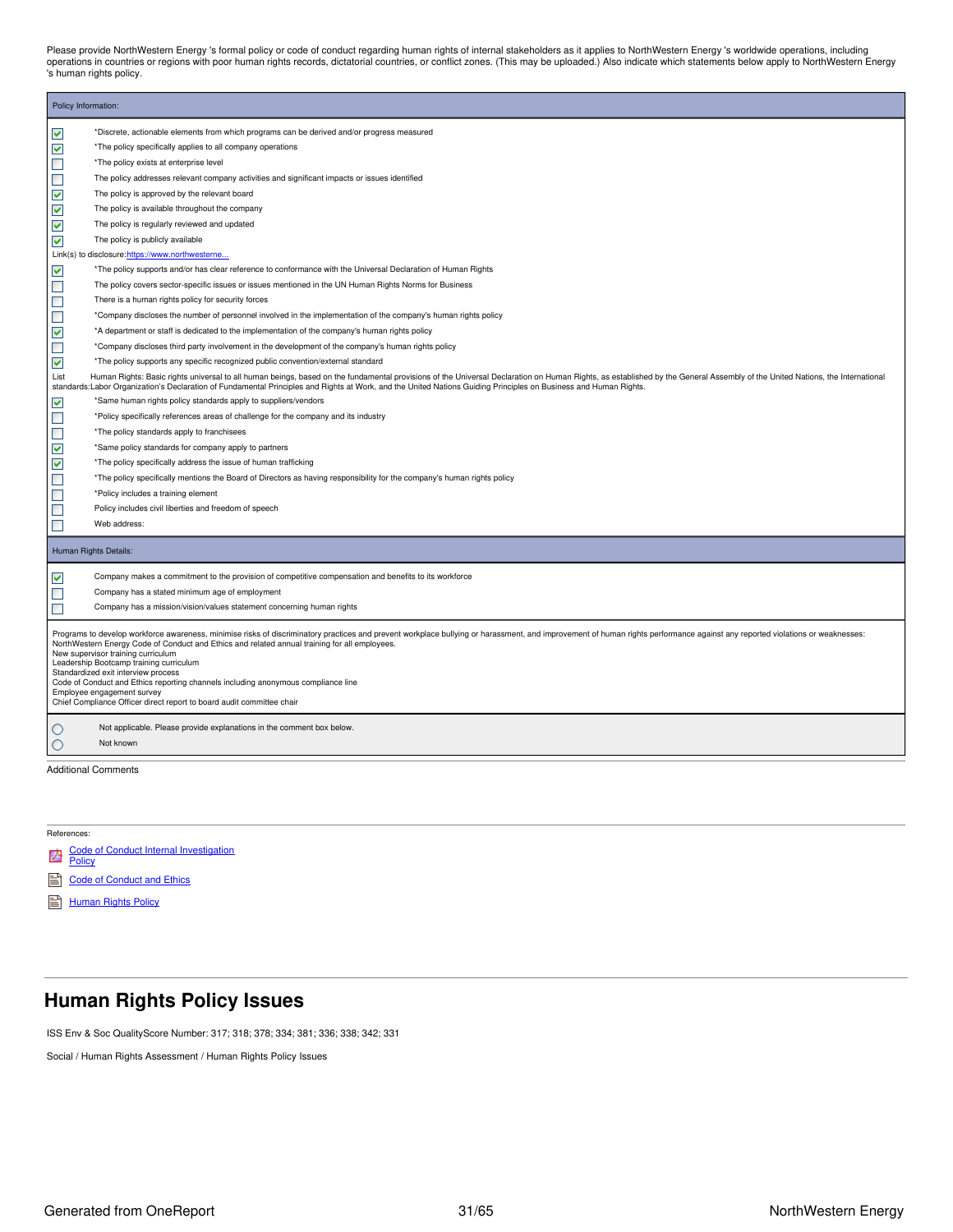NorthWestern Energy 's policy or code of conduct on human rights addresses the following issues.

|                | Policy includes and outlines:                                                                                                      |
|----------------|------------------------------------------------------------------------------------------------------------------------------------|
| П              | ILO conventions/standards                                                                                                          |
| П              | Protection of workers' rights                                                                                                      |
| ⊽              | Child labor in non-U.S. operations                                                                                                 |
| ⊽              | Forced labor in non-U.S. operations                                                                                                |
| П              | Prison labor, and/or indentured labor                                                                                              |
| ⊽              | Requires supplier/vendor compliance                                                                                                |
| ⊽              | Clearly states protection of women's rights                                                                                        |
| V              | Clearly states protection of minority groups' rights                                                                               |
| $\Box$         | Clearly states protection of indigenous peoples' rights                                                                            |
| П              | Guarantees free prior informed consent                                                                                             |
| П              | Clear reference to conformance with the OECD Guidelines for Multinational Enterprises                                              |
| V              | Component of the policy (ies) addresses partners                                                                                   |
| ⊽              | Policy standards apply to partners                                                                                                 |
| ⊻              | Policy is a global policy applying the same comprehensive standards to all company operations regardless of geographic<br>location |
| ▿              | Explicitly identifies the right to water as a fundamental human right                                                              |
| ☑              | Business ethics policy extends to contract security providers                                                                      |
|                | Policy commits to the following:                                                                                                   |
| П              | Stakeholder involvement in the development of the company's human rights policy                                                    |
| П              | Stakeholder involvement in the implementation of the human rights policy                                                           |
| $\blacksquare$ | Stakeholder involvement in the evaluation of effective outcomes of the policy's implementation                                     |
| П              | Public reporting                                                                                                                   |
| П              | Auditing                                                                                                                           |
| П              |                                                                                                                                    |
|                | Third-party auditing                                                                                                               |
| П              | Quantifiable targets or goals                                                                                                      |
| П              | Philanthropic programs to support local economic development (hospitals, schools, infrastructure)                                  |
| П              | Job creation - local hiring                                                                                                        |
| <b>FR</b>      | Ethical business conduct with respect to violence and conflict                                                                     |
|                | Corporate participation in the following:                                                                                          |
|                | Voluntary Principles on Security and Human Rights (VPSHR)                                                                          |
|                | Provide any additional information on human rights polices as applicable:                                                          |
|                | Not applicable. Please provide explanations in the comment box below.<br>Not known                                                 |

References:

[Human](https://www.northwesternenergy.com/docs/default-source/documents/corporategovernance/human-rights-policy.pdf) Rights Policy

### <span id="page-31-0"></span>**Ruggie Framework**

ISS Env & Soc QualityScore Number: 379

General Disclosures / Organizational Profile / Ruggie Framework

Familiarity with the UN Framework and Guiding Principles on Business and Human Rights (the Ruggie Framework) and its potential implications for our business:



### References:

[Human](https://www.northwesternenergy.com/docs/default-source/documents/corporategovernance/human-rights-policy.pdf) Rights Policy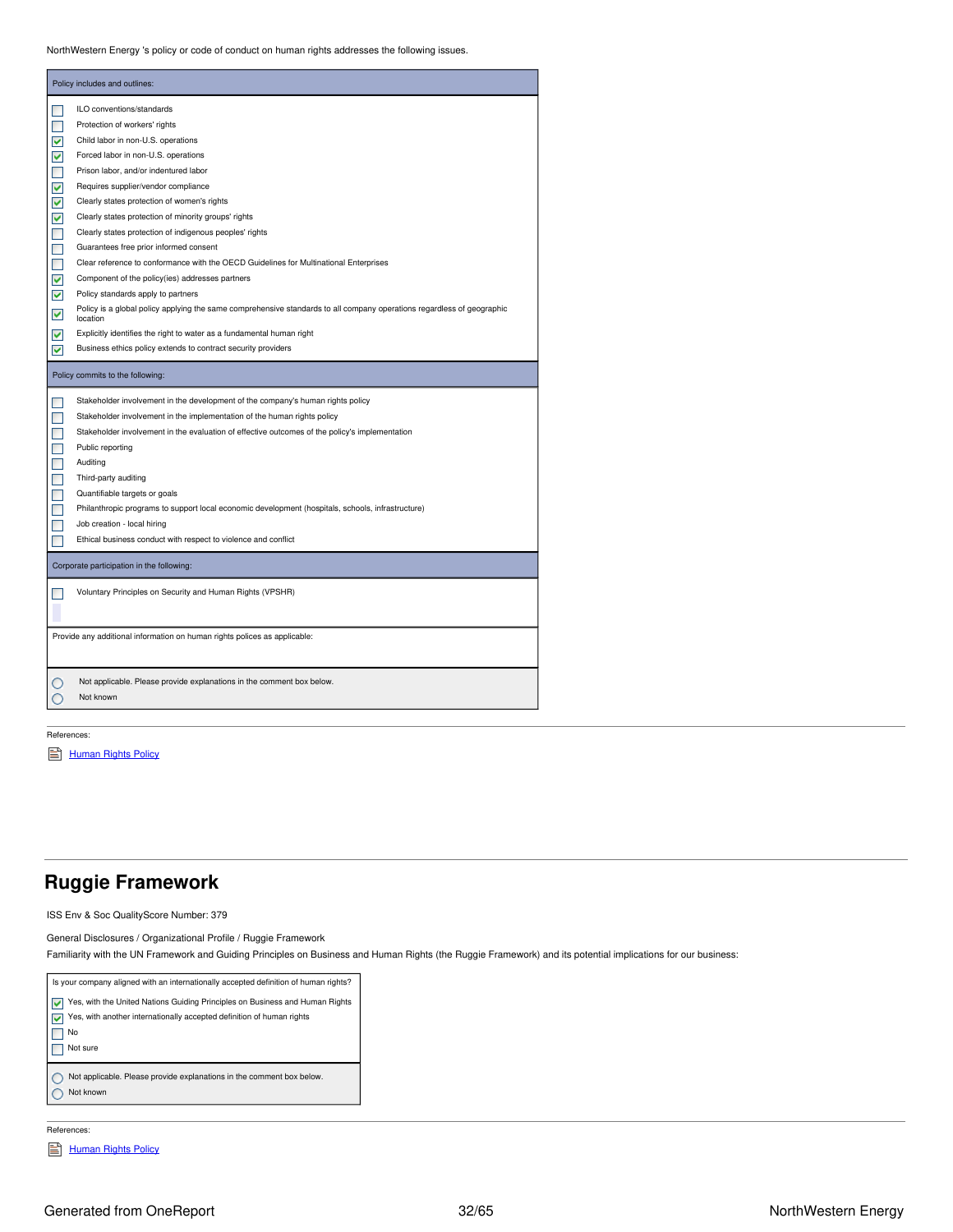## <span id="page-32-0"></span>**Human Rights Due Diligence Process**

ISS Env & Soc QualityScore Number: 382

Social / Human Rights Assessment / Human Rights Due Diligence Process

Has NorthWestern Energy developed a due diligence process to proactively identify and assess potential impacts and risks relating to respecting human rights?

|                            | Please provide no more than five (5) supporting evidence of a risk mapping or other form of assessment to identify areas of potential risk.                                                                                                                                                             |
|----------------------------|---------------------------------------------------------------------------------------------------------------------------------------------------------------------------------------------------------------------------------------------------------------------------------------------------------|
| ۰<br>П<br>П                | Risk identification in our own operations<br>Risk identification in our value chain or activities related to our business<br>Risk identification in new business relations (mergers, acquisitions, joint ventures)<br>We do a systematic periodic review of the risk mapping of potential issues.       |
|                            | Please indicate the issues and vulnerable groups covered in your due diligence risk identification process. Please attach up to five (5) public supporting evidence:                                                                                                                                    |
|                            | Actual or potential human rights issues covered:                                                                                                                                                                                                                                                        |
| ш                          | Forced labor                                                                                                                                                                                                                                                                                            |
| П                          | Human trafficking                                                                                                                                                                                                                                                                                       |
| $\Box$                     | Child labor                                                                                                                                                                                                                                                                                             |
| $\Box$                     | Freedom of association                                                                                                                                                                                                                                                                                  |
| $\Box$                     | Right to collective bargaining                                                                                                                                                                                                                                                                          |
| $\Box$                     | Equal remuneration                                                                                                                                                                                                                                                                                      |
| $\Box$                     | Discrimination                                                                                                                                                                                                                                                                                          |
| П                          | Other                                                                                                                                                                                                                                                                                                   |
|                            | Groups at risk of human rights issues covered:                                                                                                                                                                                                                                                          |
| ۰                          | Own employees                                                                                                                                                                                                                                                                                           |
| $\Box$                     | Women                                                                                                                                                                                                                                                                                                   |
| $\Box$                     | Children                                                                                                                                                                                                                                                                                                |
| $\Box$                     | Indigenous people                                                                                                                                                                                                                                                                                       |
| $\Box$                     | Migrant people                                                                                                                                                                                                                                                                                          |
| $\blacksquare$             | Third-party contracted labor                                                                                                                                                                                                                                                                            |
| П                          | Local communities                                                                                                                                                                                                                                                                                       |
|                            | Other                                                                                                                                                                                                                                                                                                   |
|                            | Please provide up to five (5) supporting evidence.                                                                                                                                                                                                                                                      |
|                            | Please select one of the following options. (Required)                                                                                                                                                                                                                                                  |
| $\bigcirc$<br>$\circ$<br>O | Yes, we have a due diligence process, and completed the table above.<br>We are developing a process, but we have not yet conducted any assessments. Please provide up to five (5) references.<br>No, we do not have a process<br>Not applicable. Please provide an explanation in the comment box below |
| О                          | Not known                                                                                                                                                                                                                                                                                               |

## <span id="page-32-1"></span>**Community/Society Controversies**

ISS Env & Soc QualityScore Number: 302

Economic / Economic Performance / Community/Society Controversies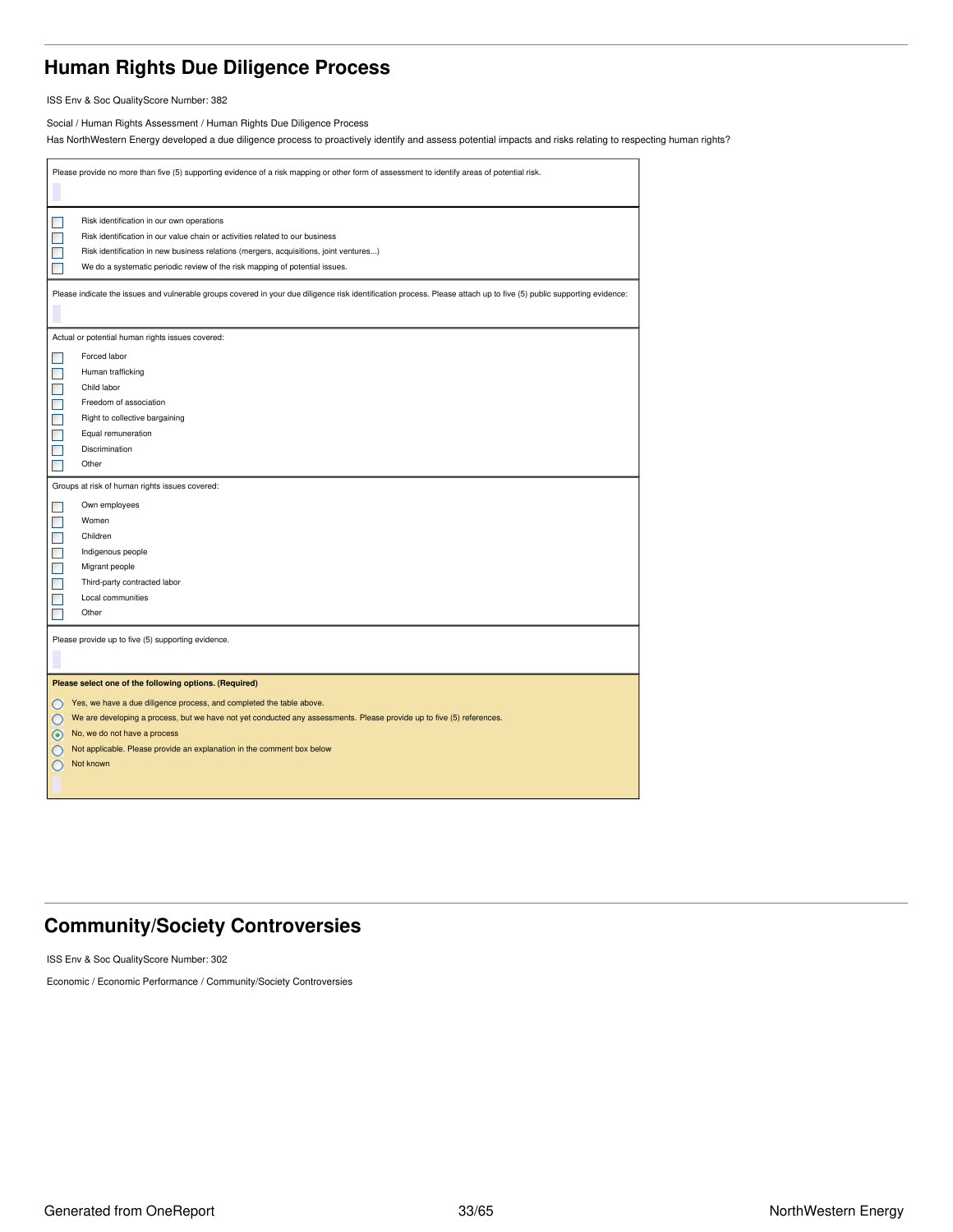Please provide the details of NorthWestern Energy 's involvement in any controversies related to community and/or society.

| Not applicable. Please provide explanations in the comment box below. |
|-----------------------------------------------------------------------|
| Not known                                                             |

#### Additional Comments

As of April 3, 2021, NorthWestern Corporation is not aware of any relevant pending or active community and / or society controversies. NorthWestern Corporation is subject to various other legal proceedings, governmental audits and claims that arise in the ordinary course of business. These are disclosed in NorthWestern's most recent quarterly filing with the SEC.

References:

r.

<u>[NorthWestern](https://www.northwesternenergy.com/genPDF.aspx?id=14756) Corp. Q1 2021 10-</u><br><u>Q</u>

## <span id="page-33-0"></span>**Supplier Social Compliance**

ISS Env & Soc QualityScore Number: 345; 359; 360; 361; 416; 463

Social / Human Rights Assessment / Supplier Social Compliance

Information on the company's supplier Code of Conduct assessments and audits.

| Supply Chain Standards                                                                                                                         |
|------------------------------------------------------------------------------------------------------------------------------------------------|
| We have a supplier Code of Conduct or set of standards                                                                                         |
|                                                                                                                                                |
| Supplier Code of Conduct                                                                                                                       |
| Code of Conduct                                                                                                                                |
| Supplier code of conduct covers:                                                                                                               |
| $\overline{\mathsf{v}}$<br>Forced Labor                                                                                                        |
| Child Labor<br>⊽                                                                                                                               |
| ⊽<br><b>Working Hours</b>                                                                                                                      |
| $\blacktriangledown$<br>Paid Overtime                                                                                                          |
| V<br>Minimum Wage                                                                                                                              |
| ▽<br>Anti-Discrimination                                                                                                                       |
| ▽<br>Freedom of Association                                                                                                                    |
| V<br>Health & Safety                                                                                                                           |
| ┓<br>Regular Employment                                                                                                                        |
| $\blacksquare$<br><b>Migrant Workers</b>                                                                                                       |
| Acceptable Living Conditions                                                                                                                   |
| Corporal Punishment/Disciplinary Practices                                                                                                     |
| Other                                                                                                                                          |
| Training of Suppliers:                                                                                                                         |
| We have not taken steps to train suppliers on the Code of Conduct and/or specific labor issues                                                 |
| Is labor management performance is a factor when selecting new suppliers or awarding new contracts with existing suppliers?<br>Please explain: |
| Scope of Supplier Audits                                                                                                                       |
| Type of audit used to assess suppliers' compliance with the Code of Conduct:                                                                   |
| Auditors are internal                                                                                                                          |
| Third-Party                                                                                                                                    |
| Other                                                                                                                                          |
| Suppliers and type of audits:                                                                                                                  |
| Tier 1 (Final product assembly)                                                                                                                |
| Tier 2 (Components)                                                                                                                            |
| Tier 3 (Raw Materials)                                                                                                                         |
| Public reporting of suppliers' non-compliance or violations of the Code of Conduct                                                             |
|                                                                                                                                                |
| Actions taken to address the issues of suppliers' non-compliance with the Code of Conduct:                                                     |
| Not applicable. Please provide explanations in the comment box below.<br>Not known                                                             |

Additional Comments

We are not aware of any instances of non compliance with our supplier code of conduct.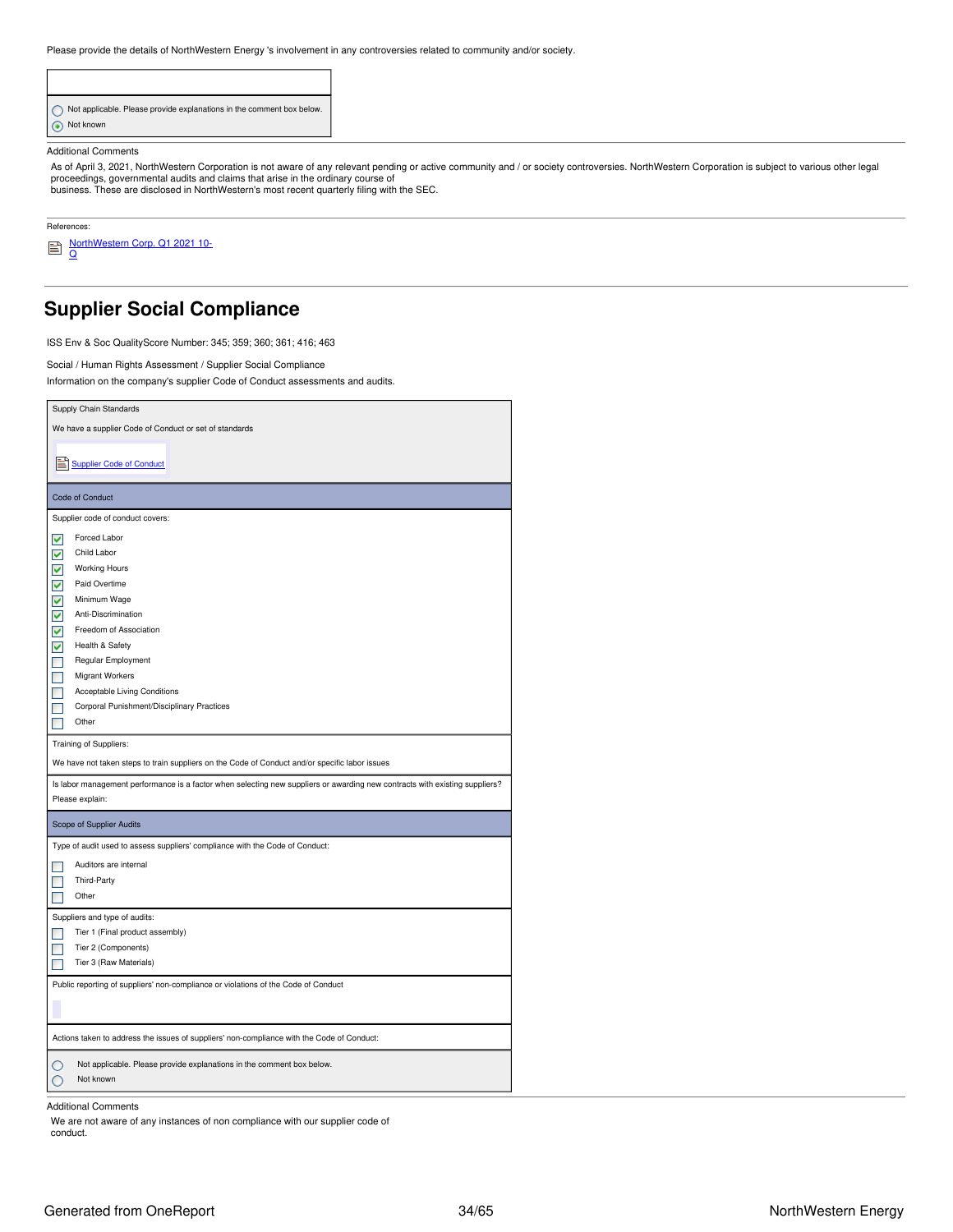## <span id="page-34-0"></span>**Human Rights Supplier Audits**

ISS Env & Soc QualityScore Number: 346; 347; 374; 344

Social / Human Rights Assessment / Human Rights Supplier Audits Details related to audits of Supplier Human Rights Compliance at NorthWestern Energy follow:

| An audit program is in place to evaluate suppliers' performance in the area of human rights (including human trafficking and slavery): |                                                                                               |  |  |  |  |
|----------------------------------------------------------------------------------------------------------------------------------------|-----------------------------------------------------------------------------------------------|--|--|--|--|
|                                                                                                                                        | Frequency of audits conducted to evaluate suppliers' performance in the area of human rights: |  |  |  |  |
|                                                                                                                                        | Percentage of the company's vendors subject to these audits in a given year:                  |  |  |  |  |
| $\circ$                                                                                                                                | Not applicable. Please provide explanations in the comment box below.<br>Not known            |  |  |  |  |

Additional Comments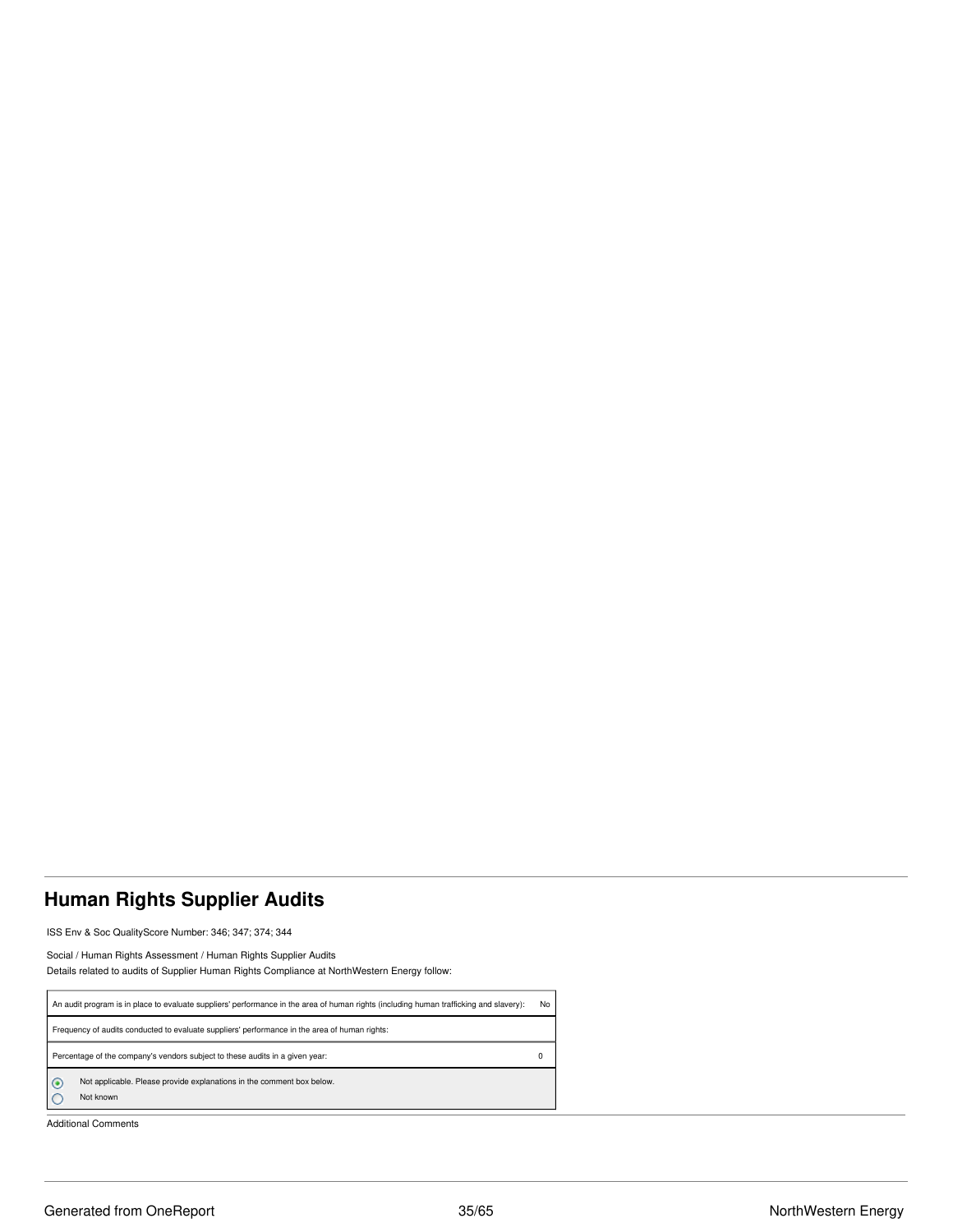## <span id="page-35-0"></span>**Economic Inclusion - Suppliers**

ISS Env & Soc QualityScore Number: 349

Social / Human Rights Assessment / Economic Inclusion - Suppliers NorthWestern Energy discloses policies and practices used to promote economic inclusion when selecting suppliers

| Does the company disclose its policies and practices used to promote economic inclusion when selecting suppliers?<br>Yes, we disclose policies and practices.<br>No, we do not disclose policies and practices. | Link to disclosure/reference title: |
|-----------------------------------------------------------------------------------------------------------------------------------------------------------------------------------------------------------------|-------------------------------------|
| Not applicable. Please provide explanations in the comment box below.<br>Not known                                                                                                                              |                                     |

Additional Comments

Policies and practices to encourage economic inclusion remain under development at NorthWestern

## <span id="page-35-1"></span>**Significant Investment Agreements and Contracts That Include Human Rights Clauses or That Underwent Human Rights Screening GRI 412-3**

ISS Env & Soc QualityScore Number: 350

Social / Human Rights Assessment / Significant Investment Agreements and Contracts That Include Human Rights Clauses or That Underwent Human Rights Screening GRI 412-3 Total number and percentage of significant investment agreements and contracts that include human rights clauses or that have undergone human rights screening.

| Definition of 'significant investment agreements':                                                                         | 2020   |   | 2019   |        | 2018   |      | 2017   |               |
|----------------------------------------------------------------------------------------------------------------------------|--------|---|--------|--------|--------|------|--------|---------------|
|                                                                                                                            | Number | % | Number | $\%$ . | Number | $\%$ | Number | $\frac{9}{6}$ |
| Significant investment agreements and contracts that include human rights clauses or that underwent human rights screening |        |   |        |        |        |      |        |               |

## <span id="page-35-2"></span>**Human Trafficking in Supply Chain**

ISS Env & Soc QualityScore Number: 354; 357; 358

Social / Forced or Compulsory Labor / Human Trafficking in Supply Chain

Details on human trafficking and slavery in the supply chain for NorthWestern Energy follow:

|            | We disclose:                                                                                                                                                                                                                                                                                                                                                                                                                                                                                                                                                                                                                                                                |  |  |  |  |  |
|------------|-----------------------------------------------------------------------------------------------------------------------------------------------------------------------------------------------------------------------------------------------------------------------------------------------------------------------------------------------------------------------------------------------------------------------------------------------------------------------------------------------------------------------------------------------------------------------------------------------------------------------------------------------------------------------------|--|--|--|--|--|
|            | Our engagment in verification of our supply chain to evaluate and address risks of human trafficking and slavery in the following link/document.<br>Our requirement of direct suppliers to certify that materials used comply with the laws regarding slavery and human trafficking of the country or countries in which we are doing<br>business<br>Our maintenance of internal accountability standards and procedures for employees or contractors failing to meet company standards regarding slavery and trafficking.<br>Our provision of training on human trafficking and slavery to employees and management with direct responsibility for supply chain management |  |  |  |  |  |
|            | We have disclosures relating to the California Transparency in Supply Chains Act of 2010.                                                                                                                                                                                                                                                                                                                                                                                                                                                                                                                                                                                   |  |  |  |  |  |
| I O<br>I C | Not applicable. Please provide explanations in the comment box below.<br>Not known                                                                                                                                                                                                                                                                                                                                                                                                                                                                                                                                                                                          |  |  |  |  |  |

## <span id="page-35-3"></span>**Conflict Minerals**

ISS Env & Soc QualityScore Number: 395; 396; 397; 398; 399

Economic / Procurement Practices / Conflict Minerals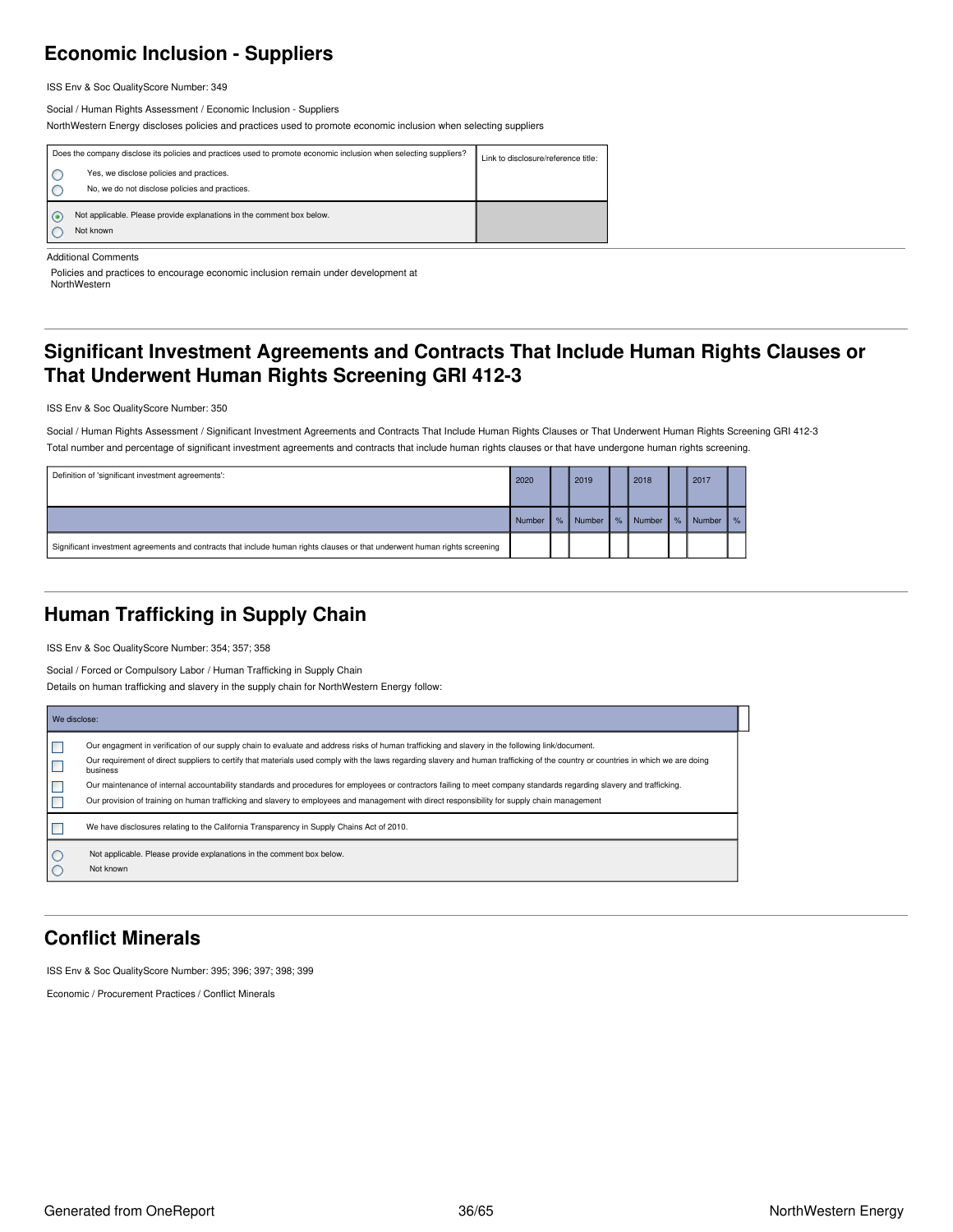Details on a comprehensive strategy in place to avoid contributing to conflict through purchasing decisions and practices.

| If you have a publicly available policy in place for minerals from conflict-affected and high-risk areas, attach up to five (5) references indicating where this information is available in your public<br>reporting or corporate website.        |  |                   |                   |                   |
|----------------------------------------------------------------------------------------------------------------------------------------------------------------------------------------------------------------------------------------------------|--|-------------------|-------------------|-------------------|
| <b>Risk Identification</b>                                                                                                                                                                                                                         |  |                   |                   |                   |
| Does your company have a formalized process/operating procedure in place to track minerals through the supply chain and identify and assess risks from minerals from conflict-affected and high-risk<br>areas? Please attach supporting documents. |  |                   |                   |                   |
| The process covers the following:                                                                                                                                                                                                                  |  |                   |                   |                   |
| $\mathcal{L}_{\mathcal{A}}$<br>Necessity (e.g. what conflict minerals are used, how and why they are necessary to the functionality of the product)                                                                                                |  |                   |                   |                   |
| $\Box$<br>Supplier survey                                                                                                                                                                                                                          |  |                   |                   |                   |
| $\Box$<br>Response verification                                                                                                                                                                                                                    |  |                   |                   |                   |
| Country of origin determination                                                                                                                                                                                                                    |  |                   |                   |                   |
| $\Box$<br>Other                                                                                                                                                                                                                                    |  |                   |                   |                   |
|                                                                                                                                                                                                                                                    |  |                   |                   |                   |
| <b>Risk Management</b>                                                                                                                                                                                                                             |  |                   |                   |                   |
| Has your company developed a risk management plan at smelter or refinery (SOR) or supplier level to mitigate or remediate identified risks from minerals from conflict-affected and high-risk areas?                                               |  |                   |                   |                   |
| Additionally, we are investigating alternative sources for these minerals<br>п                                                                                                                                                                     |  |                   |                   |                   |
| Quantification<br>2017                                                                                                                                                                                                                             |  | <b>FY</b><br>2018 | <b>FY</b><br>2019 | <b>FY</b><br>2020 |
| Percentage of total revenues from products containing minerals from conflict-affected and high-risk areas                                                                                                                                          |  |                   |                   |                   |
| Percentage of total revenues from products containing minerals from conflict-affected and high-risk areas coming from suppliers that have been verified conflict-free                                                                              |  |                   |                   |                   |
| Labeling                                                                                                                                                                                                                                           |  |                   |                   |                   |
| Does your company have any ongoing initiatives to label your products as conflict-free?                                                                                                                                                            |  |                   |                   |                   |
| Please select one of the following options. (Required)                                                                                                                                                                                             |  |                   |                   |                   |
| Yes, we have such a policy in place and have completed the table above.<br>O                                                                                                                                                                       |  |                   |                   |                   |
| No, we do not have such a strategy in place.<br>$\circ$                                                                                                                                                                                            |  |                   |                   |                   |
| Not applicable, we don't purchase or procure conflict minerals. Please provide an explanation in the comment box.<br>$\odot$                                                                                                                       |  |                   |                   |                   |
| $\circ$<br>Not known                                                                                                                                                                                                                               |  |                   |                   |                   |

Additional Comments

NorthWestern does not mine or trade any minerals and therefore, does not source minerals from conflict-affected or high-risk areas.

### <span id="page-36-0"></span>**Labor Policy**

ISS Env & Soc QualityScore Number: 413; 414; 456; 457

Social / Labor/Management Relations / Labor Policy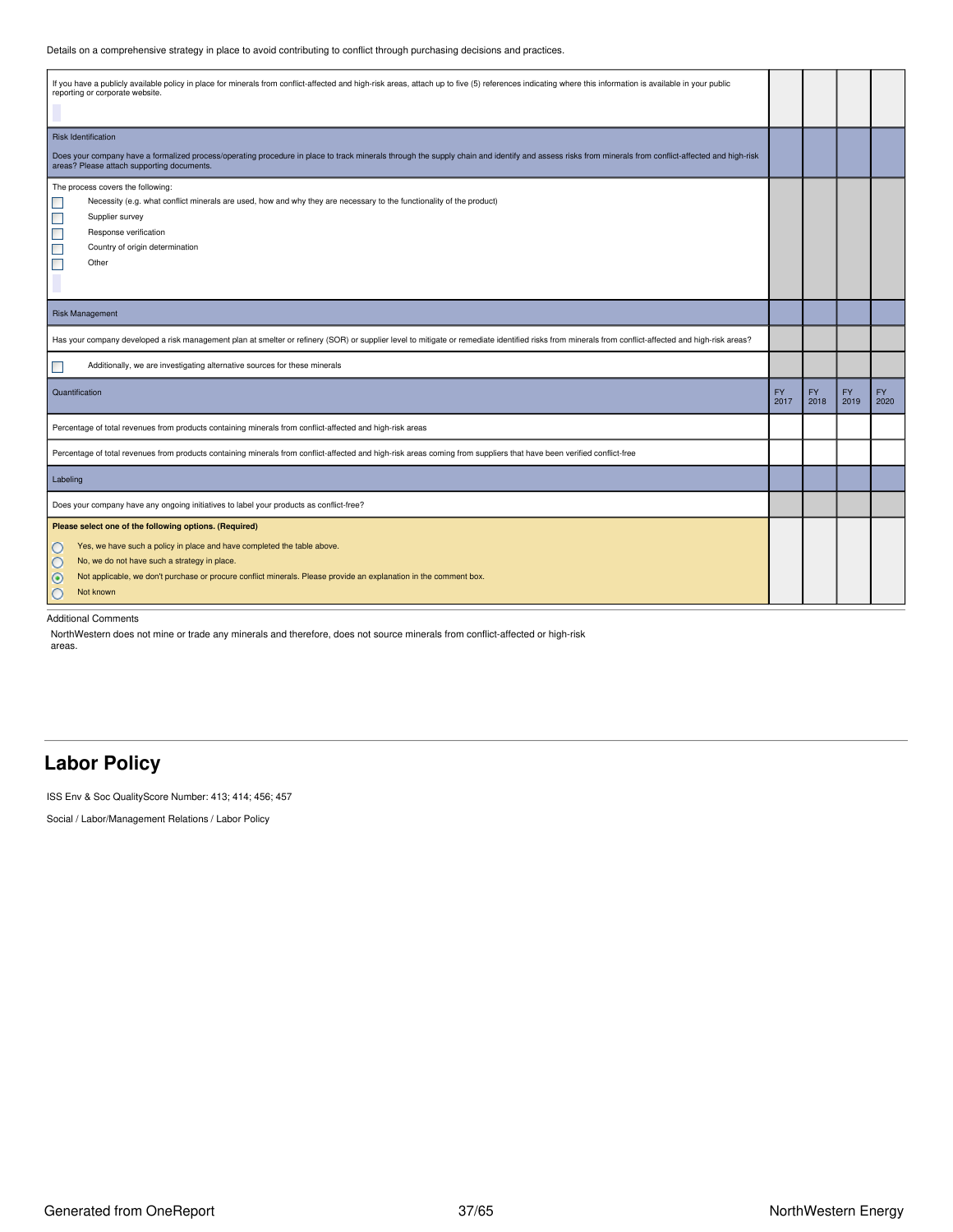Does NorthWestern Energy have a policy, set of principles, or code of conduct regarding labor standards and/or employee relations? If so, please upload supporting documentation, including date policy<br>was created, and when

| ▽              | †Policy exists at enterprise level                                                                                 |                    |     |
|----------------|--------------------------------------------------------------------------------------------------------------------|--------------------|-----|
| ⊽              | †Policy includes discrete, actionable elements from which programs can be derived and/or progress<br>measured      |                    |     |
| ⊽              | Policy applies to all of the company's operations (including world-wide)                                           |                    |     |
| ⊻              | Policy applies to all of the company's U.S. operations                                                             |                    |     |
| ⊻              | Policy applies to all of the company's non-U.S. operations                                                         |                    |     |
| ⊻              | <b>+Policy addresses partners</b>                                                                                  |                    |     |
| ⊻              | †Policy addresses suppliers/vendors                                                                                |                    |     |
| ✔              | Policy applies to contract operations                                                                              |                    |     |
| ✔              | †Same policy standards for company apply to suppliers/vendors                                                      |                    |     |
| ✔              | †Same policy standards for company apply to partners                                                               |                    |     |
| ✔              | Policy addresses employee rights                                                                                   |                    |     |
| V              | †Policy addresses forced labor, prison labor, and/or indentured labor                                              |                    |     |
| ✔              | †Clearly states workforce policy regarding the use of child labor                                                  |                    |     |
| ⊻              | *Policy addresses freedom of association                                                                           |                    |     |
| ✔              | *Percentage of employees covered by collective bargaining agreements                                               | Please specify: 42 |     |
| ⊻              | Policy meets ILO minimum standards                                                                                 |                    |     |
| ▽              | The company publishes policies/principles regarding employees                                                      |                    |     |
| ⊽              | Policy applies to a percentage of company's employees                                                              | Please<br>specify: | 100 |
| $\blacksquare$ | +Policy includes a commitment to quantifiable targets or goals                                                     |                    |     |
| ⊻              | *Policy addresses working conditions                                                                               |                    |     |
| ⊽              | Policy addresses anti-discrimination/diversity and inclusion                                                       |                    |     |
|                | Company only has a mission/vision/values statement concerning its approach to workforce development and management |                    |     |
|                | Not applicable. Please provide explanations in the comment box below.                                              |                    |     |
|                | Not known                                                                                                          |                    |     |
|                |                                                                                                                    |                    |     |
|                |                                                                                                                    |                    |     |
|                |                                                                                                                    |                    |     |

References:

- **[Human](https://www.northwesternenergy.com/docs/default-source/documents/corporategovernance/human-rights-policy.pdf) Rights Policy**
- [Supplier](https://www.northwesternenergy.com/docs/default-source/documents/corporategovernance/suppliercodeofconduct_10-2020.pdf) Code of Conduct
- Code of [Conduct](https://www.northwesternenergy.com/docs/default-source/documents/corporategovernance/nwe_2021_code_lowres.pdf) and Ethics

## <span id="page-37-0"></span>**GC Advanced Criterion 6**

ISS Env & Soc QualityScore Number: 458

Social / Labor/Management Relations / GC Advanced Criterion 6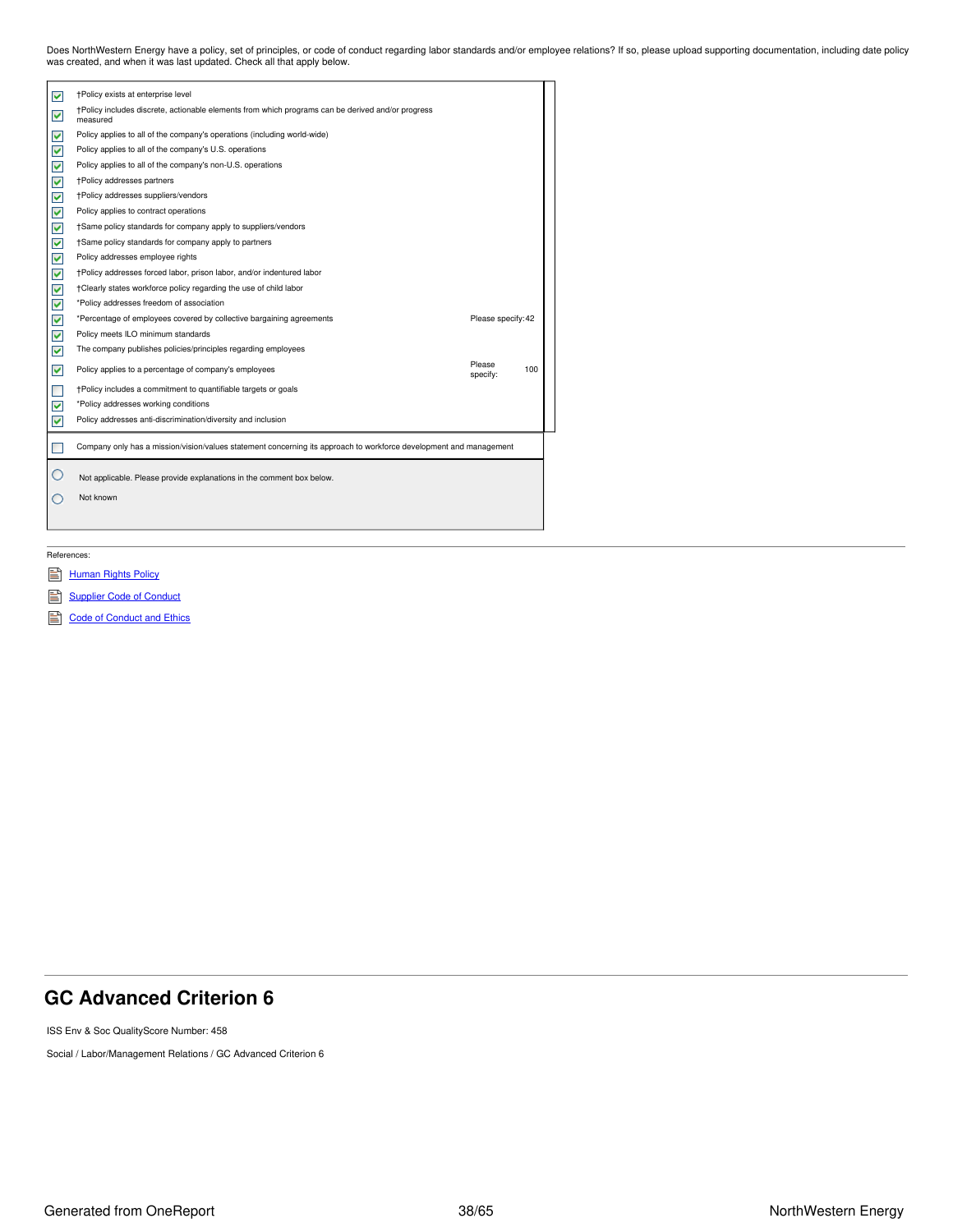The COP describes robust commitments, strategies or policies in the area of labor

| <b>Best Practices</b> |                                                                                                                                                                                                                                                                                   | GRI<br>Indicator(s): |
|-----------------------|-----------------------------------------------------------------------------------------------------------------------------------------------------------------------------------------------------------------------------------------------------------------------------------|----------------------|
|                       | Any relevant policies, procedures, and activities that the company plans to undertake to fulfill this criterion, including goals, timelines, metrics, and responsible staff                                                                                                       |                      |
| П                     | Reference to principles of relevant international labor standards (ILO Conventions) and other normative international instruments in company policies                                                                                                                             |                      |
|                       | Reflection on the relevance of the labor principles for the company                                                                                                                                                                                                               |                      |
| $\Box$                | Written company policy to obey national labor law, respect principles of the relevant international labour standards in company operations worldwide, and engage in dialogue with representative organization of<br>the workers (international, sectoral, national).              |                      |
| L                     | Inclusion of reference to the principles contained in the relevant international labor standards in contracts with suppliers and other relevant business partners                                                                                                                 |                      |
| $\Box$                | Specific commitments and Human Resources policies, in line with national development priorities or decent work priorities in the country of operation                                                                                                                             |                      |
|                       | Participation and leadership in wider efforts by employers' organizations (international and national levels) to jointly address challenges related to labor standards in the countries of operation, possibly in a<br>tripartite approach (business - trade union - government). |                      |
| Е                     | Structural engagement with a global union, possibly via a Global Framework Agreement                                                                                                                                                                                              |                      |
| □                     | Other established or emerging best practices:                                                                                                                                                                                                                                     |                      |
| ◉<br>O                | Not applicable. Please provide explanations in the comment box below.<br>Not known                                                                                                                                                                                                |                      |

Additional Comments

NorthWestern Energy only has U.S. employees

## <span id="page-38-0"></span>**Culture Measurements**

ISS Env & Soc QualityScore Number: 305; 306

Social / Diversity and Equal Opportunity / Culture Measurements

Description of the compliance and ethics function's approach to culture measurements at NorthWestern Energy .

| 4G.1 Indicate which of the following, if any, accurately describe your company's approach to measuring<br>corporate ethical culture. Select all that apply and complete followup questions as noted. Regardless of<br>selections, all respondents are asked to complete 4G.16 at bottom of page. |                                                                                                                                                                                                                                                                                           |
|--------------------------------------------------------------------------------------------------------------------------------------------------------------------------------------------------------------------------------------------------------------------------------------------------|-------------------------------------------------------------------------------------------------------------------------------------------------------------------------------------------------------------------------------------------------------------------------------------------|
| Employee focus groups (either in-person or using virtual gatherings on Zoom, etc.)<br>$\blacktriangledown$                                                                                                                                                                                       |                                                                                                                                                                                                                                                                                           |
| $\blacktriangledown$<br>Employee interviews (non-managers) to assess ethical culture and employee perceptions                                                                                                                                                                                    |                                                                                                                                                                                                                                                                                           |
| ⊽<br>Management interviews to assess ethical culture and employee perceptions                                                                                                                                                                                                                    |                                                                                                                                                                                                                                                                                           |
| Employee survey(s) that includes questions specific to the ethical culture of your company<br>$\blacktriangledown$                                                                                                                                                                               |                                                                                                                                                                                                                                                                                           |
| Surveys of external stakeholders, such as clients, customers, vendors, or partners, that include<br>$\Box$<br>questions specific to the ethical culture of your company                                                                                                                          |                                                                                                                                                                                                                                                                                           |
| Visits by ethics and compliance personnel to sites outside of headquarters (if in-person site visits by<br><b>Tale</b><br>ethics and compliance personnel were initially conducted in 2020 but discontinued on account of the<br>COVID-19 pandemic, please select this response)                 |                                                                                                                                                                                                                                                                                           |
| Reviewing social media (e.g., Twitter, Facebook) or other websites that include feedback or<br>$\blacktriangledown$<br>comments about the company (e.g., Glassdoor.com)                                                                                                                          |                                                                                                                                                                                                                                                                                           |
| Monitoring a real-time, direct-to-employee feedback system or tool (e.g. Salesforce Feedback app,<br>Yammer comments, intranet site comments) that allows for comments, suggestions, or input                                                                                                    |                                                                                                                                                                                                                                                                                           |
| Our company's culture measurement uses a unique approach                                                                                                                                                                                                                                         |                                                                                                                                                                                                                                                                                           |
| 4G.2 You indicated your organization conducts visits by ethics and compliance personnel to sites outside<br>of headquarters. Before the COVID-19 pandemic, approximately how frequently did these site visits by<br>ethics and compliance personnel occur?                                       |                                                                                                                                                                                                                                                                                           |
| 4G.3 You indicated that your company uses an employee survey(s) to measure employee perceptions of<br>ethical culture and/or the compliance program. Which of the following types of surveys are used to<br>measure ethical culture within your organization?                                    |                                                                                                                                                                                                                                                                                           |
| A survey primarily developed to measure employee perceptions of ethical culture and/or the<br>compliance program                                                                                                                                                                                 |                                                                                                                                                                                                                                                                                           |
| Include questions on measuring employee perceptions of ethical culture and/or the compliance<br>$\blacktriangledown$<br>program as part of a broader employee engagement survey                                                                                                                  |                                                                                                                                                                                                                                                                                           |
| Include questions on measuring employee perceptions of ethical culture and/or the compliance<br>Г<br>program as part of employee exit questionnaires                                                                                                                                             |                                                                                                                                                                                                                                                                                           |
| Include questions on measuring employee perceptions of ethical culture and/or the compliance<br>Г<br>program as part of employee onboarding questionnaires or assessments                                                                                                                        |                                                                                                                                                                                                                                                                                           |
| Short "pulse"-type surveys distributed multiple times in a given calendar year that include questions<br>$\overline{\phantom{a}}$<br>on measuring employee perceptions of ethical culture and/or the compliance program                                                                          |                                                                                                                                                                                                                                                                                           |
| Other<br>П                                                                                                                                                                                                                                                                                       |                                                                                                                                                                                                                                                                                           |
|                                                                                                                                                                                                                                                                                                  |                                                                                                                                                                                                                                                                                           |
| <b>Dedicated Culture Survey</b>                                                                                                                                                                                                                                                                  | <b>Employee Engagement Survey</b>                                                                                                                                                                                                                                                         |
|                                                                                                                                                                                                                                                                                                  |                                                                                                                                                                                                                                                                                           |
| 4G.4 You indicated that your company uses a survey primarily developed to measure employee<br>perceptions of ethical culture and/or the compliance program. Please indicate the frequency with which<br>this survey is administered.                                                             | 4G.5 You indicated that your company includes questions on measuring employee perceptions of ethical culture and/or the<br>compliance program as part of a broader employee engagement survey. Please indicate the frequency with which engagement<br>surveys are generally administered. |
|                                                                                                                                                                                                                                                                                                  | Less frequently than every three years                                                                                                                                                                                                                                                    |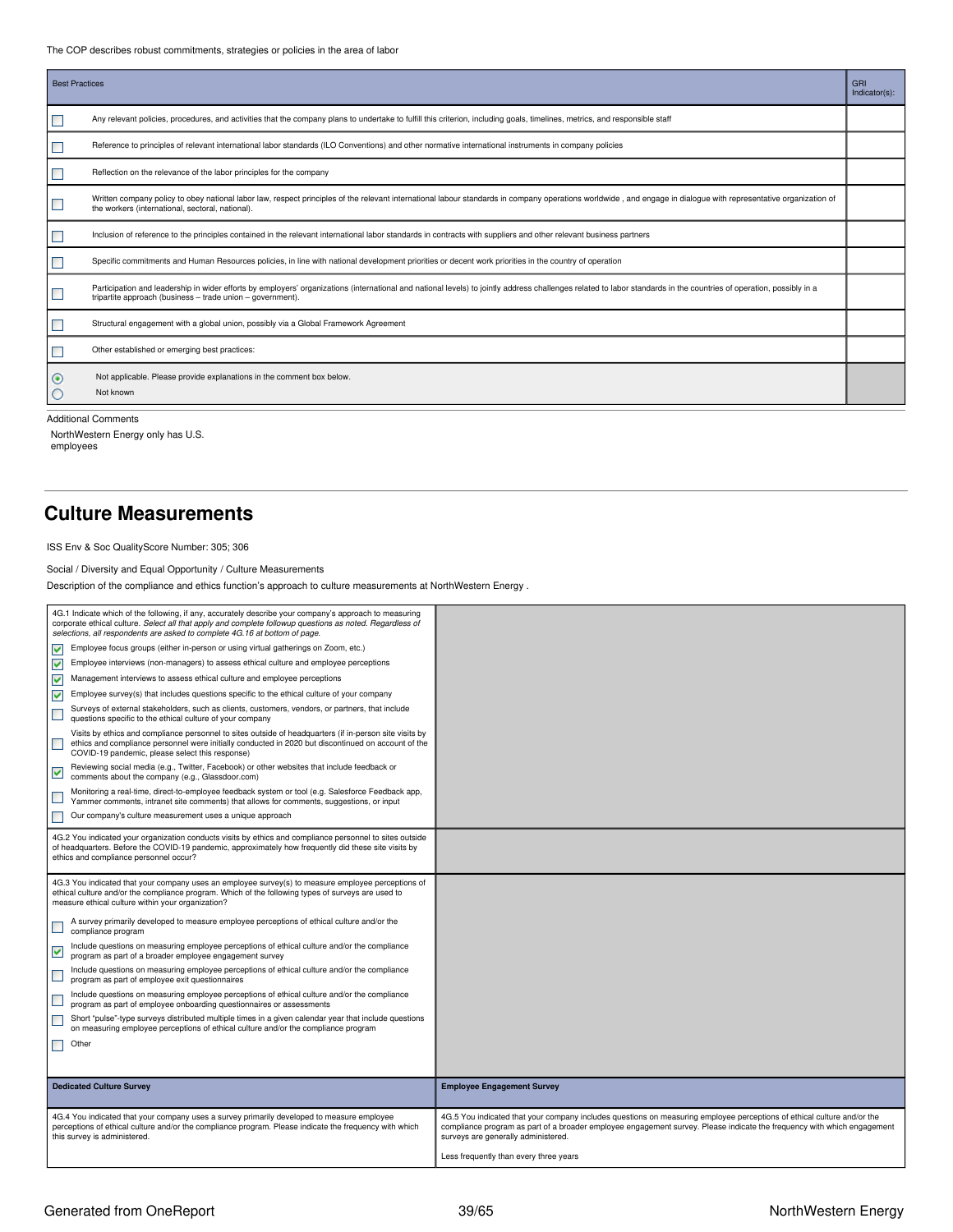| 4G.6 You indicated that your company uses a survey primarily developed to measure employee<br>perceptions of ethical culture and/or the compliance program. What percentage of your total global<br>workforce was offered the opportunity to participate in the most recent survey used to measure ethical<br>culture and employee perceptions? | 4G.7 You indicated that your company includes questions on measuring employee perceptions of ethical culture and/or the<br>compliance program as part of a broader employee engagement survey. What percentage of your total global workforce was<br>offered the opportunity to participate in the most recent employee engagement survey which included ethical culture and<br>employee perception questions? |  |  |  |  |  |
|-------------------------------------------------------------------------------------------------------------------------------------------------------------------------------------------------------------------------------------------------------------------------------------------------------------------------------------------------|----------------------------------------------------------------------------------------------------------------------------------------------------------------------------------------------------------------------------------------------------------------------------------------------------------------------------------------------------------------------------------------------------------------|--|--|--|--|--|
|                                                                                                                                                                                                                                                                                                                                                 | 90-100 percent                                                                                                                                                                                                                                                                                                                                                                                                 |  |  |  |  |  |
| 4G.8 You indicated that your company uses a survey primarily developed to measure employee<br>perceptions of ethical culture and/or the compliance program. Of the employees who were provided the<br>opportunity to respond to your survey(s), what percentage actually responded?                                                             | 4G.9 You indicated that your company includes questions on measuring employee perceptions of ethical culture and/or the<br>compliance program as part of a broader employee engagement survey. Of the employees who were provided the opportunity to<br>respond to your survey(s), what percentage actually responded?                                                                                         |  |  |  |  |  |
|                                                                                                                                                                                                                                                                                                                                                 | 70-79 percent                                                                                                                                                                                                                                                                                                                                                                                                  |  |  |  |  |  |
| 4G.10 You indicated that your company uses a survey primarily developed to measure employee<br>perceptions of ethical culture and/or the compliance program. Indicate whether your company conducts<br>this survey internally or with the assistance of a third party.                                                                          | 4G.11 You indicated that your company includes questions on measuring employee perceptions of ethical culture and/or the<br>compliance program as part of a broader employee engagement survey. Indicate whether your company conducts this survey<br>internally or with the assistance of a third party.                                                                                                      |  |  |  |  |  |
|                                                                                                                                                                                                                                                                                                                                                 | Our company develops and administers the survey using a third party<br>Please specify which third party Great Places to Work                                                                                                                                                                                                                                                                                   |  |  |  |  |  |
| 4G.12 You indicated that your company uses a survey primarily developed to measure employee<br>perceptions of ethical culture and/or the compliance program. Which topics are included within this<br>survey?                                                                                                                                   | 4G.13 You indicated that your company includes questions on measuring employee perceptions of ethical culture and/or the<br>compliance program as part of a broader employee engagement survey. Which topics are included within the engagement<br>survey?                                                                                                                                                     |  |  |  |  |  |
| Employee's awareness of compliance resources (e.g., hotline awareness, Code of Conduct<br>ш<br>awareness)                                                                                                                                                                                                                                       | Employee's awareness of compliance resources (e.g., hotline awareness, Code of Conduct awareness)                                                                                                                                                                                                                                                                                                              |  |  |  |  |  |
| Employee's opinion of executive ethical leadership or tone from the top<br>$\overline{\phantom{a}}$                                                                                                                                                                                                                                             | Employee's opinion of executive ethical leadership or tone from the top                                                                                                                                                                                                                                                                                                                                        |  |  |  |  |  |
| Employee's opinion of manager's ethical leadership or mood from the middle<br>$\overline{\phantom{a}}$                                                                                                                                                                                                                                          | Employee's opinion of manager's ethical leadership or mood from the middle<br>П                                                                                                                                                                                                                                                                                                                                |  |  |  |  |  |
| E<br>Whether the employee has observed misconduct                                                                                                                                                                                                                                                                                               | Whether the employee has observed misconduct                                                                                                                                                                                                                                                                                                                                                                   |  |  |  |  |  |
| $\overline{\phantom{a}}$<br>Whether the employee is comfortable reporting misconduct                                                                                                                                                                                                                                                            | ⊽<br>Whether the employee is comfortable reporting misconduct                                                                                                                                                                                                                                                                                                                                                  |  |  |  |  |  |
| Employee's perceptions of the ethics and compliance function<br>$\overline{\phantom{a}}$                                                                                                                                                                                                                                                        | Employee's perceptions of the ethics and compliance function                                                                                                                                                                                                                                                                                                                                                   |  |  |  |  |  |
| П<br>Employee's perceptions of organizational justice (i.e., whether the company acts fairly)                                                                                                                                                                                                                                                   | ▽<br>Employee's perceptions of organizational justice (i.e., whether the company acts fairly)                                                                                                                                                                                                                                                                                                                  |  |  |  |  |  |
| T.<br>Employee's perceptions of his or her peer environment and culture                                                                                                                                                                                                                                                                         | Employee's perceptions of his or her peer environment and culture                                                                                                                                                                                                                                                                                                                                              |  |  |  |  |  |
| Employee's perceptions of the effectiveness of the Code of Conduct<br>$\overline{\phantom{a}}$                                                                                                                                                                                                                                                  | Employee's perceptions of the effectiveness of the Code of Conduct<br>⊽                                                                                                                                                                                                                                                                                                                                        |  |  |  |  |  |
| П<br>Employee's perceptions of the effectiveness of policies                                                                                                                                                                                                                                                                                    | Employee's perceptions of the effectiveness of policies<br>▽                                                                                                                                                                                                                                                                                                                                                   |  |  |  |  |  |
| $\Box$<br>Employee's perceptions of the effectiveness of compliance training                                                                                                                                                                                                                                                                    | Employee's perceptions of the effectiveness of compliance training                                                                                                                                                                                                                                                                                                                                             |  |  |  |  |  |
| Whether the employee feels pressure to commit misconduct<br>П                                                                                                                                                                                                                                                                                   | Whether the employee feels pressure to commit misconduct                                                                                                                                                                                                                                                                                                                                                       |  |  |  |  |  |
| Perceived frequency with which managers discuss ethics- or compliance-related issues<br>н                                                                                                                                                                                                                                                       | Perceived frequency with which managers discuss ethics- or compliance-related issues<br>Other topics                                                                                                                                                                                                                                                                                                           |  |  |  |  |  |
| Other topics                                                                                                                                                                                                                                                                                                                                    |                                                                                                                                                                                                                                                                                                                                                                                                                |  |  |  |  |  |
| Short "pulse"-type surveys                                                                                                                                                                                                                                                                                                                      |                                                                                                                                                                                                                                                                                                                                                                                                                |  |  |  |  |  |
| 4G.14 You indicated that your company conducts frequent "pulse"-type surveys that include questions on<br>measuring employee perceptions of ethical culture and/or the compliance program. Which topics are<br>generally included within these surveys?                                                                                         |                                                                                                                                                                                                                                                                                                                                                                                                                |  |  |  |  |  |
| Employee's awareness of compliance resources (e.g., hotline awareness, Code of Conduct<br>$\mathbb{R}^n$<br>awareness)                                                                                                                                                                                                                          |                                                                                                                                                                                                                                                                                                                                                                                                                |  |  |  |  |  |
| Employee's opinion of executive ethical leadership or tone from the top                                                                                                                                                                                                                                                                         |                                                                                                                                                                                                                                                                                                                                                                                                                |  |  |  |  |  |
| $\Box$<br>Employee's opinion of manager's ethical leadership or mood from the middle                                                                                                                                                                                                                                                            |                                                                                                                                                                                                                                                                                                                                                                                                                |  |  |  |  |  |
| $\overline{\phantom{a}}$<br>Whether the employee has observed misconduct                                                                                                                                                                                                                                                                        |                                                                                                                                                                                                                                                                                                                                                                                                                |  |  |  |  |  |
| П<br>Whether the employee is comfortable reporting misconduct                                                                                                                                                                                                                                                                                   |                                                                                                                                                                                                                                                                                                                                                                                                                |  |  |  |  |  |
| $\overline{\phantom{a}}$<br>Employee's perceptions of the ethics and compliance function                                                                                                                                                                                                                                                        |                                                                                                                                                                                                                                                                                                                                                                                                                |  |  |  |  |  |
| Employee's perceptions of organizational justice (i.e., whether the company acts fairly)                                                                                                                                                                                                                                                        |                                                                                                                                                                                                                                                                                                                                                                                                                |  |  |  |  |  |
| Employee's perceptions of his or her peer environment and culture<br>$\overline{\phantom{a}}$                                                                                                                                                                                                                                                   |                                                                                                                                                                                                                                                                                                                                                                                                                |  |  |  |  |  |
| Employee's perceptions of the effectiveness of the Code of Conduct                                                                                                                                                                                                                                                                              |                                                                                                                                                                                                                                                                                                                                                                                                                |  |  |  |  |  |
| Employee's perceptions of the effectiveness of policies                                                                                                                                                                                                                                                                                         |                                                                                                                                                                                                                                                                                                                                                                                                                |  |  |  |  |  |
| $\overline{\phantom{a}}$<br>Employee's perceptions of the effectiveness of compliance training                                                                                                                                                                                                                                                  |                                                                                                                                                                                                                                                                                                                                                                                                                |  |  |  |  |  |
| Whether the employee feels pressure to commit misconduct<br>T.<br>Perceived frequency with which managers discuss ethics- or compliance-related issues                                                                                                                                                                                          |                                                                                                                                                                                                                                                                                                                                                                                                                |  |  |  |  |  |
| $\overline{\phantom{a}}$<br>Other topics                                                                                                                                                                                                                                                                                                        |                                                                                                                                                                                                                                                                                                                                                                                                                |  |  |  |  |  |
| $\Box$                                                                                                                                                                                                                                                                                                                                          |                                                                                                                                                                                                                                                                                                                                                                                                                |  |  |  |  |  |
| 4G.15 You indicated that your company conducts frequent "pulse"-type surveys that include questions on<br>measuring employee perceptions of ethical culture and/or the compliance program. Please describe the<br>frequency, scope, and methodologies used in the administration of these surveys.                                              |                                                                                                                                                                                                                                                                                                                                                                                                                |  |  |  |  |  |
|                                                                                                                                                                                                                                                                                                                                                 |                                                                                                                                                                                                                                                                                                                                                                                                                |  |  |  |  |  |
| Analysis and explanation of assessment results                                                                                                                                                                                                                                                                                                  |                                                                                                                                                                                                                                                                                                                                                                                                                |  |  |  |  |  |
| 4G.16 Please describe what types of analysis, if any, is being done following the completion of your                                                                                                                                                                                                                                            |                                                                                                                                                                                                                                                                                                                                                                                                                |  |  |  |  |  |
| company's assessment of employees' perception of culture of ethics and/or the compliance program.                                                                                                                                                                                                                                               |                                                                                                                                                                                                                                                                                                                                                                                                                |  |  |  |  |  |
| Our third party vendor provides us with benchmark comparisons and we provide our managers with                                                                                                                                                                                                                                                  |                                                                                                                                                                                                                                                                                                                                                                                                                |  |  |  |  |  |
| dashboards that allow them to review and further analyze engagement data for their area, however we do<br>so in a manner that preserves anonymity.                                                                                                                                                                                              |                                                                                                                                                                                                                                                                                                                                                                                                                |  |  |  |  |  |
| Not applicable. Please provide explanations in the comment box below.<br>U<br>Not known                                                                                                                                                                                                                                                         |                                                                                                                                                                                                                                                                                                                                                                                                                |  |  |  |  |  |

## <span id="page-39-0"></span>**Unfair Labor**

ISS Env & Soc QualityScore Number: 300; 297

Social / Labor/Management Relations / Unfair Labor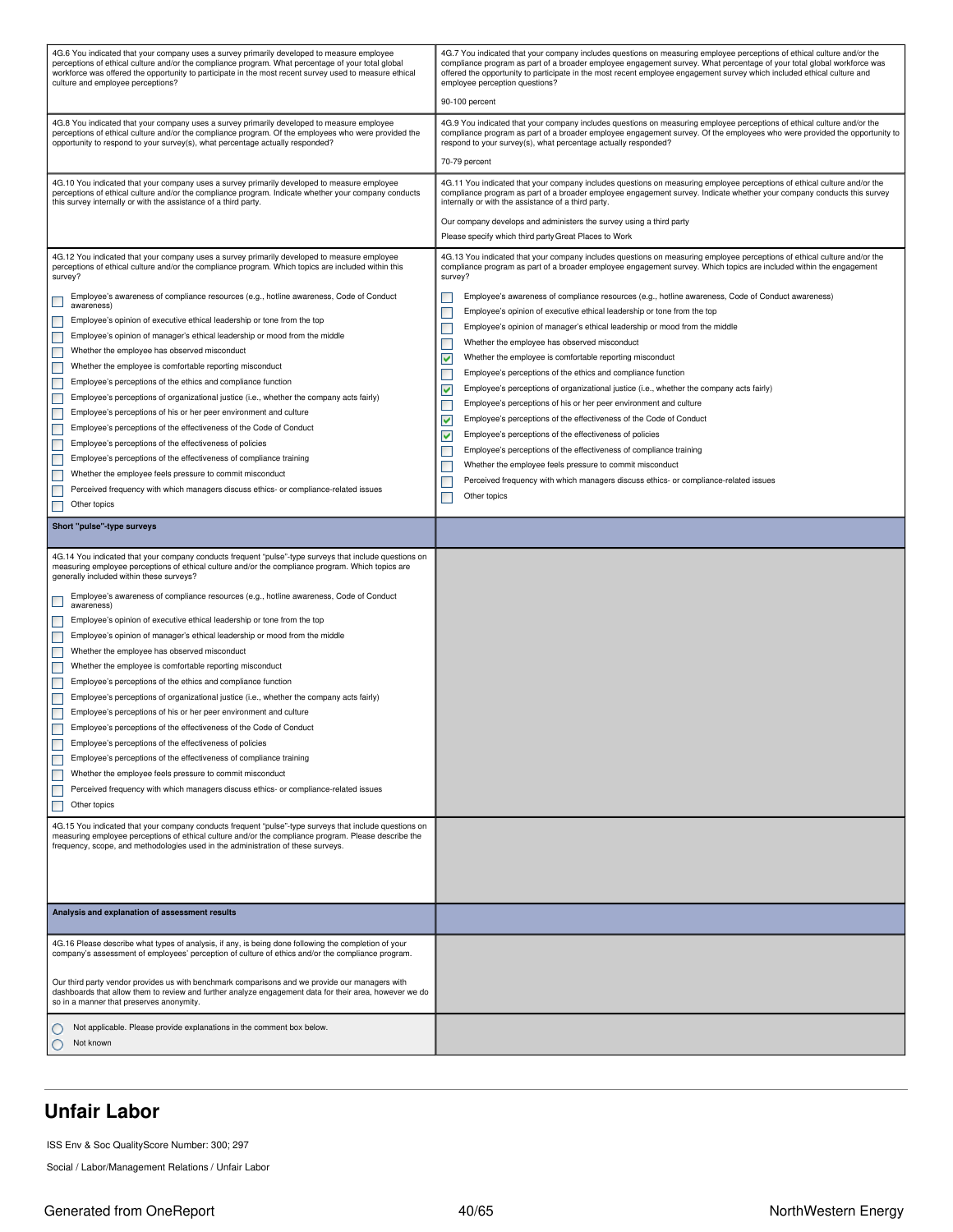Details on employee- and staff-related controversies, fines, settlements at NorthWestern Energy follow:

|                                                                                    | 2020     | 2019 | 2018     | 2017 |
|------------------------------------------------------------------------------------|----------|------|----------|------|
| <b>Employee Related Controversies:</b>                                             | $\Omega$ | 0    | $\Omega$ |      |
| Not applicable. Please provide explanations in the comment box below.<br>Not known |          |      |          |      |

## <span id="page-40-0"></span>**Minimum Wage Policy**

ISS Env & Soc QualityScore Number: 484

Social / Employment / Minimum Wage Policy

Does NorthWestern Energy have a formal policy statement or code of conduct addressing wages or minimum wages (see Guidance Notes)? Please select all that apply below, and upload relevant documents.

| Wages in general                                                                        |
|-----------------------------------------------------------------------------------------|
| Minimum wages at all locations                                                          |
| All employees in all countries are paid at least minimum wage                           |
| All employees in all countries are paid more than minimum wage                          |
| All employees in all countries are paid clearly more than minimum wage                  |
| The lowest compensation paid to one of company's employees (calculated for 100% job) is |
| *Minimum wages to ensure a decent standard of living for a worker and family            |
|                                                                                         |
| Details of commitment to ensure payment of a fair wage to all Group employees:          |
|                                                                                         |
|                                                                                         |
| Policy publicly available:                                                              |
| Not applicable. Please provide explanations in the comment box below.<br>ſ.             |
| Not known                                                                               |

#### Additional Comments

NorthWestern Energy follows federal guidelines for minimum wage and only operates in the U.S.

## <span id="page-40-1"></span>**H&S Policy**

ISS Env & Soc QualityScore Number: 459; 460; 461

Social / Occupational Health and Safety / H&S Policy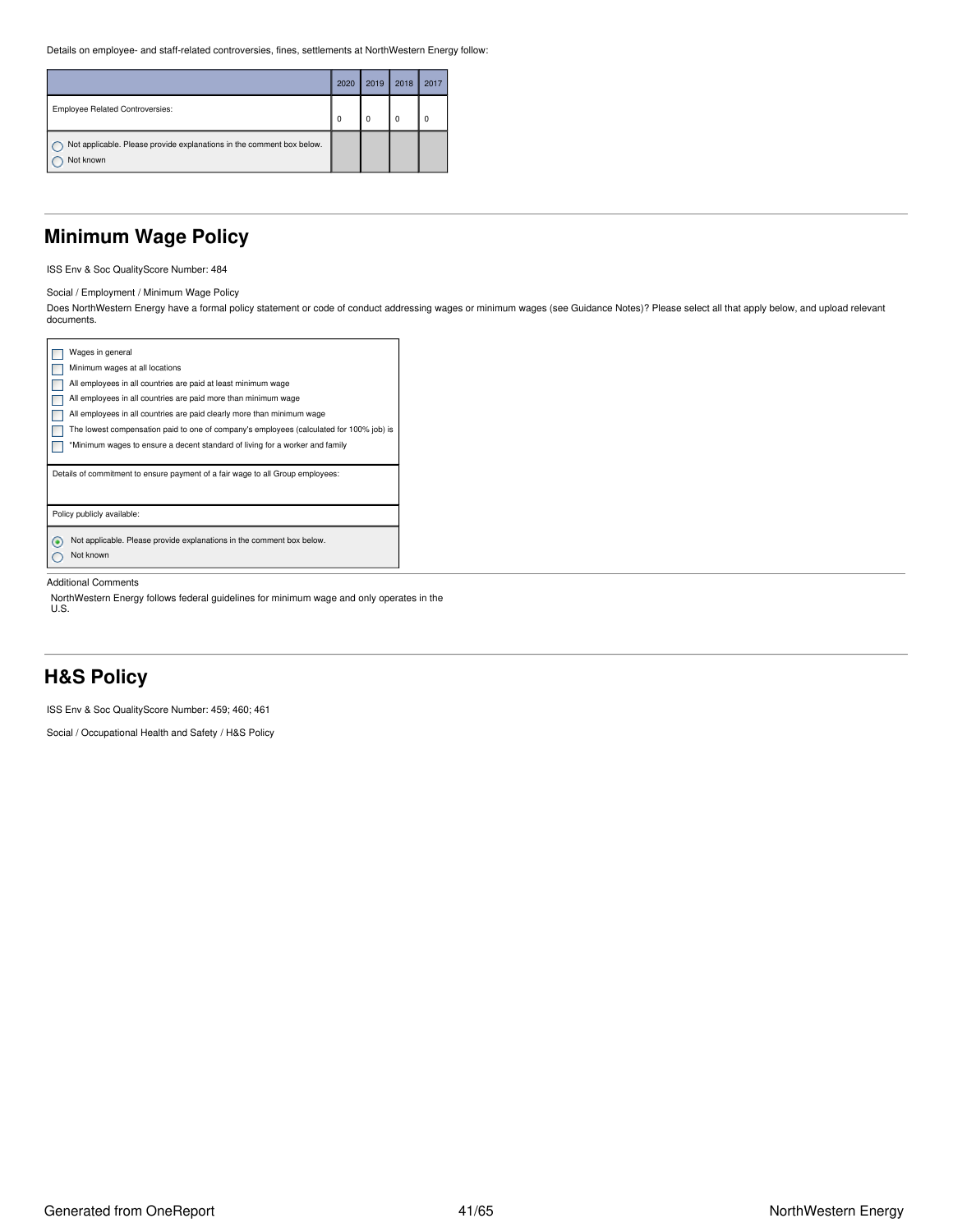Does NorthWestern Energy have a policy or code of conduct addressing health and safety, and wellness, in the workplace?

|                                                                                                                                                                                                                                                                                              | When<br>created | When<br>updated | % of workforce<br>affected | % of operations<br>affected |
|----------------------------------------------------------------------------------------------------------------------------------------------------------------------------------------------------------------------------------------------------------------------------------------------|-----------------|-----------------|----------------------------|-----------------------------|
| Worldwide policy/code:<br>Does the company have a worldwide policy/code of conduct addressing health and safety, and wellness, in the workplace?<br>No                                                                                                                                       |                 |                 |                            |                             |
| US policy/code only:<br>Does the company have a US only policy/code of conduct addressing health and safety, and wellness, in the workplace?<br>Yes                                                                                                                                          | 2002            | 2020            | 100                        | 100                         |
| Non-US policy/code only:<br>Does the company have a Non-US only policy code of conduct addressing health and safety, and wellness, in the workplace?<br>No                                                                                                                                   |                 |                 |                            |                             |
| Policy addresses relevant company activities and significant impacts or issues identified:<br>Does the company's policy/code of conduct on health and safety, and wellness, in the workplace address the relevant company activities and significant<br>impacts or issues identified?<br>Yes |                 |                 |                            |                             |
| *Policy contains text regarding employee safety and/or safety training (see attached):<br>*Does the company's policy or code of conduct addressing health, safety, and wellness, in the workplace contain text regarding employee safety and/or safety<br>training (see attached)?<br>Yes    |                 |                 |                            |                             |
| Policy is approved by the relevant board:<br>Is the company's policy/code of conduct addressing health and safety, and wellness, in the workplace approved by the board?<br>Yes                                                                                                              |                 |                 |                            |                             |
| Policy statement is available throughout the company:<br>Is the policy/code of conduct addressing health and safety, and wellness, in the workplace available throughout the company?<br>Yes                                                                                                 |                 |                 |                            |                             |
| Policy is regularly reviewed and updated:<br>Is the company's policy/code of conduct addressing health and safety, and wellness, in the workplace regularly reviewed and updated?<br>Yes                                                                                                     |                 |                 |                            |                             |
| Policy is publicly available:<br>Is the company's policy/code of conduct addressing health and safety, and wellness, in the workplace publicly available?<br>No                                                                                                                              |                 |                 |                            |                             |
| Policy is applicable to contractors:<br>Is the company's policy/code of conduct addressing health and safety, and wellness, in the workplace applicable to contractors?<br>Yes                                                                                                               |                 |                 |                            |                             |
| Not applicable. Please provide explanations in the comment box below.<br>O<br>Not known<br>$\circ$                                                                                                                                                                                           |                 |                 |                            |                             |

References:

Code of [Conduct](https://www.northwesternenergy.com/docs/default-source/documents/corporategovernance/nwe_2021_code_lowres.pdf) and Ethics

## <span id="page-41-0"></span>**H&S Management**

ISS Env & Soc QualityScore Number: 465; 479

Social / Occupational Health and Safety / H&S Management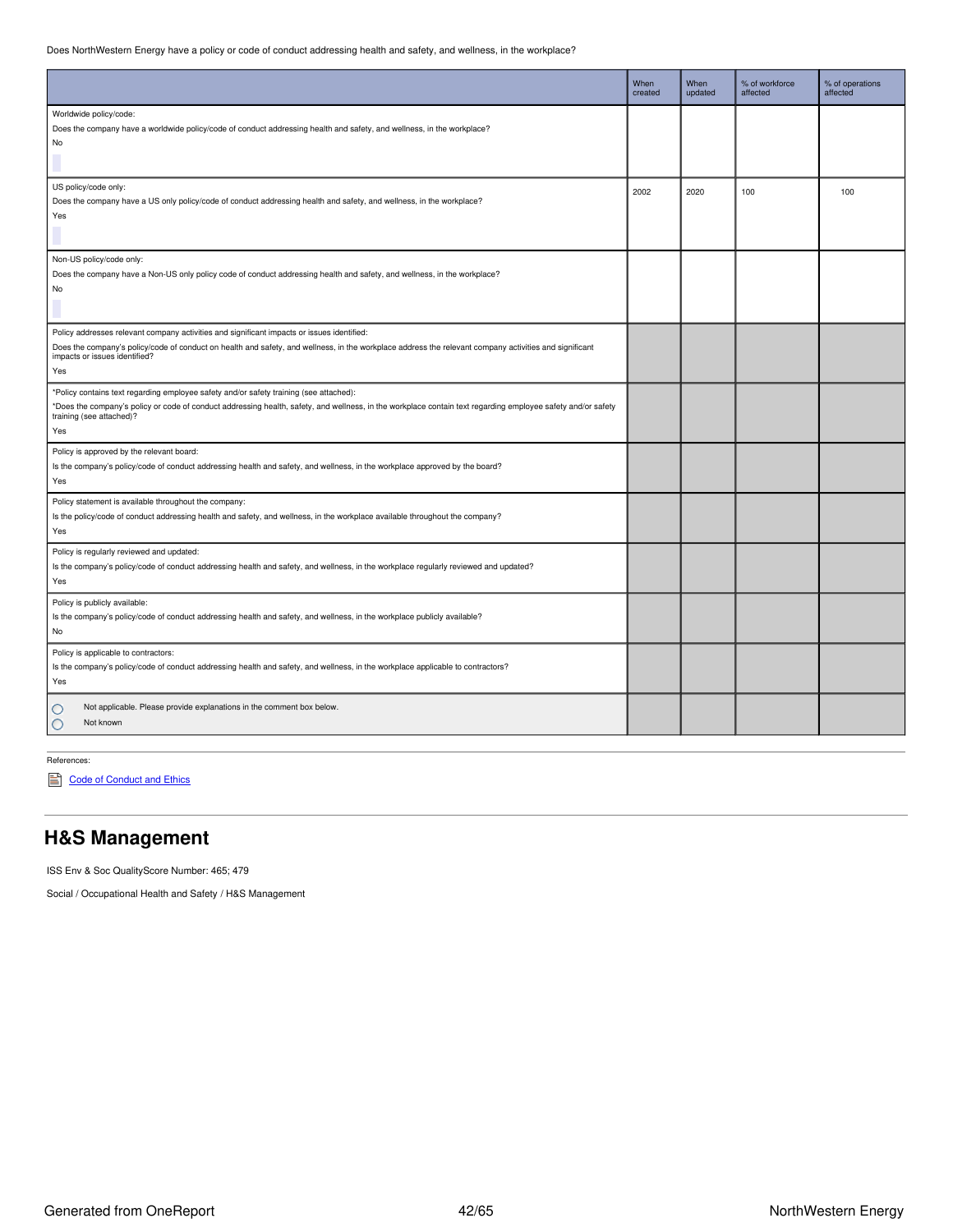Information about NorthWestern Energy 's systems for managing health and safety issues follows. Please include managerial structure, responsibility and procedures, and the number of employees in<br>health and safety managemen

| Health and Safety Policy is group wide                                                                                                                                                                                                                                                                                                                                                                                                                                                                                                                                                                                                                                                  | Yes      |
|-----------------------------------------------------------------------------------------------------------------------------------------------------------------------------------------------------------------------------------------------------------------------------------------------------------------------------------------------------------------------------------------------------------------------------------------------------------------------------------------------------------------------------------------------------------------------------------------------------------------------------------------------------------------------------------------|----------|
| Has a formal health and safety management system                                                                                                                                                                                                                                                                                                                                                                                                                                                                                                                                                                                                                                        | Yes      |
| Health and safety performance a factor in executive compensation                                                                                                                                                                                                                                                                                                                                                                                                                                                                                                                                                                                                                        | Yes      |
| System for identifying and tracking work-related risks:                                                                                                                                                                                                                                                                                                                                                                                                                                                                                                                                                                                                                                 |          |
| M<br>Requirement to track near misses in the system.                                                                                                                                                                                                                                                                                                                                                                                                                                                                                                                                                                                                                                    |          |
| Attributes of Health & Safety Mgmt program<br>Formal health and safety policy commitment<br>⊽<br>M<br>Managerial responsibility for health and safety issues<br>Procedures for hazard identification and risk assessment<br>M<br>⊽<br>Regular health and safety training programs for employees<br>⊽<br>Operating guidelines or procedures that are relevant for the industry<br>⊽<br>Targets to reduce health and safety incidents<br>⊽<br>Emergency preparedness procedures<br>M<br>Performance monitoring and measurement<br>Internal or external health and safety audits conducted at least every three years<br>v<br>Reporting on health and safety programs and performance<br>v |          |
| *Details on formal health and safety management system:<br>Internal safety management system in place                                                                                                                                                                                                                                                                                                                                                                                                                                                                                                                                                                                   |          |
| *Certification of the health and safety management system to an international standard:<br>Does the company have certification of the health and safety management system to an international standard?<br>No                                                                                                                                                                                                                                                                                                                                                                                                                                                                           |          |
| Health and Safety policy is enforced with auditing at least every three years:<br>Yes<br>Please explain: Part of our internal auditing purview                                                                                                                                                                                                                                                                                                                                                                                                                                                                                                                                          |          |
| Percentage of health and safety system certified to OSHAS 18001:                                                                                                                                                                                                                                                                                                                                                                                                                                                                                                                                                                                                                        | $\Omega$ |
| Data publicly available:<br>Is the data on the company's systems for managing health and safety issues publicly available?<br>No                                                                                                                                                                                                                                                                                                                                                                                                                                                                                                                                                        |          |
| Not applicable. Please provide explanations in the comment box below.<br>Not known                                                                                                                                                                                                                                                                                                                                                                                                                                                                                                                                                                                                      |          |

## <span id="page-42-0"></span>**Accidents, Fatalities and Incidents**

ISS Env & Soc QualityScore Number: 467; 468; 469; 470; 471; 472; 473

Social / Occupational Health and Safety / Accidents, Fatalities and Incidents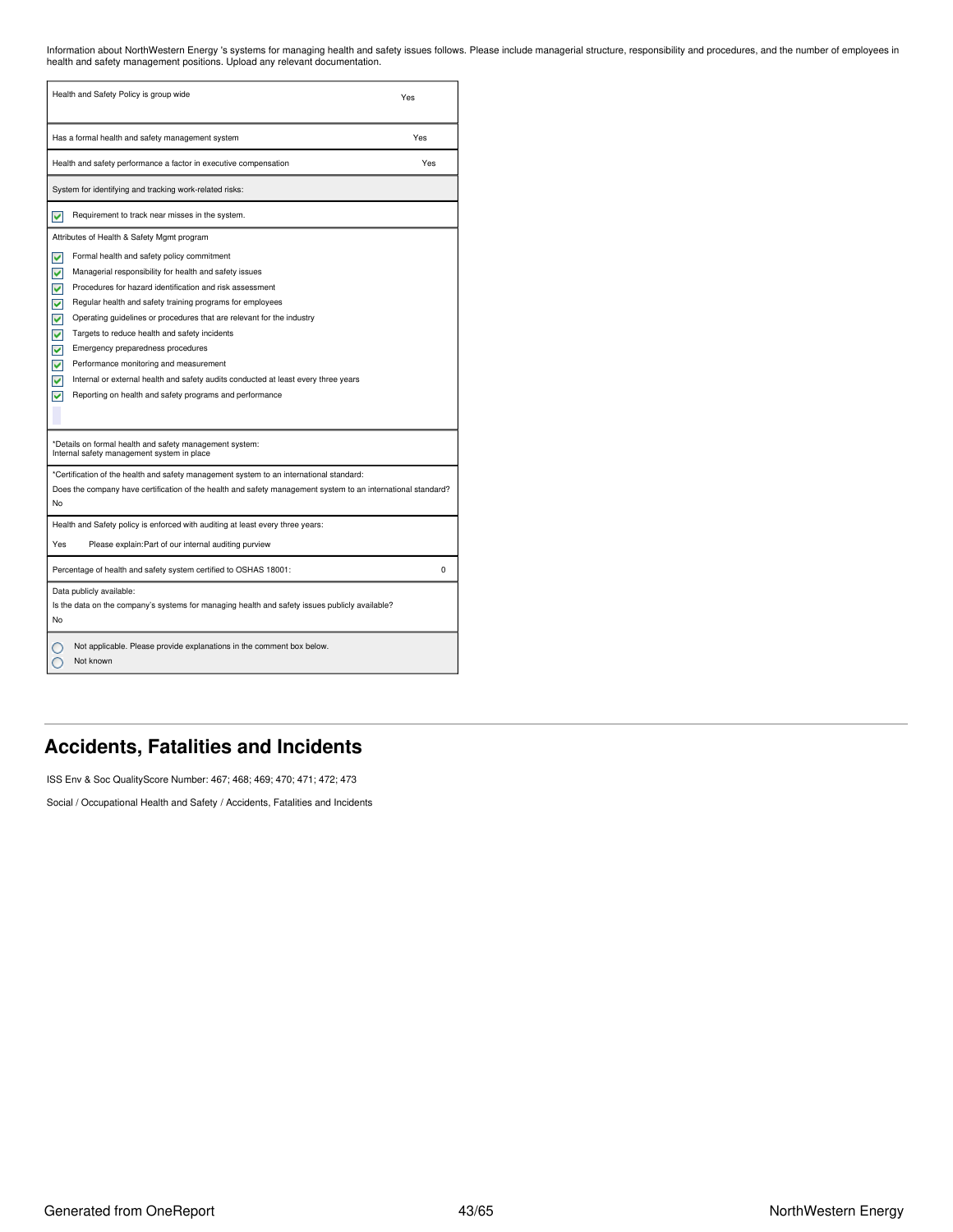Employee, contractor and third party accidents, fatalities and incidents totals and rates.

| Employees                                                                                               |                     |             |             |                |             |
|---------------------------------------------------------------------------------------------------------|---------------------|-------------|-------------|----------------|-------------|
| <b>Incident Category</b>                                                                                | Unit of Measurement | 2017        | 2018        | 2019           | 2020        |
| Total number of accidents:                                                                              |                     | 8           | 10          | 10             | 6           |
| Total number of hours of lost work due to accidents:                                                    |                     | 6632        | 2536        | 2504           | 992         |
| Total number of recordable incidents:                                                                   |                     | 30          | 27          | 29             | 21          |
| Lost-Time Incident Rate (LTIR):                                                                         | Per 100 employees   | 0.51        | 0.64        | 0.65           | 0.39        |
| Total Recordable Incidence Rate (TRIR) or Equivalent:                                                   | Per 100 employees   | 1.92        | 1.73        | 1.87           | 1.37        |
| Total number of fatalities:                                                                             |                     | $\mathbf 0$ | $\mathbf 0$ | $\mathbf 0$    | $\mathbf 0$ |
| Fatality rate:                                                                                          | Per 100 employees   | 0           | 0           | 0              | $\pmb{0}$   |
| <b>Contractors and Third Parties</b>                                                                    |                     |             |             |                |             |
| <b>Incident Category</b>                                                                                | Unit of Measure     | 2017        | 2018        | 2019           | 2020        |
| Total number of accidents:                                                                              |                     |             |             |                |             |
| Total number of recordable incidents:                                                                   |                     |             |             |                |             |
| Lost-Time Incident Rate (LTIR):                                                                         |                     |             |             |                |             |
| Total number of fatalities:                                                                             |                     |             |             |                |             |
| Total number of third party fatalities:                                                                 |                     |             |             |                |             |
| Total number of employee and contractor fatalities:                                                     |                     | $\mathbf 0$ | $\mathbf 0$ | $\overline{0}$ | $\mathbf 0$ |
| Public Disclosure of TRIR or Equivalent:<br>No, we do not publicly disclose our TRIR or TRIR Equivalent |                     |             |             |                |             |
| Details on TRIR and a description of the TRIR Equivalent if it was used instead of a TRIR:              |                     |             |             |                |             |
| Explanation for the employee's Lost-Time Incident Rate (LTIR) trend:                                    |                     |             |             |                |             |
| Public Disclosure of NMFR:<br>No, we do not publicly disclose our NMFR                                  |                     |             |             |                |             |
| Not applicable. Please provide explanations in the comment box below.<br>Not known                      |                     |             |             |                |             |

Additional Comments

We do not have a formalized process for tracking contractor recordable injuries or fatalities.<br>Safety related incidents are reviewed at the point of contact.<br>If there is an incident it gets reported to the company represen Time.

References:

Key [Stustainability](https://www.northwesternenergy.com/docs/default-source/documents/esg/ESG-Sustainability-Statistics-Nov-2020.pdf) Statistics Report Page(s) 7

## <span id="page-43-0"></span>**OHS Training & Education**

ISS Env & Soc QualityScore Number: 475

Social / Occupational Health and Safety / OHS Training & Education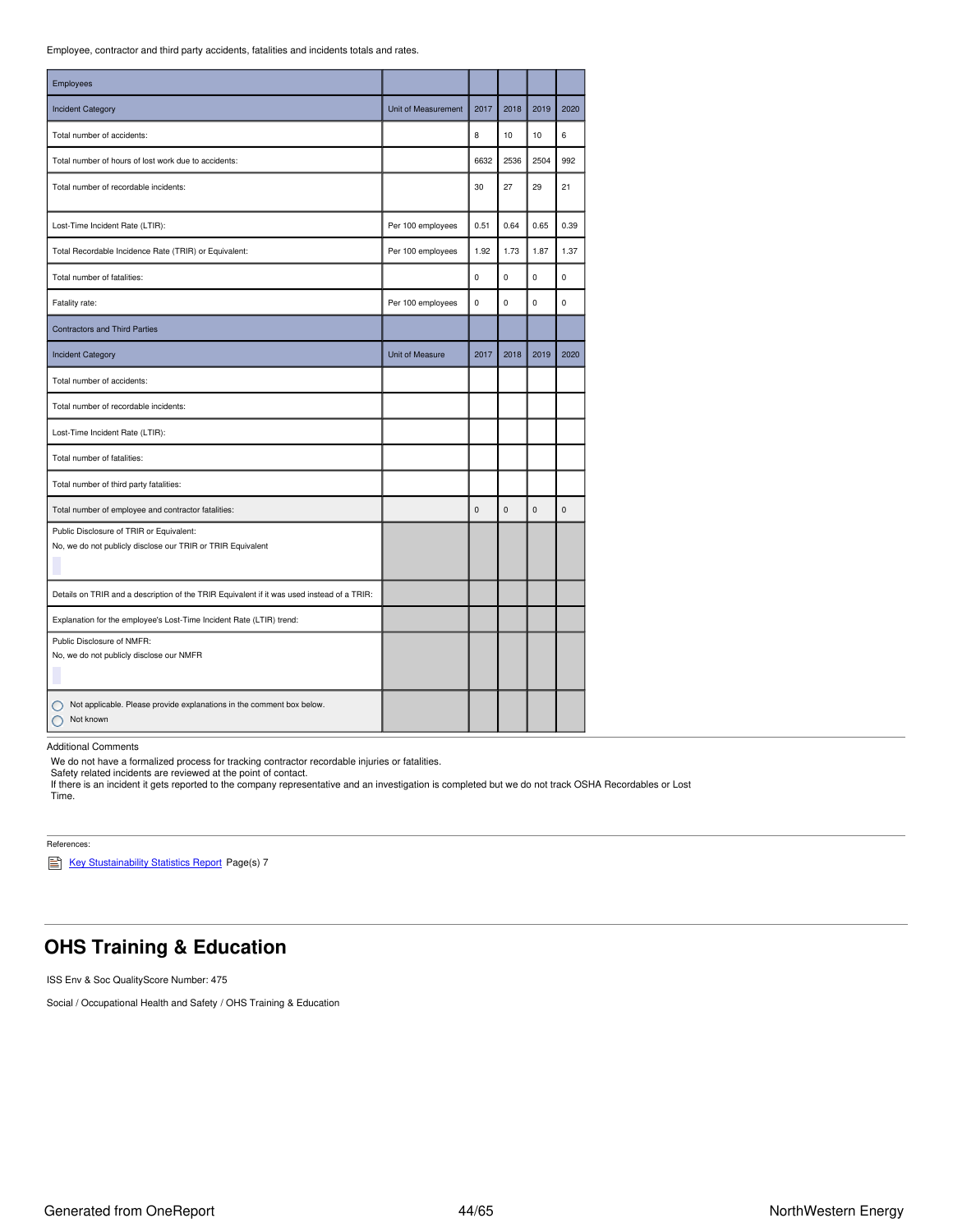Which of the following does NorthWestern Energy 's health and safety systems provide for? Please upload evidence or examples of each.

| V<br>V<br>V<br>V     | Staff training on health and safety.<br>Clear targets for health and safety improvements.<br>Regular monitoring of key performance indicators (KPIs).<br>Ongoing identification of hazards/risks identification.<br>Other: |                    |      |
|----------------------|----------------------------------------------------------------------------------------------------------------------------------------------------------------------------------------------------------------------------|--------------------|------|
|                      |                                                                                                                                                                                                                            |                    |      |
| ▽                    | Internal or external seminars, training on potential health issues/risks                                                                                                                                                   |                    |      |
| $\blacktriangledown$ | Internal or external seminars, training on prevention measures                                                                                                                                                             |                    |      |
| V                    | Documentation or information systems available, e.g. brochures on potential health issues/risks and prevention measures, dissemination of health issues/risks and prevention measures information via<br>intranet, etc.    |                    |      |
| ▽                    | <b>Emergency training</b>                                                                                                                                                                                                  |                    |      |
| V                    | Tracking of hours spent on education/training                                                                                                                                                                              |                    |      |
| V                    | Quantified targets of education/training                                                                                                                                                                                   |                    |      |
| $\blacktriangledown$ | Link to tangibles: measures resulting in reduced number of work-related risks                                                                                                                                              |                    |      |
| ⊻                    | Coverage (%) in terms of business units/regions                                                                                                                                                                            | Please<br>specify: | 100% |
|                      | No such training in place to prevent work-related risks and/or occupational health hazards across the organization                                                                                                         |                    |      |
|                      | Not applicable. Please provide explanations in the comment box below.                                                                                                                                                      |                    |      |
| C                    | Not known                                                                                                                                                                                                                  |                    |      |
|                      |                                                                                                                                                                                                                            |                    |      |

### <span id="page-44-0"></span>**H&S Targets**

ISS Env & Soc QualityScore Number: 476; 477; 478

Social / Occupational Health and Safety / H&S Targets

Does NorthWestern Energy have specific occupational, health and safety/wellness goals, objectives, or performance targets? If yes, please mark all that apply and upload any additional information.

|                                                                                    | % coverage across overall business                                                                |
|------------------------------------------------------------------------------------|---------------------------------------------------------------------------------------------------|
| Performance improvement targets have been set for business operations              | 0%<br>O<br>1-25%<br>O<br>26-50%<br>$\hat{\mathbf{C}}$<br>50-75%<br>$\circledcirc$<br>>75%         |
| Targets were achieved across the business last reporting year                      | $0\%$<br>∩<br>$\overline{O}$<br>$1 - 25%$<br>Ó<br>26-50%<br>Ō<br>50-75%<br>$\circledcirc$<br>>75% |
| Targets are in the public domain                                                   | $0\%$<br>◉<br>C<br>$1 - 25%$<br>26-50%<br>С<br>$\hat{\mathbf{C}}$<br>50-75%<br>О<br>>75%          |
| Performance against targets are in the public domain                               | 0%<br>◉<br>C<br>1-25%<br>С<br>26-50%<br>Ò<br>50-75%<br>Ō<br>>75%                                  |
| The company's main targets are:                                                    | Lost Time Incident Rate<br>OSHA Recordable Incident Rate<br>% of Completed Training               |
| Not applicable. Please provide explanations in the comment box below.<br>Not known |                                                                                                   |

Additional Comments

We compare ourselves to ourselves and to industry benchmarking to establish our safety targets

## <span id="page-44-1"></span>**Women's Diversity**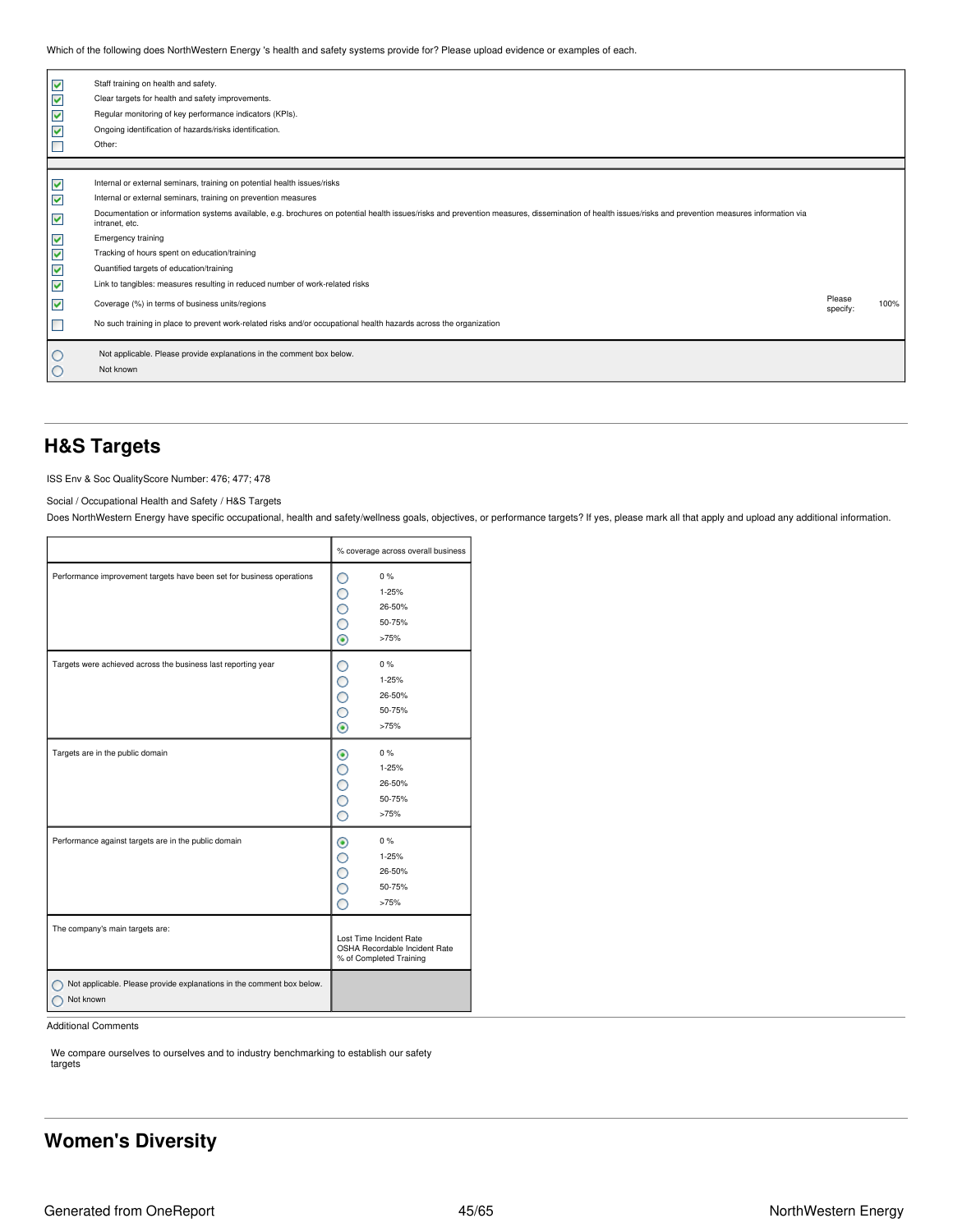### ISS Env & Soc QualityScore Number: 422; 423; 424; 425

Social / Diversity and Equal Opportunity / Women's Diversity

Does NorthWestern Energy have programs to support the hiring, retention, and promotion of women? Do these include any of the following? Please upload documentation, and select all that apply below.

| Programs                                                                           | % of employees affected                            |
|------------------------------------------------------------------------------------|----------------------------------------------------|
| Mentoring<br>M                                                                     | 10                                                 |
| Diversity training<br>M                                                            | 100                                                |
| Affinity/networking groups                                                         |                                                    |
| Other:                                                                             |                                                    |
| Other:                                                                             |                                                    |
|                                                                                    |                                                    |
| *Company's workforce policy address the employment of women.<br>M                  | Specify link/attachment: https://www.northwesterne |
| Not applicable. Please provide explanations in the comment box below.<br>Not known |                                                    |

### <span id="page-45-0"></span>**Diversity Tracking**

ISS Env & Soc QualityScore Number: 426; 427; 428; 429

Social / Diversity and Equal Opportunity / Diversity Tracking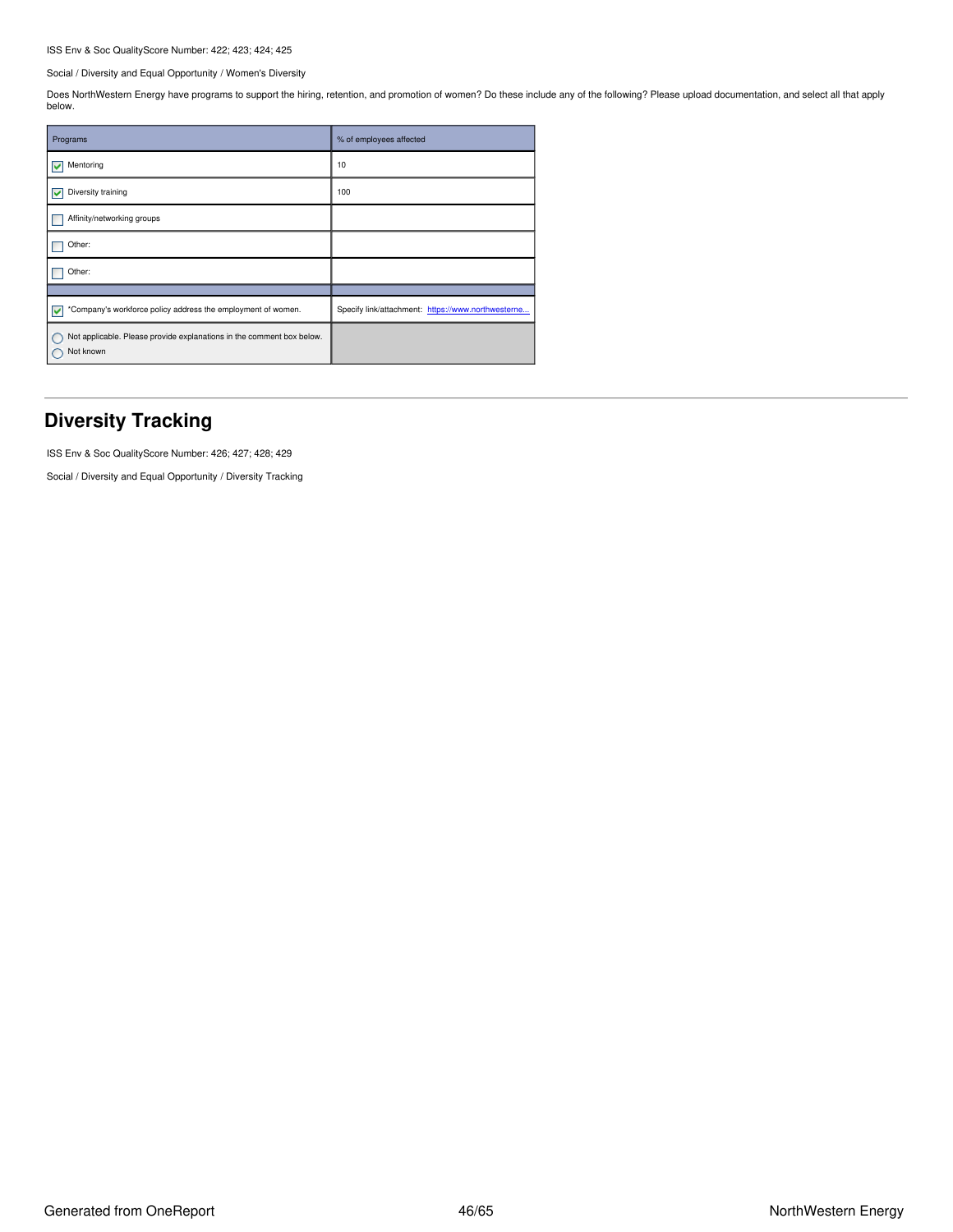|                      | ricase provide the company's workloree diversity targets and imormation related to those targets.                                                                                                                                                                                                                                                                                                                                                                                                                      |         |
|----------------------|------------------------------------------------------------------------------------------------------------------------------------------------------------------------------------------------------------------------------------------------------------------------------------------------------------------------------------------------------------------------------------------------------------------------------------------------------------------------------------------------------------------------|---------|
| $\bullet$            | Diversity performance objectives and targets:<br>NorthWestern Energy's diversity plan includes the following objectives:<br>• Realize the moral, ethical, and strategic innovation benefits of a diverse and valued workforce as a result of our overall Diversity, Equity, and Inclusion program efforts<br>Grow our inclusive culture demonstrating value for all forms of through employee feedback, employee and leadership education programs such as unconscious bias and inclusiveness, conscious communication |         |
| ٠<br>٠               | efforts, and the encouragement of inclusive behaviors<br>Cultivate and recruit diverse candidates for energy careers in our service through general and targeted outreach and career development programs<br>Maintain ongoing fairness and compliance in our human resources processes and practices through ongoing training, measurement and monitoring                                                                                                                                                              |         |
|                      |                                                                                                                                                                                                                                                                                                                                                                                                                                                                                                                        |         |
|                      | Has company achieved its targets?                                                                                                                                                                                                                                                                                                                                                                                                                                                                                      |         |
|                      | Systems to monitor/track diversity data and indicate if baseline data have been established:<br>NorthWestern Energy is an Affirmative Action employer and as such maintains an annual affirmative action plan.                                                                                                                                                                                                                                                                                                         |         |
|                      | <b>Diversity Program Attribute</b>                                                                                                                                                                                                                                                                                                                                                                                                                                                                                     | Comment |
| $\blacktriangledown$ | Managerial or board level responsibility for diversity initiatives                                                                                                                                                                                                                                                                                                                                                                                                                                                     |         |
| $\blacktriangledown$ | Targeted recruitment                                                                                                                                                                                                                                                                                                                                                                                                                                                                                                   |         |
| $\blacktriangledown$ | Training and guidance regarding diversity                                                                                                                                                                                                                                                                                                                                                                                                                                                                              |         |
| $\blacktriangledown$ | Diversity initiatives that go beyond legal compliance                                                                                                                                                                                                                                                                                                                                                                                                                                                                  |         |
| $\Box$               | Employee affinity groups, diversity councils, or networking groups                                                                                                                                                                                                                                                                                                                                                                                                                                                     |         |
| $\blacktriangledown$ | Mentorship programs                                                                                                                                                                                                                                                                                                                                                                                                                                                                                                    |         |
| V                    | Initiatives supporting a diverse workforce                                                                                                                                                                                                                                                                                                                                                                                                                                                                             |         |
| $\blacktriangledown$ | Diversity monitoring or audits                                                                                                                                                                                                                                                                                                                                                                                                                                                                                         |         |
| O<br>O               | Not applicable. Please provide explanations in the comment box below.<br>Not known                                                                                                                                                                                                                                                                                                                                                                                                                                     |         |

## <span id="page-46-0"></span>**Equal Opp Policy**

ISS Env & Soc QualityScore Number: 430; 431; 432; 433; 434; 435; 436; 437; 438

Social / Diversity and Equal Opportunity / Equal Opp Policy

Details on a written policy that addresses equal employment opportunity and diversity for NorthWestern Energy follow.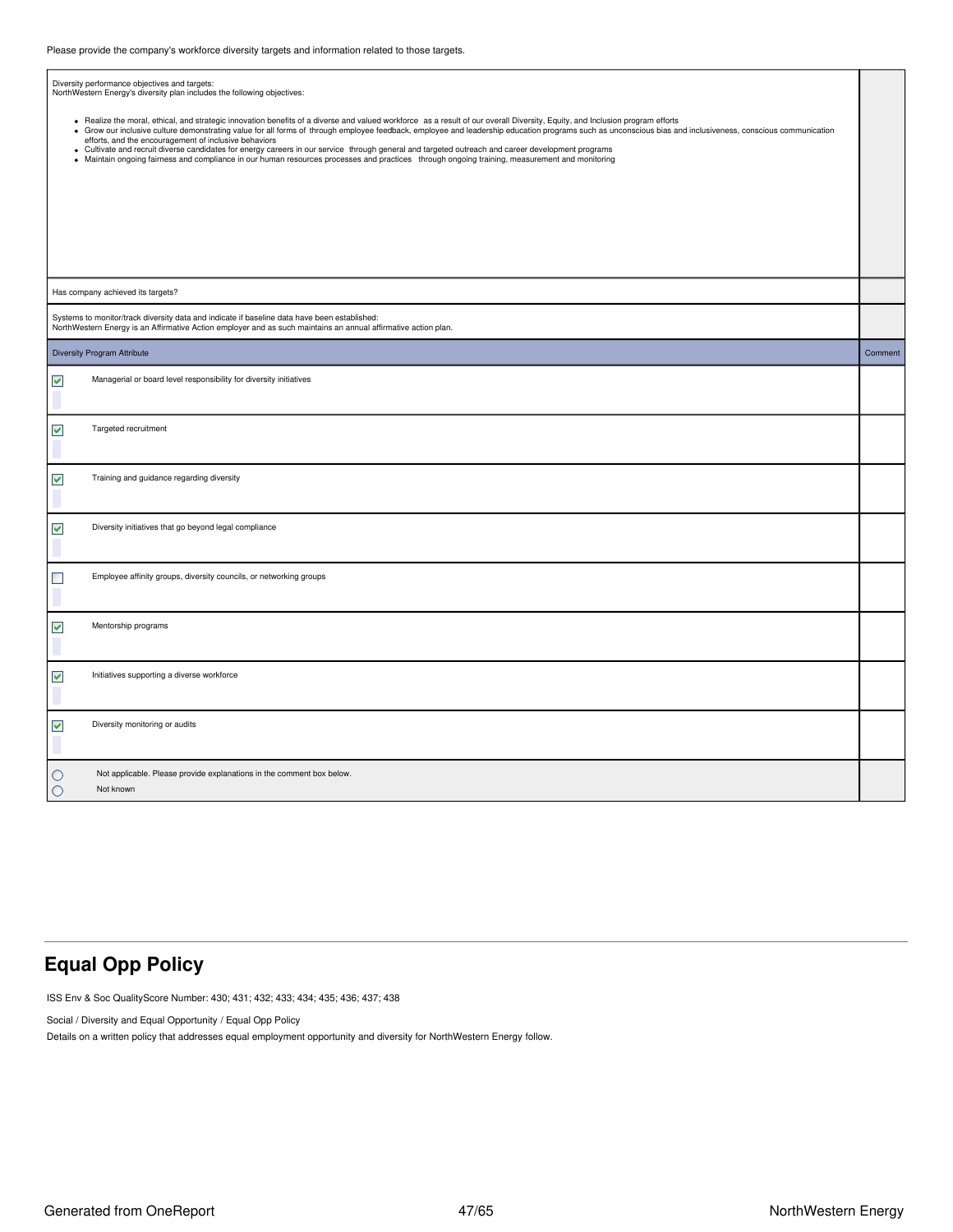| Not known<br>O                                                                                                                         |                                                                                                                                                                                                                                                                                                                                                                                                                                                                                                                                                                                                                                                                |
|----------------------------------------------------------------------------------------------------------------------------------------|----------------------------------------------------------------------------------------------------------------------------------------------------------------------------------------------------------------------------------------------------------------------------------------------------------------------------------------------------------------------------------------------------------------------------------------------------------------------------------------------------------------------------------------------------------------------------------------------------------------------------------------------------------------|
| Not applicable. Please provide explanations in the<br>C<br>comment box below.                                                          |                                                                                                                                                                                                                                                                                                                                                                                                                                                                                                                                                                                                                                                                |
| Human Rights Policy                                                                                                                    |                                                                                                                                                                                                                                                                                                                                                                                                                                                                                                                                                                                                                                                                |
| Reference to the ILO conventions<br>⊽                                                                                                  |                                                                                                                                                                                                                                                                                                                                                                                                                                                                                                                                                                                                                                                                |
| ▽<br>Commitment to ensure equal opportunity                                                                                            | Promotes employee and job applicant access to open positions or advancement based on job requirements and qualification to perform a job without regard to race, color,<br>religion, creed, age, gender, national origin, ancestry, disability, veteran status, sexual orientation or gender identity or any other protected class in accordance with<br>applicable federal or state laws and statutes unless the reasonable demands of the job require a distinction to be made.<br>Actions including, but not limited to, recruitment, hiring, placement, training, promotion, benefits, transfer, compensation, and termination.<br>See additional comments |
| Lists the types of discrimination the company is committed<br>$\overline{v}$ Lists are $v_F$ to eliminate                              | race, color, religion, creed, age, gender, national origin, ancestry, disability, veteran status, sexual orientation or gender identity or any other protected class in<br>accordance with applicable federal or state laws and statute                                                                                                                                                                                                                                                                                                                                                                                                                        |
| <b>Policy Attributes</b>                                                                                                               | <b>Policy Attributes</b>                                                                                                                                                                                                                                                                                                                                                                                                                                                                                                                                                                                                                                       |
| available?<br>Link to<br>Policy publicly<br>disclosure and https://www.northwesterne<br>available.<br>text:                            |                                                                                                                                                                                                                                                                                                                                                                                                                                                                                                                                                                                                                                                                |
| opportunities, and diversity and inclusion:<br>Are the company's Equal Opportunity policies publicly                                   |                                                                                                                                                                                                                                                                                                                                                                                                                                                                                                                                                                                                                                                                |
| Measures to promote equal opportunities, and diversity and<br>inclusion:<br>Details on measures the company has taken to promote equal |                                                                                                                                                                                                                                                                                                                                                                                                                                                                                                                                                                                                                                                                |
| Percentage of company covered by equal opportunity<br>100<br>policy:                                                                   |                                                                                                                                                                                                                                                                                                                                                                                                                                                                                                                                                                                                                                                                |
| No such policy;<br>company plans to<br>$\Box$<br>implement one by<br>(date):                                                           |                                                                                                                                                                                                                                                                                                                                                                                                                                                                                                                                                                                                                                                                |
| company<br>Policy is publicly<br>⊻<br>disclosure: https://www.northwesterne<br>available                                               |                                                                                                                                                                                                                                                                                                                                                                                                                                                                                                                                                                                                                                                                |
| Policy applies to<br>indicated<br>V<br>Please specify: 100%<br>percentage of the                                                       |                                                                                                                                                                                                                                                                                                                                                                                                                                                                                                                                                                                                                                                                |
| gender<br>Policy and its<br>$\blacktriangledown$<br>outcomes are<br>regularly reviewed                                                 |                                                                                                                                                                                                                                                                                                                                                                                                                                                                                                                                                                                                                                                                |
| †Commits to fair<br>and equal wages<br>$\sqrt{\ }$ to employees<br>regardless of                                                       |                                                                                                                                                                                                                                                                                                                                                                                                                                                                                                                                                                                                                                                                |
| specify: Vereran Junus, Antical Status<br>Company has set<br>management<br>L<br>objectives on<br>diversity                             |                                                                                                                                                                                                                                                                                                                                                                                                                                                                                                                                                                                                                                                                |
| Please Color; Genetics; Protected<br>specify: Veteran Status; Ancestry;<br>$\vee$ Other                                                |                                                                                                                                                                                                                                                                                                                                                                                                                                                                                                                                                                                                                                                                |
| $\sqrt{\phantom{a}}$ Religion<br>$\sqrt{ }$ Race                                                                                       |                                                                                                                                                                                                                                                                                                                                                                                                                                                                                                                                                                                                                                                                |
| Sabbatical/career<br>$\Box$<br>breaks                                                                                                  |                                                                                                                                                                                                                                                                                                                                                                                                                                                                                                                                                                                                                                                                |
| origin<br>$\blacktriangleright$ Sexual orientation                                                                                     |                                                                                                                                                                                                                                                                                                                                                                                                                                                                                                                                                                                                                                                                |
| expression<br>Ethnic or social<br>▽                                                                                                    |                                                                                                                                                                                                                                                                                                                                                                                                                                                                                                                                                                                                                                                                |
| gender identity<br>$\sqrt{\phantom{a}}$ and/or gender                                                                                  |                                                                                                                                                                                                                                                                                                                                                                                                                                                                                                                                                                                                                                                                |
| $\Box$<br>Job sharing<br>$\sqrt{\phantom{a}}$ Gender                                                                                   |                                                                                                                                                                                                                                                                                                                                                                                                                                                                                                                                                                                                                                                                |
| Flexible working<br>M hours                                                                                                            |                                                                                                                                                                                                                                                                                                                                                                                                                                                                                                                                                                                                                                                                |
| facilities/subsidy<br>$\triangledown$ Disability                                                                                       |                                                                                                                                                                                                                                                                                                                                                                                                                                                                                                                                                                                                                                                                |
| $\blacktriangleright$ Age<br>Child care<br>$\Box$                                                                                      |                                                                                                                                                                                                                                                                                                                                                                                                                                                                                                                                                                                                                                                                |
|                                                                                                                                        |                                                                                                                                                                                                                                                                                                                                                                                                                                                                                                                                                                                                                                                                |

Additional Comments

NorthWestern Energy will make reasonable accommodation for qualified individuals with known disabilities unless doing so would result in an undue hardship.

All employees are responsible for supporting equal opportunity and assisting NorthWestern Energy in meeting the objectives of this policy.<br>Employees with questions or concerns about discrimination in the workplace are enco generalist.

All employees found to be engaging in any type of adverse employment action or unlawful discrimination will be subject to disciplinary action, up to and including termination of employment.

## <span id="page-47-0"></span>**Diversity of Governance Bodies and Employees GRI 405-1**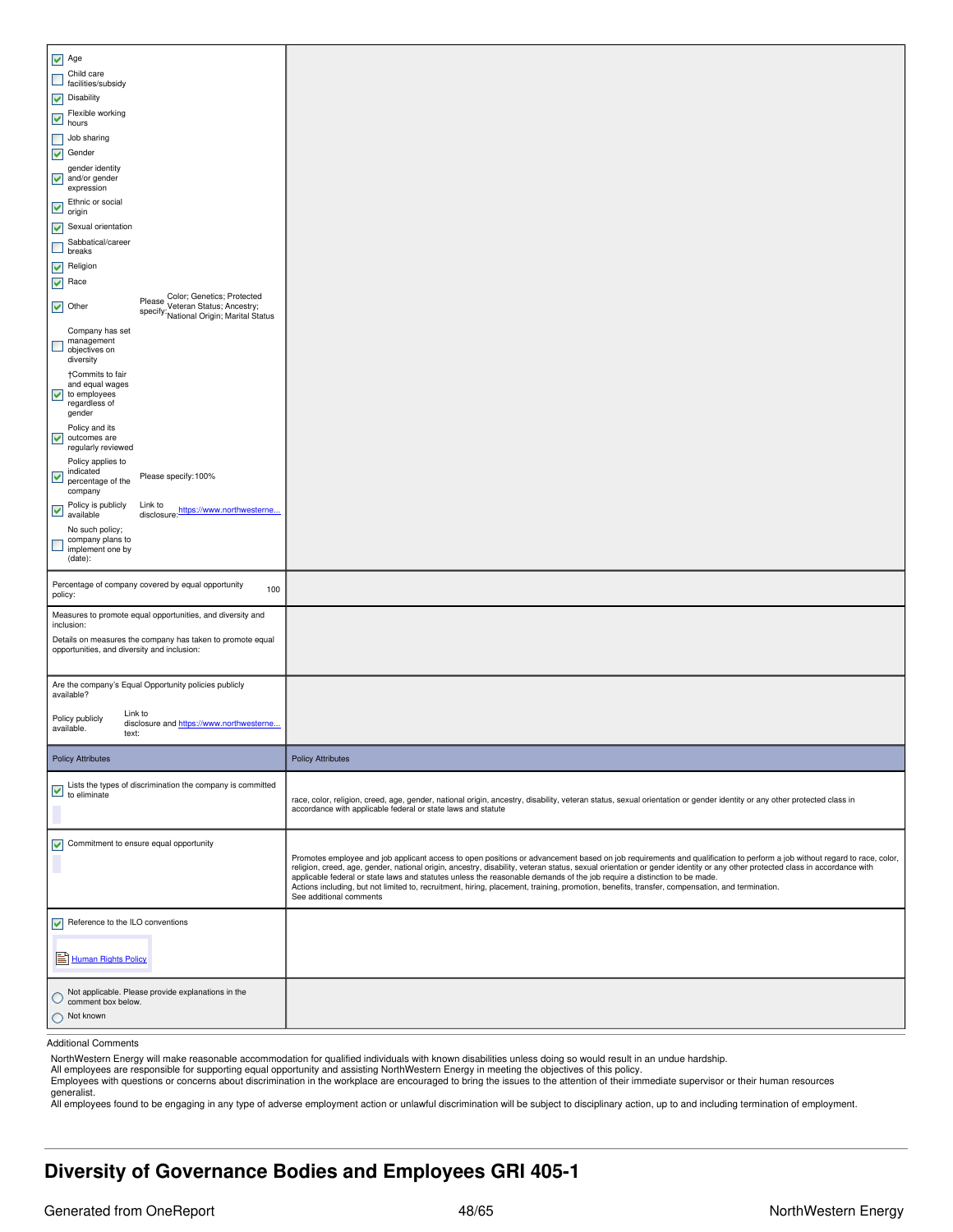### ISS Env & Soc QualityScore Number: 441; 443; 444; 445; 446; 447; 448; 449; 450; 451; 452; 453; 454; 455

#### Social / Diversity and Equal Opportunity / Diversity of Governance Bodies and Employees GRI 405-1

Composition of governance bodies and breakdown of employees per employee category according to gender, age group, and other indicators of diversity.

|                                                     | Male             |                        |                | Female           |                        |             | Minority or Vulnerable<br>Group |                      |             | Age groups            |                    |                    |
|-----------------------------------------------------|------------------|------------------------|----------------|------------------|------------------------|-------------|---------------------------------|----------------------|-------------|-----------------------|--------------------|--------------------|
|                                                     | Number           | %                      |                | Number           | $\%$                   |             | Number                          | %                    |             | $% 30 \text{ yrs}old$ | % 30-50 yrs<br>old | $% >50$ yrs<br>old |
| Governance body (e.g., board) members               | 5                | 62.5                   |                | 3                | 37.5                   |             |                                 | 12.5                 |             | 0                     | 25                 | 75                 |
|                                                     |                  |                        |                |                  |                        |             |                                 |                      |             |                       |                    |                    |
|                                                     | Male             |                        |                | Female           |                        |             | <b>Minority Groups</b>          |                      |             | Age groups            |                    |                    |
| Employees by job category (per company<br>breakout) | Global<br>number | $%$ in home<br>country | Global<br>$\%$ | Global<br>number | $%$ in home<br>country | Global<br>% | Global number                   | % in home<br>country | Global<br>% | $% < 30$ yrs<br>old   | % 30-50 yrs<br>old | $% >50$ yrs<br>old |
| Total                                               | 1118             |                        | 73             | 421              |                        | 27          | 47                              |                      | 3.1         | 11                    | 50                 | 49                 |
| Managers                                            | 164              | 100                    | 74             | 57               | 100                    | 26          | 5                               | 100                  | 2.25        | 1.4                   | 52.5               | 46.1               |
| 45<br>Employee Average Age:                         |                  |                        |                |                  |                        |             |                                 |                      |             |                       |                    |                    |
| Data publicly available:<br>Yes                     |                  |                        |                |                  |                        |             |                                 |                      |             |                       |                    |                    |

**Reason for Omission:**

Not Applicable

Why considered not applicable:

All information requested has been provided, no information has been omitted.

Additional Comments

**Q390:** Does the board exhibit ethnic or racial diversity? A: Yes, the board has one director of Middle Eastern descent.

#### References:

<sup>2021</sup> Proxy [Statement](https://www.northwesternenergy.com/docs/default-source/documents/proxy/2021-Proxy-Statement-Final.pdf) Page(s) 49

## <span id="page-48-0"></span>**Composition of the Highest Governance Body and its Committees GRI 102-22**

ISS Env & Soc QualityScore Number: 442

General Disclosures / Governance / Composition of the Highest Governance Body and its Committees GRI 102-22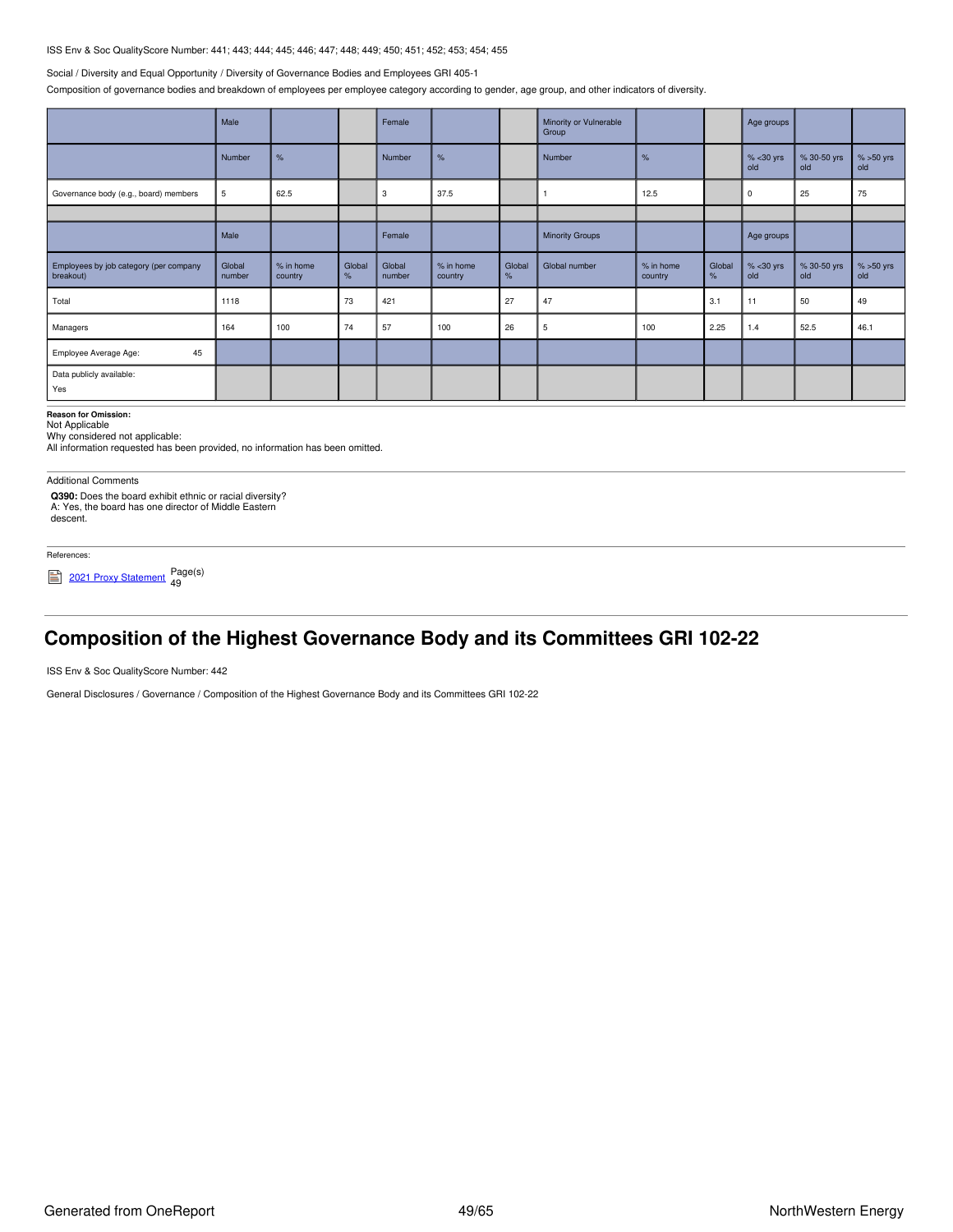Composition of the highest governance body and its committees.

|                                                                                                                                                                                                                                                                                                                                                                                                                                                                                                                                                               | Male                                                                                        | Female                                                                                                                                       | <b>Total Number</b>           |                         |
|---------------------------------------------------------------------------------------------------------------------------------------------------------------------------------------------------------------------------------------------------------------------------------------------------------------------------------------------------------------------------------------------------------------------------------------------------------------------------------------------------------------------------------------------------------------|---------------------------------------------------------------------------------------------|----------------------------------------------------------------------------------------------------------------------------------------------|-------------------------------|-------------------------|
|                                                                                                                                                                                                                                                                                                                                                                                                                                                                                                                                                               |                                                                                             |                                                                                                                                              |                               |                         |
| Total board members with executive functions                                                                                                                                                                                                                                                                                                                                                                                                                                                                                                                  | 1                                                                                           | 0                                                                                                                                            | $\overline{1}$                |                         |
| Total non-executive directors (excluding independent directors)                                                                                                                                                                                                                                                                                                                                                                                                                                                                                               | $\pmb{0}$                                                                                   | 0                                                                                                                                            | $\mathbf 0$                   |                         |
| Total independent non-executive directors on the board                                                                                                                                                                                                                                                                                                                                                                                                                                                                                                        | $\overline{4}$                                                                              | 3                                                                                                                                            | $\overline{7}$                |                         |
| Total board                                                                                                                                                                                                                                                                                                                                                                                                                                                                                                                                                   | $\sqrt{5}$                                                                                  | 3                                                                                                                                            | 8                             |                         |
|                                                                                                                                                                                                                                                                                                                                                                                                                                                                                                                                                               | Total                                                                                       |                                                                                                                                              |                               |                         |
| Membership of under-represented social groups                                                                                                                                                                                                                                                                                                                                                                                                                                                                                                                 |                                                                                             |                                                                                                                                              |                               |                         |
| Stakeholder Representation:                                                                                                                                                                                                                                                                                                                                                                                                                                                                                                                                   | $\mathbf 0$                                                                                 |                                                                                                                                              |                               |                         |
| Board member                                                                                                                                                                                                                                                                                                                                                                                                                                                                                                                                                  | Other commitments                                                                           | Competences relating to economic, environmental<br>and social impacts                                                                        | Stakeholder<br>representation | Tenure/term<br>length   |
| Dana Dykhouse                                                                                                                                                                                                                                                                                                                                                                                                                                                                                                                                                 | Chief Executive Officer, First<br>PREMIER Bank                                              | Finance, executive, service territory, board.                                                                                                | No                            | 12                      |
| <b>Tony Clark</b>                                                                                                                                                                                                                                                                                                                                                                                                                                                                                                                                             | Senior Advisor, Wilkinson<br>Barker                                                         | Utility, executive, regulatory, legal/public policy,<br>board.                                                                               | No                            | 5                       |
| Jan Horsfall                                                                                                                                                                                                                                                                                                                                                                                                                                                                                                                                                  | Managing Partner, Red<br>Surfboard, LLC                                                     | Finance, executive, technology, information,<br>cyber, legal/public policy, marketing, board.                                                | No                            | 6                       |
| Britt Ide                                                                                                                                                                                                                                                                                                                                                                                                                                                                                                                                                     | President, Ide Energy &<br>Strategy                                                         | Utility, executive, regulatory, engineering,<br>technology, information, cyber, service territory,<br>legal/public policy, marketing, board. | No                            | 4                       |
| <b>Bob Rowe</b>                                                                                                                                                                                                                                                                                                                                                                                                                                                                                                                                               | Chief Executive Officer,<br>NorthWestern Corporation                                        | Utility, finance, executive, regulatory, service<br>territory, legal/public policy, board.                                                   | No                            | 13                      |
| Linda Sullivan                                                                                                                                                                                                                                                                                                                                                                                                                                                                                                                                                | <b>Retired Executive Vice</b><br>President and Chief Financial<br>Officer of American Water | Utility, finance, executive, regulatory, technology,<br>information, cyber, board.                                                           | No                            | $\overline{4}$          |
| Mahvash Yazdi                                                                                                                                                                                                                                                                                                                                                                                                                                                                                                                                                 | President, Feasible<br><b>Management Consulting</b>                                         | Utility, finance, executive, technology, information,<br>cyber, board.                                                                       | No                            | $\overline{2}$          |
| Jeff Yingling                                                                                                                                                                                                                                                                                                                                                                                                                                                                                                                                                 | Partner, Energy Capital<br>Ventures                                                         | Utility, finance, executive, technology, information,<br>cyber, board.                                                                       | No                            | $\overline{\mathbf{c}}$ |
|                                                                                                                                                                                                                                                                                                                                                                                                                                                                                                                                                               |                                                                                             |                                                                                                                                              |                               |                         |
| Diversity is a concept that is difficult to simply define or measure, especially in a questionnaire completed by<br>companies located around the world. For this reason, explain any diversity, as your company defines it, among<br>the directors on your Board or other governing authority.<br>Ethnic Diversity; 1 Middle Eastern director<br>Gender Diversity: 3 female, 4 male directors<br>Age Diversity: age 40-49, 2 directors; age 50-59, 1 director; age 60-69, 5 directors<br>Tenure Diversity: less than two years, 2; 3-9 years, 4; 10+ years, 2 |                                                                                             |                                                                                                                                              |                               |                         |
| Board type<br>One-tier<br>◉<br>O<br>Two-tier                                                                                                                                                                                                                                                                                                                                                                                                                                                                                                                  |                                                                                             |                                                                                                                                              |                               |                         |
| Female Chief Executive Officer or Equivalent                                                                                                                                                                                                                                                                                                                                                                                                                                                                                                                  |                                                                                             |                                                                                                                                              |                               |                         |
| Yes<br>O                                                                                                                                                                                                                                                                                                                                                                                                                                                                                                                                                      |                                                                                             |                                                                                                                                              |                               |                         |
| $\odot$<br>No                                                                                                                                                                                                                                                                                                                                                                                                                                                                                                                                                 |                                                                                             |                                                                                                                                              |                               |                         |
| Female Chairperson or Equivalent                                                                                                                                                                                                                                                                                                                                                                                                                                                                                                                              |                                                                                             |                                                                                                                                              |                               |                         |
| Yes<br>O<br>$_{\odot}$<br>No                                                                                                                                                                                                                                                                                                                                                                                                                                                                                                                                  |                                                                                             |                                                                                                                                              |                               |                         |
| Data publicly available:                                                                                                                                                                                                                                                                                                                                                                                                                                                                                                                                      |                                                                                             |                                                                                                                                              |                               |                         |
| Link to disclosure: Proxy Materials (northwesternenergy.com)<br>Yes                                                                                                                                                                                                                                                                                                                                                                                                                                                                                           |                                                                                             |                                                                                                                                              |                               |                         |

References:

<sup>2021</sup> Proxy [Statement](https://www.northwesternenergy.com/docs/default-source/documents/proxy/2021-Proxy-Statement-Final.pdf) Page(s) 49- 53

# <span id="page-49-0"></span>**Supply Chain Human Rights Policy**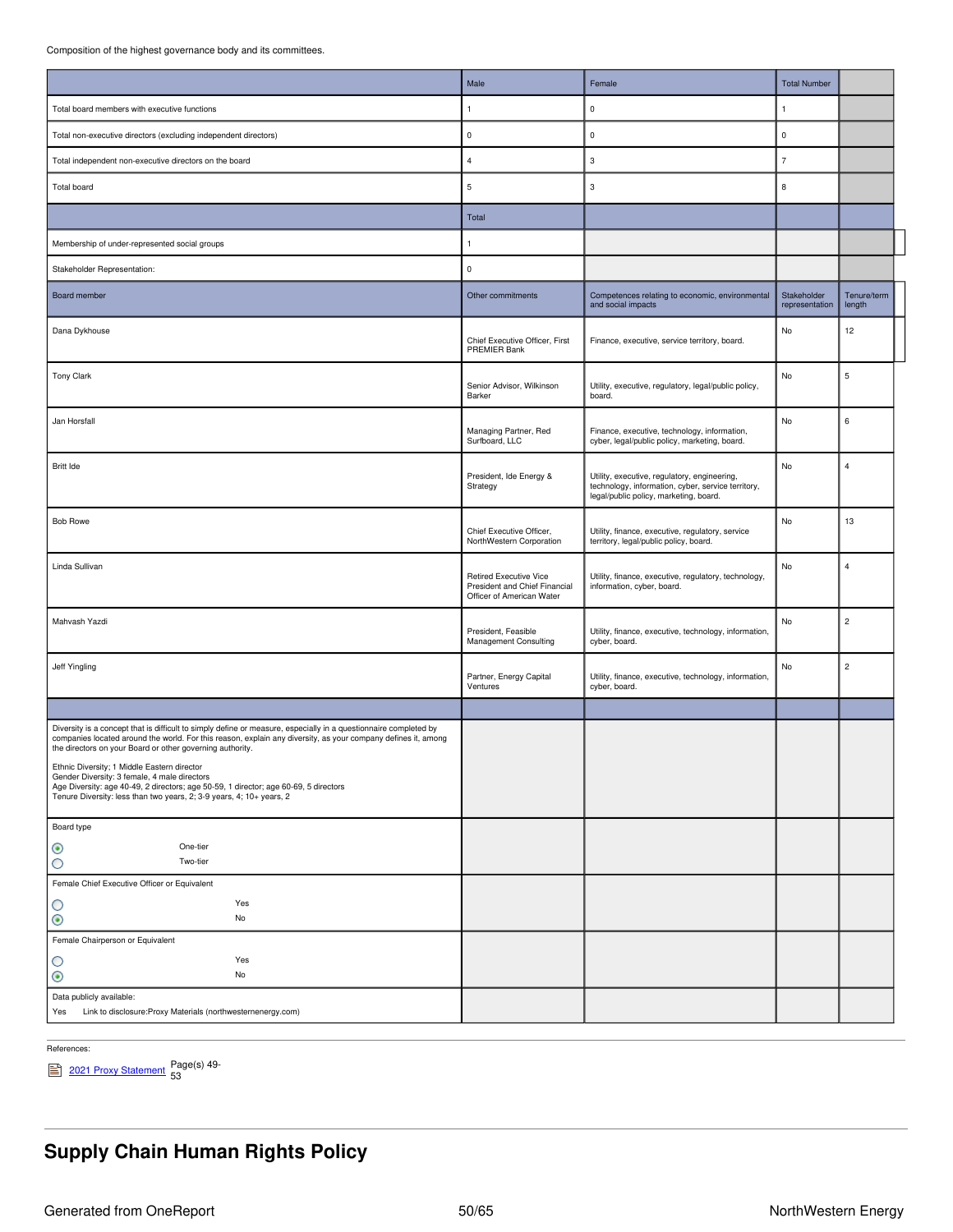### ISS Env & Soc QualityScore Number: 367; 363; 364; 365; 418

#### Social / Human Rights Assessment / Supply Chain Human Rights Policy

Does NorthWestern Energy have a formal human rights policy statement or code of conduct governing its sourcing/supply chain (i.e. suppliers, vendors, contractors and sub-contractors)? If so, please<br>upload this policy, and

Also please describe below in Additional Comments any other systems/programs to manage human rights issues in the supply chain.

| ✓                                                                                                                                          | *We have a clearly stated policy regarding our expectations from suppliers in the area of human rights (i.e. Code of Vendor Conduct)                                                                                                                                                                                                                                                                                                                                                                                                                   |                              |                          |
|--------------------------------------------------------------------------------------------------------------------------------------------|--------------------------------------------------------------------------------------------------------------------------------------------------------------------------------------------------------------------------------------------------------------------------------------------------------------------------------------------------------------------------------------------------------------------------------------------------------------------------------------------------------------------------------------------------------|------------------------------|--------------------------|
| Details:                                                                                                                                   |                                                                                                                                                                                                                                                                                                                                                                                                                                                                                                                                                        |                              |                          |
| $\mathcal{L}_{\mathcal{A}}$<br>$\Box$                                                                                                      | The company is in the process of developing a code of conduct for suppliers to be implemented by<br>Vendors, contractors and suppliers are required to comply with the company's own formal policy with regard to human rights issues worldwide<br>*Respect for/reference to core ILO labour standards relating to equal opportunities/non-discrimination; freedom of association; the right to collective bargaining; the use of child labour; the use of                                                                                             |                              |                          |
| $\blacktriangledown$<br>$\Box$<br>$\Box$<br>$\Box$                                                                                         | forced labour<br>*Reference to conformance with the UN Universal Declaration of Human Rights<br>*Reference to conformance with the OECD Guidelines for Multinational Enterprises<br>*Statement on working hours and leave                                                                                                                                                                                                                                                                                                                              |                              |                          |
| $\Box$<br>$\blacktriangledown$<br>$\checkmark$<br>$\blacktriangledown$<br>V                                                                | Statement on living conditions<br>*Statement on freedom of association<br>*Statement on collective bargaining<br>*Statement on child labor<br>*Statement on forced labor                                                                                                                                                                                                                                                                                                                                                                               |                              |                          |
| $\blacksquare$<br>✔<br>✓                                                                                                                   | *Statement on debt bondage<br>When was policy created?<br>When was policy last updated?                                                                                                                                                                                                                                                                                                                                                                                                                                                                | Please<br>specify:<br>Please | 11/17/2020<br>11/17/2020 |
| $\overline{\phantom{a}}$<br>$\blacksquare$<br>$\Box$<br>$\Box$<br>$\blacktriangledown$<br>$\blacktriangledown$<br>$\blacksquare$<br>$\Box$ | Policy has been translated and disseminated to all suppliers<br>Policy has been translated and disseminated to all suppliers and their employees<br>How many tiers of vendors/suppliers does policy apply<br>How often is policy required to be signed off on by vendors/suppliers<br>*Policy is publicly available<br>Policy is available on request<br>Policy is integrated with other aspects of supplier policy<br>Policy includes commitments (if company is a major user of agricultural products) to guarantee fair payments to small producers | specify:                     |                          |
| $\blacksquare$                                                                                                                             | *Programs are in place to assist suppliers in improving their performance in the area of human rights<br>Initiatives to reduce the social risks in supply chain:<br>NorthWestern Energy developed and implemented in late 2020 a Supplier Code of Conduct and Human Rights Policy.<br>Efforts to communicate standards and further develop policies and practices to reduce social risk in supply chains are in process.                                                                                                                               |                              |                          |
| O<br>O                                                                                                                                     | Not applicable. Please provide explanations in the comment box below.<br>Not known                                                                                                                                                                                                                                                                                                                                                                                                                                                                     |                              |                          |

References:

- [Human](https://www.northwesternenergy.com/docs/default-source/documents/corporategovernance/human-rights-policy.pdf) Rights Policy
- [Supplier](https://www.northwesternenergy.com/docs/default-source/documents/corporategovernance/suppliercodeofconduct_10-2020.pdf) Code of Conduct

## <span id="page-50-0"></span>**Training Information**

ISS Env & Soc QualityScore Number: 304

Social / Training and Education / Training Information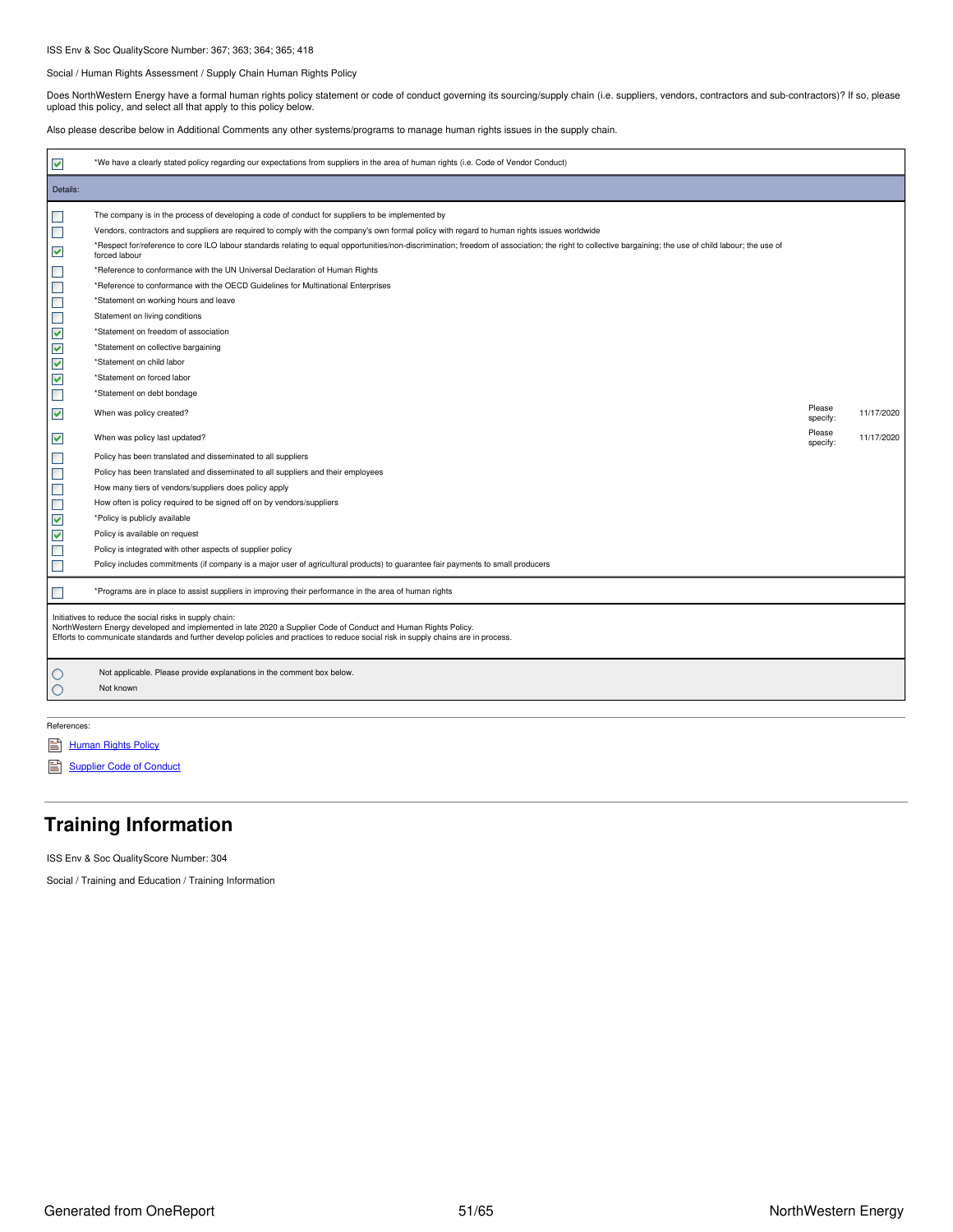Please provide information on NorthWestern Energy 's employee training programs as requested below. Include details about the programs in Additional Comments and upload relevant documentation.

| Company-wide policy exists for training and education:                                           |                  |         |         |                  |
|--------------------------------------------------------------------------------------------------|------------------|---------|---------|------------------|
| <b>Reporting Currency:</b>                                                                       | 2020             | 2019    | 2018    | 2017             |
| Total budget for training                                                                        | 1086373          | 1258261 | 1108981 | 1328247          |
| Average amount spent on training per employee                                                    | 332              | 644     | 580     | 668              |
| Hours spent on employee training during the reporting period                                     | 22134            | 42286   | 32350   | 27459            |
| Average number of paid training hours per employee                                               | 13.5             | 25      | 18      | 16               |
| Average number of paid training days per employee                                                | 1.67             | 3       | 2.25    | 2                |
| Average number of paid training days per full-time male employee                                 | 17.5             | 25      | 19      | 17               |
| Average number of paid training days per full-time female employee                               | 10.5             | 15      | 11      | 15               |
| Proportion of employees that have a training and development review each year                    |                  |         |         |                  |
| Average number of paid training days per board member                                            | $.5\overline{ }$ | .5      | .5      | $.5\overline{ }$ |
| Other (please specify):                                                                          |                  |         |         |                  |
|                                                                                                  |                  |         |         |                  |
| Data publicly available:<br>Is the company's data on employee training publicly available?<br>No |                  |         |         |                  |
| Not applicable. Please provide explanations in the comment box below.<br>Not known               |                  |         |         |                  |

## <span id="page-51-0"></span>**Customer Satisfaction Measurement**

ISS Env & Soc QualityScore Number: 307

Economic / Other: Economic / Customer Satisfaction Measurement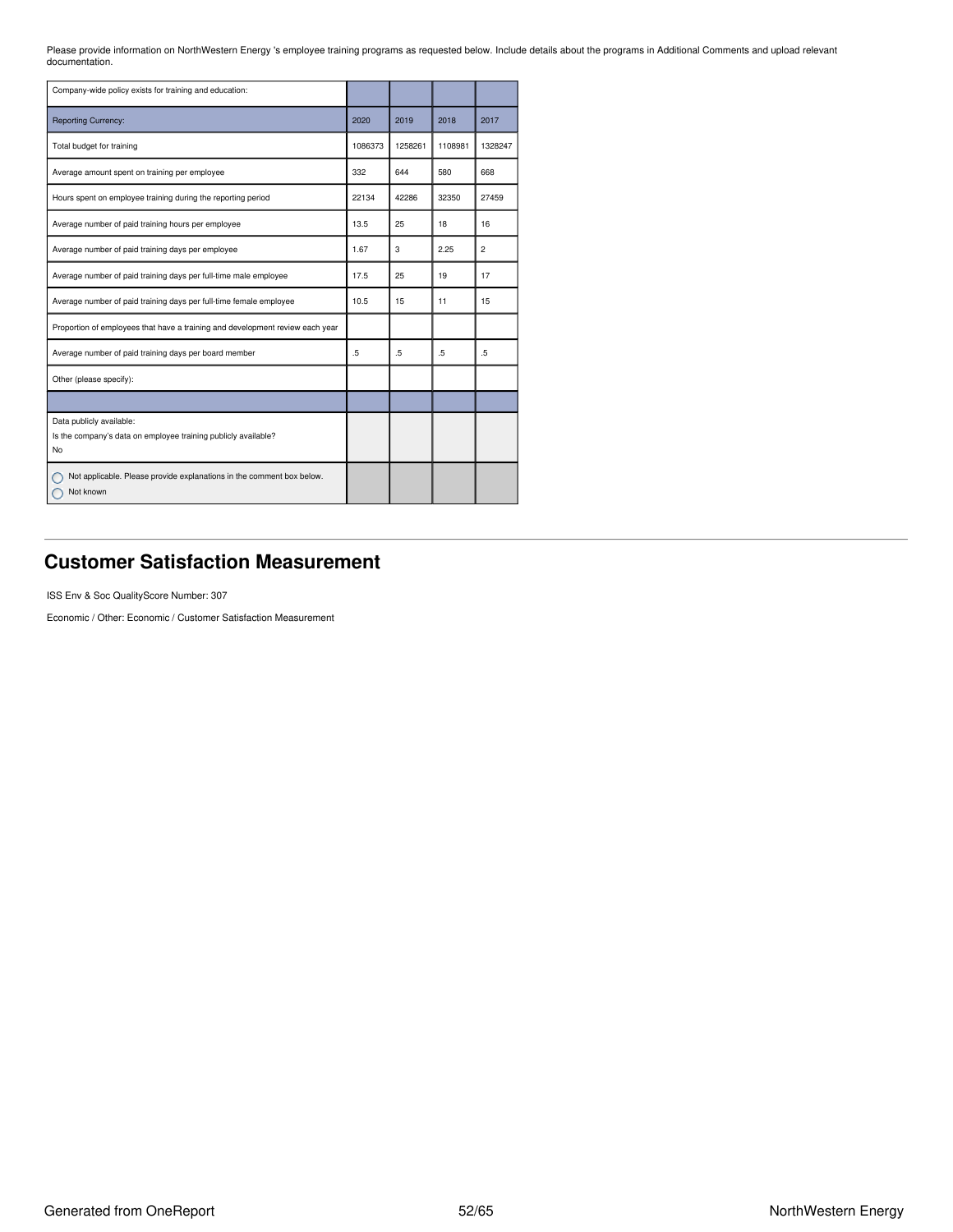Information on whether NorthWestern Energy monitors and sets quantitative targets to improve customer satisfaction, and whether targets and results are communicated externally follows.

| Customer satisfaction as % satisfied customers out of total number of customers responding to the survey                                                                                                                                                                                                                                                                                                                                                                                                | Unit                                                                                  | 2020  | 2019  | 2018  | 2017  | <b>Target for</b><br>most recent<br>reporting<br>year |
|---------------------------------------------------------------------------------------------------------------------------------------------------------------------------------------------------------------------------------------------------------------------------------------------------------------------------------------------------------------------------------------------------------------------------------------------------------------------------------------------------------|---------------------------------------------------------------------------------------|-------|-------|-------|-------|-------------------------------------------------------|
| <b>Satisfied Customers</b>                                                                                                                                                                                                                                                                                                                                                                                                                                                                              | % of satisfied customers out of total number of<br>customers responding to the survey |       |       |       |       |                                                       |
| Data coverage: % of customers surveyed (both respondents and non-respondents) out of total number of customers, % of<br>revenues, etc.                                                                                                                                                                                                                                                                                                                                                                  | percentage of:                                                                        |       |       |       |       |                                                       |
| We measure customer satisfaction with the unit "% of satisfied customers out of total number of customers responding to<br>$\overline{\phantom{a}}$<br>the survey."<br>Please tick this option if your supporting evidence is available in the public domain<br>L                                                                                                                                                                                                                                       |                                                                                       |       |       |       |       |                                                       |
| Different approach/unit for measuring customer satisfaction                                                                                                                                                                                                                                                                                                                                                                                                                                             |                                                                                       |       |       |       |       |                                                       |
| Different approach/unit used to measure customer satisfaction:<br>JD Power Residential Gas and Electric Survey                                                                                                                                                                                                                                                                                                                                                                                          | Specify unit:<br>$1 - 1000$                                                           | 721.6 | 718.9 | 710.7 | 696.6 | 687.2                                                 |
| Data coverage: % of customers surveyed (both respondents and non-respondents) out of total customers, % of revenues, etc.                                                                                                                                                                                                                                                                                                                                                                               | percentage of:                                                                        |       |       |       |       |                                                       |
| We use another approach or unit to measure satisfaction<br>Please tick this option if your supporting evidence is available in the public domain<br>☑<br>Key Stustainability Statistics Report Page(s) 5                                                                                                                                                                                                                                                                                                |                                                                                       |       |       |       |       |                                                       |
|                                                                                                                                                                                                                                                                                                                                                                                                                                                                                                         |                                                                                       |       |       |       |       |                                                       |
| Please select one of the following options. (Required)<br>We measure customer satisfaction with the unit "% of satisfied customers out of total number of customers responding to the survey" and have completed ONLY THE FIRST TABLE above.<br>⊙ We use another approach or unit to measure satisfaction, and have completed ONLY THE SECOND TABLE above.<br>Customer satisfaction is not monitored.<br>Not applicable. Please provide explanations in the appropriate comment box below.<br>Not known |                                                                                       |       |       |       |       |                                                       |

Additional Comments

We also do the following surveys - Flynn Wright Operational and Reputational Key Account Survey

### <span id="page-52-0"></span>**Types of Audits**

ISS Env & Soc QualityScore Number: 371; 373

Social / Human Rights Assessment / Types of Audits Please provide the information requested below regarding NorthWestern Energy 's types of supplier audits.

If not applicable, please indicate in the No Data section and explain in Additional Comments.

| Types of supplier audits addressed in vendor code of conduct:                          |
|----------------------------------------------------------------------------------------|
| Generic<br>Environmental Management<br><b>Product Safety</b><br>Workplace Labor Issues |
| Not applicable. Please provide explanations in the comment box below.<br>Not known     |

## <span id="page-52-1"></span>**Incidents of Non-Compliance Concerning Product and Service Information and Labeling GRI**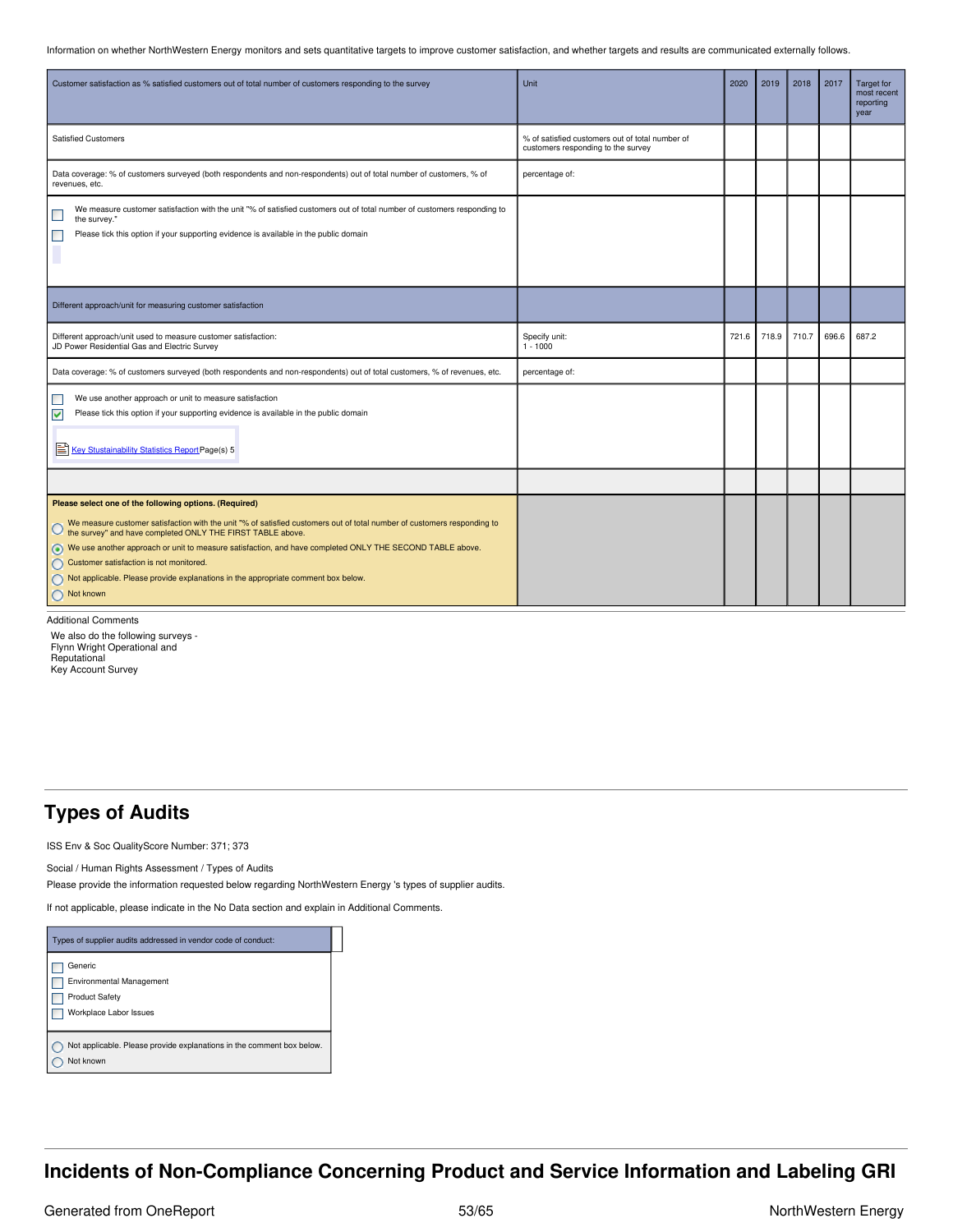ISS Env & Soc QualityScore Number: 308

Social / Marketing and Labeling / Incidents of Non-Compliance Concerning Product and Service Information and Labeling GRI 417-2

Total number of incidents of non-compliance with regulations and voluntary codes concerning product and service information and labeling, by type of outcomes

| 2020 | 2019 | 2018 | 2017 |
|------|------|------|------|
|      |      |      |      |
|      |      |      |      |
|      |      |      |      |
|      |      |      |      |

**Reason for Omission:** Not Applicable

Why considered not applicable:

## <span id="page-53-0"></span>**Fraud Litigation**

ISS Env & Soc QualityScore Number: 309

### Economic / Anti-Competitive Behavior / Fraud Litigation

Details on whether NorthWestern Energy has paid any fines/penalties/settlements or court-imposed awards in billing, deceptive marketing and/or fraud cases within the last three years.

|                | 7.7 In the past five years, which of the following (if any) apply to your company (including any subsidiaries or joint ventures) or any members of senior leadership?                                                          |
|----------------|--------------------------------------------------------------------------------------------------------------------------------------------------------------------------------------------------------------------------------|
| $\Box$         | Subject to a deferred prosecution or non-prosecution agreement                                                                                                                                                                 |
| $\Box$         | Subject to a corporate integrity agreement                                                                                                                                                                                     |
| $\blacksquare$ | Required to have a compliance monitor                                                                                                                                                                                          |
| Е              | Indicted                                                                                                                                                                                                                       |
| Е              | Debarred                                                                                                                                                                                                                       |
| ⊽              | None of the above                                                                                                                                                                                                              |
| issue.         | 7.8 As part of the evaluation process, Ethisphere conducts a review of public filings and adverse media. If there is a significant issue Ethisphere will find as part of this evaluation, please provide any details you would |
| $\odot$        | Not applicable. Please provide explanations in the comment box below.<br>Not known                                                                                                                                             |

## <span id="page-53-1"></span>**United Nations Global Compact**

ISS Env & Soc QualityScore Number: 239; 240

General Disclosures / Organizational Profile / United Nations Global Compact Information on the company's, or its subsidiaries, involvement with the UN Global Compact.

| No, we are not a signatory to the UN Global Compact                                |
|------------------------------------------------------------------------------------|
| Data publicly available:                                                           |
| Not applicable. Please provide explanations in the comment box below.<br>Not known |

### Additional Comments

NorthWestern Corp only operates in the United States and has not elected to pursue membership in the UN Global Compact at this time.

## <span id="page-53-2"></span>**CSR Report**

ISS Env & Soc QualityScore Number: 241; 242; 245; 246; 247

General Disclosures / Stakeholder Engagement / CSR Report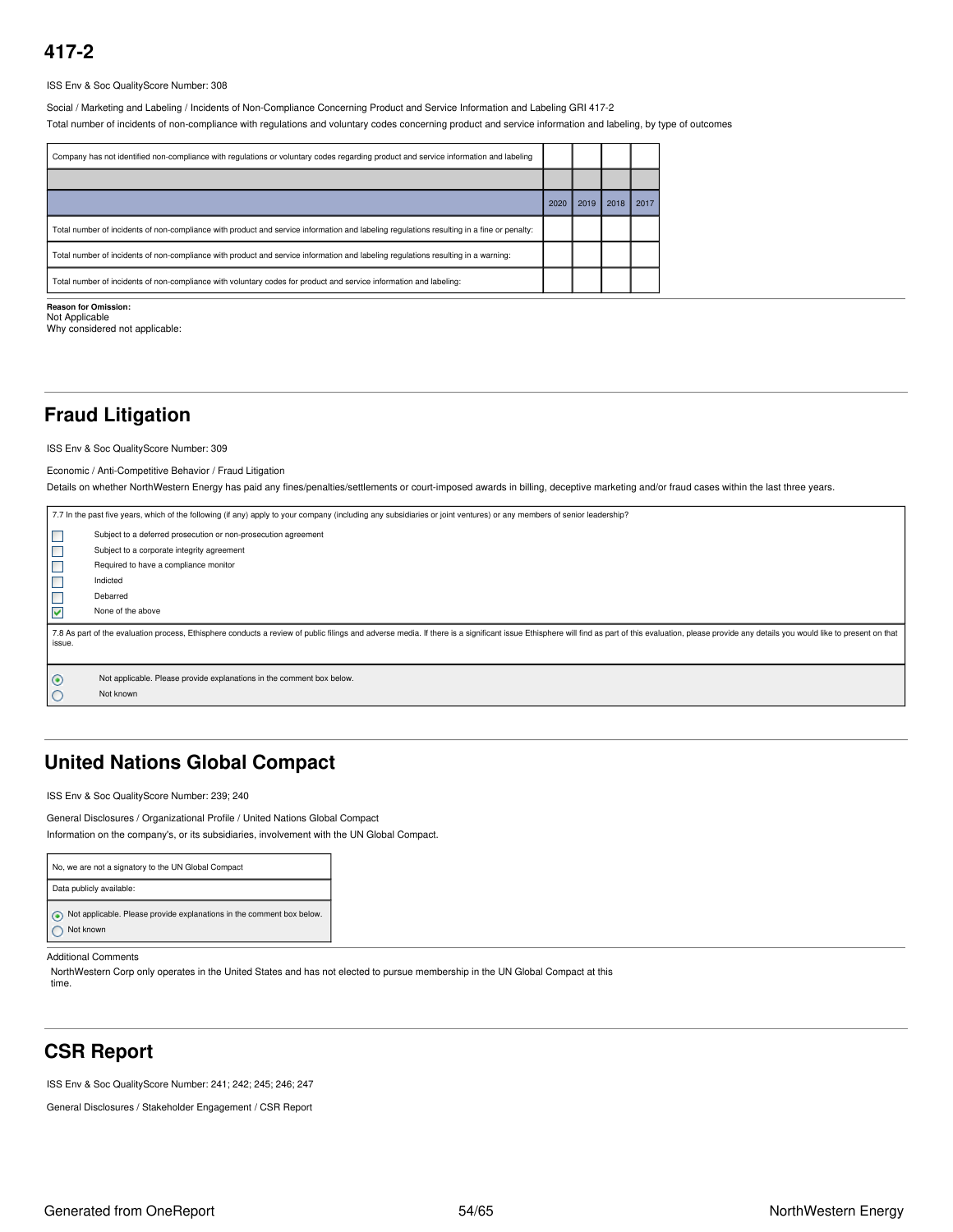| Does your company produce a report regarding its corporate citizenship, responsibility and sustainability:                                                                                                                            |           |
|---------------------------------------------------------------------------------------------------------------------------------------------------------------------------------------------------------------------------------------|-----------|
| $\blacksquare$<br>No                                                                                                                                                                                                                  |           |
| $\blacksquare$<br>Yes, we produce a stand-alone Corporate Citizenship, Responsibility and Sustainability Report ("CSR Report")                                                                                                        |           |
| $\Box$<br>Yes, we produce a stand-alone CSR Report and our CSR Report is publicly available                                                                                                                                           |           |
| $\Box$<br>Yes, we include such reporting as part of our annual report                                                                                                                                                                 |           |
| $\Box$<br>Yes, we maintain an interactive website that summarizes our CSR initiatives                                                                                                                                                 |           |
| Yes, while we don't maintain an interactive website that summarizes our CSR initiatives, we do include information regarding such initiatives on our website equivalent to that found in a CSR/EHS<br>$\blacktriangledown$<br>report. |           |
| Please provide the URL: https://www.northwesterne                                                                                                                                                                                     |           |
| Yes, and our reporting adheres to GRI Sustainability Reporting Guidelines<br>$\blacksquare$                                                                                                                                           |           |
| V<br>Yes, but we do not report on CSR initiatives in a CSR Report, rather our reporting is contained in a unique report                                                                                                               |           |
| Title of the report: Community Report                                                                                                                                                                                                 |           |
| Yes, and our reporting adheres to a set of standard reporting guidelines other than GRI (Please specify the reporting standard in the space provided)<br>П                                                                            |           |
| *If CSR/EHS report is not explicitly GRI based, does the company use language that references GRI implying that its CSR/EHS report incorporates GRI elements:                                                                         | <b>No</b> |
| How often is your CSR Report or other report regarding your company's CSR initiatives produced:                                                                                                                                       |           |
| Annually                                                                                                                                                                                                                              |           |
| Year of the company's FIRST report on corporate responsibility:                                                                                                                                                                       | 2016      |
| Date of MOST RECENT report:                                                                                                                                                                                                           | 2020      |
| Details on CSR Report audit or assurance:                                                                                                                                                                                             |           |
| We self-audit our CSR Report                                                                                                                                                                                                          |           |
| Details on assurances and practices to ensure reporting quality of environmental data:<br>Our Community and Environmental Reports are reviewed by various members of our ESG committee to ensure the report is accurate.              |           |
| Not applicable. Please provide explanations in the comment box below.<br>O<br>Not known<br>O                                                                                                                                          |           |
|                                                                                                                                                                                                                                       |           |

#### Additional Comments

NorthWestern's Community Report is published annually and our Environmental Report is published every two years. Our last Community Report was released in May 2020 and our last Environmental report was released December 2019

References:

**Community Report and [Environmental](https://www.northwesternenergy.com/our-company/investor-relations/ESG-Sustainability) Report** 

## <span id="page-54-0"></span>**CSR and Board Committee**

ISS Env & Soc QualityScore Number: 275

General Disclosures / Governance / CSR and Board Committee

Disclosure of how the highest governance body at NorthWestern Energy is established and structured in support of the company's purpose, and how this purpose, related to economic, environmental and social aspects, are evaluated and managed.

| Frequency of the meeting:                                                                                  | Quarterly (+1 extra)                                                  |  |  |  |  |
|------------------------------------------------------------------------------------------------------------|-----------------------------------------------------------------------|--|--|--|--|
| Reporting frequency:                                                                                       | Quarterly                                                             |  |  |  |  |
| Ratio of the sustainability investment comparing with the corporate revenue:                               |                                                                       |  |  |  |  |
| The progress and achievements of the overall sustainable development:                                      |                                                                       |  |  |  |  |
|                                                                                                            |                                                                       |  |  |  |  |
| The improvement plan according to the overall sustainable development                                      |                                                                       |  |  |  |  |
| NorthWestern has announced an initiative to reduce its carbon emissions by 90% by 2045 (from 2010 levels). |                                                                       |  |  |  |  |
|                                                                                                            | Not applicable. Please provide explanations in the comment box below. |  |  |  |  |
| Not known                                                                                                  |                                                                       |  |  |  |  |

Additional Comments

RatingID 275: The board discusses environmental, health and safety, and social matters at every board meeting; which are quarterly at a minimum, and on an as-needed basis.

### <span id="page-54-1"></span>**Indep Committees**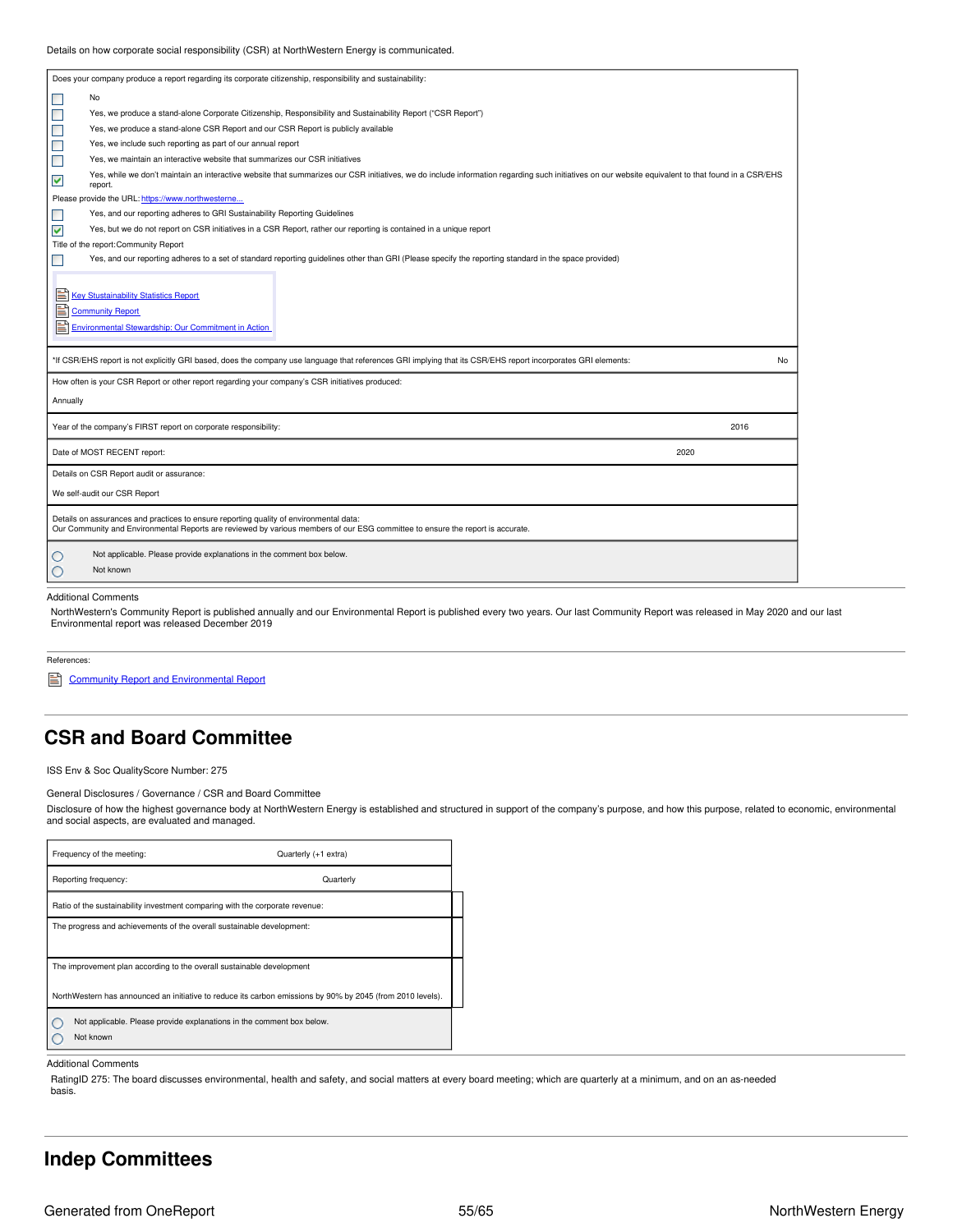### ISS Env & Soc QualityScore Number: 276; 277; 278; 279; 280

#### General Disclosures / Governance / Indep Committees

Details of different Board Committees independent of Executive Managers at NorthWestern Energy (e.g. Remuneration Committee, Audit Committee, Nomination Committee).

| Name                                                                                                                                                                                                                       | Independent | Proportion of<br>Independence               | <b>Committee Details</b>                                                                                                                                                                                                                                                                                                                                                                                 |
|----------------------------------------------------------------------------------------------------------------------------------------------------------------------------------------------------------------------------|-------------|---------------------------------------------|----------------------------------------------------------------------------------------------------------------------------------------------------------------------------------------------------------------------------------------------------------------------------------------------------------------------------------------------------------------------------------------------------------|
| <b>Remuneration Committee</b>                                                                                                                                                                                              |             |                                             |                                                                                                                                                                                                                                                                                                                                                                                                          |
| Audit Committee<br># ind. directors:3                                                                                                                                                                                      | Yes         | Comprisedof Independent<br><b>Directors</b> | The committee was comprised of 4 independent directors in the previous 5+ years.<br>Q6: one is a financial expert, the others are financially literate<br>Q31:100%<br>Q382: 100%<br>MSCI: 100% of committee directors are independent<br>Sustainalytics: 3 members, 100% are independent, one has financial expertise, and the other two are<br>financially literate; there were 5 meetings held in 2020 |
| V Nomination Committee<br># ind. directors:3                                                                                                                                                                               | Yes         | Comprised of Independent<br>Directors       | The committee was comprised of 4 independent directors in the previous 5+ years.<br>Q19: 100%                                                                                                                                                                                                                                                                                                            |
| Sustainability                                                                                                                                                                                                             | Yes         |                                             |                                                                                                                                                                                                                                                                                                                                                                                                          |
| $\sqrt{\phantom{a}}$ Compensation<br># ind. directors: 3                                                                                                                                                                   | Yes         | Comprised of Independent<br>Directors       | The committee was comprisediled of 4 independent directors in the previous 5+ years.<br>Q25: 100%<br>Q380 & 381: 100%<br>MSCI: 100% of committee directors are independent                                                                                                                                                                                                                               |
| <b>Information Security</b>                                                                                                                                                                                                |             |                                             |                                                                                                                                                                                                                                                                                                                                                                                                          |
| Other: Safety, Environmental, Operations and Technology Committee                                                                                                                                                          | Yes         | Comprised of three<br>Independent Directors | The committee was comprised of four independent directors in the previous 5+ years.<br>RID 276 - yes<br><b>RID 277: Yes</b><br>RID 278: The committee is chaired by an independent board member and reports directly to the board of<br>directors<br>RID 279: the committee met four times in 2020<br>RID 280: all committee members attended every meeting.<br>Q396: 100%<br>Q403: 100%                 |
| Data publicly available:<br>Is the company's data on different Board Committees that are independent from<br>Executive Managers publicly available?<br>Yes<br>Link to disclosure: Proxy Materials (northwesternenergy.com) |             |                                             |                                                                                                                                                                                                                                                                                                                                                                                                          |
| ◯ Not applicable. Please provide explanations in the comment box below.<br>Not known                                                                                                                                       |             |                                             |                                                                                                                                                                                                                                                                                                                                                                                                          |

## <span id="page-55-0"></span>**Environmental Management System**

ISS Env & Soc QualityScore Number: 281

Environmental / Other: Environmental / Environmental Management System Provide details of the company's Environmental Management System.

| <b>EMS</b> Attribute                                                                                                             | Comment                                                 |
|----------------------------------------------------------------------------------------------------------------------------------|---------------------------------------------------------|
| Managerial or board level responsibility for<br>environmental issues                                                             |                                                         |
| NorthWestern Corporation Safety, Environmental,<br>Environmental Policy                                                          |                                                         |
| Identification of products, activities, and services that<br>have significant impacts on the environment<br>Environmental Policy | Key Provision #4 of NorthWestern's Environmental Policy |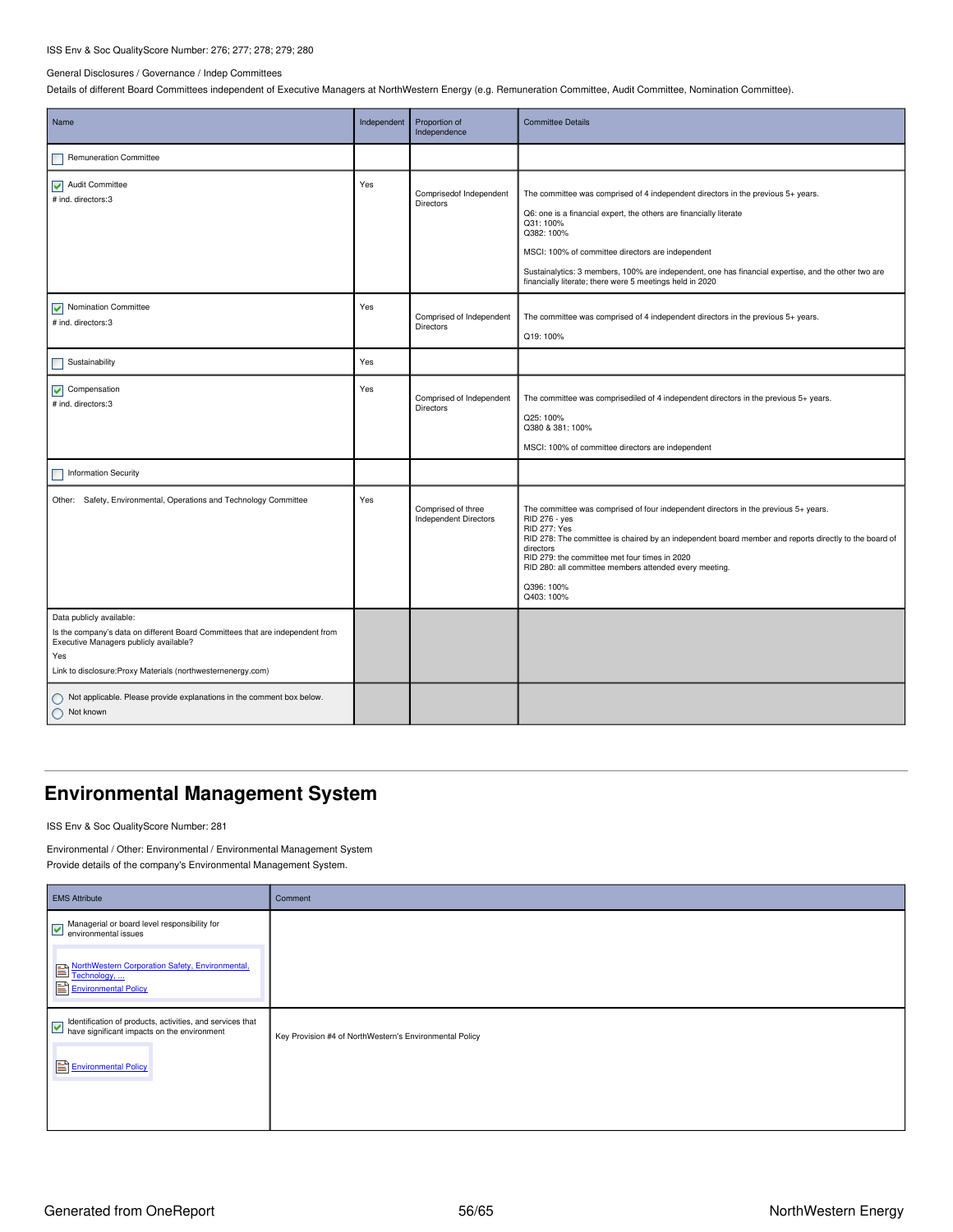| $\sqrt{\phantom{a}}$ Compliance with environmental regulation<br>Environmental Policy                                                                                                                                                            | Key Provision #3 of NorthWestern's Environmental Policy                                                                                                                                                                                                                                                 |
|--------------------------------------------------------------------------------------------------------------------------------------------------------------------------------------------------------------------------------------------------|---------------------------------------------------------------------------------------------------------------------------------------------------------------------------------------------------------------------------------------------------------------------------------------------------------|
| Objectives, targets and deadlines                                                                                                                                                                                                                |                                                                                                                                                                                                                                                                                                         |
| $\triangleright$ Environmental programmes<br>Environmental Stewardship: Our Commitment in<br>Action                                                                                                                                              |                                                                                                                                                                                                                                                                                                         |
| $\triangleright$ Assigned roles and responsibilities<br><b>Environmental Policy Page(s) 3</b>                                                                                                                                                    | The Responsibilities Provision of the Environmental Policy specifies assigned roles and responsibilities.                                                                                                                                                                                               |
| $\sqrt{\phantom{a}}$ Training and awareness programmes for employees<br>Environmental Policy                                                                                                                                                     | Onboarding and refresher Environmental awareness training required in the Environmental Policy is provided through NorthWestern's internal iLearn application.                                                                                                                                          |
| Internal and external communications on<br>environmental management issues<br>Page(s)<br><b>Environmental Policy</b><br>$2 - 3$<br><b>Environmental Stewardship: Our</b><br>B<br><b>Commitment in Action</b><br>NorthWestern Corporation Safety, | Management reporting responsibilities concerning environmental issues are described in the Environmental Policy. NorthWestern also publishes an Environmental<br>Stewardship Report that is widely distributed and available on its website. Reports are also made quarterly to the Board of Directors. |
| Monitoring and measurement<br><b>Environmental Policy Page(s) 2 - 3</b>                                                                                                                                                                          | Environmental compliance events are reported through NorthWestern's Environmental Management Software System (Eco System). Work flow and corrective actions are<br>monitored by internal management via the system reporting tools and automated escalation emails.                                     |
| $\sqrt{\phantom{a}}$ Environmental performance records<br>Environmental Policy                                                                                                                                                                   | As described in the Environmental Policy, EcoSystem (the Environmental Management Software System) is the central repository for environmental records.                                                                                                                                                 |
| External environmental audits                                                                                                                                                                                                                    |                                                                                                                                                                                                                                                                                                         |
| Internal environmental audits                                                                                                                                                                                                                    | Eco System, NorthWestern's Environmental Management Software System, is used to conduct periodic internal compliance audits.                                                                                                                                                                            |
| $\sqrt{\phantom{a}}$ Corrective actions to stimulate continual improvement<br>Environmental Policy                                                                                                                                               |                                                                                                                                                                                                                                                                                                         |
| Externally certified (provide details of certifications at<br>right)                                                                                                                                                                             |                                                                                                                                                                                                                                                                                                         |

Additional Comments

NorthWestern's Environmental Management System is not certified however it is generally structured after the framework of ISO 14000 and 14001- 2015.

## <span id="page-56-0"></span>**Compensation Linkage**

ISS Env & Soc QualityScore Number: 291; 293; 289; 286; 303

General Disclosures / Governance / Compensation Linkage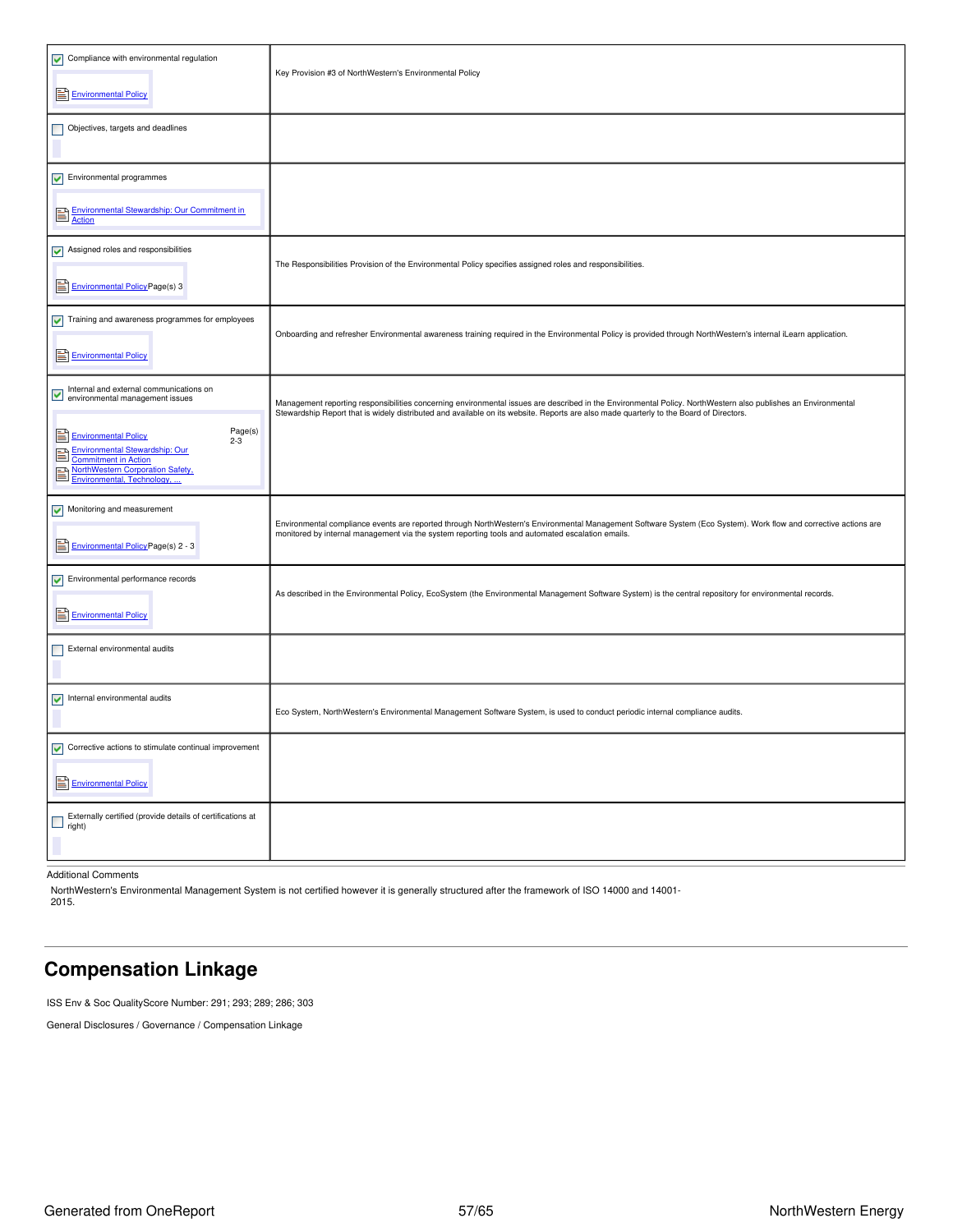Linkage between compensation for members of the highest governance body, senior managers, and executives (including departure arrangements), and the organization's performance (including social and environmental performance).

|                                                                                                                                                     | Financial           | Environmental | Social                          | Corporate Governance |
|-----------------------------------------------------------------------------------------------------------------------------------------------------|---------------------|---------------|---------------------------------|----------------------|
| Senior management compensation                                                                                                                      | $\sqrt{\ }$ linkage | linkage<br>п  | $\sqrt{\ }$ linkage             | linkage              |
| Executive compensation                                                                                                                              | $\sqrt{\ }$ linkage | linkage       | $\blacktriangledown$<br>linkage | $\Box$ linkage       |
| Board member compensation                                                                                                                           | linkage             | linkage       | linkage                         | linkage              |
| Data publicly available:<br>Yes<br>Link to disclosure: Proxy Materials (northwesternenergy.com                                                      |                     |               |                                 |                      |
| Please explain policies and programs related to compensation linkage and upload relevant documents:                                                 |                     |               |                                 |                      |
| Please explain the level of disclosure on E&S performance measures for the short-term incentive plan for executives:                                |                     |               |                                 |                      |
| Please explain the level of disclosure on E&S performance measures for any long-term incentive plan for executives granted in the last fiscal year: |                     |               |                                 |                      |
| Not applicable. Please provide explanations in the comment box below.<br>O<br>O<br>Not known                                                        |                     |               |                                 |                      |

Additional Comments RID 291: NA RID 293: NA RID 289: NA RID 286: Yes RID 303: NA Q246: Performance measures can be found in the proxy statement - the link is included Q394: NA Q395:NA

References:

2021 Proxy [Statement](https://www.northwesternenergy.com/docs/default-source/documents/proxy/2021-Proxy-Statement-Final.pdf) Page(s) 14-

### <span id="page-57-0"></span>**Executive Compensation - Success Metrics and Vesting**

ISS Env & Soc QualityScore Number: 290

General Disclosures / Governance / Executive Compensation - Success Metrics and Vesting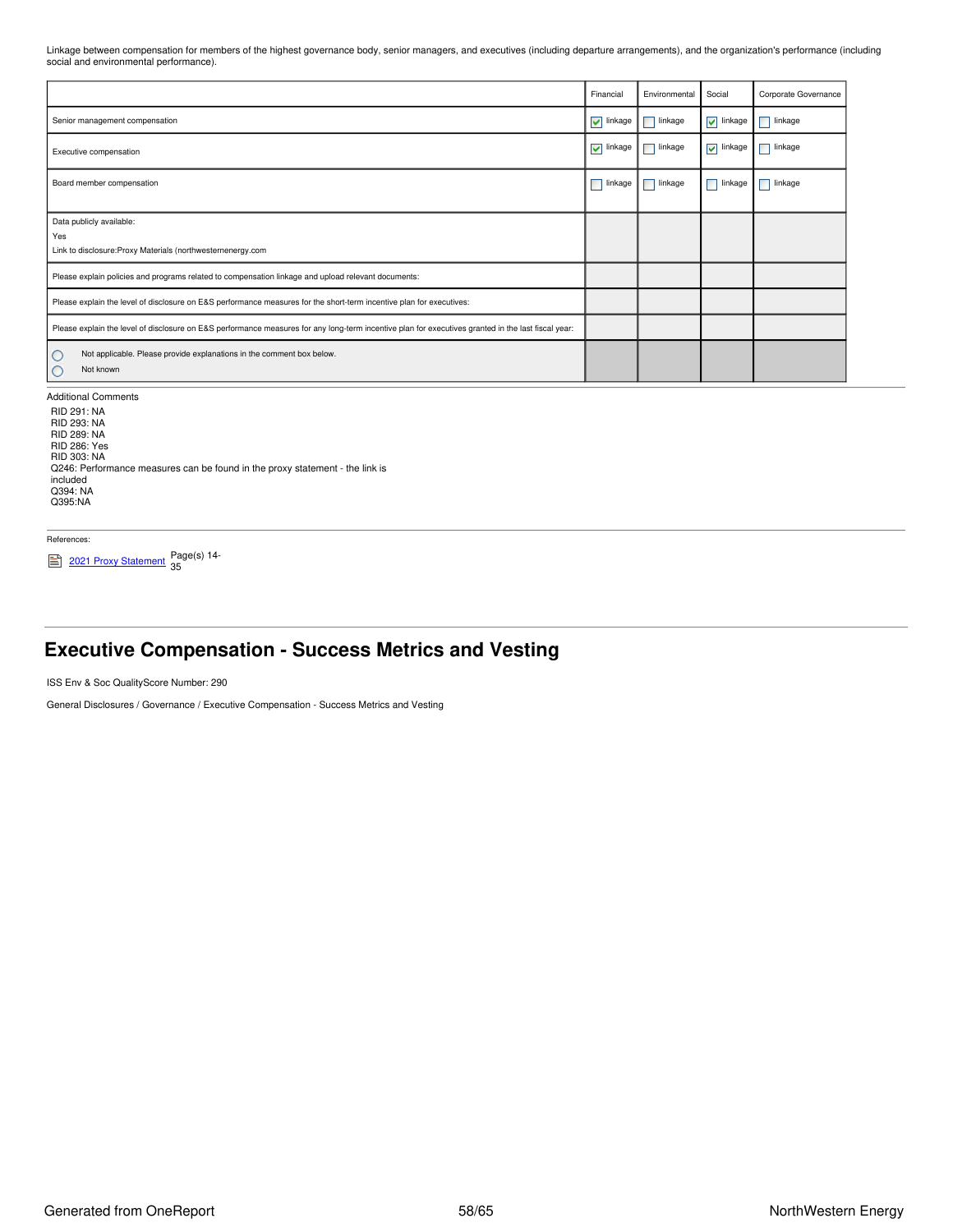NorthWestern Energy 's pre-defined corporate indicators relevant for the variable compensation of executive/top management.

| Internal financial success metrics (e.g., cash flow, EBIT, revenues)<br>⊽                                                   |                                  |
|-----------------------------------------------------------------------------------------------------------------------------|----------------------------------|
| Please specify: Net income, return on average equity, earnings per share growth                                             |                                  |
| External financial success metrics (e.g., share price, Tobins Q)<br>⊽                                                       |                                  |
| Please specify: Relative total shareholder return                                                                           |                                  |
| External perception metrics (e.g., reputational risks, customer satisfaction, feedback from stakeholder<br>M<br>engagement) |                                  |
| Please specify: customer satisfaction, reliability                                                                          |                                  |
| *Environmental metrics (e.g., corporate emission reduction)                                                                 |                                  |
| *Social figures (e.g., corporate health & safety figure)<br>⊽                                                               |                                  |
| Please specify:safety                                                                                                       |                                  |
| *Governance (e.g., ethics)                                                                                                  |                                  |
|                                                                                                                             |                                  |
| The longest performance period covered by your executive compensation plan (in years):                                      | 5                                |
| We do not have a clawback provision in place                                                                                |                                  |
| Time frame for variable payout of CEO compensation                                                                          | % of total variable compensation |
| 0-3 years                                                                                                                   | 83                               |
| Longer than 3 years                                                                                                         | 17                               |
| Longest time vesting period for variable CEO compensation (in years):                                                       | 5                                |
|                                                                                                                             |                                  |
| We do not have a performance based incentive system                                                                         |                                  |
| Not applicable. Please provide explanations in the appropriate comment box below.<br>Not known                              |                                  |

References:

<sup>2021</sup> Proxy [Statement](https://www.northwesternenergy.com/docs/default-source/documents/proxy/2021-Proxy-Statement-Final.pdf) Page(s) 23

## <span id="page-58-0"></span>**Code of Conduct**

ISS Env & Soc QualityScore Number: 250; 251; 252; 253; 254; 255; 256; 257; 264

Social / Other: Social / Code of Conduct

Details regarding formal policies or code of conduct/ethics for NorthWestern Energy .

| Does your company maintain a stand-alone, company-wide written Code of Ethics and Business Conduct ("Code"): |                           |
|--------------------------------------------------------------------------------------------------------------|---------------------------|
| Yes, and the Code is publicly available                                                                      |                           |
| e<br><b>Code of Conduct and Ethics</b>                                                                       |                           |
| Policy issue                                                                                                 | Company has formal policy |
| *Discrimination                                                                                              | ☑                         |
| *Corruption                                                                                                  | ▔                         |
| Money laundering                                                                                             |                           |
| *Facilitation payments (or restrictions and/or controls limiting facilitation payments)                      |                           |
| *Whistle blowing guidelines                                                                                  | ▽                         |
| Anticompetitive/antitrust practices                                                                          |                           |
|                                                                                                              |                           |
| Insider trading/dealing                                                                                      | $\blacktriangledown$      |
| Validity of financial information                                                                            | п                         |
| *Bribes in any form, including kickbacks, on any portion of contract payments or soft dollar practices       | ⊽                         |
| No detriment to employees for refusing to pay or take bribes                                                 |                           |
| Giving or receiving gifts                                                                                    | ⊽                         |
| *Conflict of interest issues                                                                                 | ⊽                         |

### Generated from OneReport **NorthWestern Energy** 59/65 NorthWestern Energy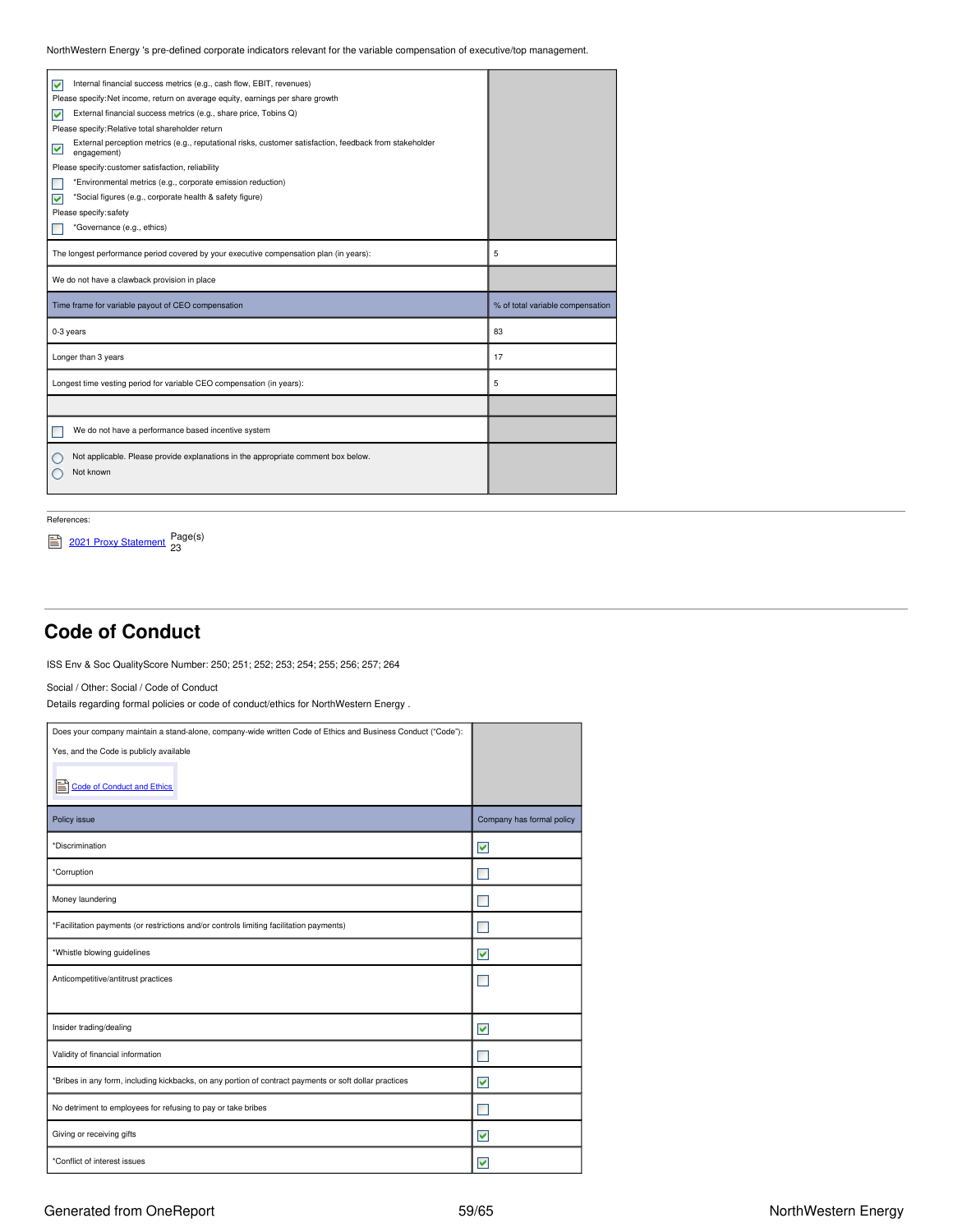| Obeying relevant laws and regulations                                                                | ▽       |
|------------------------------------------------------------------------------------------------------|---------|
| Transparency on payments to (local) host governments                                                 | ⊻       |
| Code of Conduct Translation                                                                          |         |
| Does your company translate the Code into multiple languages:                                        |         |
| No, our company's employee base speaks one primary language and the Code is already in that language |         |
| Details of Third Party Code                                                                          |         |
| Our company maintains a third party (e.g., supplier, agent, intermediary, reseller) Code of Conduct: |         |
| No                                                                                                   |         |
| Is your Third Party Code translated into multiple languages?                                         |         |
| No                                                                                                   |         |
| Which of the following risk areas are included in the Third Party Code?                              |         |
| Conflicts of interest                                                                                |         |
| Gifts and entertainment                                                                              |         |
| Responsibility to report concerns to the company                                                     |         |
| Anti-bribery and corruption                                                                          |         |
| Sustainability expectations<br>П                                                                     |         |
| Labor laws and human rights                                                                          |         |
| Protecting company confidential information                                                          |         |
| Workplace safety and health<br>H                                                                     |         |
| Discrimination/harassment/bullying                                                                   |         |
| Accurate records/company's right to audit                                                            |         |
| Conflict minerals, as relevant                                                                       |         |
|                                                                                                      |         |
| Trade controls, as relevant                                                                          |         |
| Reminder of the company's non-retaliation policy                                                     |         |
| <b>Bribery &amp; Corruption Policy Attributes</b>                                                    | Comment |
| Prohibition of bribery                                                                               |         |
|                                                                                                      |         |
| Definition of bribery or corruption                                                                  |         |
|                                                                                                      |         |
|                                                                                                      |         |
| Prohibition and definition of conflicts of interest                                                  |         |
|                                                                                                      |         |
| Prohibition and definition of facilitation payments                                                  |         |
|                                                                                                      |         |
|                                                                                                      |         |
| Guidelines of what is considered acceptable behavior                                                 |         |
|                                                                                                      |         |
|                                                                                                      |         |
| Data publicly available:                                                                             |         |
| Is the company's data regarding its formal policies or code of conduct/ethics is publicly available? |         |
| Yes                                                                                                  |         |
| Not applicable. Please provide explanations in the comment box below.                                |         |
| O<br>Not known<br>O                                                                                  |         |

### References:

Code of [Conduct](https://www.northwesternenergy.com/docs/default-source/documents/corporategovernance/nwe_2021_code_lowres.pdf) and Ethics

### <span id="page-59-0"></span>**Manager Training**

ISS Env & Soc QualityScore Number: 258

Social / Training and Education / Manager Training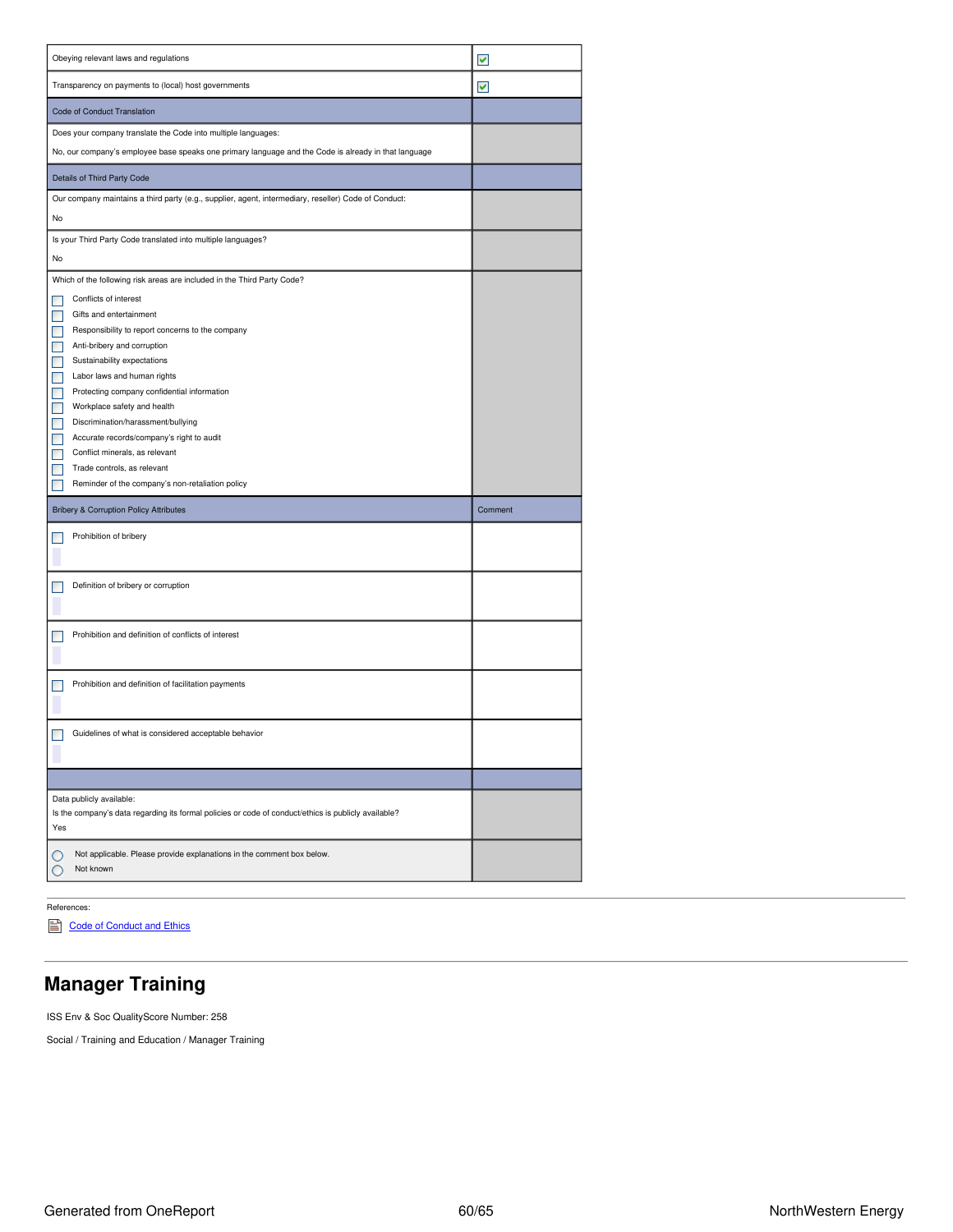| Does your company provide targeted training to managers with direct reports (i.e., employees with supervisory responsibility) on their special responsibilities with regards to compliance and ethics: |
|--------------------------------------------------------------------------------------------------------------------------------------------------------------------------------------------------------|
| Yes, to all managers                                                                                                                                                                                   |
|                                                                                                                                                                                                        |
| <b>Code of Conduct and Ethics</b><br>Ei                                                                                                                                                                |
|                                                                                                                                                                                                        |
| Select the following that applies to the manager training on compliance and ethics:                                                                                                                    |
| Conducted as a part of new manager orientation (upon hire or promotion)                                                                                                                                |
| Conducted on a periodic basis, at least every two years                                                                                                                                                |
| Content is reviewed and refreshed periodically, at least every two years                                                                                                                               |
| Tracked for completion rates                                                                                                                                                                           |
| Completion is mandatory for all managers with direct reports                                                                                                                                           |
| Select the following topics that are addressed by the manager training on compliance and ethics:                                                                                                       |
| Communicating ethics to subordinates, including expectations around frequency of communications                                                                                                        |
| Leveraging resources available to managers to support their communications regarding ethics and compliance topics                                                                                      |
| Promoting a culture of compliance and ethics                                                                                                                                                           |
| Incorporating ethics in business decision making                                                                                                                                                       |
| Handling employee reports or concerns                                                                                                                                                                  |
| Understanding which types of concerns must be escalated so the company is aware of them                                                                                                                |
| Identifying and preventing retaliation                                                                                                                                                                 |
| Creating and maintaining an open door environment                                                                                                                                                      |
| Conducting employment interviews                                                                                                                                                                       |
| Understanding techniques to ensure active listening to employee concerns                                                                                                                               |
|                                                                                                                                                                                                        |
| What percentage of your manager training is typically delivered in-person?                                                                                                                             |
| 1-20 percent                                                                                                                                                                                           |
| Not applicable. Please provide explanations in the comment box below.                                                                                                                                  |
| Not known                                                                                                                                                                                              |
|                                                                                                                                                                                                        |

## <span id="page-60-0"></span>**Whistleblowing Programs**

ISS Env & Soc QualityScore Number: 259; 261

Economic / Anti-Corruption / Whistleblowing Programs Details on the company's "whistleblowing" programs.

|   | Attributes of our whistleblower policy                                                   |
|---|------------------------------------------------------------------------------------------|
|   | Proactively communicated to employees                                                    |
|   | Available to suppliers, customers and other third parties                                |
|   | An independent, reporting hotline is available 24/7                                      |
| ⊻ | Possibility for anonymous reporting, and reports are treated confidentially              |
|   | Non-retaliation policy                                                                   |
|   | Structures in place to process whistleblower reports                                     |
|   | Disclosure on the number of reports received, the types of misconduct and measures taken |
|   | Available in local languages                                                             |
|   |                                                                                          |
|   |                                                                                          |
|   | Not applicable. Please provide explanations in the comment box below.                    |
|   | Not known                                                                                |

#### Additional Comments

We don't have a whistleblower policy per se, but we have a code of conduct and business ethics and other processes which cover this area.

References:

- **[Anti-Fraud](https://app.one-report.com/download.html/2021/shared/library/1068-00018435.pdf) Policy**
- **2** Code of Conduct Internal [Investigation](https://app.one-report.com/download.html/2021/shared/library/1068-00018436.pdf) Policy
- Code of Ethics for CEO and Sr [Financial](https://app.one-report.com/download.html/2021/shared/library/1068-00018432.pdf) Officers
- 
- Code of [Conduct](https://www.northwesternenergy.com/docs/default-source/documents/corporategovernance/nwe_2021_code_lowres.pdf) and Ethics
- [Supplier](https://www.northwesternenergy.com/docs/default-source/documents/corporategovernance/suppliercodeofconduct_10-2020.pdf) Code of Conduct

## <span id="page-60-1"></span>**Corruption Prevention**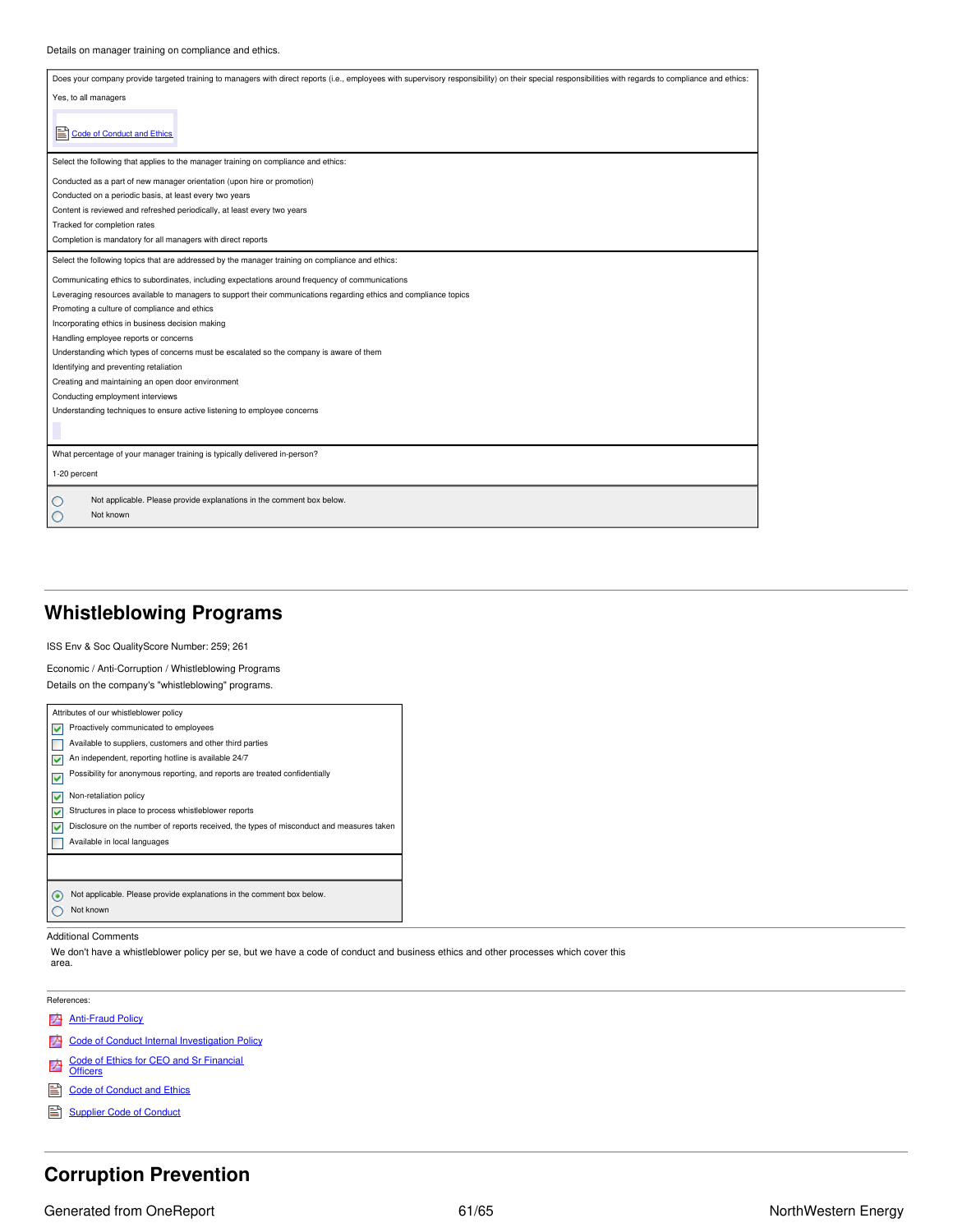#### ISS Env & Soc QualityScore Number: 263; 265

#### Economic / Anti-Corruption / Corruption Prevention

Details on whether NorthWestern Energy has developed and implemented a mechanism or means to prevent corruption.

| Anti-corruption policy or objective:                                                                                                                                                                                                                                                                          |          |
|---------------------------------------------------------------------------------------------------------------------------------------------------------------------------------------------------------------------------------------------------------------------------------------------------------------|----------|
|                                                                                                                                                                                                                                                                                                               |          |
| It is the objective of this policy to promote ethical organizational behavior by providing guidelines to employees regarding appropriate relationships, including accepting or giving gifts that may cause a conflict between<br>personal interest and his or her job performance or the company's interests. |          |
| Details of the system to counter corruption (e.g. reporting violations, regular internal/ external anti-corruption audit, training, supplier and contractor assessment, etc)                                                                                                                                  |          |
|                                                                                                                                                                                                                                                                                                               |          |
| The progress and achievements of the system:                                                                                                                                                                                                                                                                  |          |
|                                                                                                                                                                                                                                                                                                               |          |
| Improvement plan according to the progress and achievements:                                                                                                                                                                                                                                                  |          |
|                                                                                                                                                                                                                                                                                                               |          |
| Total number and percentage (%) of training hours for employees, representatives, contractors and suppliers about corruption:                                                                                                                                                                                 |          |
|                                                                                                                                                                                                                                                                                                               |          |
| Employee and representatives training hours:                                                                                                                                                                                                                                                                  |          |
| % of employees and representatives:                                                                                                                                                                                                                                                                           | 100      |
| Contractor training hours:                                                                                                                                                                                                                                                                                    | $\Omega$ |
| % of contractors:                                                                                                                                                                                                                                                                                             | n        |
| Supplier training hours:                                                                                                                                                                                                                                                                                      | n        |
| % of suppliers:                                                                                                                                                                                                                                                                                               | $\Omega$ |
| Not applicable. Please provide explanations in the comment box below.<br>O                                                                                                                                                                                                                                    |          |
| Not known<br>O                                                                                                                                                                                                                                                                                                |          |
|                                                                                                                                                                                                                                                                                                               |          |

#### Additional Comments

NorthWestern's company policies, including Conflict of Interest, Antitrust and Code of Conduct and Ethics, provides direction so that all of us, at all times, in any situation, and in every location, can do<br>the right thing policies and training cannot address every possible situation. If employees have a question or concern, we encourage them to visit with

a supervisor. NorthWestern Energy's leaders at all levels are responsible both for their own actions and for fostering an ethical and inclusive culture. Employees may also contact Human Resources, the Chief Audit and Compliance Officer or our compliance line administered by a third party.

#### References:

- **[Anti-Fraud](https://app.one-report.com/download.html/2021/shared/library/1068-00018435.pdf) Policy**
- **Code of Conduct Internal [Investigation](https://app.one-report.com/download.html/2021/shared/library/1068-00018436.pdf) Policy**
- Code of Ethics for CEO and Sr [Financial](https://app.one-report.com/download.html/2021/shared/library/1068-00018432.pdf) Officers
- Complaint Procedure for Audit [Committee](https://app.one-report.com/download.html/2021/shared/library/1068-00018433.pdf) of 内
- **Board**
- **[Conflicts](https://app.one-report.com/download.html/2021/shared/library/1068-00018437.pdf) of Interest and Gifts Policy**
- **2** Corporate Political [Contributions](https://app.one-report.com/download.html/2021/shared/library/1068-00018428.pdf) Policy
- code of [Conduct](https://www.northwesternenergy.com/docs/default-source/documents/corporategovernance/nwe_2021_code_lowres.pdf) and Ethics
- [Supplier](https://www.northwesternenergy.com/docs/default-source/documents/corporategovernance/suppliercodeofconduct_10-2020.pdf) Code of Conduct
- **[Antitrust](https://www.northwesternenergy.com/docs/default-source/documents/esg/Anti-Trust.pdf) Policy**

### <span id="page-61-0"></span>**Taxes Paid**

ISS Env & Soc QualityScore Number: 485

Economic / Tax / Taxes Paid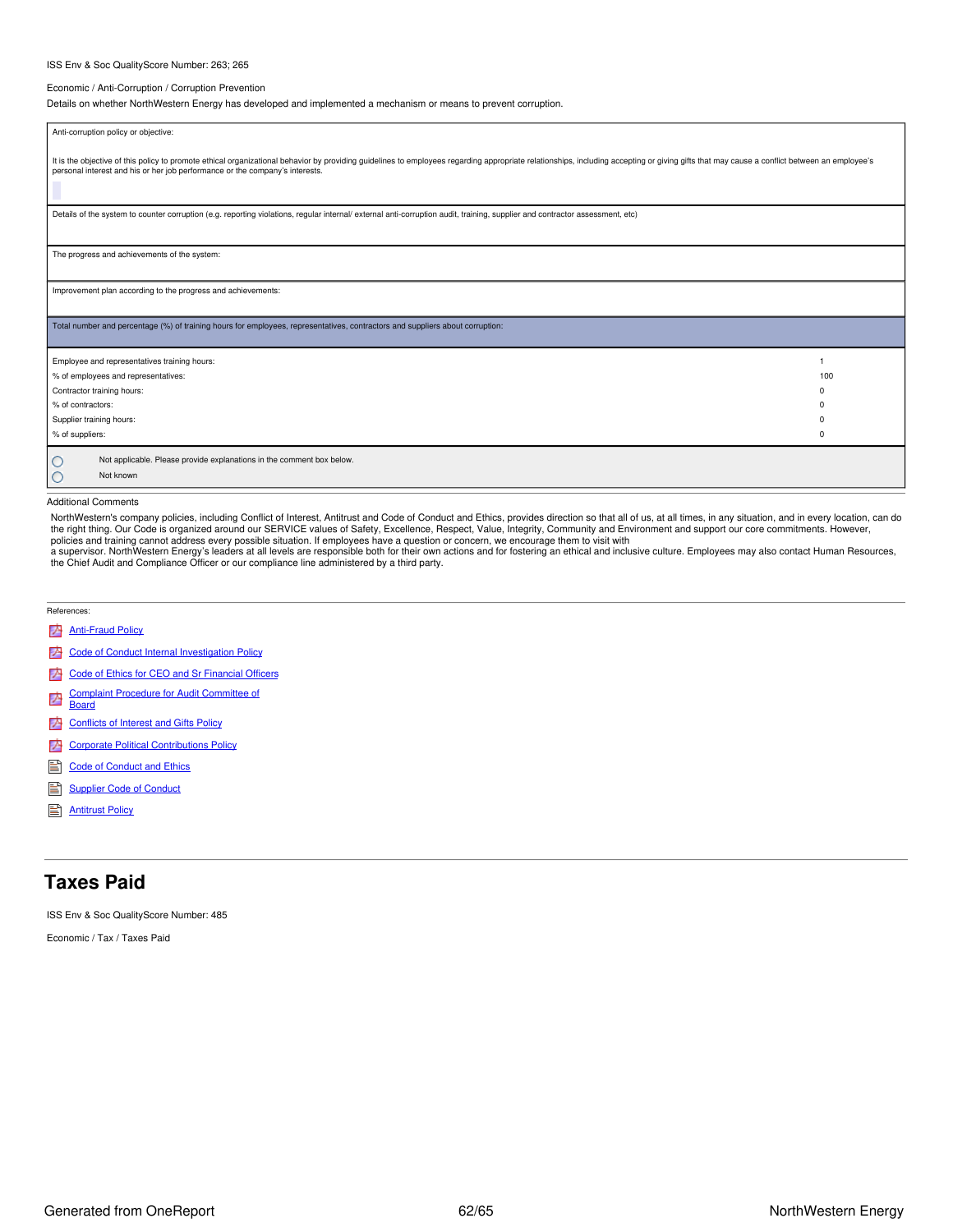Please provide the total sum of taxes of all types paid broken down by country.

| Currency:<br><b>US Dollars</b>                                                                                                                                                                     | 2020        | 2019        | 2018        | 2017        |
|----------------------------------------------------------------------------------------------------------------------------------------------------------------------------------------------------|-------------|-------------|-------------|-------------|
| Home country:                                                                                                                                                                                      |             |             |             |             |
| United States of America                                                                                                                                                                           | 185,619,518 | 183,524,758 | 179,679,425 | 168,009,774 |
| <b>Total Taxes Paid:</b>                                                                                                                                                                           | 185,619,518 | 183,524,758 | 179,679,425 | 168,009,774 |
| Data publicly available:<br>Yes<br>Link to disclosure:See link below for Most Recent FERC Form 1. Historical FERC Form 1 reports are also available for years 2017-2019 on NorthWestern's website. |             |             |             |             |
| Not applicable. Please provide explanations in the comment box below.<br>O<br>Not known<br>O                                                                                                       |             |             |             |             |

#### Additional Comments

Taxes include Payroll, Use/sales taxes, Gross Receipts, Property, Energy, Regulatory, Income and other taxes.

### References:

2020 FERC [Financial](https://www.northwesternenergy.com/docs/default-source/documents/taxes/nwe-ff1-2020-final-as-filed.pdf) Report (FORM No. 1) Page(s) <sup>262</sup> & 262.1

## <span id="page-62-0"></span>**Country-by-Country Reporting GRI 207-4**

ISS Env & Soc QualityScore Number: 486; 487; 488; 489; 490; 491

Economic / Tax / Country-by-Country Reporting GRI 207-4

Tax reporting for each tax jurisdiction

| Country-by-<br>Country<br>Reporting               |                                   |                                                         |                                                |                                                                      |                                              |                                                                                 |                                                            |                                                               |                                                    |                                                      |                                                                                                                        |                              |
|---------------------------------------------------|-----------------------------------|---------------------------------------------------------|------------------------------------------------|----------------------------------------------------------------------|----------------------------------------------|---------------------------------------------------------------------------------|------------------------------------------------------------|---------------------------------------------------------------|----------------------------------------------------|------------------------------------------------------|------------------------------------------------------------------------------------------------------------------------|------------------------------|
| Jurisdiction                                      | Names of<br>resident<br>entities  | Primary<br>activities                                   | Number of<br>employees                         | Basis of<br>calculation                                              | Revenue<br>from third-<br>party<br>sales     | Revenues from<br>intra-group<br>transactions with<br>other tax<br>jurisdictions | Profit/loss<br>before tax                                  | Tangible assets<br>other than cash<br>and cash<br>equivalents | Corporate<br>income tax<br>paid on a<br>cash basis | Corporate<br>income tax<br>accrued on<br>profit/loss | Reasons for difference between<br>income tax accrued on profit/loss<br>and tax due if statutory tax rate is<br>applied | Time<br>period<br>covered    |
|                                                   |                                   |                                                         |                                                |                                                                      |                                              |                                                                                 |                                                            |                                                               |                                                    |                                                      |                                                                                                                        | Start<br>Date<br>End<br>Date |
| Country-by-<br>Country<br>Additional<br>Reporting |                                   |                                                         |                                                |                                                                      |                                              |                                                                                 |                                                            |                                                               |                                                    |                                                      |                                                                                                                        |                              |
| Jurisdiction                                      | Total<br>employee<br>remuneration | Taxes<br>withheld and<br>paid on behalf<br>of employees | <b>Taxes</b><br>collected<br>from<br>customers | Industry related<br>and other taxes or<br>payments to<br>governments | Significant<br>uncertain<br>tax<br>positions | Balance of intra-<br>company debt held<br>by entities in the<br>jurisdiction    | Basis of<br>calculation of<br>interest paid<br>on the debt |                                                               |                                                    |                                                      |                                                                                                                        |                              |
|                                                   |                                   |                                                         |                                                |                                                                      |                                              |                                                                                 |                                                            |                                                               |                                                    |                                                      |                                                                                                                        |                              |

**Reason for Omission:** Not Applicable

Why considered not applicable:

NorthWestern Corporation is incorporated in the United States of America (Delaware). Il of its operations in the USA, Other than a very small immaterial natural gas transmission pipeline that extends<br>into Canada, all of No

### <span id="page-62-1"></span>**Political Donations**

ISS Env & Soc QualityScore Number: 267; 268; 269; 270; 271; 272

Social / Other: Social / Political Donations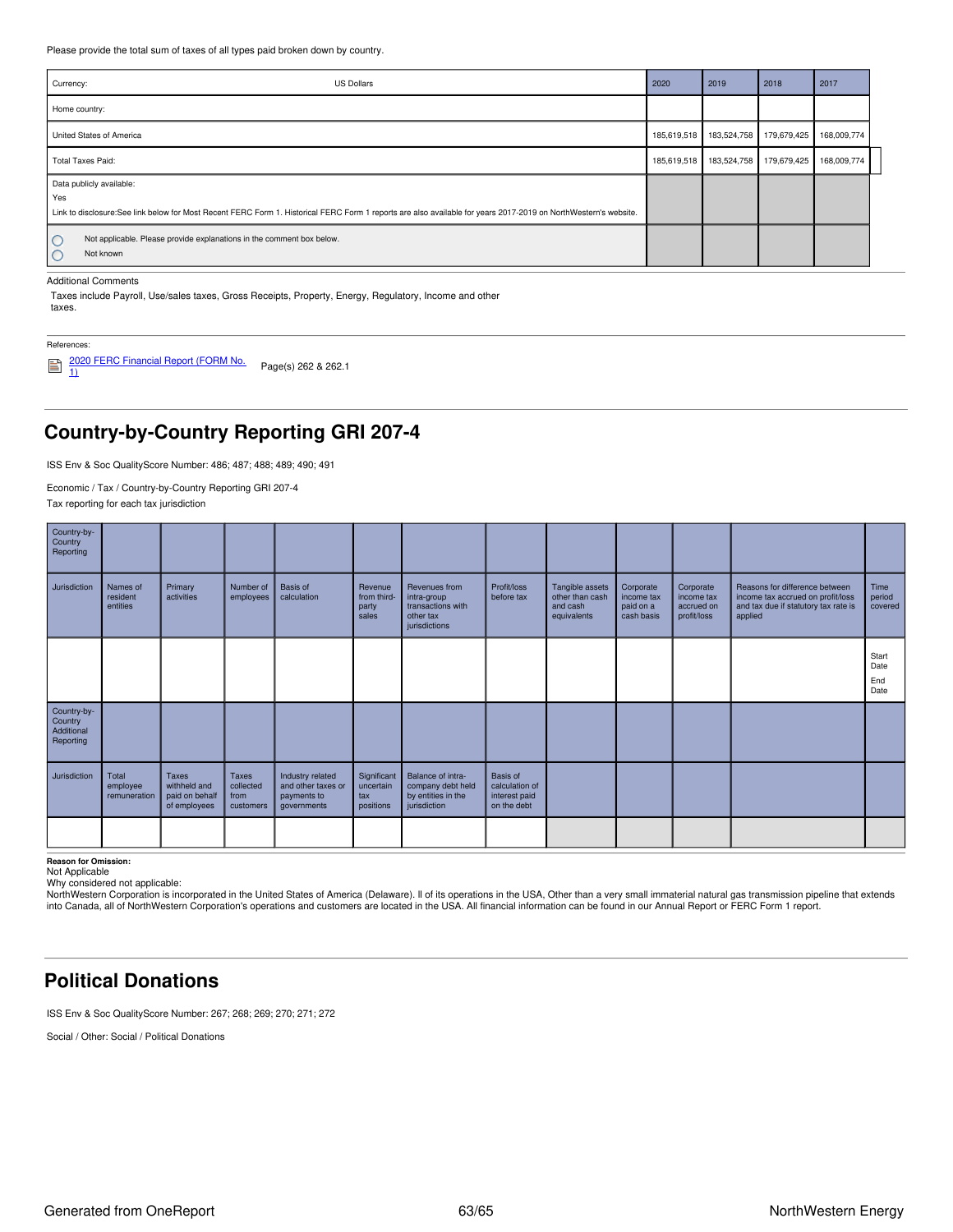Information on the company's code of conduct or policy that addresses political donations. Please upload this code or policy and select all that apply below.

|   | The company does not have such a code or policy                                                       |         |
|---|-------------------------------------------------------------------------------------------------------|---------|
|   | The policy covers both direct and indirect political donations                                        |         |
|   | The company's code or policy is publicly disclosed                                                    |         |
| ▽ | The policy or code prohibits donations to political parties                                           |         |
| ▽ | Political donations permitted when clear authorization and disclosure procedures are met              |         |
|   | Political donations are publicly disclosed at:                                                        |         |
|   | Disclosure of taxes / royalties paid to governments                                                   |         |
|   | †Disclosure of the amount of corporate contributions undertaken                                       |         |
|   | +Disclosure of the amount of corporate contributions undertaken include 'soft money'<br>contributions |         |
|   | †Policy addresses contributions to 527 organizations                                                  |         |
|   | †Company sponsors a Political Action Committee                                                        |         |
|   | †Company discloses involvement in government lobbying                                                 |         |
|   |                                                                                                       |         |
|   | <b>Political Involvement Policy Attributes</b>                                                        | Comment |
|   | Prohibits political involvement of any kind on the company's behalf                                   |         |
|   | Partially prohibits political involvement                                                             |         |
|   | Approved by senior management                                                                         |         |
|   | Commits the company to disclose political donations and/or lobbying expenditures                      |         |
|   | Not applicable. Please provide explanations in the comment box below.<br>Not known                    |         |

### References:

### Corporate Political [Contributions](https://app.one-report.com/download.html/2021/shared/library/1068-00018428.pdf) Policy

- 
- Code of [Conduct](https://www.northwesternenergy.com/docs/default-source/documents/corporategovernance/nwe_2021_code_lowres.pdf) and Ethics

## <span id="page-63-0"></span>**Approach to Stakeholder Engagement GRI 102-43**

ISS Env & Soc QualityScore Number: 402; 403

General Disclosures / Stakeholder Engagement / Approach to Stakeholder Engagement GRI 102-43